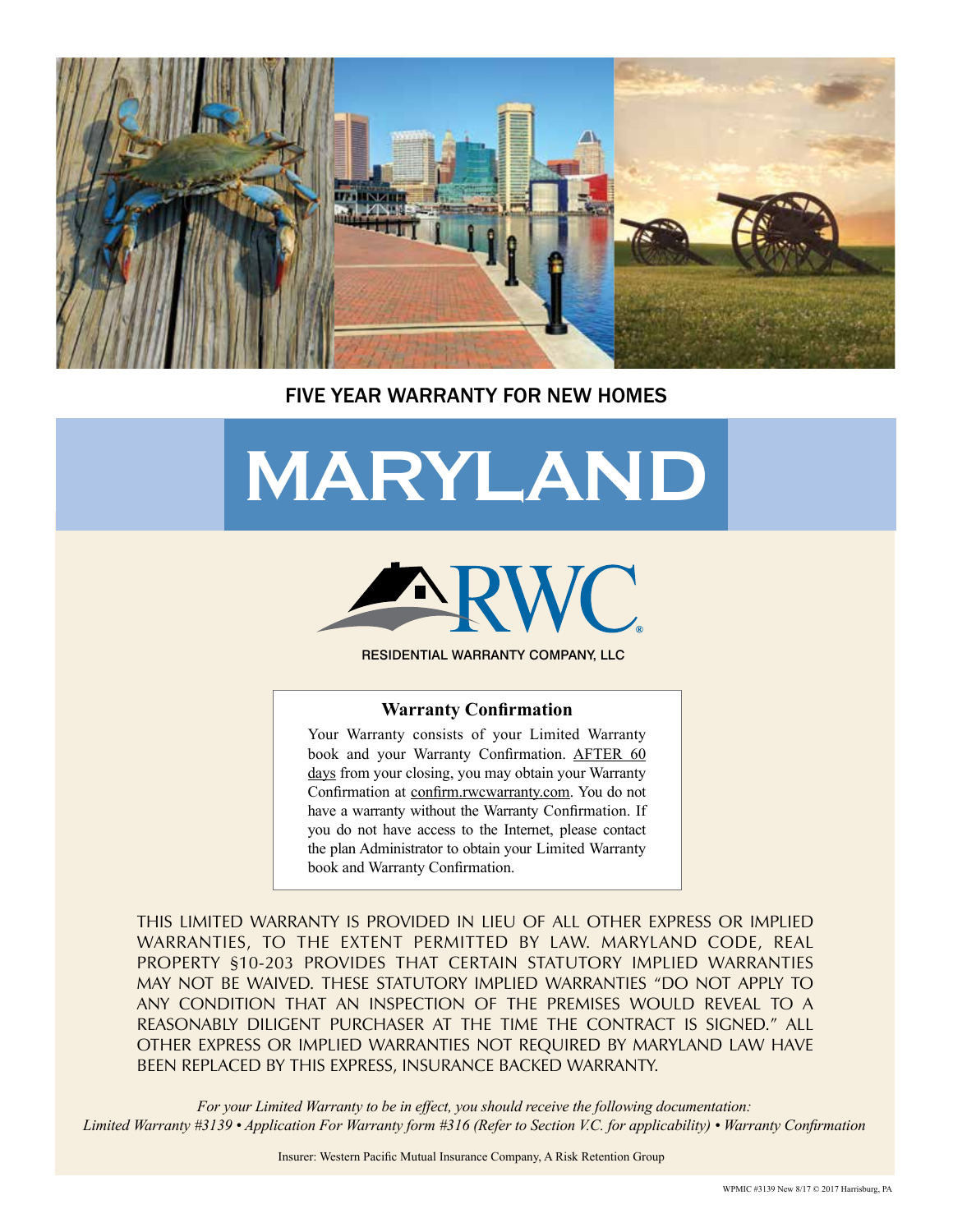# **contents**



Dear Home Buyer,

Congratulations on the purchase of your new Home. This is probably one of the largest, most important investments you've ever made and we wish you many years of enjoyment. You've chosen a Home built by a leading Builder which includes the RWC Limited Warranty, assurance that your investment is well protected. This book explains the Limited Warranty in its entirety, and we encourage you to take time to READ IT CAREFULLY.

This Limited Warranty provides you with protection in accordance with this warranty book for five full years of Home ownership. During the first year, your Builder is responsible for specified warranty obligations. In the unlikely event your Builder is unable or unwilling to perform, the Warranty is provided subject to the conditions, terms and exclusions listed. Your Warranty also includes a five year Major Structural Defect protection as defined in this book.

This is not a warranty service contract, but a written five year limited warranty which your Builder has elected to provide with your Home.

Take time now to read this book. Familiarize yourself with the Warranty and its limitations. Contact your Builder regarding specific construction standards and how they apply to your Home.

Again, congratulations and enjoy your new Home!

Very truly yours, Residential Warranty Company, LLC



#### Section I.

| C. Responsibilities, Limitations, and Conditions 1-2 |  |
|------------------------------------------------------|--|
| D. What your Limited Warranty Does NOT Cover2-4      |  |

#### Section II.

#### Section III.

| Requesting Warranty Performance  60-62  |  |
|-----------------------------------------|--|
|                                         |  |
|                                         |  |
|                                         |  |
|                                         |  |
| E. Conditions of Warranty Performance62 |  |

#### Section IV.

|  |  |  |  |  |  | Provisions that Apply to Limited Warranty63 |
|--|--|--|--|--|--|---------------------------------------------|
|--|--|--|--|--|--|---------------------------------------------|

#### Section V.

|--|--|

#### Section VI.

|--|--|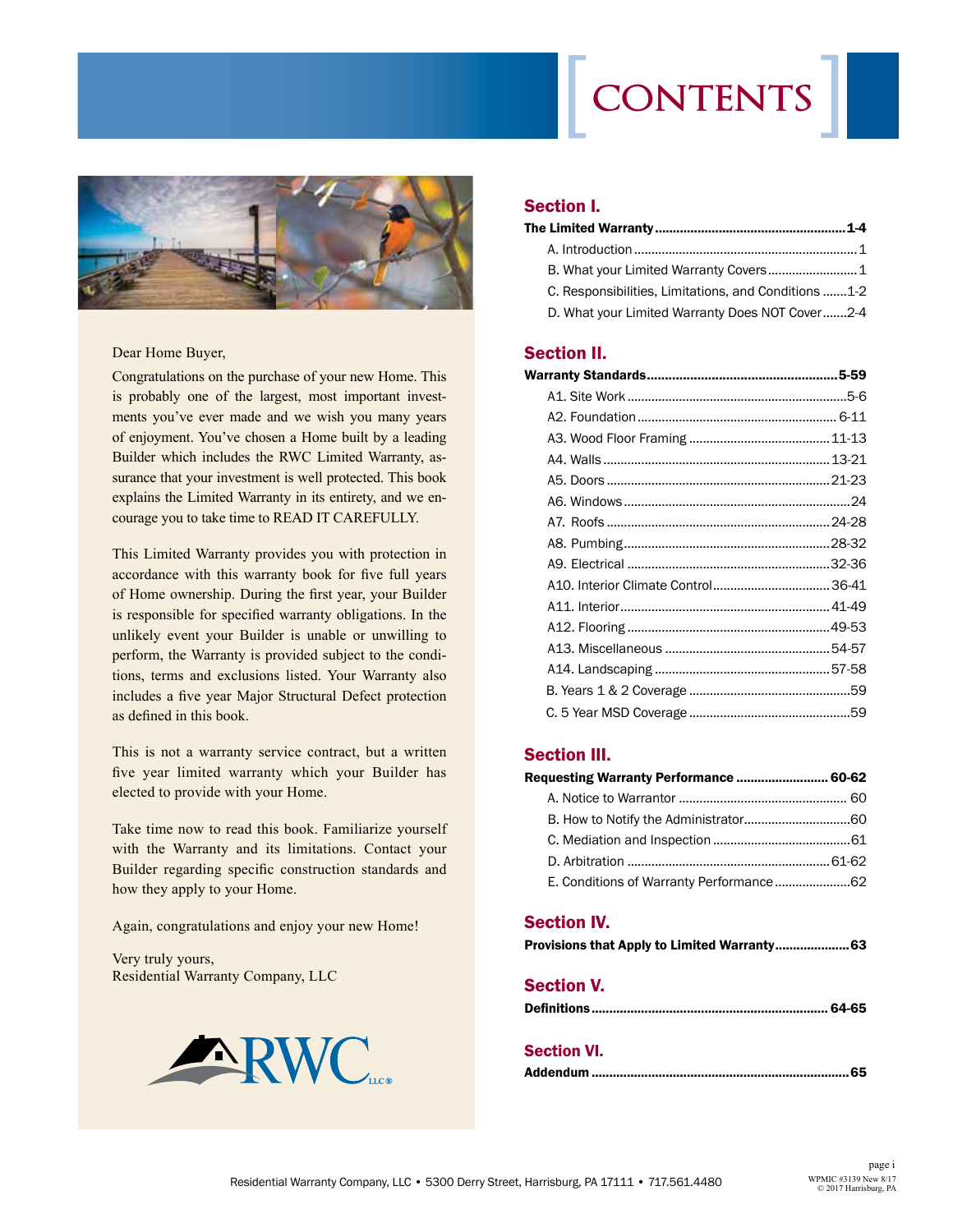

#### **A. INTRODUCTION**

- 1*. This book explains what this Limited Warranty on your Home covers, what it does not cover, how it works, and other details, conditions and limitations that apply. Some of the important terms contained in this Limited Warranty are defined in Section V. When reading this Limited Warranty, you will recognize the terms that are defined, because these words are in plain bold print,* **like this***. Read this document in its entirety, including its definitions, to understand the protection it provides, the exclusions that apply, your responsibilities, how the Warranty is interpreted, and how it operates. If you have questions, you may call RWC at (717) 561-4480.*
- 2. This **Limited Warranty** will automatically transfer to a new **Owner** if you sell your **Home** during the five (5) year term of the **Limited Warranty**, except in the case of a foreclosure that voids the warranty as provided in Section I.A.3.
- 3. This **Limited Warranty** becomes void and all obligations on the part of the **Warrantor** cease as of the date an **Owner** vacates the **Home** due to foreclosure proceedings.

#### **B. WHAT YOUR LIMITED WARRANTY COVERS**

- 1. Beginning on the **Effective Date of Warranty**, your **Home** is warranted as follows:
	- *a. During Year One:* Your **Builder** warrants that, for a period of one (1) year, **Warranted Items** will function and operate as described in the **Warranty Standards** of Year One described in Section II.
	- *b. During Years One and Two*: Your **Builder** warrants that, for a period of two (2) years, from the **Effective Date of Warranty**, specific provisions of the **Electrical, Plumbing, Heating, Cooling, and Ventilating Systems**, as defined in this **Limited Warranty**, will function and operate as presented in the **Warranty Standards** of years one and two described in Section II.

*c. During Years One through Five:* **Major Structural Defects** (**MSDs**) are warranted for five (5) years from the **Effective Date of Warranty**. The **Insurer** is the **Warrantor** for **Major Structural Defects.**

#### **C. RESPONSIBILITIES, LIMITATIONS, AND CONDITIONS**

- 1. You are responsible for regular maintenance of your **Home** and surrounding areas. General and preventative maintenance is required to prolong your **Home's** life.
- 2. You must establish a written, final walk-through inspection list of items in need of service prior to occupancy or closing, whichever is first. This list must be signed and dated by you and your **Builder**. Keep a copy for your records.
- 3. *This Limited Warranty is provided in lieu of all other express or implied warranties, to the extent permitted by law. Maryland code, real property §10-203 provides that certain statutory implied warranties may not be waived. These statutory implied warranties "do not apply to any condition that an inspection of the premises would reveal to a reasonably diligent purchaser at the time the contract is signed." All other express or implied warranties not required by Maryland law have been replaced by this express, insurance backed warranty.*
- 4. You must obtain written authorization from the **Administrator** prior to incurring expenses. Costs incurred for unauthorized repairs to **Warranted Items** are not reimbursable.
- 5. It is anticipated that your **Builder** will assign to you all manufacturers' warranties on products included in the Final Sales Price of your **Home**. Neither the **Insurer** nor the **Administrator** will be liable for your **Builder's** failure to do so. **Appliances** and similar products and **Equipment** are not covered by this **Limited Warranty**.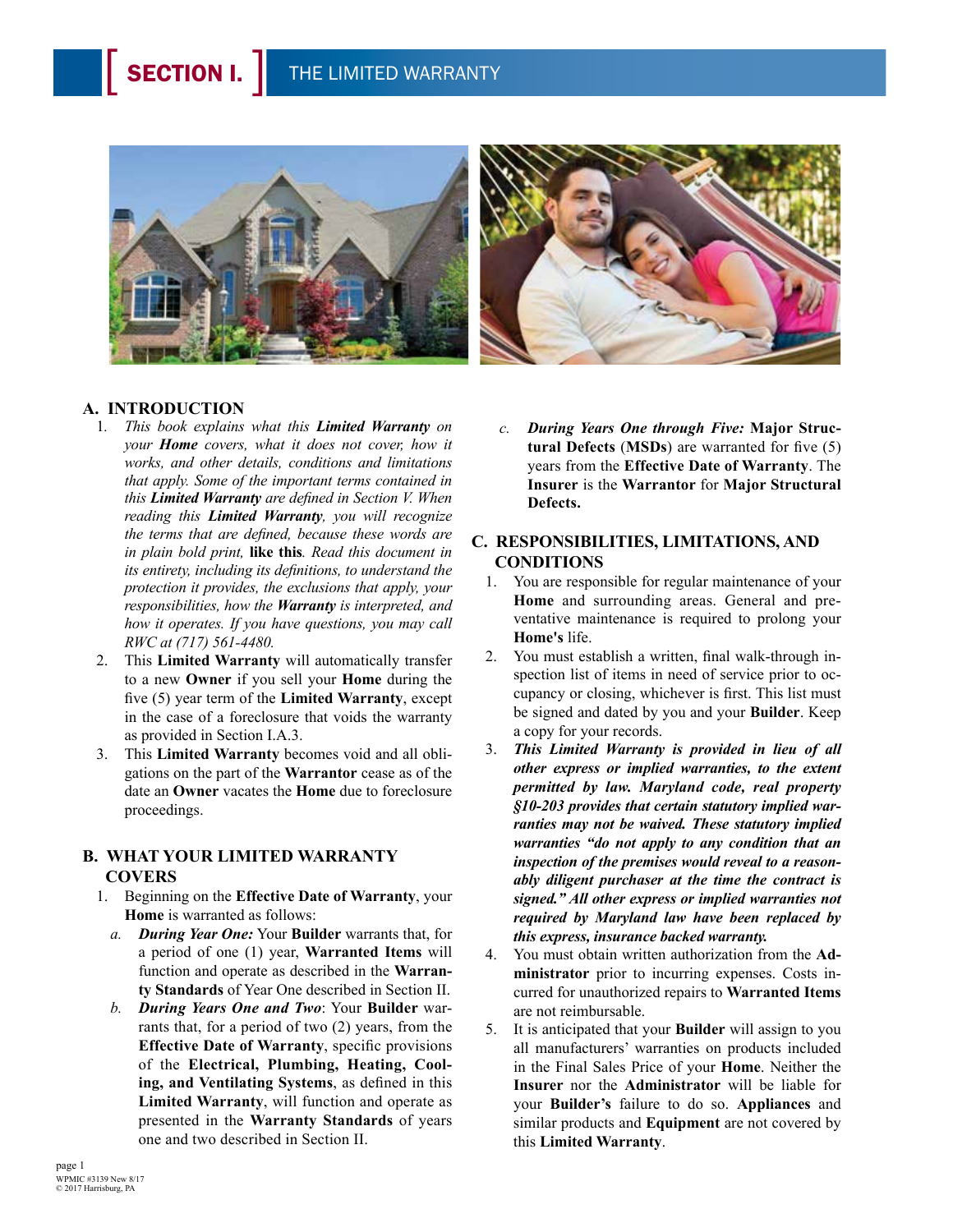- 6. The **Warrantor** will repair, replace, or pay the reasonable cost of repair or replacement of **Defects.**  In the case of a warranted **MSD**, the **Warrantor's**  obligation is limited to actions necessary to restore the **MSD** to its load-bearing capacity. The aggregate cost to the **Warrantor(s)** under this **Limited Warranty** shall not exceed the lesser of: the Final Sales Price of the **Home** as listed on the **Application For Warranty** form or as otherwise provided to the **Administrator** by the **Builder** at the time the **Limited Warranty** is validated, **OR** \$100,000. The **Warrantor** in all cases shall choose whether to repair, replace, or make payment.\*
- 7. Actions taken to cure **Defects** will *NOT* extend the periods of coverage provided in this **Limited Warranty**.
- 8. If your **Builder** fails to complete any part of the **Home** that is reasonably foreseeable to cause damage to the **Home**, then it is your responsibility to complete such parts of the **Home** to avoid the damage. If you fail to complete the work, then any resulting damage is not covered under this **Limited Warranty.** The warranty period for any item completed after the **Effective Date of Warranty** shall be deemed to have commenced on the **Effective Date of Warranty**.
- 9. The **Warrantor** is not responsible for matching color, texture, or finish where materials must be replaced or repaired.

#### **D. WHAT YOUR LIMITED WARRANTY DOES NOT COVER**

#### This **Limited Warranty** does *NOT* cover:

1. a. Loss, damage or injury to land, persons, animals, personal property, and improvements or structures, other than **Warranted Items** in the **Home**.

- b. Loss or damage to any item listed as an additional exclusion on the **Application for Warranty** form.
- 2. Loss or damage which, directly or indirectly, results from or is made worse by the following:
	- a. Insects, birds, vermin, rodents, or wild or domestic animals.
	- b. Use of the **Home** for non-residential purposes.
	- c. Any condition which is covered by any other insurance or for which compensation is granted by legislation.
	- d. Flood, surface water, waves, tidal water, spray from a body of water (whether or not driven by wind), water that backs up from sewers or drains, changes in the water table which were not reasonably foreseeable, water below the surface of the ground (including water which exerts pressure or seeps or leaks through a building, sidewalk, driveway, foundation, swimming pool or other structure), wetlands, springs or aquifers.
	- e. Deterioration due to normal wear and tear.
	- f. Material or work supplied by anyone other than your **Builder** or your **Builder's** employees, agents or subcontractors.
	- g. Failure to routinely and properly maintain your **Home** and the property on which your **Home** is located, including failure to provide proper and routine ventilation.
	- h. After year one, **Structurally Attached** decks, balconies, patios, porches, stoops, porch roofs and porticos.
	- i. After year one, elements of the **Home** which are constructed in a way that is separate from foundation walls or other structural elements of the



\*Montgomery County, MD Homeowners, refer to Addendum, Section VI.A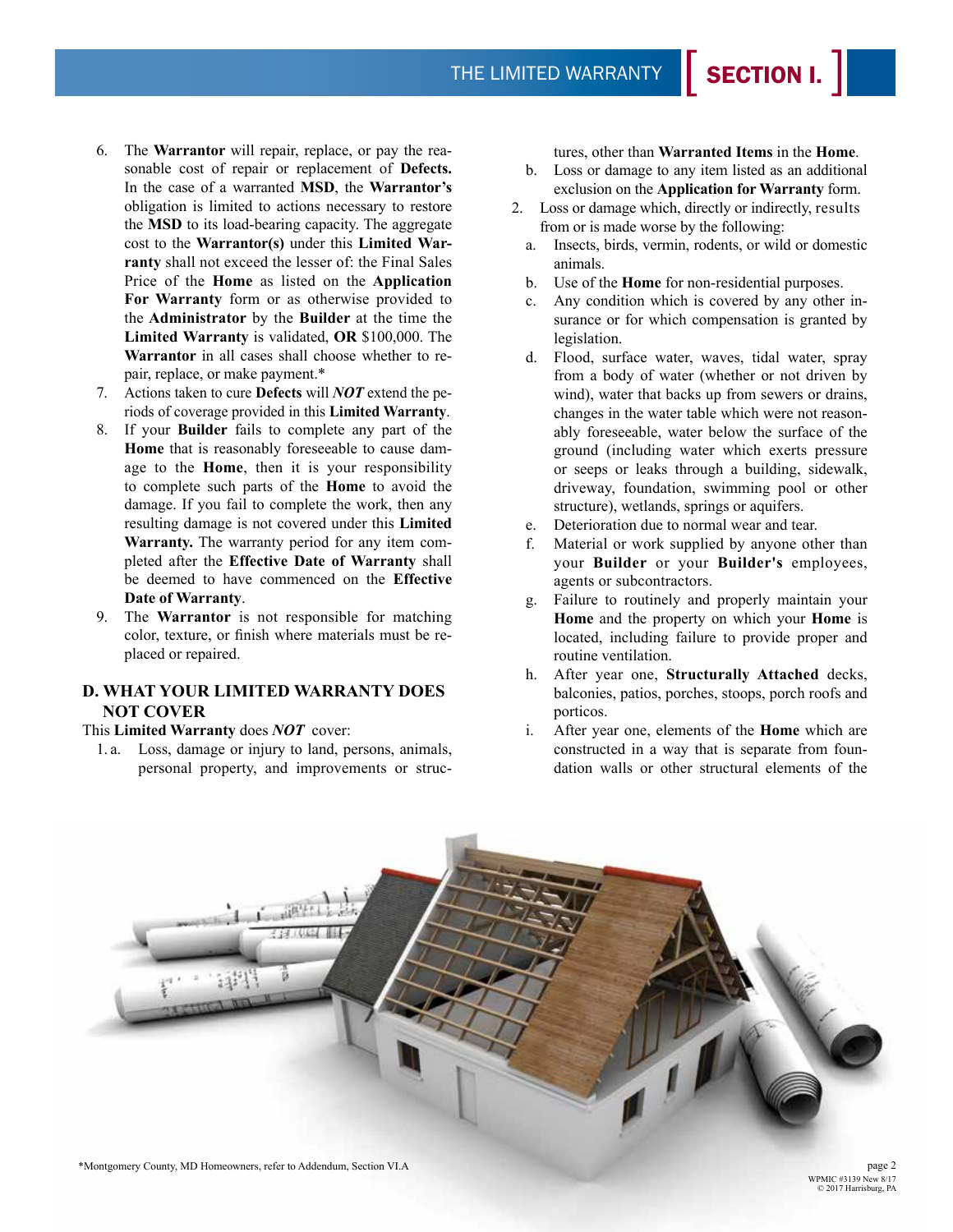**Home** like, but not limited to, chimneys and concrete floors of basements and attached garages.

- j. The grading of the property surrounding your **Home** by anyone other than your **Builder** or your **Builder's** employees, agents or subcontractors.
- k. Erosion.
- l. Any modification or addition to the **Home** or the property under or around the **Home**, made after the **Effective Date of Warranty** (other than changes made in order to meet the obligations of this **Limited Warranty**).
- m. Water in crawlspaces.
- n. The weight of a water bed or any other type of furnishing or **Equipment** that exceeds the loadbearing design of the **Home**.
- o. The presence of radon, formaldehyde, carcinogenic substances or other pollutants and contaminants, or the presence of hazardous or toxic materials within the **Home**.
- p. Acts or omissions by you, your agents, employees, licensees, or invitees; accidents, riots, civil commotion, nuclear hazards, acts of God or nature, fire, explosion, blasting, smoke, drought, water escape, windstorms, tropical storms, hurricanes, hail, lightning, ice, snow, falling trees, aircraft, vehicles, flood, mudslides, sinkholes, mine subsidence, faults, crevices, earthquake, land shock waves or tremors occurring before, during or after a volcanic eruption, or manmade events such as war, terrorism, or vandalism.
- q. Your failure to minimize or prevent loss or damage in a timely manner.



- r. Improvements not part of the **Home** itself, including, but not limited to: recreational facilities; driveways; walkways; patios, porches and stoops not **Structurally Attached** to the **Home**; decks and balconies which are not bolted to or cantilevered from the **Home**; boundary and/or retaining walls; bulkheads; fences; landscaping, sodding, seeding, shrubs, trees and plantings; subsurface drainage systems (other than footer drains); lawn sprinkler systems; off site improvements, including streets, sidewalks, adjacent property and the like; garages or out buildings (except those which contain a **Heating**, **Ventilating**, and **Cooling System**, **Plumbing System** or **Electrical System** serving the **Home**, and then only to the extent that these systems are affected). A detached garage or out building is one that is constructed on its own foundation separate and apart from the foundation of the **Home**. A breezeway, fence, utility line or similar union between the **Home** and a garage or out building does not cause it to be considered attached.
- s. Negligent operation of the **Home**, or its systems by anyone other than your **Builder**, its agents, employees or subcontractors.
- t. The **Water Supply System**, private or public, including volume and pressure of water flow and quality and potability of water.
- u. The **Sewage Disposal System**, private or public, including design.
- v. A swimming pool whether located within or outside the **Home**.
- x. Negligent maintenance or operation of any part of **Dry Wells** or Seepage pits (site specific).
- 3. Your **Builder's** failure to complete construction of the **Home**, or any portion of it, on or before the **Effective Date of Warranty**, or damages arising from such failure. An incomplete item is not considered a **Defect**. (Your **Builder**, however, may be obligated to complete such items under separate agreements between you and your **Builder**.)
- 4. A deficiency which does not result in actual physical damage or loss to the **Home**.
- 5. **Consequential Damages**.\*
- 6. Violation of applicable building codes or ordinances, unless such violation results in a **Defect** which is otherwise covered under this **Limited Warranty**. Under such circumstances, the obligation of the **Warrantor** under this **Limited Warranty** shall be only to repair the **Defect**, but not necessarily to restore or bring the **Home** into compliance with the codes or ordinances.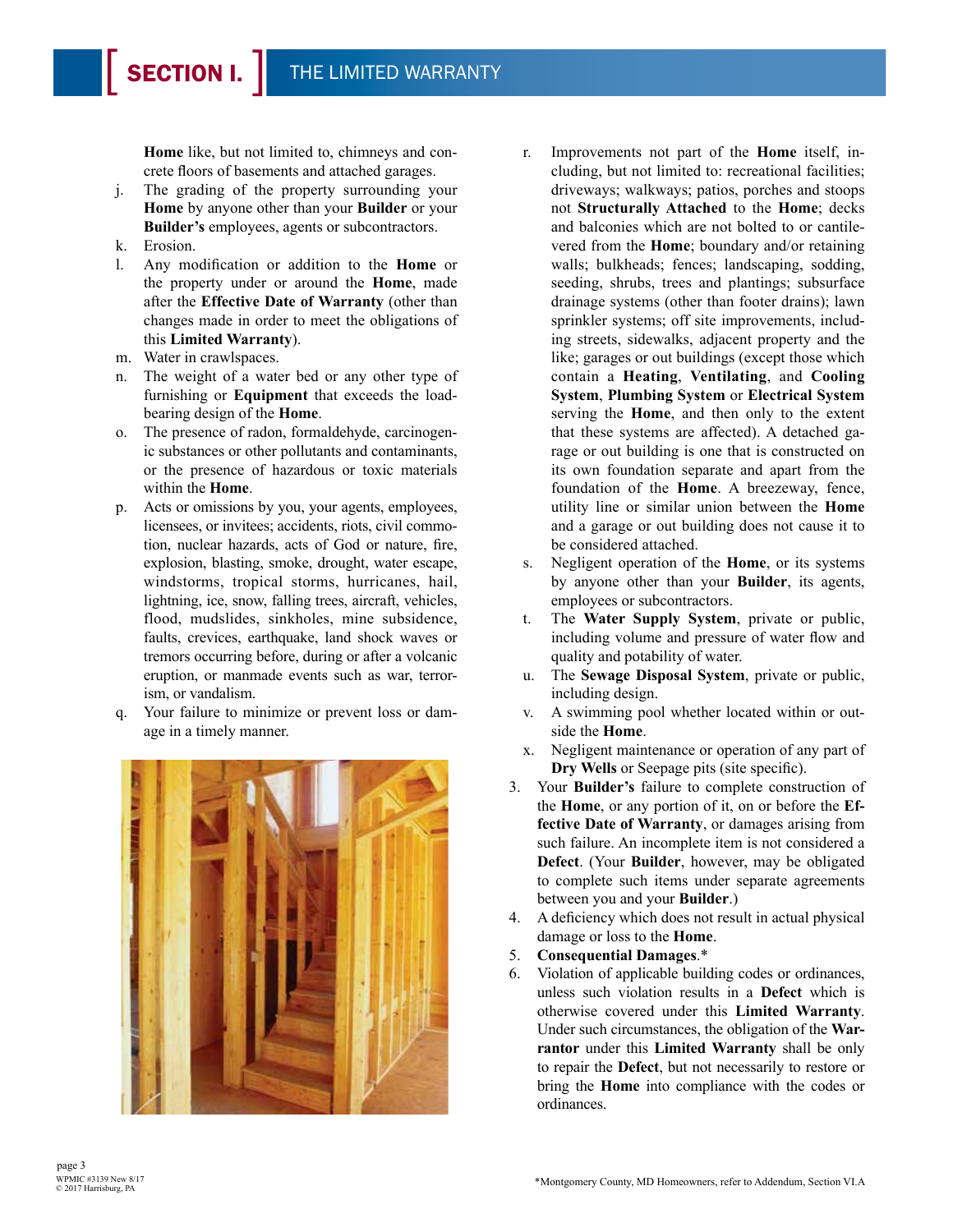THE LIMITED WARRANTY



- 7. A **Defect** that is a subject of a request for warranty performance submitted to the **Administrator** after an unreasonable delay or later than thirty (30) days after the expiration of the Applicable Warranty period.
- 8. A **Defect** that you repair without prior written authorization of the **Administrator**.
- 9. The removal and/or replacement of items not covered by this **Limited Warranty**, like landscaping or personal property, and items not originally installed by your **Builder**, like wallpaper, where removal and replacement are required to repair a **Defect**.
- 10. Wiring, wires and cables that connect the **Home** to communication services like telephone, television, intercom, computer and security systems.
- 11. The **Water Supply System**, including volume and pressure of water flow.
- 12. The **Sewage Disposal System**, including design.
- 13. Any **Defect** consisting of, caused by, contributed to, or aggravated by moisture, dampness, condensation, wet or dry rot, mold, mildew, fungus, rust or heat buildup, regardless of the originating cause of any moisture or water penetration that leads to the **Defect**.
- 14. Sound transmission and sound proofing.
- 15. **Appliances** and **Equipment** in your **Home**. The **Appliances** and **Equipment** in your **Home** may be covered by warranties issued by the manufacturers or suppliers, and your **Builder** should pass these warranties on to you at closing. Damage caused by improper maintenance or operation, negligence, or improper service of these items by you or your agent will not be covered under this **Limited Warranty**.
- 16. After year one, elements of the **Home** which are constructed separate from foundation walls or other structural elements of the **Home** like, but not limited to, chimneys and concrete floors of basements and attached garages.

17. Improvements not part of the **Home** itself, including, but not limited to: recreational facilities; driveways; walkways; patios, porches and stoops not **Structurally Attached** to the **Home**; decks and balconies which are not bolted to or cantilevered from the **Home**; boundary and/or retaining walls; bulkheads; fences; landscaping, sodding, seeding, shrubs, trees and plantings; subsurface drainage systems (other than footer drains); lawn sprinkler systems; off site improvements, including streets, sidewalks, adjacent property and the like; garages or out buildings (except those which contain a **Heating**, **Ventilating**, and **Cooling System**, **Plumbing System** or **Electrical System** serving the **Home**, and then only to the extent that these systems are affected). A detached garage or out building is one that is constructed on its own foundation separate and apart from the foundation of the **Home**. A breezeway, fence, utility line or similar union between the **Home** and a garage or out building does not cause it to be considered attached.

SECTION I.

- 18. A swimming pool whether located within or outside the **Home**.
- 19. Any item not listed as a **Warranted Item** in this **Limited Warranty**.
- 20. Modifications or additions to the **Home,** or property under or around the **Home**, made after the **Effective Date of Warranty** (other than changes made in order to meet the obligations of this **Limited Warranty**).
- 21. The enumeration of the Exclusions above is not intended to be exhaustive of the items that are not covered by this **Limited Warranty**.

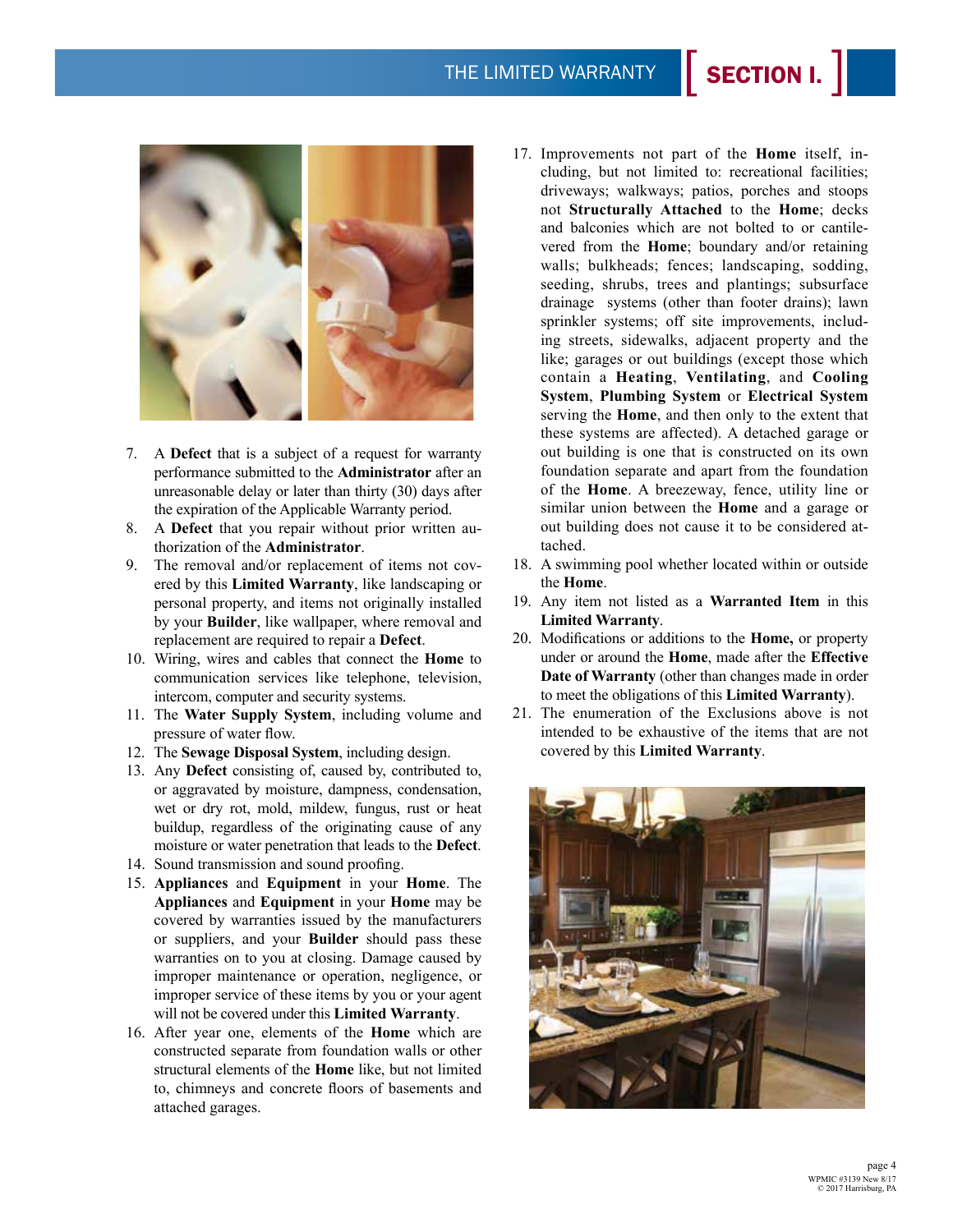

|        | <b>1. SITE WORK</b>                                                                                  |                                                                                                                                                                                                                                                                                                                                                                                                                                                                                                                                                                                                                                                                                                                                   |                                                                                                                                                                                                                                                                                                                                                                         |                                                                                                                                                                                                                                                                                                                                                                                                                                           |  |  |  |
|--------|------------------------------------------------------------------------------------------------------|-----------------------------------------------------------------------------------------------------------------------------------------------------------------------------------------------------------------------------------------------------------------------------------------------------------------------------------------------------------------------------------------------------------------------------------------------------------------------------------------------------------------------------------------------------------------------------------------------------------------------------------------------------------------------------------------------------------------------------------|-------------------------------------------------------------------------------------------------------------------------------------------------------------------------------------------------------------------------------------------------------------------------------------------------------------------------------------------------------------------------|-------------------------------------------------------------------------------------------------------------------------------------------------------------------------------------------------------------------------------------------------------------------------------------------------------------------------------------------------------------------------------------------------------------------------------------------|--|--|--|
|        | <b>OBSERVATION</b>                                                                                   | PERFORMANCE GUIDELINE                                                                                                                                                                                                                                                                                                                                                                                                                                                                                                                                                                                                                                                                                                             | <b>CORRECTIVE MEASURE</b>                                                                                                                                                                                                                                                                                                                                               | <b>DISCUSSION</b>                                                                                                                                                                                                                                                                                                                                                                                                                         |  |  |  |
|        |                                                                                                      |                                                                                                                                                                                                                                                                                                                                                                                                                                                                                                                                                                                                                                                                                                                                   | <b>GENERAL</b>                                                                                                                                                                                                                                                                                                                                                          |                                                                                                                                                                                                                                                                                                                                                                                                                                           |  |  |  |
|        | 1.1 The ground has settled<br>around the foundation,<br>over utility trenches, or in<br>other areas. | Settling of ground around founda-<br>tion walls, over utility trenches,<br>or in other filled areas shall not<br>interfere with water drainage away<br>from the Home.                                                                                                                                                                                                                                                                                                                                                                                                                                                                                                                                                             | If the Builder provided final grad-<br>ing, one time only, the Builder shall<br>fill areas that settle more than 6<br>inches and that affect proper drain-<br>age. The Owner will be responsible<br>for removal and replacement of<br>shrubs, grass, and other landscap-<br>ing, pavement, sidewalks, or other<br>improvements affected by place-<br>ment of such fill. | None.                                                                                                                                                                                                                                                                                                                                                                                                                                     |  |  |  |
|        | 1.2 The site does not drain<br>properly.                                                             | The necessary grades and swales<br>shall have been established by the<br>Builder to ensure proper drainage<br>away from the Home. Standing<br>or ponding water shall not remain<br>for extended periods in the im-<br>mediate area of the house after a<br>rain (generally no more than 24<br>hours), except in swales that drain<br>other areas or in areas where sump<br>pumps discharge. In these areas a<br>longer period can be anticipated<br>(generally no more than 48 hours).<br>The possibility of standing water<br>after an unusually heavy rainfall<br>should be anticipated by the Owner.<br>No grading determination shall<br>be made while frost or snow is on<br>the ground or while the ground is<br>saturated. | The Builder is responsible only<br>for initially establishing the proper<br>grades and swales. The Owner is<br>responsible for maintaining such<br>grades and swales once they have<br>been properly established by the<br>Builder.                                                                                                                                     | Grass and other landscaping<br>are integral components of the<br>storm water management prac-<br>tice needed to minimize erosion<br>from the site. It is the Owner's<br>responsibility to maintain such<br>grass and other landscaping to<br>help ensure proper functioning<br>of the site drainage system. The<br>Owner is responsible for main-<br>taining such grades and swales<br>once the Builder has properly<br>established them. |  |  |  |
|        | 1.3 Drywell/Seepage Pits do<br>not drain.                                                            | On-site Drywells/Seepage Pits shall<br>be established by the Builder to<br>ensure proper drainage designed<br>to temporarily store and infiltrate<br>rooftop runoff.                                                                                                                                                                                                                                                                                                                                                                                                                                                                                                                                                              | The Builder is responsible to estab-<br>lish and ensure proper drainage of<br>Drywell/Seepage Pits. The Owner<br>is responsible for maintaining op-<br>eration once properly established.                                                                                                                                                                               | None.                                                                                                                                                                                                                                                                                                                                                                                                                                     |  |  |  |
|        | 1.4 The site has soil erosion.                                                                       | Builder is not responsible for soil<br>erosion due to acts of God, or other<br>conditions beyond the Builder's<br>control.                                                                                                                                                                                                                                                                                                                                                                                                                                                                                                                                                                                                        | No action required. The Builder is<br>not responsible for erosion due to<br>acts of God, exceptional weather<br>conditions, site alterations by the<br>Owner, lack of maintenance by the<br>Owner, or other conditions beyond<br>the Builder's control.                                                                                                                 | None.                                                                                                                                                                                                                                                                                                                                                                                                                                     |  |  |  |
|        | 1.5 Water from a nearby or<br>adjacent property flows<br>onto the Owner's lot.                       | The Builder is responsible for<br>providing a reasonable means of<br>draining water from rain, melting<br>snow, or ice on the property and in<br>the immediate area of the Home,<br>but the Builder is not responsible<br>for water flowing from nearby or<br>adjacent properties.                                                                                                                                                                                                                                                                                                                                                                                                                                                | No corrective action is required by<br>the Builder.                                                                                                                                                                                                                                                                                                                     | None.                                                                                                                                                                                                                                                                                                                                                                                                                                     |  |  |  |
| page 5 |                                                                                                      |                                                                                                                                                                                                                                                                                                                                                                                                                                                                                                                                                                                                                                                                                                                                   |                                                                                                                                                                                                                                                                                                                                                                         |                                                                                                                                                                                                                                                                                                                                                                                                                                           |  |  |  |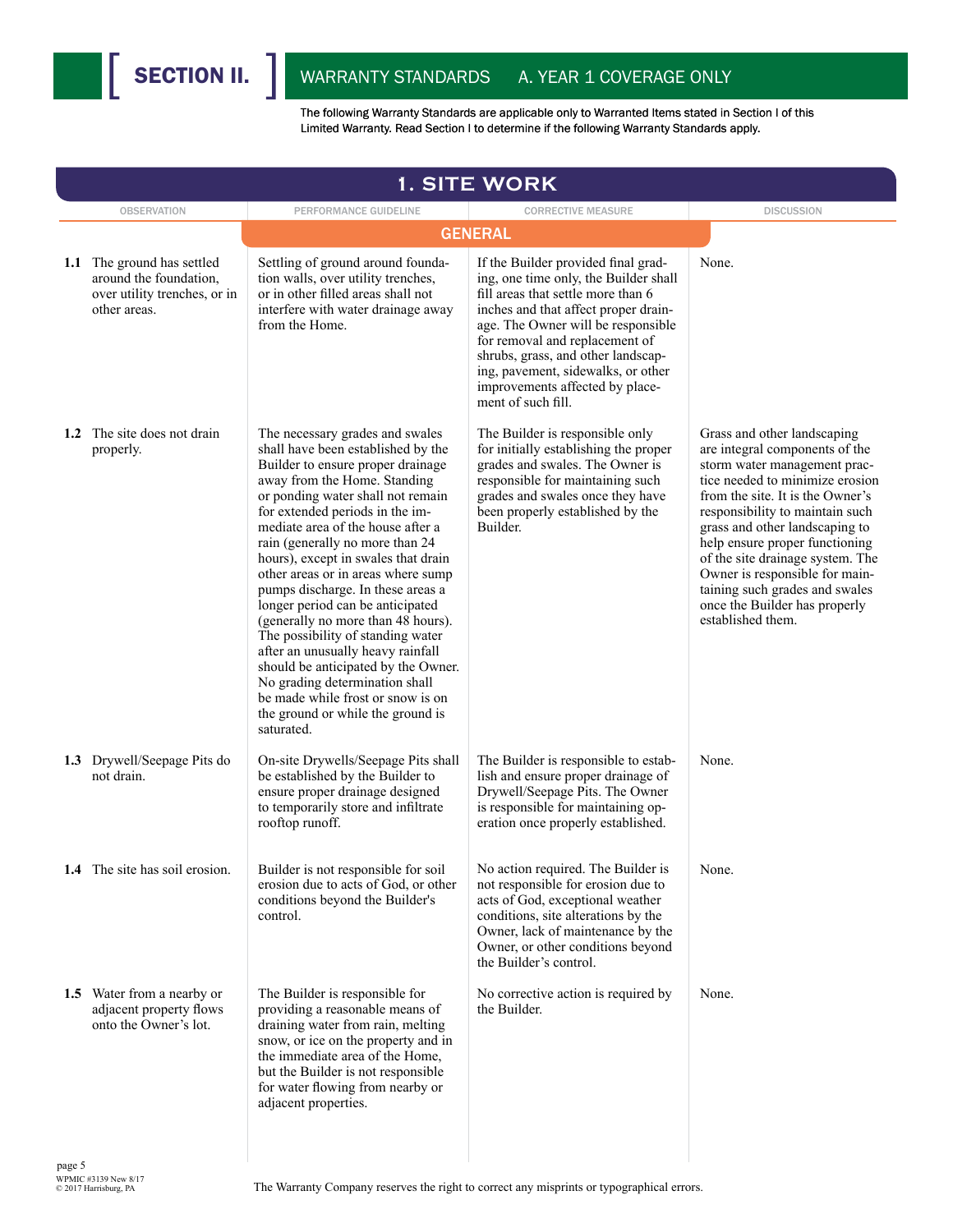

WPMIC #3139 New 8/17 © 2017 Harrisburg, PA

|                                                                                                             | <b>1. SITE WORK</b>                                                                                                                                                                                                                                                                   |                                                                                                                                                                                                                                                                                                                                                                         |                                                                                                                                                                                                                                                                                                                                                                                                                                                                                                                                            |
|-------------------------------------------------------------------------------------------------------------|---------------------------------------------------------------------------------------------------------------------------------------------------------------------------------------------------------------------------------------------------------------------------------------|-------------------------------------------------------------------------------------------------------------------------------------------------------------------------------------------------------------------------------------------------------------------------------------------------------------------------------------------------------------------------|--------------------------------------------------------------------------------------------------------------------------------------------------------------------------------------------------------------------------------------------------------------------------------------------------------------------------------------------------------------------------------------------------------------------------------------------------------------------------------------------------------------------------------------------|
| <b>OBSERVATION</b>                                                                                          | PERFORMANCE GUIDELINE                                                                                                                                                                                                                                                                 | <b>CORRECTIVE MEASURE</b>                                                                                                                                                                                                                                                                                                                                               | <b>DISCUSSION</b>                                                                                                                                                                                                                                                                                                                                                                                                                                                                                                                          |
| 1.6 Existing trees, shrubs, or<br>other vegetation may be<br>damaged in the course of<br>construction.      | <b>GENERAL</b><br>The Builder will review the exist-<br>ing condition of the landscape with<br>the Owner. The Builder will make a<br>reasonable and cost-effective effort<br>to preserve existing landscaping,<br>but the survival of existing land-<br>scaping cannot be guaranteed. | No Builder action is needed.                                                                                                                                                                                                                                                                                                                                            | None.                                                                                                                                                                                                                                                                                                                                                                                                                                                                                                                                      |
|                                                                                                             | <b>2. FOUNDATION</b>                                                                                                                                                                                                                                                                  |                                                                                                                                                                                                                                                                                                                                                                         |                                                                                                                                                                                                                                                                                                                                                                                                                                                                                                                                            |
|                                                                                                             | <b>GENERAL</b>                                                                                                                                                                                                                                                                        |                                                                                                                                                                                                                                                                                                                                                                         |                                                                                                                                                                                                                                                                                                                                                                                                                                                                                                                                            |
| <b>2.1</b> The foundation is out of<br>square.                                                              | As measured at the top of the<br>foundation wall, the diagonal of a<br>triangle with sides of 12 feet and<br>16 feet shall be no more than 1 inch<br>more or less than 20 feet.                                                                                                       | The Builder shall make necessary<br>modifications to the foundation not<br>complying with the Performance<br>Guidelines for squareness to pro-<br>vide a satisfactory appearance. The<br>Builder may square the first floor<br>deck or walls by cantilevering over<br>the foundation or locating the deck<br>or walls inset from the outside face<br>of the foundation. | Squareness is primarily an<br>aesthetic consideration. The<br>corrective measure emphasizes<br>the primarily aesthetic nature<br>of squareness and makes the<br>criterion for correction "a<br>satisfactory appearance". This<br>allows the Builder to make<br>either a structural change or<br>some cosmetic modification<br>as most appropriate. There are<br>many instances in which the<br>squareness of a foundation is<br>not of consequence because<br>subsequent construction pro-<br>vides an opportunity to make<br>corrections. |
| 2.2 The foundation is not<br>level.                                                                         | As measured at the top of the foun-<br>dation wall, no point shall be more<br>than 1/2 inch higher or lower than<br>any point within 20 feet.                                                                                                                                         | The Builder shall make necessary<br>modifications to any part of the<br>foundation to meet the Performance<br>Guidelines for levelness. This can<br>be effected by leveling the sills<br>with shims, mortar, appropriate fill-<br>ers or other methods.                                                                                                                 | None.                                                                                                                                                                                                                                                                                                                                                                                                                                                                                                                                      |
| 2.3 Crack in concrete footing.                                                                              | Cracks greater than 1/4 inch in<br>width are considered excessive.                                                                                                                                                                                                                    | The Builder shall repair any cracks<br>in excess of the Performance<br>Guideline, using material designed<br>to fill cracks in concrete.                                                                                                                                                                                                                                | None.                                                                                                                                                                                                                                                                                                                                                                                                                                                                                                                                      |
|                                                                                                             | <b>CONCRETE SLAB</b>                                                                                                                                                                                                                                                                  |                                                                                                                                                                                                                                                                                                                                                                         |                                                                                                                                                                                                                                                                                                                                                                                                                                                                                                                                            |
| 2.4 Concrete slab within the<br>structure has separated or<br>moved at expansion and<br>contraction joints. | Concrete slabs within the structure<br>are designed to move at expansion<br>and contraction joints.                                                                                                                                                                                   | Because this is normal, no correc-<br>tive action is required.                                                                                                                                                                                                                                                                                                          | Control joints are placed in<br>concrete for the very purpose<br>of encouraging cracking to take<br>place at the joints instead of in<br>random places.                                                                                                                                                                                                                                                                                                                                                                                    |
|                                                                                                             |                                                                                                                                                                                                                                                                                       |                                                                                                                                                                                                                                                                                                                                                                         | page 6                                                                                                                                                                                                                                                                                                                                                                                                                                                                                                                                     |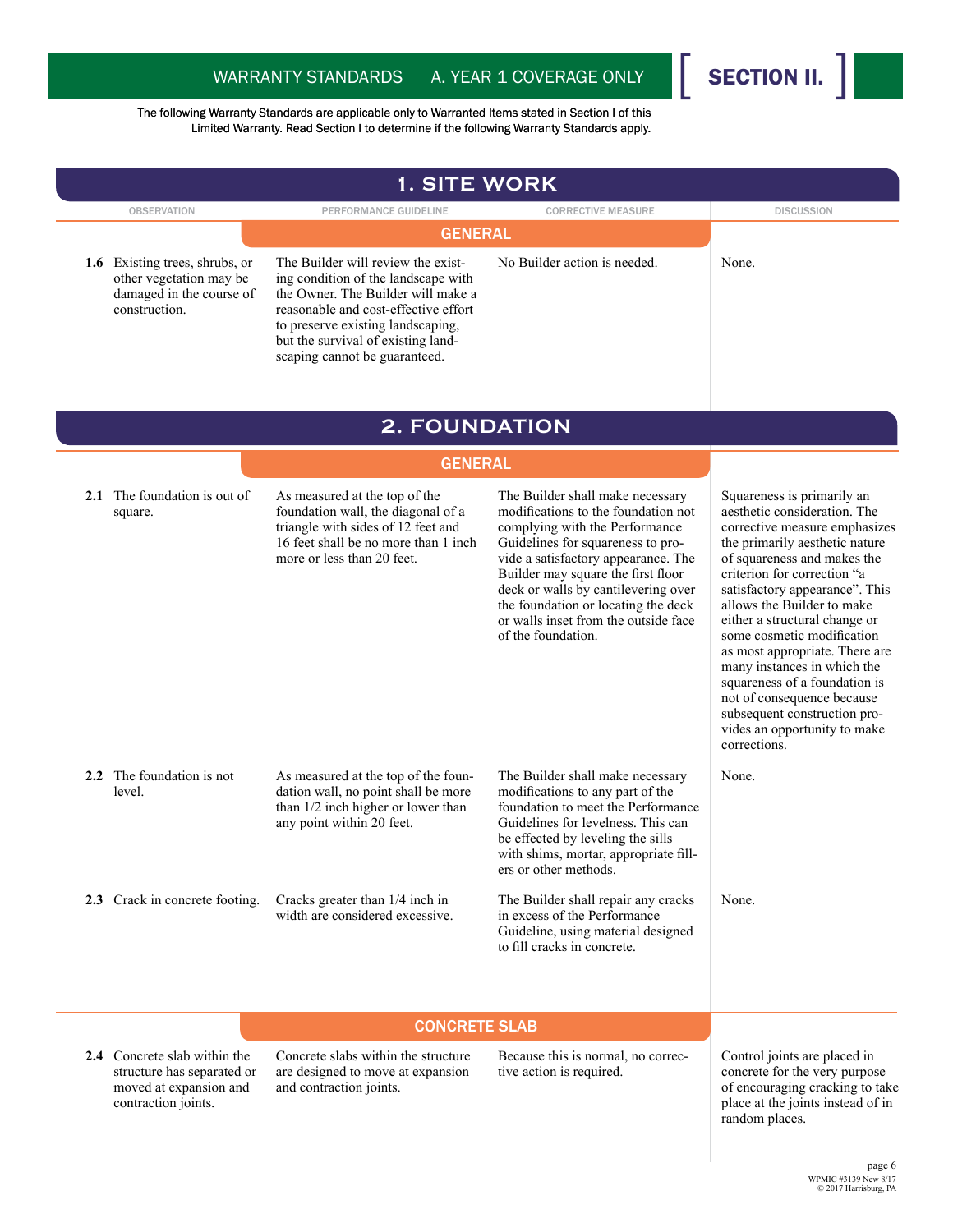

| <b>2. FOUNDATION</b>                                                                                                                                                                                                                                                     |                                                                                                                                                    |                                                                                                                                                                                                                                                                                                      |  |  |  |  |
|--------------------------------------------------------------------------------------------------------------------------------------------------------------------------------------------------------------------------------------------------------------------------|----------------------------------------------------------------------------------------------------------------------------------------------------|------------------------------------------------------------------------------------------------------------------------------------------------------------------------------------------------------------------------------------------------------------------------------------------------------|--|--|--|--|
| PERFORMANCE GUIDELINE                                                                                                                                                                                                                                                    | <b>CORRECTIVE MEASURE</b>                                                                                                                          | <b>DISCUSSION</b>                                                                                                                                                                                                                                                                                    |  |  |  |  |
|                                                                                                                                                                                                                                                                          |                                                                                                                                                    |                                                                                                                                                                                                                                                                                                      |  |  |  |  |
| If the efflorescence is caused by<br>basement water leakage (actual<br>flow and accumulation), the Builder<br>will eliminate the leaks into the<br>structure.                                                                                                            | The Builder shall repair to meet the<br>Performance Guideline.                                                                                     | Efflorescence is evidenced by<br>the presence of a white film<br>on the surface of the concrete.<br>It is a particularly common<br>occurrence where masonry or<br>concrete are in contact with<br>high moisture levels as may be<br>found in basements.                                              |  |  |  |  |
| Except where the floor or portion<br>of the floor has been designed<br>for specific drainage purposes,<br>concrete floors in living areas shall<br>not have pits, depressions, or areas<br>of unevenness exceeding 3/8 inch<br>in 32 inches.                             | The Builder shall correct or repair<br>the floor to meet the Performance<br>Guideline.                                                             | A repair can be accomplished<br>by leveling the surface with<br>a material designed to repair<br>uneven concrete.                                                                                                                                                                                    |  |  |  |  |
| Minor cracks in concrete floor slabs<br>are normal. Cracks exceeding 3/16<br>inch in width or 3/16 inch in verti-<br>cal displacement shall be repaired if<br>the slab is in conditioned space or<br>the crack interferes with the instal-<br>lation of finish flooring. | The Builder shall repair cracks<br>that do not meet the Performance<br>Guideline.                                                                  | Repairs can be made by using a<br>material designed to fill cracks<br>in concrete.                                                                                                                                                                                                                   |  |  |  |  |
| Interior concrete surfaces shall not<br>pit or spall unless the deterioration<br>is caused by factors outside of the<br>Builder's control.                                                                                                                               | The Builder shall repair defective<br>concrete surfaces using materials<br>designed for this purpose.                                              | None.                                                                                                                                                                                                                                                                                                |  |  |  |  |
| The surface shall not be so sandy<br>as to cause a problem for the finish<br>flooring to be applied.                                                                                                                                                                     | The surface shall be corrected so as<br>to be suitable for the finish floor-<br>ing that the Builder had reason to<br>anticipate would be applied. | None.                                                                                                                                                                                                                                                                                                |  |  |  |  |
|                                                                                                                                                                                                                                                                          |                                                                                                                                                    |                                                                                                                                                                                                                                                                                                      |  |  |  |  |
| Cracks in concrete block basement<br>or crawl space walls shall not<br>exceed $1/\hat{4}$ inch in width                                                                                                                                                                  | The Builder shall repair cracks to<br>meet the Performance Guideline.                                                                              | Shrinkage cracks are common<br>in concrete block masonry and<br>should be expected in crawl<br>space and basement walls.<br>Cracks may be vertical, diago-<br>nal, horizontal, or stepped-in<br>masonry joints. Repairs can be<br>made by using a material de-<br>signed to fill cracks in concrete. |  |  |  |  |
|                                                                                                                                                                                                                                                                          |                                                                                                                                                    | <b>CONCRETE SLAB</b><br><b>BASEMENT &amp; CRAWL SPACE WALL - CONCRETE BLOCK</b>                                                                                                                                                                                                                      |  |  |  |  |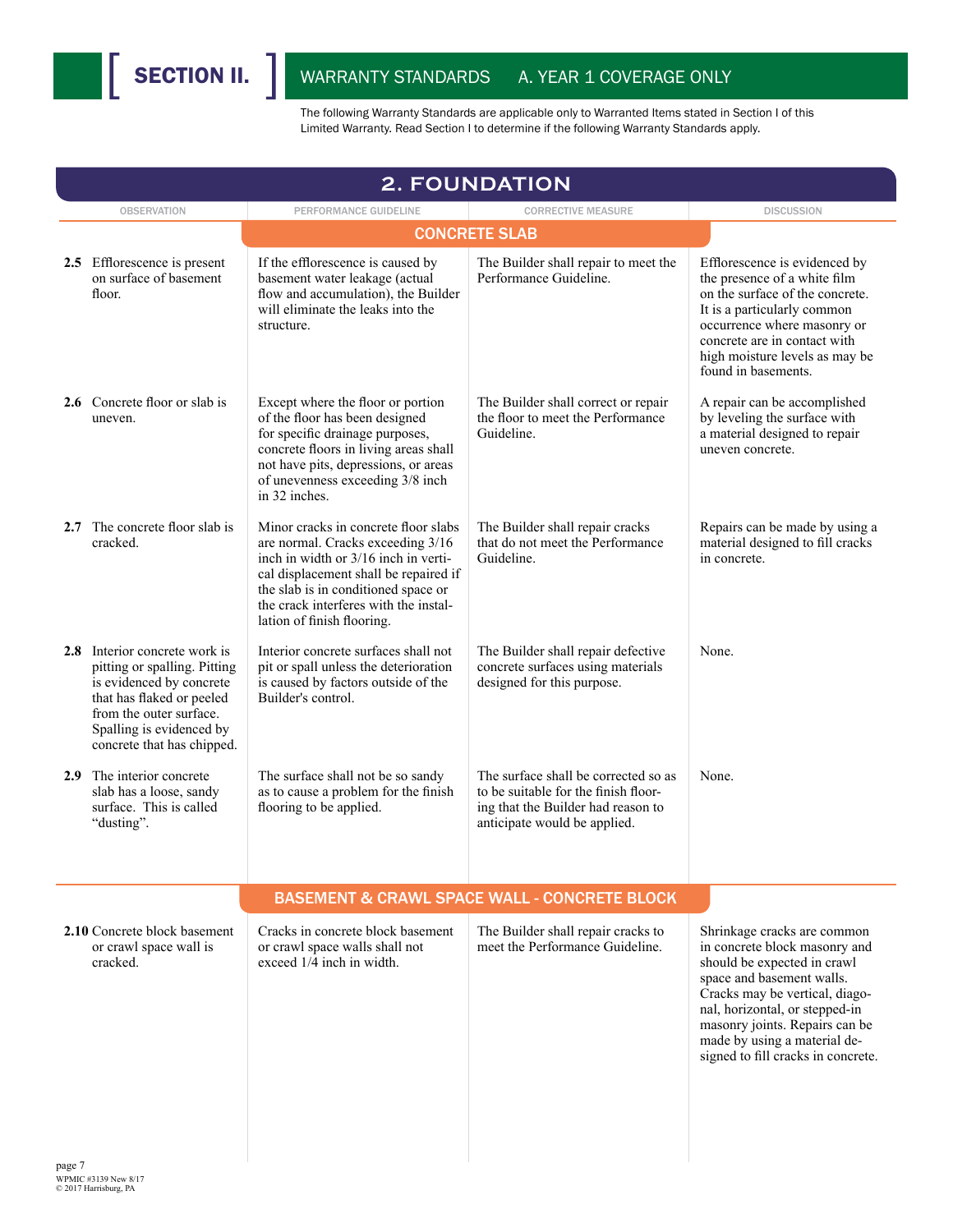

WPMIC #3139 New 8/17 © 2017 Harrisburg, PA

| <b>2. FOUNDATION</b>                                                                         |                                                                                                                                                  |                                                                                                                                                                                                                                                                           |                                                                                                                                                                                                                                                                                                                                                                                                                                                                                                                                                                     |  |  |
|----------------------------------------------------------------------------------------------|--------------------------------------------------------------------------------------------------------------------------------------------------|---------------------------------------------------------------------------------------------------------------------------------------------------------------------------------------------------------------------------------------------------------------------------|---------------------------------------------------------------------------------------------------------------------------------------------------------------------------------------------------------------------------------------------------------------------------------------------------------------------------------------------------------------------------------------------------------------------------------------------------------------------------------------------------------------------------------------------------------------------|--|--|
| <b>OBSERVATION</b>                                                                           | PERFORMANCE GUIDELINE                                                                                                                            | <b>CORRECTIVE MEASURE</b>                                                                                                                                                                                                                                                 | <b>DISCUSSION</b>                                                                                                                                                                                                                                                                                                                                                                                                                                                                                                                                                   |  |  |
|                                                                                              | <b>BASEMENT &amp; CRAWL SPACE WALL - CONCRETE BLOCK</b>                                                                                          |                                                                                                                                                                                                                                                                           |                                                                                                                                                                                                                                                                                                                                                                                                                                                                                                                                                                     |  |  |
| 2.11 Concrete block basement<br>wall is out of plumb.                                        | Block concrete walls shall not be<br>out of plumb greater than 1 inch<br>in 8 feet when measured from the<br>base to the top of the wall.        | The Builder shall repair any<br>deficiencies in excess of the Per-<br>formance Guideline. If the wall is<br>to remain unfinished per contract,<br>and the wall meets building codes<br>as evidenced by passed inspec-<br>tions, then no corrective action is<br>required. | None.                                                                                                                                                                                                                                                                                                                                                                                                                                                                                                                                                               |  |  |
| 2.12 Concrete block basement<br>wall is bowed.                                               | Block concrete walls shall not bow<br>in excess of 1 inch in 8 feet.                                                                             | The Builder shall repair any<br>deficiencies in excess of the Perfor-<br>mance Guideline. If the wall is to<br>remain unfinished per contract, and<br>the wall meets building codes as evi-<br>denced by passed inspections, then<br>no corrective action is required.    | None.                                                                                                                                                                                                                                                                                                                                                                                                                                                                                                                                                               |  |  |
| 2.13 Efflorescence is present<br>on the surface of the<br>basement or crawl space<br>block.  | If the efflorescence is caused by<br>water leakage (actual flow and<br>accumulation), the Builder will<br>eliminate the leak into the structure. | The Builder shall repair to meet the<br>Performance Guideline.                                                                                                                                                                                                            | Efflorescence is a typical condi-<br>tion caused by moisture reacting<br>with the soluble salts in concrete<br>and forming harmless carbonate<br>compounds. It is evidenced by<br>the presence of a white film<br>on the surface of the concrete.<br>It is a particularly common<br>occurrence where masonry or<br>concrete are in contact with high<br>moisture levels as may be found<br>in basements or crawl spaces.                                                                                                                                            |  |  |
|                                                                                              | <b>BASEMENT &amp; CRAWL SPACE WALL - POURED CONCRETE</b>                                                                                         |                                                                                                                                                                                                                                                                           |                                                                                                                                                                                                                                                                                                                                                                                                                                                                                                                                                                     |  |  |
| 2.14 Poured concrete basement<br>wall is out of plumb.                                       | Concrete walls shall not be<br>out of plumb greater than 1 inch in<br>8 feet when measured vertically.                                           | The Builder shall repair any<br>deficiencies in excess of the Perfor-<br>mance Guideline. If the wall is to<br>remain unfinished per contract, and<br>the wall meets building codes as evi-<br>denced by passed inspections, then<br>no corrective action is required.    | None.                                                                                                                                                                                                                                                                                                                                                                                                                                                                                                                                                               |  |  |
| 2.15 Exposed concrete wall<br>has pits, surface voids,<br>or similar imperfections<br>in it. | Surface imperfections larger than 1<br>inch in diameter or 1 inch in depth<br>are considered excessive.                                          | The Builder shall repair imperfec-<br>tions that do not meet the Perfor-<br>mance Guideline.                                                                                                                                                                              | Pits, surface voids, and similar<br>imperfections are sometimes<br>called "bug holes". More<br>technically, they are called "air<br>surface voids" and are caused<br>by air entrapped at the concrete<br>and concrete form interface.<br>The technical term for larger<br>voids is "honeycomb" and must<br>be dealt with in accordance<br>with this Performance Guide-<br>line. One method of repair is to<br>fill the hole or void with a suit-<br>able product. The repaired area<br>is unlikely to match the color<br>or texture of the surrounding<br>concrete. |  |  |
|                                                                                              |                                                                                                                                                  |                                                                                                                                                                                                                                                                           | page 8                                                                                                                                                                                                                                                                                                                                                                                                                                                                                                                                                              |  |  |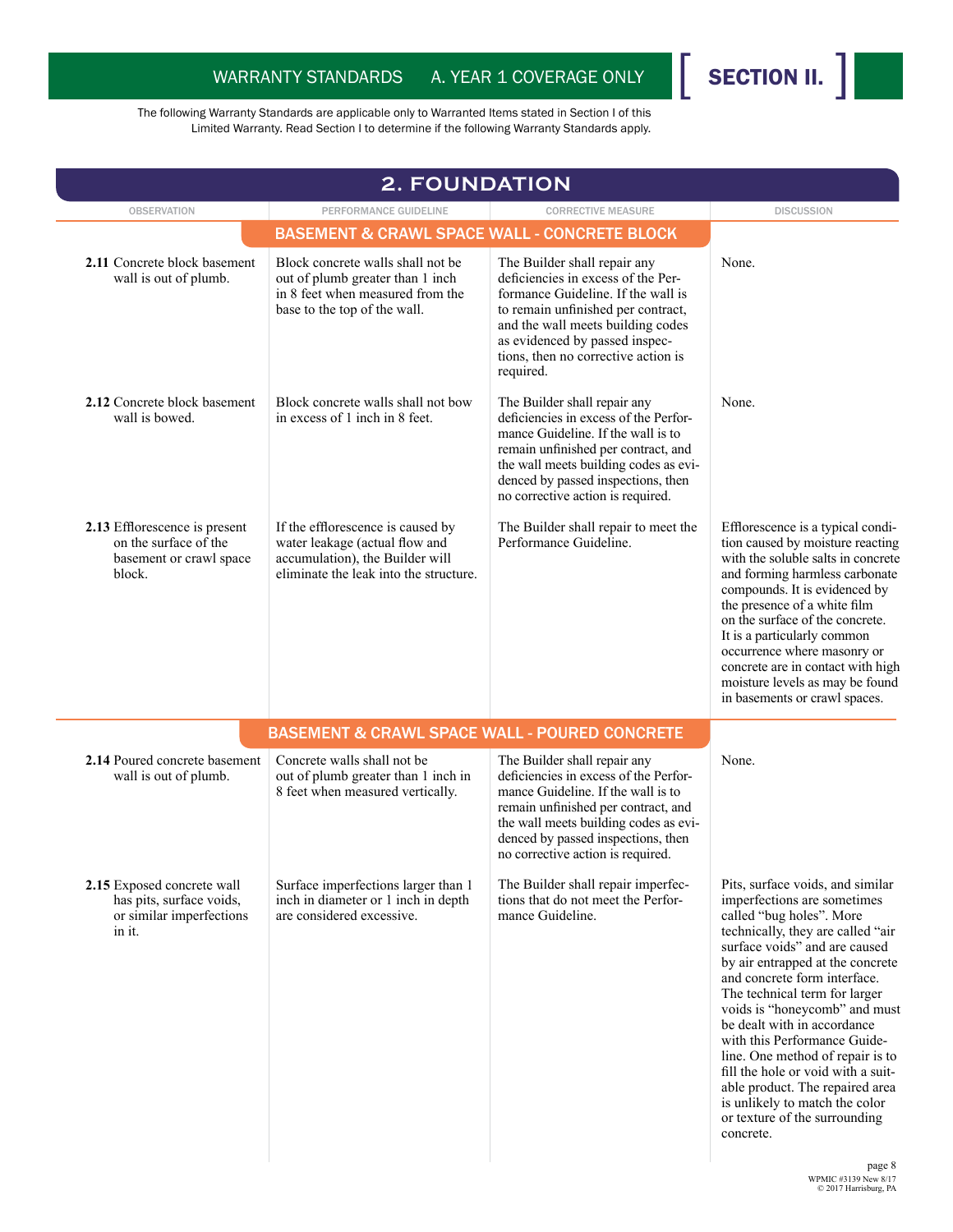| <b>2. FOUNDATION</b>                                                                        |                                                                                                                                                                                                                                                                    |                                                                                                                                                                                                                                                                           |                                                                                                                                                                                                                                                                                                                                                                                                                               |  |  |  |
|---------------------------------------------------------------------------------------------|--------------------------------------------------------------------------------------------------------------------------------------------------------------------------------------------------------------------------------------------------------------------|---------------------------------------------------------------------------------------------------------------------------------------------------------------------------------------------------------------------------------------------------------------------------|-------------------------------------------------------------------------------------------------------------------------------------------------------------------------------------------------------------------------------------------------------------------------------------------------------------------------------------------------------------------------------------------------------------------------------|--|--|--|
| <b>OBSERVATION</b>                                                                          | PERFORMANCE GUIDELINE                                                                                                                                                                                                                                              | <b>CORRECTIVE MEASURE</b>                                                                                                                                                                                                                                                 | <b>DISCUSSION</b>                                                                                                                                                                                                                                                                                                                                                                                                             |  |  |  |
|                                                                                             |                                                                                                                                                                                                                                                                    | <b>BASEMENT &amp; CRAWL SPACE WALL - POURED CONCRETE</b>                                                                                                                                                                                                                  |                                                                                                                                                                                                                                                                                                                                                                                                                               |  |  |  |
| 2.16 Poured concrete basement<br>wall is bowed.                                             | Concrete walls shall not bow in<br>excess of 1 inch in 8 feet when<br>measured from the base to the top<br>of the wall.                                                                                                                                            | The Builder shall repair any<br>deficiencies in excess of the Per-<br>formance Guideline. If the wall is<br>to remain unfinished per contract,<br>and the wall meets building codes<br>as evidenced by passed inspec-<br>tions, then no corrective action is<br>required. | None.                                                                                                                                                                                                                                                                                                                                                                                                                         |  |  |  |
| 2.17 A poured concrete base-<br>ment or crawl space wall<br>is cracked.                     | Cracks in poured walls shall not<br>exceed 1/4 inch in width.                                                                                                                                                                                                      | The Builder shall repair cracks<br>that do not meet the Performance<br>Guideline, using a material de-<br>signed to fill cracks in concrete.                                                                                                                              | Shrinkage cracks and other<br>cracks are common and are<br>inherent in the drying process<br>of poured concrete walls. They<br>should be expected in these<br>walls due to the nature of<br>concrete. The only cracks con-<br>sidered under warranty claims<br>are cracks that permit water<br>penetration or horizontal cracks<br>that cause a bow in the wall.                                                              |  |  |  |
| 2.18 A cold joint is visible on<br>exposed poured concrete<br>foundation walls.             | A cold joint is a visible joint that<br>indicates where the pour terminated<br>and continued. Cold joints are nor-<br>mal and should be expected to be<br>visible. Cold joints should not be<br>an actual separation or a crack that<br>exceeds 1/4 inch in width. | The Builder shall cosmetically<br>repair any cold joint that exceeds<br>$1/\overline{4}$ inch in width, using a material<br>designed to fill cracks in concrete.                                                                                                          | None.                                                                                                                                                                                                                                                                                                                                                                                                                         |  |  |  |
| 2.19 Efflorescence is present<br>on the surface of the<br>poured concrete basement<br>wall. | If the efflorescence is caused by<br>basement water leakage (actual<br>flow or accumulation), the Builder<br>will eliminate the leak into the<br>structure.                                                                                                        | The Builder shall repair to meet the<br>Performance Guidelines.                                                                                                                                                                                                           | Efflorescence is a typical<br>condition caused by moisture<br>reacting with the soluble salts<br>in concrete and forming harm-<br>less carbonate compounds. It<br>is evidenced by the presence of<br>a white film on the surface of<br>the concrete. It is a particularly<br>common occurrence where ma-<br>sonry or concrete are in contact<br>with high moisture levels as<br>may be found in basements or<br>crawl spaces. |  |  |  |
|                                                                                             |                                                                                                                                                                                                                                                                    | <b>BASEMENT FLOOR &amp; WALLS - MOISTURE &amp; LEAKS</b>                                                                                                                                                                                                                  |                                                                                                                                                                                                                                                                                                                                                                                                                               |  |  |  |
| 2.20 Dampness is evident on<br>basement walls or the<br>floor.                              | Dampness caused by condensation<br>of water vapor on cool walls and<br>floors is not the responsibility of<br>the Builder. Dampness caused by<br>moisture intrusion is unacceptable.                                                                               | The Builder shall repair to meet the<br>Performance Guideline unless the<br>Owner's action caused the damp-<br>ness.                                                                                                                                                      | Excessive dampness may be<br>caused by Owner action, such<br>as changing the grade around<br>the Home or irrigation systems,<br>and is not the Builder's respon-<br>sibility.                                                                                                                                                                                                                                                 |  |  |  |
| page 9<br>WPMIC #3139 New 8/17<br>C 2017 Harrisburg, PA                                     |                                                                                                                                                                                                                                                                    |                                                                                                                                                                                                                                                                           |                                                                                                                                                                                                                                                                                                                                                                                                                               |  |  |  |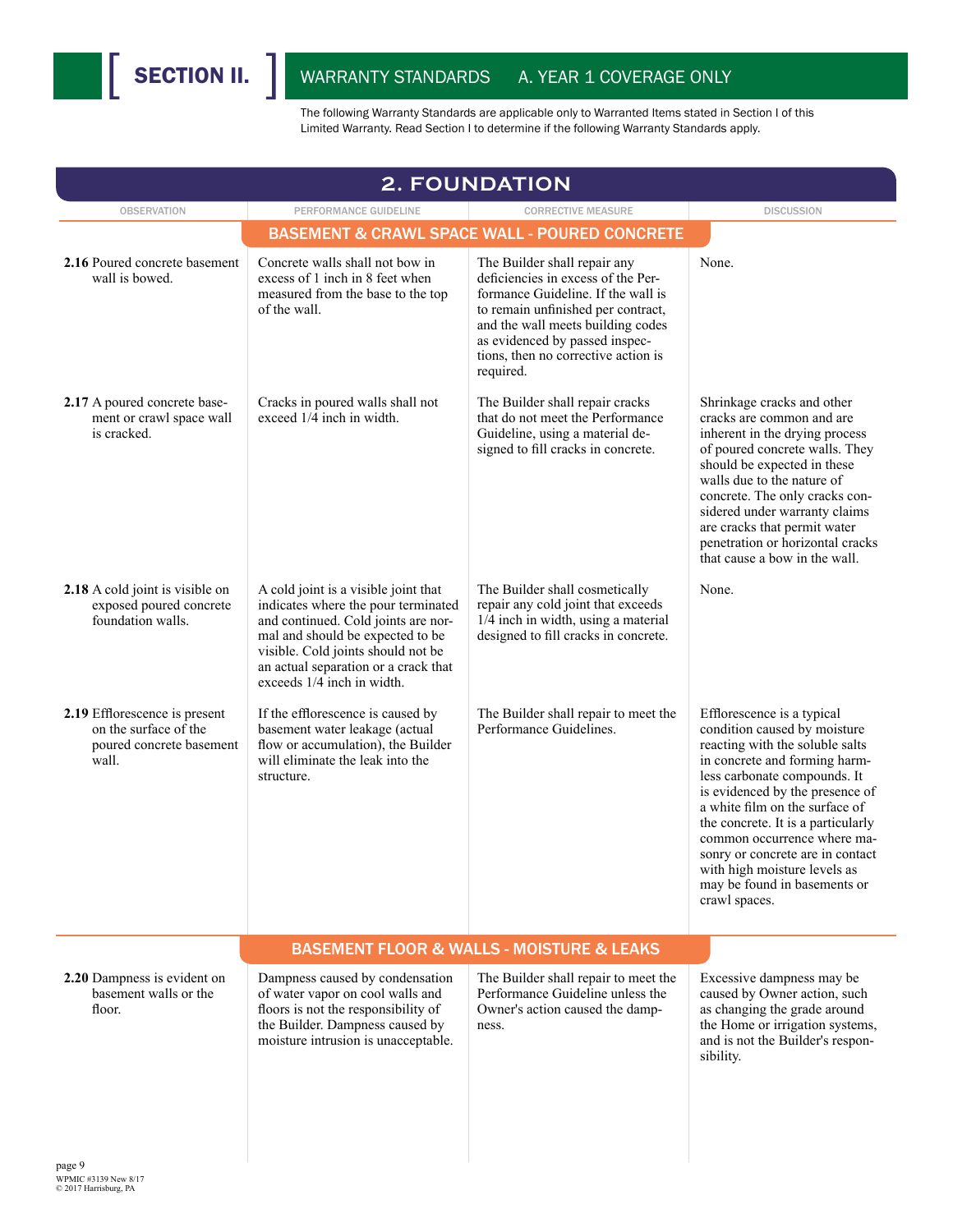

| <b>OBSERVATION</b>                                                    | PERFORMANCE GUIDELINE                                                                                                                                                        | <b>CORRECTIVE MEASURE</b>                                                                                                                                                                                                                           | <b>DISCUSSION</b>                                                                                                                                                                                                                                                                                                                                                                                                                                                                                                                                                                                                                                                                                                                                                                                                                                                                                                                                                                                                                                                                                                                       |
|-----------------------------------------------------------------------|------------------------------------------------------------------------------------------------------------------------------------------------------------------------------|-----------------------------------------------------------------------------------------------------------------------------------------------------------------------------------------------------------------------------------------------------|-----------------------------------------------------------------------------------------------------------------------------------------------------------------------------------------------------------------------------------------------------------------------------------------------------------------------------------------------------------------------------------------------------------------------------------------------------------------------------------------------------------------------------------------------------------------------------------------------------------------------------------------------------------------------------------------------------------------------------------------------------------------------------------------------------------------------------------------------------------------------------------------------------------------------------------------------------------------------------------------------------------------------------------------------------------------------------------------------------------------------------------------|
|                                                                       |                                                                                                                                                                              |                                                                                                                                                                                                                                                     |                                                                                                                                                                                                                                                                                                                                                                                                                                                                                                                                                                                                                                                                                                                                                                                                                                                                                                                                                                                                                                                                                                                                         |
| 2.21 Water has accumulated in<br>the basement.                        | Water should not accumulate in the<br>basement.                                                                                                                              | The Builder will take such actions<br>as are necessary to prevent water<br>from accumulating in the basement<br>unless Owner action caused the<br>accumulation                                                                                      | The Owner should maintain<br>proper grade away from the<br>dwelling.                                                                                                                                                                                                                                                                                                                                                                                                                                                                                                                                                                                                                                                                                                                                                                                                                                                                                                                                                                                                                                                                    |
|                                                                       | <b>CRAWL SPACE</b>                                                                                                                                                           |                                                                                                                                                                                                                                                     |                                                                                                                                                                                                                                                                                                                                                                                                                                                                                                                                                                                                                                                                                                                                                                                                                                                                                                                                                                                                                                                                                                                                         |
| 2.22 Water accumulates in a<br>vented crawl space.                    | Crawl spaces should be graded and<br>proper exterior foundation drains<br>installed as required by the prevail-<br>ing building codes to prevent water<br>from accumulating. | The Builder shall take corrective<br>measures to meet the Performance<br>Guideline. The Builder is not<br>responsible if the exterior grading<br>was provided by the Owner or the<br>Owner failed to maintain grades<br>established by the Builder. | None.                                                                                                                                                                                                                                                                                                                                                                                                                                                                                                                                                                                                                                                                                                                                                                                                                                                                                                                                                                                                                                                                                                                                   |
| 2.23 Condensation is evident<br>on the vented crawl space<br>surface. | The Builder shall install the ven-<br>tilation required by the prevailing<br>building code.                                                                                  | If the crawl space is ventilated as<br>required by applicable building<br>codes, then the Builder need make<br>no further corrective actions. Fur-<br>ther reduction of condensation is an<br>Owner maintenance responsibility.                     | Temporary conditions may cause<br>condensation that cannot be<br>eliminated by ventilation and a<br>vapor barrier because:<br>• Night air gradually cools the<br>interior surfaces of the crawl<br>space. In the morning, mois-<br>ture picked up by sun-warmed<br>air is carried into the crawl<br>space and condenses on cool<br>surfaces.<br>• At night, outside air may<br>rapidly cool foundation walls<br>and provide a cool surface on<br>which moisture may condense.<br>• If the house is left unheated in<br>the winter, the floors and walls<br>may provide cold surfaces on<br>which moisture in the warmer<br>crawl space air may condense.<br>• Excessive moisture inside a<br>heated house may hit the dew<br>point within or on the colder<br>bottom surface of vapor-<br>permeable floor insulation. The<br>condensation can be reduced<br>by placing a vapor barrier<br>between the insulation and the<br>floor sheathing. If condensa-<br>tion must be entirely elimi-<br>nated, the Owner can do so by<br>sealing and dehumidifying or<br>heating the crawl space, or by<br>heating and dehumidifying the<br>house. |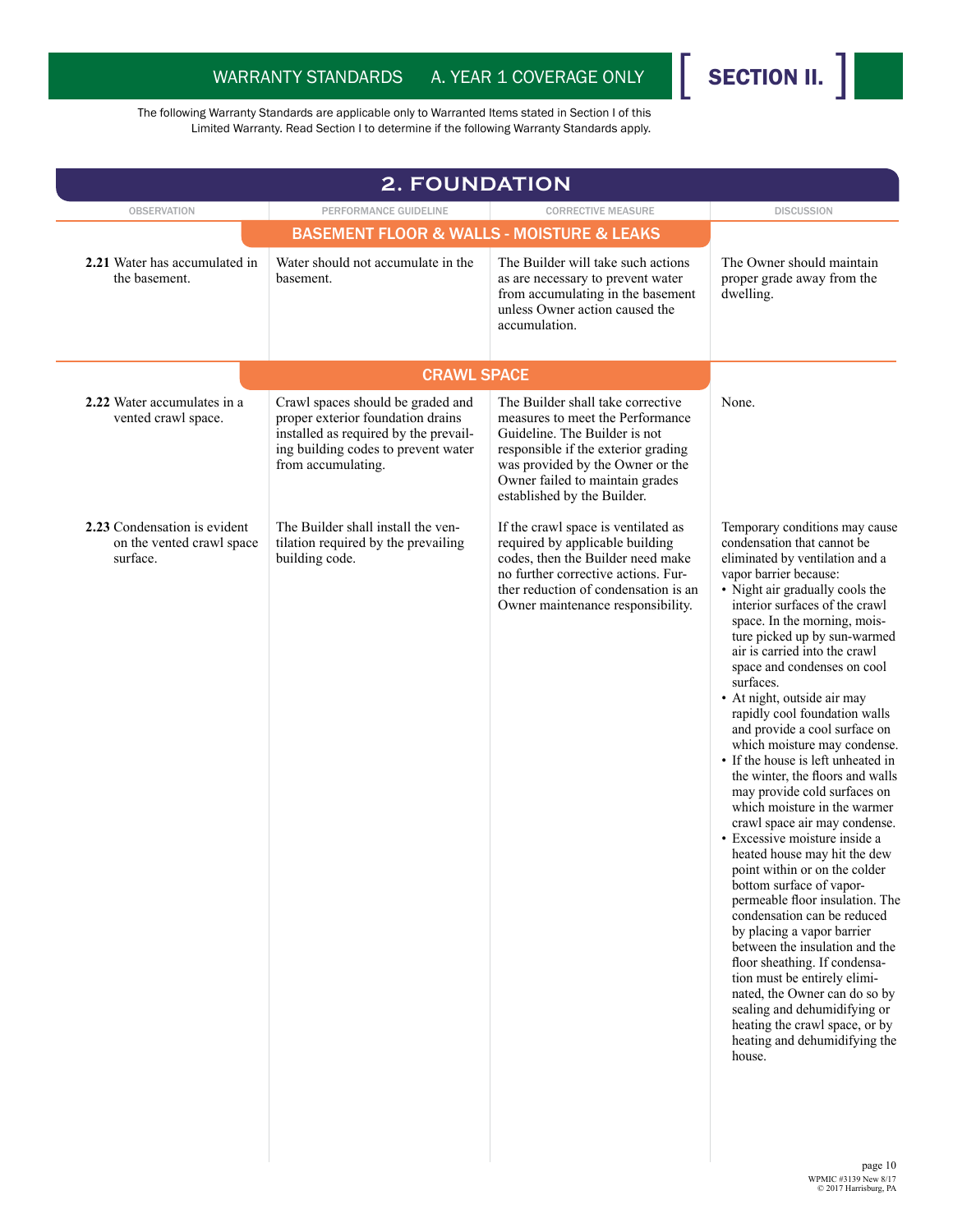

| <b>2. FOUNDATION</b>                                                                      |                                                                                                                                                                                                       |                                                                                                                                                                                                        |                                                                                                                                                                                                                                                                                                                                                                                                                                        |
|-------------------------------------------------------------------------------------------|-------------------------------------------------------------------------------------------------------------------------------------------------------------------------------------------------------|--------------------------------------------------------------------------------------------------------------------------------------------------------------------------------------------------------|----------------------------------------------------------------------------------------------------------------------------------------------------------------------------------------------------------------------------------------------------------------------------------------------------------------------------------------------------------------------------------------------------------------------------------------|
| <b>OBSERVATION</b>                                                                        | PERFORMANCE GUIDELINE                                                                                                                                                                                 | <b>CORRECTIVE MEASURE</b>                                                                                                                                                                              | <b>DISCUSSION</b>                                                                                                                                                                                                                                                                                                                                                                                                                      |
|                                                                                           |                                                                                                                                                                                                       | <b>COLUMNS</b>                                                                                                                                                                                         |                                                                                                                                                                                                                                                                                                                                                                                                                                        |
| 2.24 An exposed wood column<br>is bowed or out of plumb.                                  | Exposed wood columns shall not<br>bow or be out of plumb more than<br>$3/4$ inch in 8 feet.                                                                                                           | The Builder shall repair any<br>deficiencies in excess of the Perfor-<br>mance Guidelines.                                                                                                             | Wood columns may become<br>distorted as part of the dry-<br>ing process. Bows and other<br>imperfections that develop after<br>installation cannot be prevented<br>or controlled by the Builder.                                                                                                                                                                                                                                       |
| 2.25 An exposed concrete<br>column is installed bowed<br>or out of plumb.                 | Exposed concrete columns shall not<br>be installed with a bow in excess of<br>1 inch in 8 feet. They should not be<br>installed out of plumb in excess of<br>1 inch in 8 feet.                        | The Builder shall repair any<br>deficiencies in excess of the Perfor-<br>mance Guideline.                                                                                                              | None.                                                                                                                                                                                                                                                                                                                                                                                                                                  |
| 2.26 Masonry column or pier<br>is out of plumb.                                           | Masonry columns or piers should<br>not be constructed out of plumb in<br>excess of 1 inch in 8 feet.                                                                                                  | The Builder shall repair any<br>deficiencies in excess of the Perfor-<br>mance Guideline.                                                                                                              | None.                                                                                                                                                                                                                                                                                                                                                                                                                                  |
| 2.27 Steel column is out of<br>plumb.                                                     | Steel columns shall not be out of<br>plumb in excess of 3/8 inch in 8<br>feet when measured vertically.                                                                                               | The Builder shall repair any<br>deficiencies in excess of the Perfor-<br>mance Guideline.                                                                                                              | None.                                                                                                                                                                                                                                                                                                                                                                                                                                  |
|                                                                                           |                                                                                                                                                                                                       | 3. WOOD FLOOR FRAMING                                                                                                                                                                                  |                                                                                                                                                                                                                                                                                                                                                                                                                                        |
|                                                                                           |                                                                                                                                                                                                       | <b>FLOOR SYSTEM</b>                                                                                                                                                                                    |                                                                                                                                                                                                                                                                                                                                                                                                                                        |
| 3.1 Springiness, bounce,<br>shaking, or visible sag<br>is present in the floor<br>system. | All beams, joists, headers, and<br>other dimensional or manufactured<br>structural members shall be sized<br>according to the manufacturers'<br>specifications or applicable local<br>building codes. | The Builder shall reinforce or<br>modify, as necessary, any member<br>of the floor system not meeting the<br>Performance Guideline.                                                                    | Deflection may indicate insuf-<br>ficient stiffness in the lumber,<br>or may reflect an aesthetic<br>consideration independent of<br>the strength and safety require-<br>ments of the lumber. Structural<br>members are required to meet<br>standards for both stiffness and<br>strength. When an Owner's<br>preference is made known<br>before construction, a higher<br>standard may be agreed upon<br>by the Builder and the Owner. |
|                                                                                           |                                                                                                                                                                                                       | <b>BEAMS, COLUMNS &amp; POSTS</b>                                                                                                                                                                      |                                                                                                                                                                                                                                                                                                                                                                                                                                        |
| 3.2 An exposed wood<br>column, post, or beam is<br>split.                                 | Sawn wood columns, posts, or<br>beams shall meet the grading stan-<br>dard for the species used.                                                                                                      | The Builder shall repair or replace<br>any column, post, or beam that<br>does not meet the Performance<br>Guideline. Filling splits with appro-<br>priate filler is an acceptable method<br>of repair. | Columns and posts will some-<br>times split as they dry after<br>installation. Splitting is ac-<br>ceptable and is not a structural<br>concern if columns or posts<br>have been sized according to<br>manufacturers' specifications<br>or local building codes. Split-<br>ting is primarily an aesthetic<br>concern rather than a structural<br>concern.                                                                               |
| page 11                                                                                   |                                                                                                                                                                                                       |                                                                                                                                                                                                        |                                                                                                                                                                                                                                                                                                                                                                                                                                        |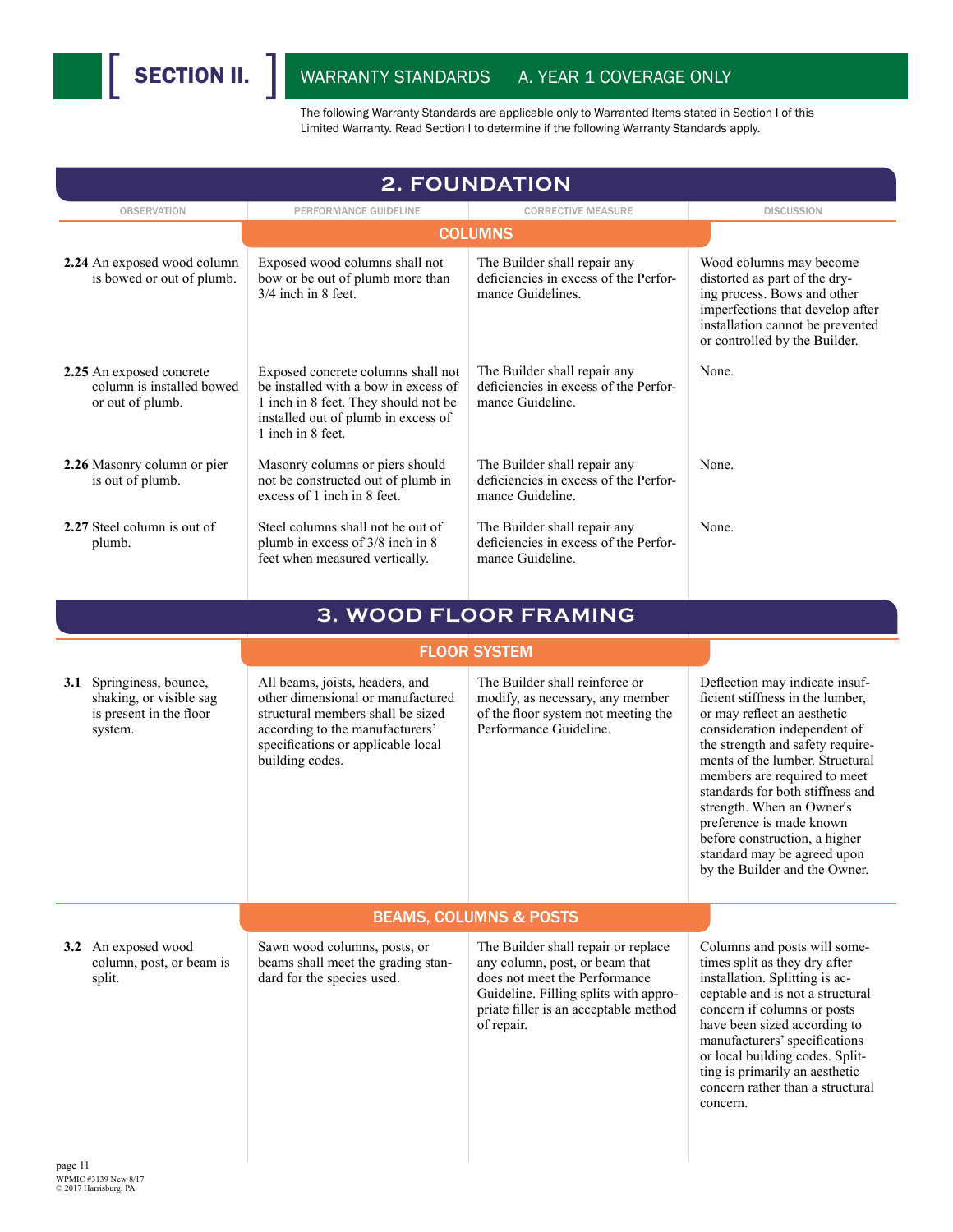WPMIC #3139 New 8/17 © 2017 Harrisburg, PA

| <b>3. WOOD FLOOR FRAMING</b>                                |                                                                                                                                                                                                                                                                                                                                      |                                                                                                                                                                                                                                                                                                                                                                                                                                               |                                                                                                                                                                                                                                                                                                                                                                                                                                                                                                                                                                                                                                                                                                                                          |
|-------------------------------------------------------------|--------------------------------------------------------------------------------------------------------------------------------------------------------------------------------------------------------------------------------------------------------------------------------------------------------------------------------------|-----------------------------------------------------------------------------------------------------------------------------------------------------------------------------------------------------------------------------------------------------------------------------------------------------------------------------------------------------------------------------------------------------------------------------------------------|------------------------------------------------------------------------------------------------------------------------------------------------------------------------------------------------------------------------------------------------------------------------------------------------------------------------------------------------------------------------------------------------------------------------------------------------------------------------------------------------------------------------------------------------------------------------------------------------------------------------------------------------------------------------------------------------------------------------------------------|
| <b>OBSERVATION</b>                                          | PERFORMANCE GUIDELINE                                                                                                                                                                                                                                                                                                                | <b>CORRECTIVE MEASURE</b>                                                                                                                                                                                                                                                                                                                                                                                                                     | <b>DISCUSSION</b>                                                                                                                                                                                                                                                                                                                                                                                                                                                                                                                                                                                                                                                                                                                        |
|                                                             | <b>BEAMS, COLUMNS &amp; POSTS</b>                                                                                                                                                                                                                                                                                                    |                                                                                                                                                                                                                                                                                                                                                                                                                                               |                                                                                                                                                                                                                                                                                                                                                                                                                                                                                                                                                                                                                                                                                                                                          |
| 3.3 An exposed wood beam<br>or post is twisted or<br>bowed. | Exposed wood posts and beams<br>shall meet the grading standard for<br>the species used. Posts and beams<br>with bows and twists exceeding 3/4<br>inch in an 8-foot section will not<br>be installed and those that develop<br>bows and twists exceeding 3/4 inch<br>in an 8-foot section are considered<br>excessive.               | The Builder shall repair or replace<br>any beam or post with a bow or<br>twist that exceeds the Performance<br>Guideline.                                                                                                                                                                                                                                                                                                                     | Beams and posts, especially<br>those $3 \frac{1}{2}$ inches or greater in<br>thickness (which normally are<br>not kiln dried) will sometimes<br>twist or bow as they dry after<br>milling or installation. Twist-<br>ing or bowing is usually not<br>a structural concern if posts<br>and beams have been sized<br>according to manufacturers'<br>specifications or applicable<br>building codes.                                                                                                                                                                                                                                                                                                                                        |
| 3.4 An exposed wood beam<br>or post is cupped.              | Cups exceeding $1/4$ inch in 5 $1/2$<br>inches are considered excessive.                                                                                                                                                                                                                                                             | The Builder shall repair or replace<br>any beam or post with a Defect<br>that does not meet the Performance<br>Guideline.                                                                                                                                                                                                                                                                                                                     | Cupped lumber is lumber that<br>has warped or cupped across<br>the grain in a concave or con-<br>vex shape. Beams and posts,<br>especially those 3 1/2 inches<br>or greater in thickness (which<br>normally are not kiln dried),<br>will sometimes cup as they dry<br>after milling or installation.                                                                                                                                                                                                                                                                                                                                                                                                                                     |
|                                                             | <b>PLYWOOD &amp; JOISTS</b>                                                                                                                                                                                                                                                                                                          |                                                                                                                                                                                                                                                                                                                                                                                                                                               |                                                                                                                                                                                                                                                                                                                                                                                                                                                                                                                                                                                                                                                                                                                                          |
| <b>3.5</b> The wood subfloor<br>squeaks or appears loose.   | Although a totally squeak-proof<br>floor cannot be guaranteed,<br>frequent, loud squeaks caused<br>by improper installation or loose<br>subflooring are deficiencies.                                                                                                                                                                | The Builder shall refasten any loose<br>subfloor or take other corrective<br>action to reduce squeaking to the<br>extent possible within reasonable<br>repair capability without removing<br>floor and ceiling finishes. Fastening<br>loose subflooring with casing nails<br>into carpet and counter sinking the<br>head is an acceptable method of<br>repair. Snap-off screws may also<br>be used to refasten subflooring<br>through carpet. | There are many possible causes<br>of floor squeaks. One of the<br>more common sources of<br>squeaks is wood moving along<br>the shank of a nail. Squeaking<br>frequently occurs when lumber,<br>floor sheathing, or boards move<br>slightly when someone walks<br>over them. Boards and floor<br>sheathing may become loose<br>due to shrinkage of the floor<br>structure or sub-floor as it dries<br>after installation or seasonal<br>changes in temperature and<br>humidity. Nails used to fasten<br>metal connectors (joist hangers,<br>tie-down straps, etc.) may cause<br>squeaks. Because of the nature<br>of wood and construction meth-<br>ods, it is practically impossible<br>to eliminate all squeaks during<br>all seasons. |
| Wood sub-floor is uneven.<br>3.6                            | Sub-floors shall not have more<br>than a $1/4$ inch ridge or depression<br>within any 32 inch measurement.<br>Measurements should not be made<br>at imperfections that are character-<br>istic of the code-approved material<br>used. This Performance Guideline<br>does not cover transition points<br>between different materials. | The Builder shall correct or repair<br>the sub-floor to meet the Perfor-<br>mance Guideline.                                                                                                                                                                                                                                                                                                                                                  | None.<br>page 12                                                                                                                                                                                                                                                                                                                                                                                                                                                                                                                                                                                                                                                                                                                         |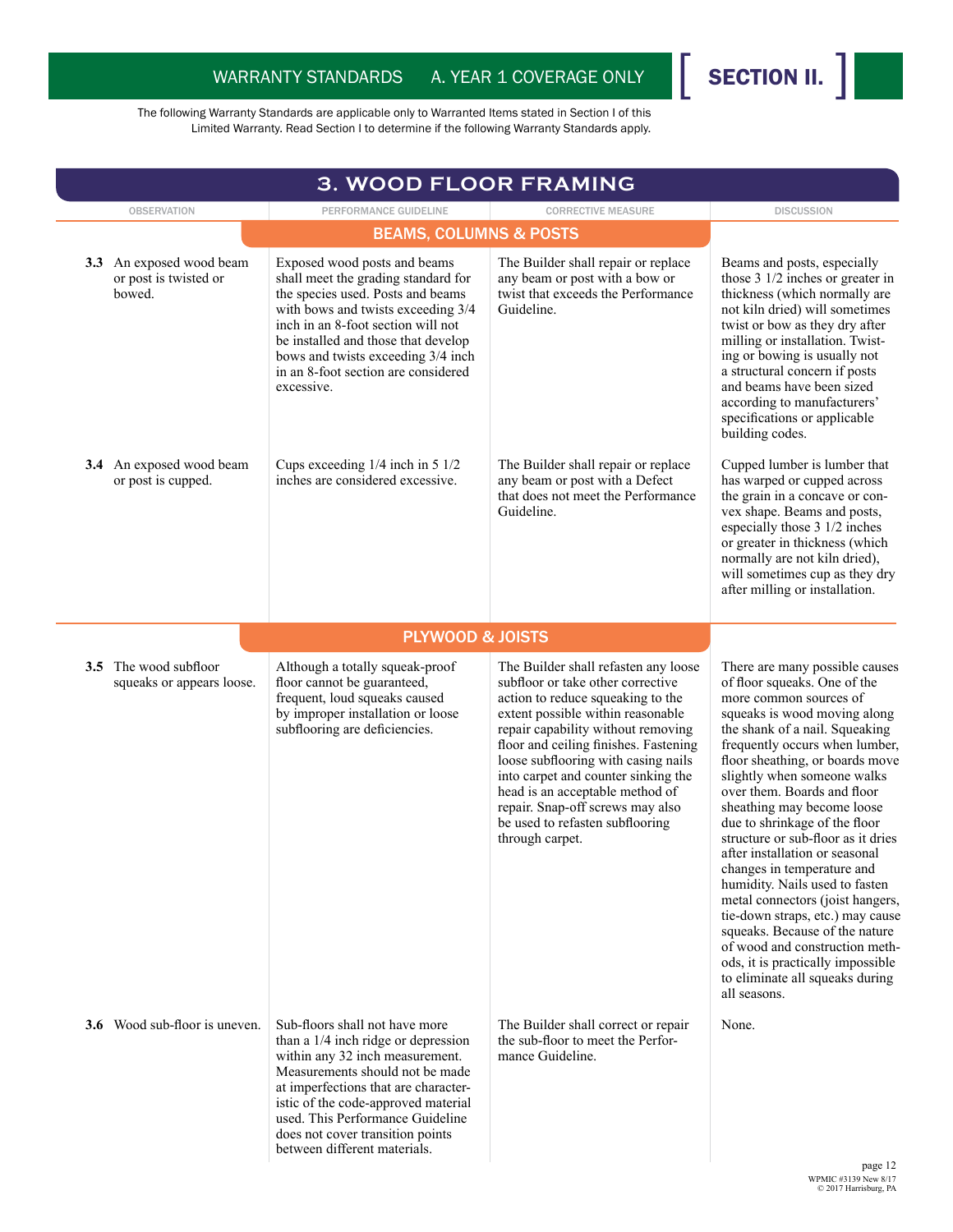| PERFORMANCE GUIDELINE                                                                                                                                                                                                                                                                                                          | <b>CORRECTIVE MEASURE</b>                                                                                                                                                                                             | <b>DISCUSSION</b>                                                                                                                                                                                                                                                  |
|--------------------------------------------------------------------------------------------------------------------------------------------------------------------------------------------------------------------------------------------------------------------------------------------------------------------------------|-----------------------------------------------------------------------------------------------------------------------------------------------------------------------------------------------------------------------|--------------------------------------------------------------------------------------------------------------------------------------------------------------------------------------------------------------------------------------------------------------------|
|                                                                                                                                                                                                                                                                                                                                |                                                                                                                                                                                                                       |                                                                                                                                                                                                                                                                    |
| The floor should not slope more<br>than 1/2 inch in 20 feet. Crowns<br>and other lumber characteristics<br>that meet the standards of the ap-<br>plicable grading organization for<br>the grade and species used are not<br>Defects. Deflections due to over-<br>loading by the Owner are not the<br>Builder's responsibility. | The Builder shall make a reason-<br>able and cost-effective effort to<br>modify the floor that does not<br>comply with the Performance<br>Guideline.                                                                  | Sloped floors have both an<br>aesthetic and functional con-<br>sideration. Measurements for<br>slope should be made across<br>the room, not in a small area.                                                                                                       |
| All wood I-joists and other manu-<br>factured structural components in<br>the floor system shall be sized and<br>installed as provided in the manu-<br>facturers' specifications and code<br>requirements.                                                                                                                     | The Builder shall reinforce or<br>modify, as necessary, any floor<br>component not meeting the Perfor-<br>mance Guideline.                                                                                            | Some deflection and/or flex is<br>normal and is not an indication<br>of deficiency in the strength<br>and safety of the product. If an<br>Owner requests it, the Builder<br>and Owner may agree to more<br>stringent criteria in writing<br>prior to construction. |
|                                                                                                                                                                                                                                                                                                                                |                                                                                                                                                                                                                       |                                                                                                                                                                                                                                                                    |
|                                                                                                                                                                                                                                                                                                                                |                                                                                                                                                                                                                       |                                                                                                                                                                                                                                                                    |
| The interior face of wood-framed<br>walls shall not be more than 3/8<br>inch out of plumb for any 32 inches<br>in any vertical measurement.                                                                                                                                                                                    | The Builder shall repair to meet the<br>Performance Guideline.                                                                                                                                                        | None.                                                                                                                                                                                                                                                              |
| Walls shall not bow more than 1/2<br>inch out of line within any 32 inch<br>horizontal measurement, or 1/2<br>inch out of line within any 8 foot<br>vertical measurement.                                                                                                                                                      | The Builder shall repair to meet the<br>Performance Guideline.                                                                                                                                                        | All interior and exterior walls<br>have slight variances in their fin-<br>ished surface. On occasion the<br>underlying framing may warp,<br>twist, or bow after installation.                                                                                      |
| All beams, headers, girders, and<br>other dimensional or manufactured<br>structural members in the wall sys-<br>tem shall be sized according to the<br>manufacturers' specifications and<br>applicable building codes.                                                                                                         | The Builder shall reinforce or<br>modify, as necessary, any beam,<br>header, girder, or other dimensional<br>or manufactured structural member<br>in the wall system that does not<br>meet the Performance Guideline. | None.                                                                                                                                                                                                                                                              |
|                                                                                                                                                                                                                                                                                                                                |                                                                                                                                                                                                                       | 3. WOOD FLOOR FRAMING<br><b>PLYWOOD &amp; JOISTS</b><br>4. WALLS<br><b>WALL FRAMING</b>                                                                                                                                                                            |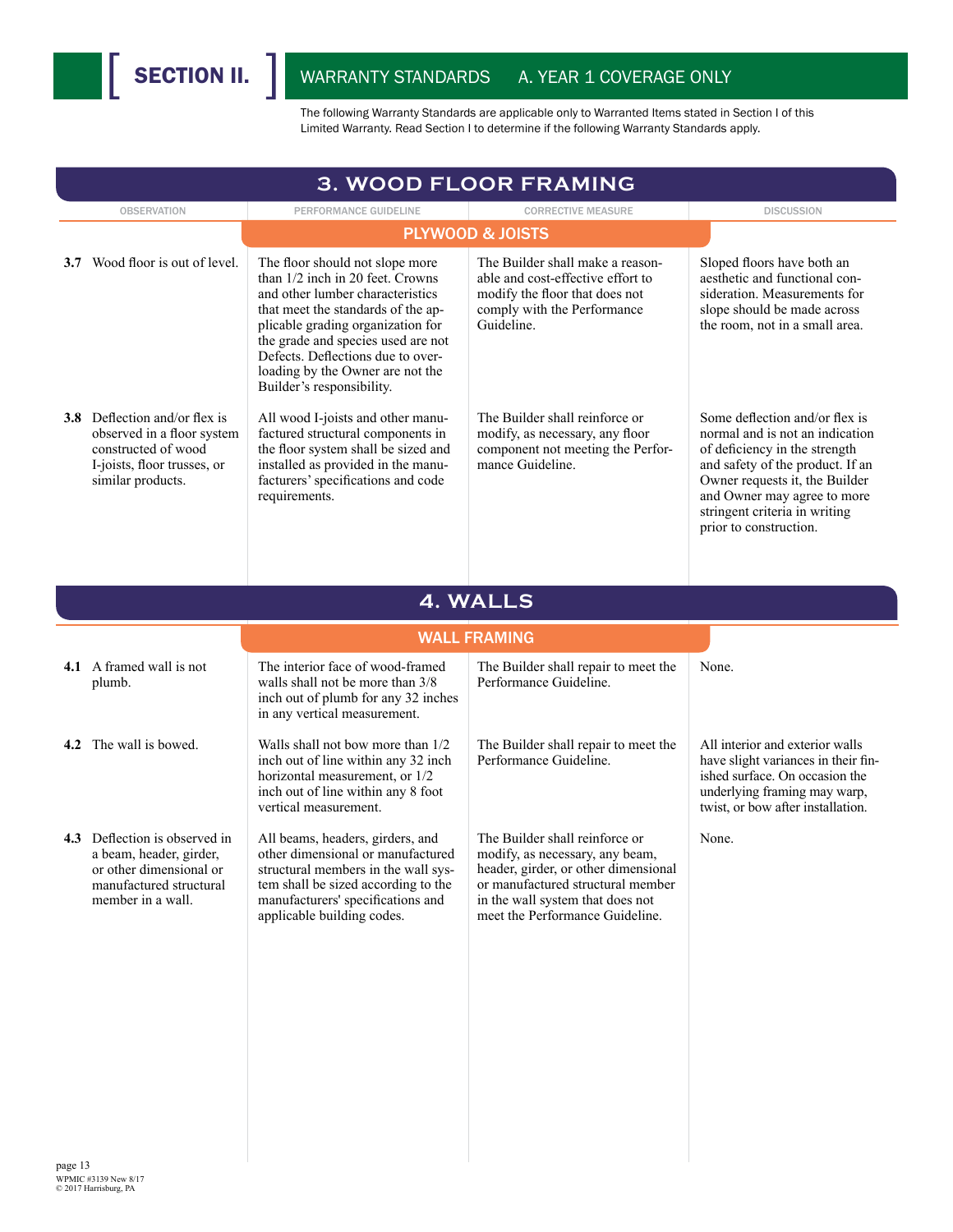

| 4. WALLS                                                                                                               |                                                                                                                                                                 |                                                                                                                                                                                                      |                                                                                                                                                                                                                                                                                                                                                             |
|------------------------------------------------------------------------------------------------------------------------|-----------------------------------------------------------------------------------------------------------------------------------------------------------------|------------------------------------------------------------------------------------------------------------------------------------------------------------------------------------------------------|-------------------------------------------------------------------------------------------------------------------------------------------------------------------------------------------------------------------------------------------------------------------------------------------------------------------------------------------------------------|
| <b>OBSERVATION</b>                                                                                                     | PERFORMANCE GUIDELINE                                                                                                                                           | <b>CORRECTIVE MEASURE</b>                                                                                                                                                                            | <b>DISCUSSION</b>                                                                                                                                                                                                                                                                                                                                           |
|                                                                                                                        | <b>MOISTURE BARRIERS &amp; FLASHING</b>                                                                                                                         |                                                                                                                                                                                                      |                                                                                                                                                                                                                                                                                                                                                             |
| 4.4 Bulk water is penetrating<br>around a window or door.                                                              | Windows and doors will be in-<br>stalled and flashed in accordance<br>with manufacturer's specifications<br>and/or as required by prevailing<br>building codes. | The Builder shall correct to meet<br>the Performance Guideline.                                                                                                                                      | None.                                                                                                                                                                                                                                                                                                                                                       |
| 4.5 An exterior wall leaks be-<br>cause of improper caulk-<br>ing installation or failure<br>of the caulking material. | Joints and cracks in exterior wall<br>surfaces and around openings shall<br>be caulked to prevent the entry of<br>water.                                        | One time only, the Builder shall<br>repair or caulk joints and cracks in<br>exterior wall surfaces, as required<br>to correct deficiencies.                                                          | Even when properly installed,<br>caulking eventually will shrink<br>and crack. Maintenance of<br>caulking is the Owner's respon-<br>sibility.                                                                                                                                                                                                               |
|                                                                                                                        | <b>WALL INSULATION</b>                                                                                                                                          |                                                                                                                                                                                                      |                                                                                                                                                                                                                                                                                                                                                             |
| 4.6 Insulation is insufficient.                                                                                        | The Builder shall install insulation<br>according to R-Values designated<br>in the contract documents or as<br>required by the prevailing building<br>code.     | The Builder shall install insulation<br>to meet the Performance Guideline.                                                                                                                           | None.                                                                                                                                                                                                                                                                                                                                                       |
| 4.7 Foam or cellulose<br>insulation appears to<br>sag or shrink away<br>from the cavity during<br>the warranty period. | Shrinkage/sagging should not be<br>more than 1/2 inch at the top and<br>1/8 inch on sides.                                                                      | The Builder will correct insulation<br>to meet the Performance Guideline.                                                                                                                            | Some space is created by the<br>shrinkage of the framing mem-<br>bers and not the insulation, and<br>is both expected and acceptable<br>to some extent.                                                                                                                                                                                                     |
|                                                                                                                        | <b>EXTERIOR FINISH - WOOD &amp; WOOD COMPOSITE SIDING</b>                                                                                                       |                                                                                                                                                                                                      |                                                                                                                                                                                                                                                                                                                                                             |
| 4.8 Siding is bowed.                                                                                                   | Bows exceeding 1/2 inch in 32<br>inches are unacceptable.                                                                                                       | The Builder shall replace any wood<br>siding with bows that does not meet<br>the Performance Guideline, and<br>finish replacement siding to match<br>the existing siding as closely as<br>practical. | If the siding is held by nails<br>into studs, expansion caused<br>by increasing relative humidity<br>may cause bulges or waves.<br>Even with proper installation,<br>siding will tend to bow inward<br>and outward in adjacent stud<br>spaces.                                                                                                              |
| 4.9<br>An edge or gap is visible<br>between adjacent pieces<br>of siding or siding panels<br>and other materials.      | Gaps wider than 3/16 inch are<br>considered excessive, unless the<br>siding is installed as prescribed by<br>manufacturer's instructions.                       | The Builder shall repair gaps<br>that do not meet the Performance<br>Guideline.                                                                                                                      | Proper repair can be effected<br>by providing joint covers or<br>by caulking the gap. This is<br>important if the gaps were in-<br>tentionally made for expansion<br>joints. If the siding is painted,<br>the Builder will paint the new<br>caulking to match the existing<br>caulking as closely as practical,<br>but an exact match cannot be<br>ensured. |
| 4.10 Siding is not parallel<br>with the course above or<br>below.                                                      | A piece of lap siding may not be<br>more than 1/2 inch off parallel with<br>contiguous courses in any 20 foot<br>measurement.                                   | The Builder shall reinstall siding to<br>meet the Performance Guideline for<br>straightness, and replace any siding<br>damaged during removal with new<br>siding.                                    | None.                                                                                                                                                                                                                                                                                                                                                       |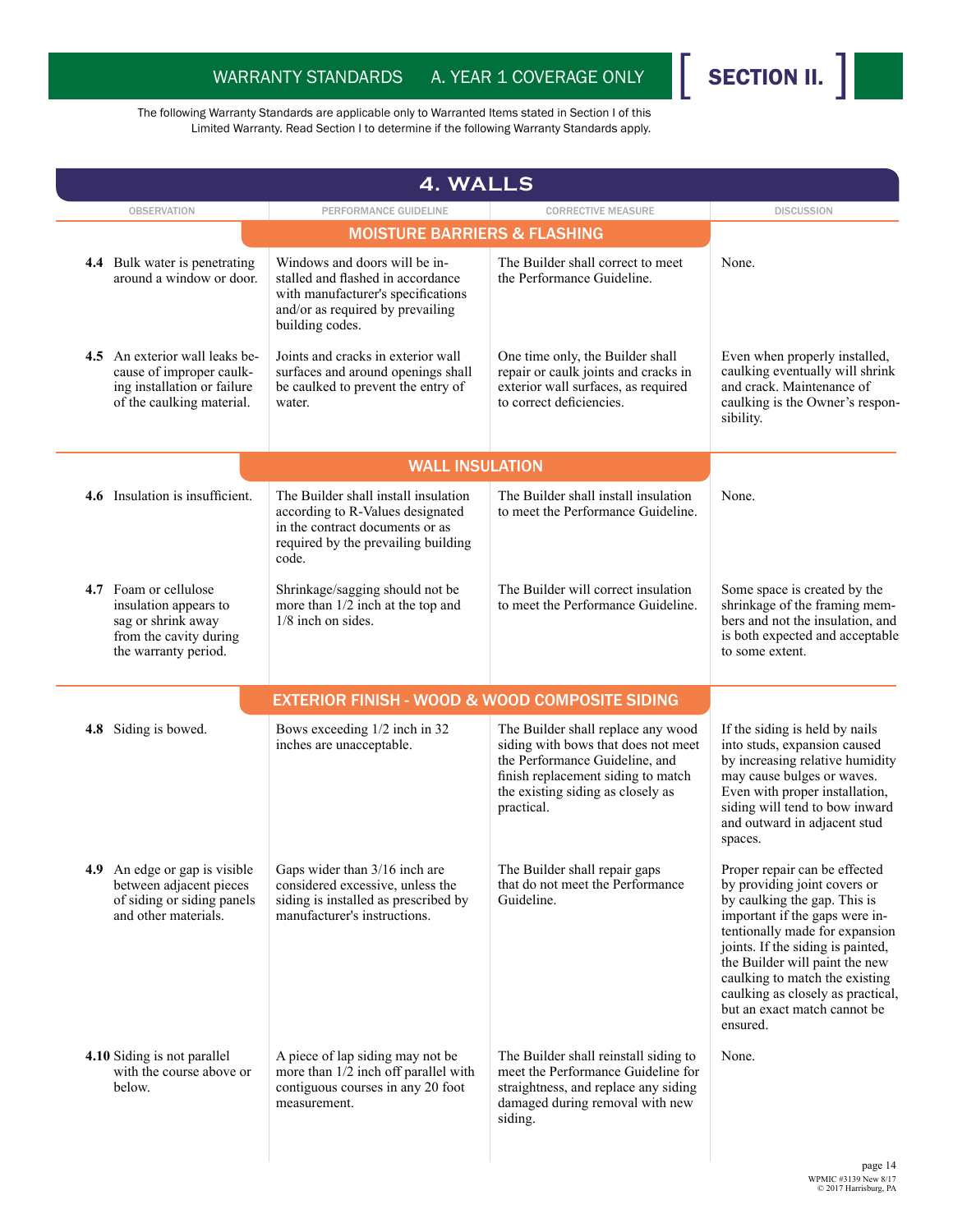| PERFORMANCE GUIDELINE<br>Siding nails should be driven in<br>accordance with the manufacturer's<br>installation instructions. | <b>CORRECTIVE MEASURE</b><br><b>EXTERIOR FINISH - WOOD &amp; WOOD COMPOSITE SIDING</b><br>The Builder shall repair as neces-<br>sary to meet Performance Guideline<br>by filling with appropriate filler.<br>Touch-up paint may not match the                                                                                                                                                                                                                                                                                                                                                                                                                                                                                                                                                | <b>DISCUSSION</b><br>None.                                                                                                                                                                                                                                                                                                                                                                                                                  |
|-------------------------------------------------------------------------------------------------------------------------------|----------------------------------------------------------------------------------------------------------------------------------------------------------------------------------------------------------------------------------------------------------------------------------------------------------------------------------------------------------------------------------------------------------------------------------------------------------------------------------------------------------------------------------------------------------------------------------------------------------------------------------------------------------------------------------------------------------------------------------------------------------------------------------------------|---------------------------------------------------------------------------------------------------------------------------------------------------------------------------------------------------------------------------------------------------------------------------------------------------------------------------------------------------------------------------------------------------------------------------------------------|
|                                                                                                                               |                                                                                                                                                                                                                                                                                                                                                                                                                                                                                                                                                                                                                                                                                                                                                                                              |                                                                                                                                                                                                                                                                                                                                                                                                                                             |
|                                                                                                                               |                                                                                                                                                                                                                                                                                                                                                                                                                                                                                                                                                                                                                                                                                                                                                                                              |                                                                                                                                                                                                                                                                                                                                                                                                                                             |
|                                                                                                                               | surrounding area.                                                                                                                                                                                                                                                                                                                                                                                                                                                                                                                                                                                                                                                                                                                                                                            |                                                                                                                                                                                                                                                                                                                                                                                                                                             |
| Boards that project more than 3/16                                                                                            | The Builder shall repair or replace<br>any boards that do not meet the<br>Performance Guideline.                                                                                                                                                                                                                                                                                                                                                                                                                                                                                                                                                                                                                                                                                             | Buckling warping, or cupping<br>is caused by wood expand-<br>ing as a result of increased<br>temperature and/or relative<br>humidity.                                                                                                                                                                                                                                                                                                       |
|                                                                                                                               | The Builder will repair siding<br>boards that do not meet the Perfor-<br>mance Guideline by filling with ap-<br>propriate filler. Touch-up paint may<br>not match the surrounding area.                                                                                                                                                                                                                                                                                                                                                                                                                                                                                                                                                                                                      | None.                                                                                                                                                                                                                                                                                                                                                                                                                                       |
|                                                                                                                               | None.                                                                                                                                                                                                                                                                                                                                                                                                                                                                                                                                                                                                                                                                                                                                                                                        | None.                                                                                                                                                                                                                                                                                                                                                                                                                                       |
|                                                                                                                               | Delaminated siding is covered un-<br>der manufacturer's warranty, unless<br>the delamination was caused by<br>the Owner's actions or negligence.<br>The Owner shall contact the manu-<br>facturer for warranty coverage.                                                                                                                                                                                                                                                                                                                                                                                                                                                                                                                                                                     | None.                                                                                                                                                                                                                                                                                                                                                                                                                                       |
|                                                                                                                               | The Builder shall remove stains<br>that do not meet the Performance<br>Guideline.                                                                                                                                                                                                                                                                                                                                                                                                                                                                                                                                                                                                                                                                                                            | Stains can be caused by oxida-<br>tion of nails or leaching of<br>extractives from the wood.<br>Use of galvanized nails (even<br>double hot dipped) will not<br>necessarily prevent staining.                                                                                                                                                                                                                                               |
|                                                                                                                               |                                                                                                                                                                                                                                                                                                                                                                                                                                                                                                                                                                                                                                                                                                                                                                                              |                                                                                                                                                                                                                                                                                                                                                                                                                                             |
|                                                                                                                               | The Builder shall correct any<br>waves or distortions to comply<br>with the Performance Guideline by<br>reinstalling or replacing siding as<br>necessary.                                                                                                                                                                                                                                                                                                                                                                                                                                                                                                                                                                                                                                    | This problem can be caused<br>by the siding being nailed too<br>tightly to the house instead of<br>loosely "hung" in the center of<br>the nail slots, or by not allow-<br>ing adequate room for the sid-<br>ing to expand. Siding fasteners<br>should be installed in the center<br>of the nail slot with a 1/32 inch<br>spacing (thickness of a dime)<br>between the siding and the<br>fastener to allow for expansion<br>and contraction. |
|                                                                                                                               | inch in 5 1/2 inches are considered<br>Splits wider than 1/8 inch and<br>longer than 1 inch are considered<br>Resins and extractives bleeding<br>through paint or stain, or blacken-<br>ing of siding, shakes or shingles is<br>considered normal and is especially<br>noticeable if natural weathering,<br>white paint, or semitransparent<br>stain is specified for the project.<br>Siding shall not delaminate.<br>Stains exceeding 1/2 inch from the<br>nail which are readily visible from<br>a distance of more than 20 feet are<br>considered excessive.<br>Some waviness in aluminum or<br>vinyl lap siding is to be expected<br>because of bows in studs. Waves<br>or similar distortions in aluminum<br>or vinyl lap siding are considered<br>excessive if they exceed 1/2 inch in | <b>EXTERIOR FINISH - ALUMINUM OR VINYL SIDING</b>                                                                                                                                                                                                                                                                                                                                                                                           |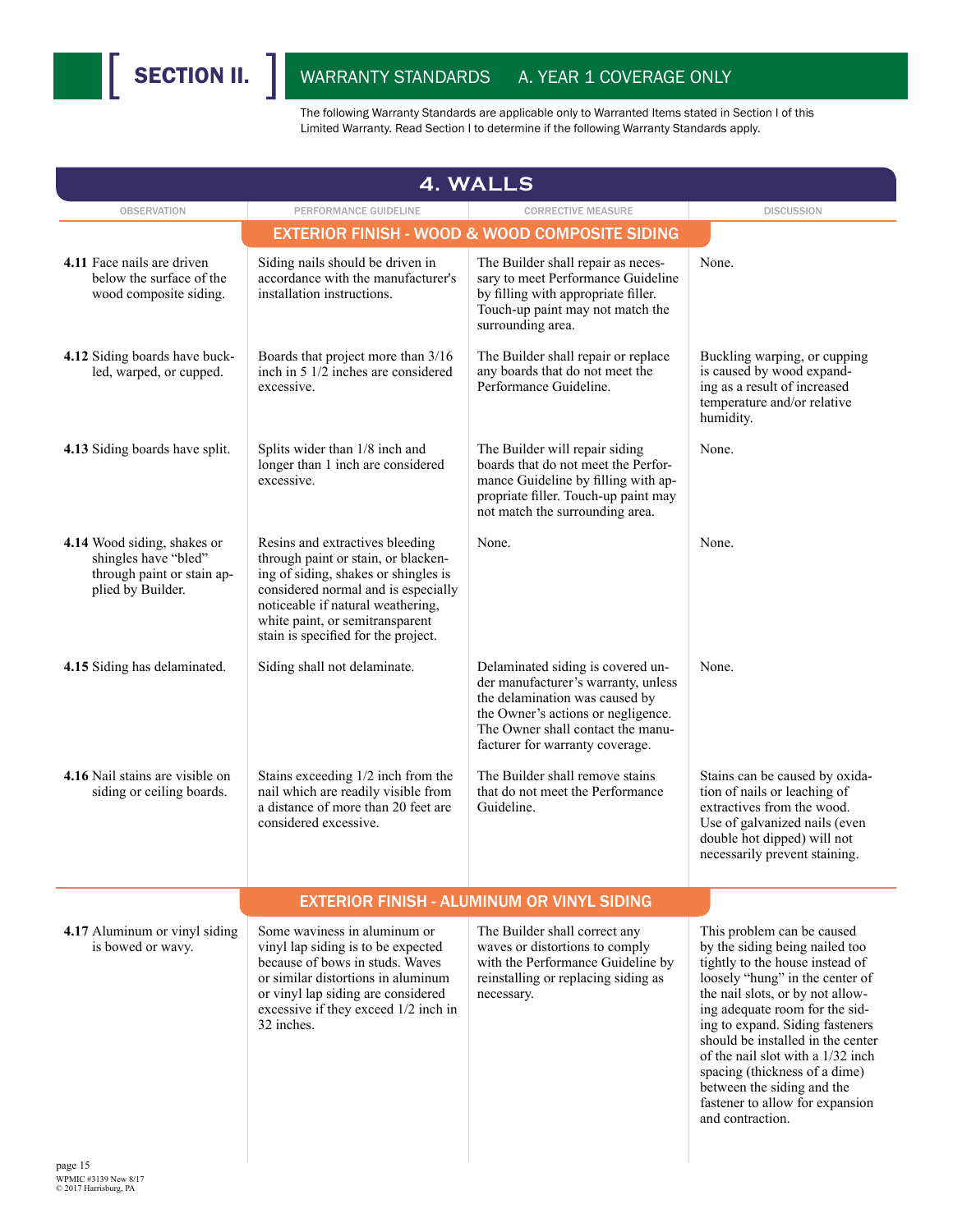

| 4. WALLS                                                                                       |                                                                                                                                                                                                                             |                                                                                                                                                            |                                                                                                                                                                                                                                                                                                                                                                                                                                                                                                                                                                                                                                                                                                                                                                                                                                                      |
|------------------------------------------------------------------------------------------------|-----------------------------------------------------------------------------------------------------------------------------------------------------------------------------------------------------------------------------|------------------------------------------------------------------------------------------------------------------------------------------------------------|------------------------------------------------------------------------------------------------------------------------------------------------------------------------------------------------------------------------------------------------------------------------------------------------------------------------------------------------------------------------------------------------------------------------------------------------------------------------------------------------------------------------------------------------------------------------------------------------------------------------------------------------------------------------------------------------------------------------------------------------------------------------------------------------------------------------------------------------------|
| <b>OBSERVATION</b>                                                                             | PERFORMANCE GUIDELINE                                                                                                                                                                                                       | <b>CORRECTIVE MEASURE</b>                                                                                                                                  | <b>DISCUSSION</b>                                                                                                                                                                                                                                                                                                                                                                                                                                                                                                                                                                                                                                                                                                                                                                                                                                    |
|                                                                                                | <b>EXTERIOR FINISH - ALUMINUM OR VINYL SIDING</b>                                                                                                                                                                           |                                                                                                                                                            |                                                                                                                                                                                                                                                                                                                                                                                                                                                                                                                                                                                                                                                                                                                                                                                                                                                      |
| 4.18 Siding is faded.                                                                          | Any color siding, when exposed to<br>the ultra-violet rays of the sun, will<br>fade and this condition cannot be<br>prevented by the Builder. However,<br>panels installed on the same wall<br>shall fade at the same rate. | No corrective action is required<br>of the Builder. The Owner should<br>contact the siding manufacturer.                                                   | Color warranties are provided<br>by the siding manufacturer.<br>The Owner should contact the<br>manufacturer with questions<br>or claims regarding changes<br>in color of vinyl or aluminum<br>siding. Color and fade imper-<br>fections beyond an expected<br>degree may be covered by<br>the manufacturer's warranty,<br>except where siding is shaded<br>differently from the rest of the<br>wall, such as under shutters or<br>behind vegetation.                                                                                                                                                                                                                                                                                                                                                                                                |
| 4.19 Aluminum or vinyl siding<br>trim is loose.                                                | Trim shall not separate from the<br>house more than 1/4 inch.                                                                                                                                                               | The Builder shall reinstall trim<br>as necessary to comply with the<br>Performance Guideline.                                                              | Vinyl siding and accessories<br>should not be caulked in most<br>circumstances, as it could im-<br>pact the product's contraction<br>and expansion characteristics.                                                                                                                                                                                                                                                                                                                                                                                                                                                                                                                                                                                                                                                                                  |
| 4.20 Aluminum or vinyl siding<br>courses are not parallel<br>with eaves or wall open-<br>ings. | Any piece of aluminum or vinyl<br>lap siding more than 1/2 inch off<br>parallel in 20 feet with a break<br>such as an eave or wall opening is<br>considered excessive.                                                      | The Builder shall reinstall siding<br>to comply with the Performance<br>Guideline and replace any siding<br>damaged during the removal with<br>new siding. | None.                                                                                                                                                                                                                                                                                                                                                                                                                                                                                                                                                                                                                                                                                                                                                                                                                                                |
| 4.21 Nail heads show in alumi-<br>num or vinyl siding.                                         | No nail heads in the field of the sid-<br>ing shall be exposed.                                                                                                                                                             | The Builder shall install trim<br>as necessary to cover the nails.<br>Builder will install proper trim ac-<br>cessories to avoid face nailing.             | Vinyl siding generally should<br>not be face nailed. How-<br>ever, there are appropriate and<br>typical occasions when a single<br>face nail may be needed to<br>reinforce a joint or fasten the<br>siding to the wall when it is cut<br>to fit around window frames,<br>doors, roofs, or other obstruc-<br>tions on the wall. In most cases<br>(the only exception would be<br>the top piece on a gable end),<br>vinyl siding should never need<br>to be face nailed when proper<br>accessory products are used.<br>For example, under a window<br>application the trim (j-channel)<br>can be utilized in conjunction<br>with utility trim and snap-<br>punching the top of the modi-<br>fied vinyl siding. If face nailing<br>is the only option, a 1/8 inch<br>diameter hole should be pre-<br>drilled to allow for expansion<br>and contraction. |
|                                                                                                |                                                                                                                                                                                                                             |                                                                                                                                                            | naga 16                                                                                                                                                                                                                                                                                                                                                                                                                                                                                                                                                                                                                                                                                                                                                                                                                                              |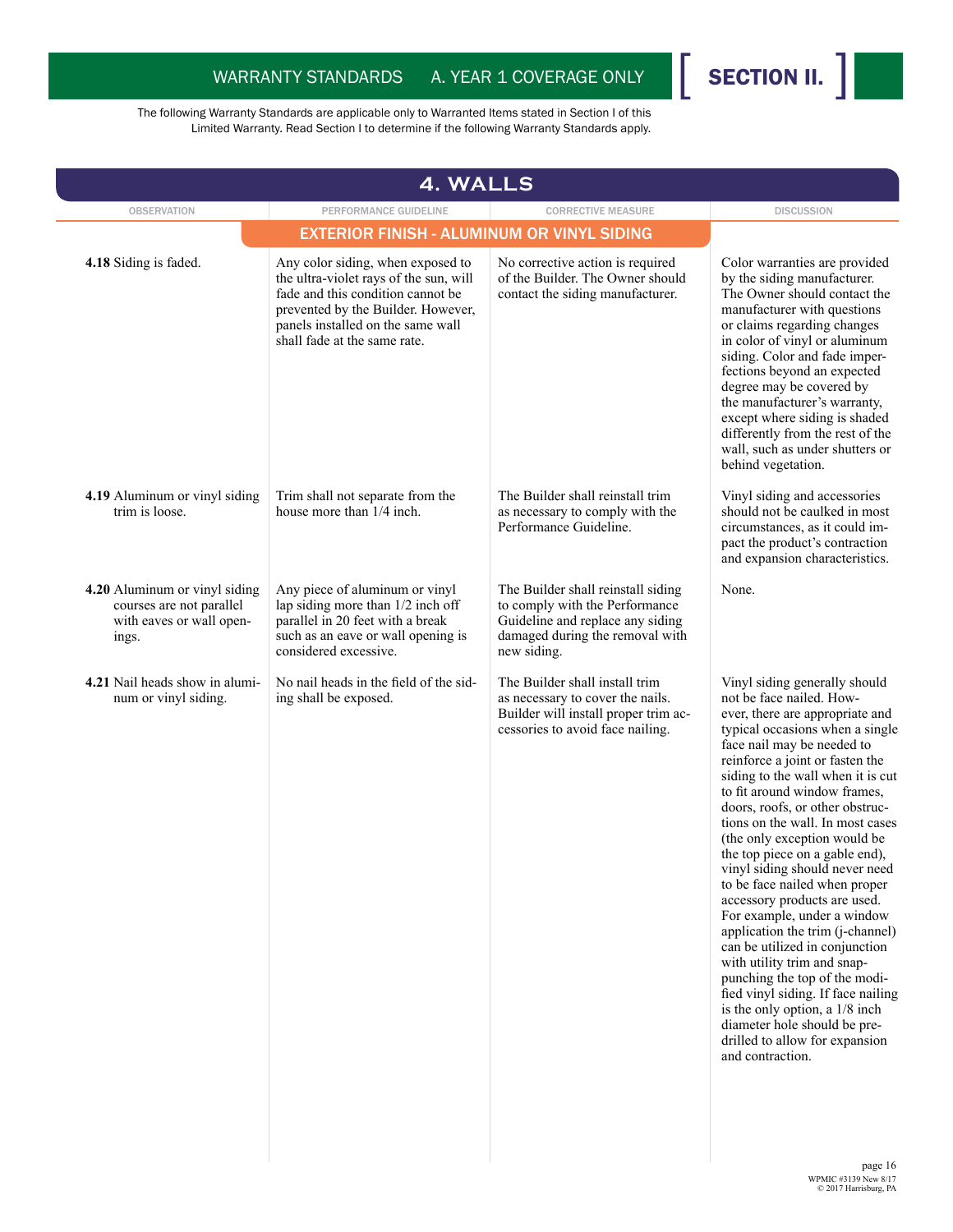| <b>4. WALLS</b>                                                                                                        |                                                                                                                                                                                                                                                                                                             |                                                                                                                                                                                                                                                                                        |                                                                                                                                                                      |
|------------------------------------------------------------------------------------------------------------------------|-------------------------------------------------------------------------------------------------------------------------------------------------------------------------------------------------------------------------------------------------------------------------------------------------------------|----------------------------------------------------------------------------------------------------------------------------------------------------------------------------------------------------------------------------------------------------------------------------------------|----------------------------------------------------------------------------------------------------------------------------------------------------------------------|
| <b>OBSERVATION</b>                                                                                                     | PERFORMANCE GUIDELINE                                                                                                                                                                                                                                                                                       | <b>CORRECTIVE MEASURE</b>                                                                                                                                                                                                                                                              | <b>DISCUSSION</b>                                                                                                                                                    |
|                                                                                                                        |                                                                                                                                                                                                                                                                                                             | <b>EXTERIOR FINISH - ALUMINUM OR VINYL SIDING</b>                                                                                                                                                                                                                                      |                                                                                                                                                                      |
| 4.22 Aluminum or vinyl lap<br>siding trim accessory is<br>loose from caulking at<br>windows or other wall<br>openings. | Siding trim accessories shall not<br>separate from caulking at windows<br>or other wall openings during the<br>warranty period.                                                                                                                                                                             | The Builder shall repair or recaulk<br>as necessary to eliminate the<br>separation one time only during the<br>warranty period.                                                                                                                                                        | None.                                                                                                                                                                |
| 4.23 Aluminum or vinyl siding<br>is cut unevenly.                                                                      | Gaps shall comply with the manu-<br>facturer's guidelines.                                                                                                                                                                                                                                                  | The Builder shall ensure that<br>the appropriate trim/accessory is<br>installed to eliminate potentially<br>revealing site cuts. If cuts in siding<br>panels are so uneven that they are<br>not concealed by trim, the panel<br>shall be replaced.                                     | Cut edges of vinyl siding<br>should never be visible when<br>proper trim and accessories are<br>used.                                                                |
| 4.24 Aluminum or vinyl siding<br>is not correctly spaced<br>from moldings.                                             | Prescribed spacing between siding<br>and accessory trim is typically 1/4<br>inch, or should comply with the<br>manufacturer's installation specifi-<br>cations.                                                                                                                                             | The Builder shall correct the<br>spacing to meet the Performance<br>Guideline.                                                                                                                                                                                                         | None.                                                                                                                                                                |
|                                                                                                                        |                                                                                                                                                                                                                                                                                                             | <b>EXTERIOR FINISH - CEMENT BOARD SIDING</b>                                                                                                                                                                                                                                           |                                                                                                                                                                      |
| 4.25 Cement board siding is<br>cracked or chipped.                                                                     | A cement product, this siding is<br>susceptible to the same character-<br>istic limitations as other cement<br>products. Cracks more than 2<br>inches in length and 1/8 inch in<br>width are considered excessive.<br>Chips or dents not reported on a<br>pre-closing walk through list are<br>not covered. | Cracked or chipped cement board<br>will be repaired or replaced as<br>necessary, as determined by the<br>Builder.                                                                                                                                                                      | The manufacturer's instructions<br>include guidelines to reduce<br>chipping or cracking of siding.                                                                   |
| 4.26 Cement board siding is<br>improperly fastened.                                                                    | Siding shall be nailed flush and per-<br>pendicular per the manufacturer's<br>specifications. Staples shall not be<br>used.                                                                                                                                                                                 | The Builder shall correct or repair<br>improperly fastened boards. Over-<br>driven nail heads or nails driven at<br>an angle shall be filled with siding<br>manufacturer's specified product.                                                                                          | None.                                                                                                                                                                |
|                                                                                                                        |                                                                                                                                                                                                                                                                                                             | <b>EXTERIOR FINISH - MASONRY &amp; VENEER</b>                                                                                                                                                                                                                                          |                                                                                                                                                                      |
| 4.27 Masonry or veneer wall<br>or mortar joint is cracked.                                                             | Cracks visible from distances in<br>excess of 20 feet or larger than 1/4<br>inch in width are not acceptable.                                                                                                                                                                                               | The Builder shall repair cracks in<br>excess of the Performance Guide-<br>line by tuck pointing, patching<br>or painting. The Builder will not<br>be responsible for color variation<br>between original and new mortar or<br>between the brick or stone and the<br>pointing material. | Hairline cracks resulting from<br>shrinkage and cracks due to mi-<br>nor settlement are common in<br>masonry or veneer and do not<br>necessarily represent a Defect. |
| page 17                                                                                                                |                                                                                                                                                                                                                                                                                                             |                                                                                                                                                                                                                                                                                        |                                                                                                                                                                      |

WPMIC #3139 New 8/17 © 2017 Harrisburg, PA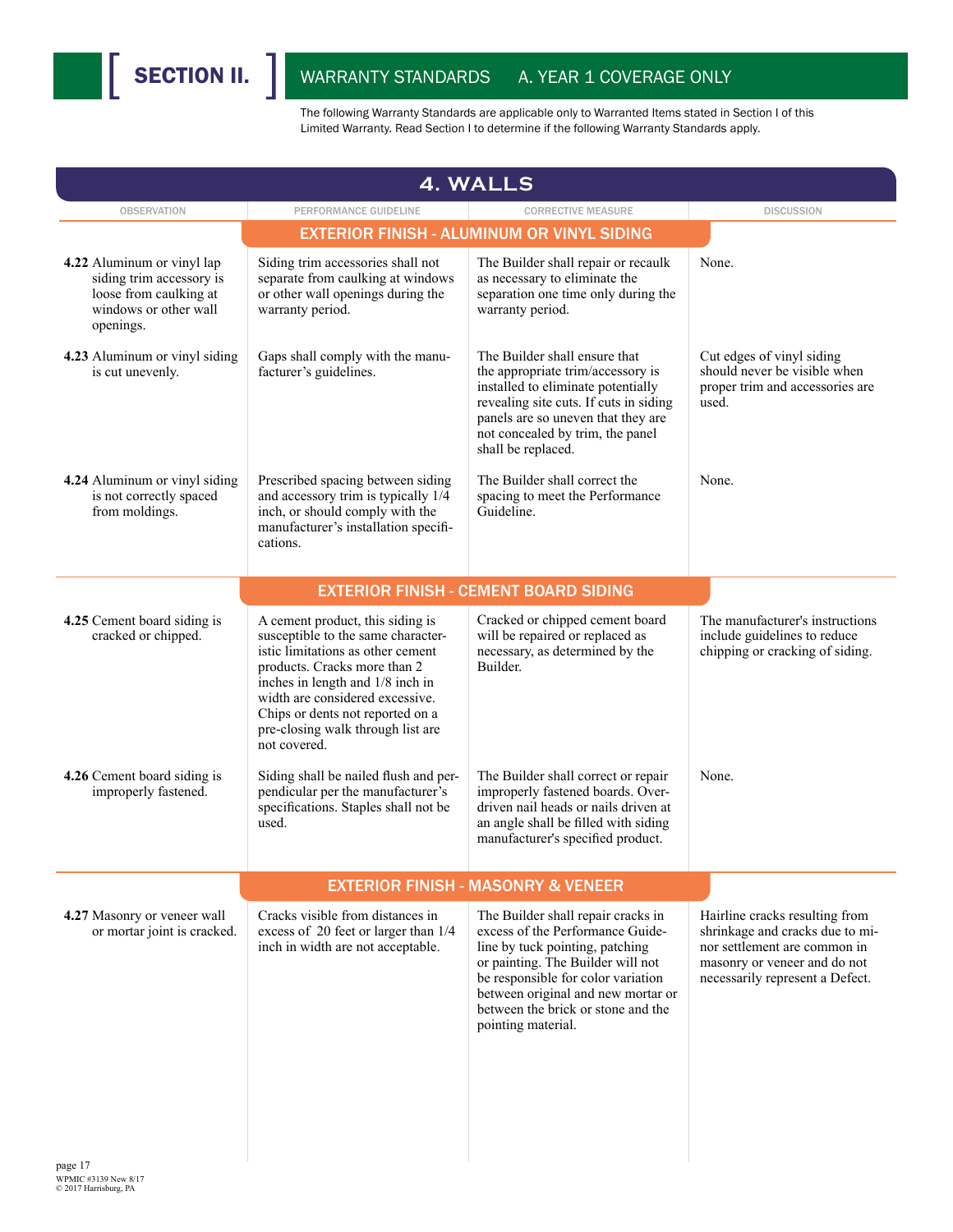

| <b>4. WALLS</b>                                                                                             |                                                                                                                                                                                                                          |                                                                                                                                               |                                                                                                                                                                                                                                                                                          |  |  |
|-------------------------------------------------------------------------------------------------------------|--------------------------------------------------------------------------------------------------------------------------------------------------------------------------------------------------------------------------|-----------------------------------------------------------------------------------------------------------------------------------------------|------------------------------------------------------------------------------------------------------------------------------------------------------------------------------------------------------------------------------------------------------------------------------------------|--|--|
| <b>OBSERVATION</b>                                                                                          | PERFORMANCE GUIDELINE                                                                                                                                                                                                    | <b>CORRECTIVE MEASURE</b>                                                                                                                     | <b>DISCUSSION</b>                                                                                                                                                                                                                                                                        |  |  |
|                                                                                                             | <b>EXTERIOR FINISH - MASONRY &amp; VENEER</b>                                                                                                                                                                            |                                                                                                                                               |                                                                                                                                                                                                                                                                                          |  |  |
| 4.28 Exterior cut bricks are of<br>different thickness below<br>openings in masonry<br>walls.               | Cut bricks used in the course<br>directly below an opening shall not<br>vary from one another in thickness<br>by more than 1/4 inch. The smallest<br>dimension of a cut brick should be<br>greater than 1 inch.          | The Builder shall repair the wall to<br>meet the Performance Guideline.                                                                       | Bricks are cut to achieve re-<br>quired dimensions at openings<br>and ends of walls when it is not<br>possible to match unit/mortar<br>coursing. An exact match of<br>brick and mortar after a repair<br>cannot be guaranteed.                                                           |  |  |
| 4.29 Brick veneer course is not<br>straight.                                                                | No point along the bottom of any<br>course shall be more than 1/4 inch<br>higher or lower than any other<br>point within 10 feet along the bot-<br>tom of the same course, or 1/2 inch<br>in any length.                 | The Builder shall rebuild the wall<br>as necessary to meet the Perfor-<br>mance Guideline.                                                    | Dimensional variations of<br>the courses depend upon the<br>variations in the brick selected.<br>An exact match of brick and<br>mortar after a repair cannot be<br>guaranteed.                                                                                                           |  |  |
| 4.30 Brick veneer is spalling.                                                                              | Spalling of newly manufactured<br>brick should not occur and is con-<br>sidered excessive. Spalling of used<br>brick is acceptable.                                                                                      | Defective brick is covered by the<br>manufacturer's warranty. No cor-<br>rective action is required by the<br>Builder.                        | None.                                                                                                                                                                                                                                                                                    |  |  |
| 4.31 Mortar stain on exterior<br>brick or stone.                                                            | Exterior brick and stone shall be<br>free from mortar stains detracting<br>from the appearance of the finished<br>wall when viewed from a distance<br>of 20 feet.                                                        | The Builder shall clean the mortar<br>stains to meet the Performance<br>Guideline.                                                            | None.                                                                                                                                                                                                                                                                                    |  |  |
| 4.32 Efflorescence is present<br>on masonry or mortar<br>surface.                                           | This is a common condition caused<br>by moisture reacting with the<br>soluble salts in the mortar.                                                                                                                       | None.                                                                                                                                         | Efflorescence is evidenced by<br>the presence of a white film<br>on the surface of masonry or<br>mortar. It is a particularly com-<br>mon occurrence where masonry<br>or concrete are in contact with<br>high moisture levels because<br>masonry products absorb and<br>retain moisture. |  |  |
| 4.33 There is water damage to<br>interior walls as a result<br>of a leak in the exterior<br>brick or stone. | Exterior brick and stone walls<br>should be constructed and flashed<br>according to the prevailing building<br>code to prevent water penetration<br>to the interior of the structure under<br>normal weather conditions. | The Builder shall repair the wall<br>to meet the guideline, unless the<br>water damage resulted from factors<br>beyond the Builder's control. | Water penetration resulting<br>from external factors such as<br>extreme weather conditions or<br>sprinkler systems are not the<br>Builder's responsibility.                                                                                                                              |  |  |
|                                                                                                             |                                                                                                                                                                                                                          |                                                                                                                                               | nage $18$                                                                                                                                                                                                                                                                                |  |  |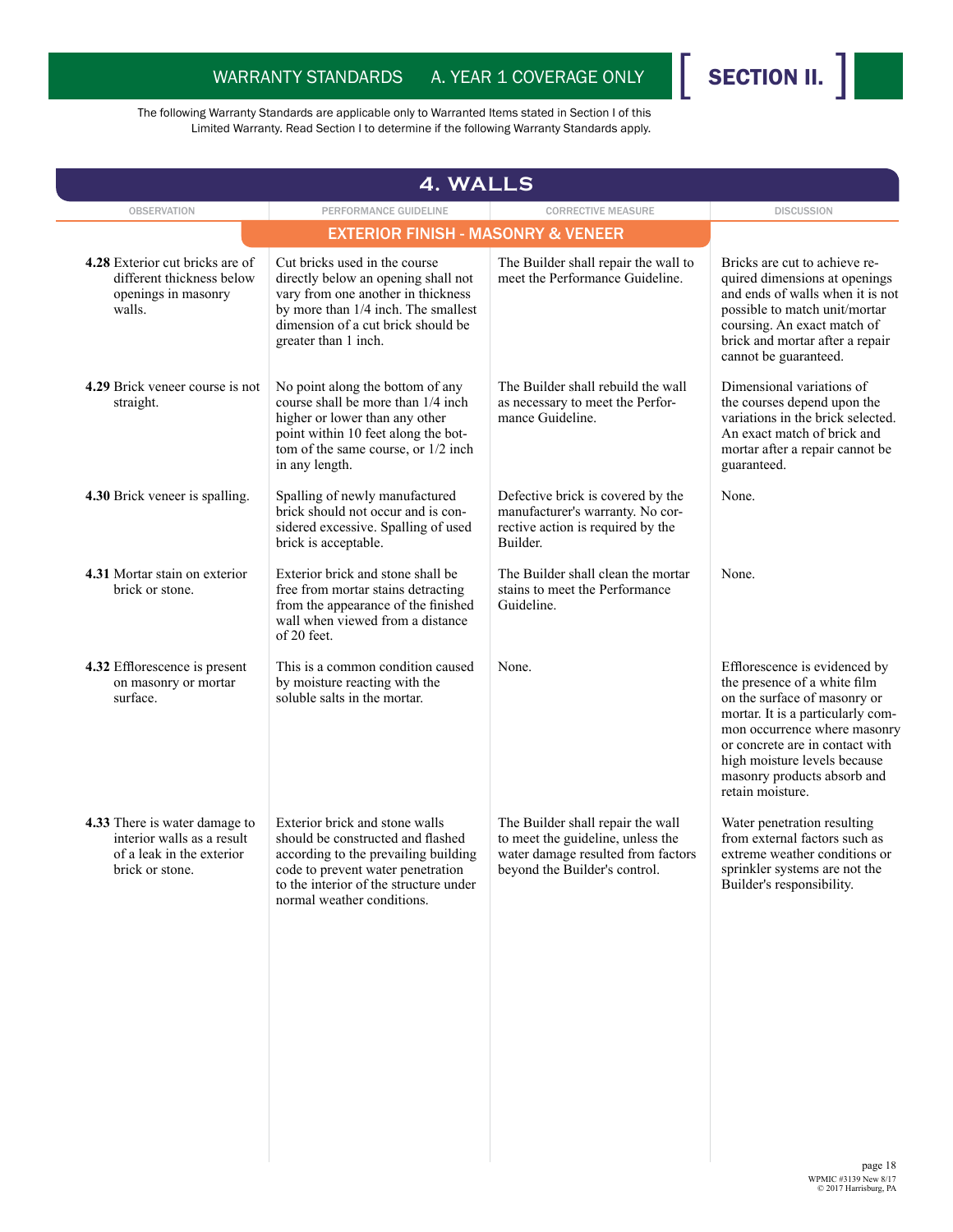

| <b>OBSERVATION</b>                                                                                               | PERFORMANCE GUIDELINE                                                                                                                                                                                                                                                                                                                     | <b>CORRECTIVE MEASURE</b>                                                                                                                                                                                             | <b>DISCUSSION</b>                                                                                                                                                    |
|------------------------------------------------------------------------------------------------------------------|-------------------------------------------------------------------------------------------------------------------------------------------------------------------------------------------------------------------------------------------------------------------------------------------------------------------------------------------|-----------------------------------------------------------------------------------------------------------------------------------------------------------------------------------------------------------------------|----------------------------------------------------------------------------------------------------------------------------------------------------------------------|
|                                                                                                                  |                                                                                                                                                                                                                                                                                                                                           | <b>EXTERIOR FINISH - STUCCO &amp; PARGE</b>                                                                                                                                                                           |                                                                                                                                                                      |
| 4.34 Exterior stucco wall<br>surface is cracked.                                                                 | Cracks in exterior stucco wall<br>surfaces shall not exceed 1/8 inch<br>in width.                                                                                                                                                                                                                                                         | One time only, the Builder shall<br>repair cracks exceeding 1/8 inch<br>in width. Caulking and touch-up<br>painting are acceptable. An exact<br>color or texture match may not be<br>attainable.                      | Hairline cracks in stucco or<br>cement plaster (parging) are<br>common especially if the coat-<br>ings have been applied directly<br>to masonry backup.              |
| 4.35 Colors, texture, or both of<br>exterior stucco walls are<br>not uniform.                                    | The colors of new exterior stucco<br>walls may not perfectly match<br>the colors of old exterior stucco<br>walls, nor is it expected that exact<br>matches will be attained for the<br>same material that is applied on<br>different days or under differing<br>environmental conditions (e.g.,<br>temperature, humidity, etc.).          | No corrective measure is required.<br>Because of the unique nature of<br>stucco finishes, exact match of<br>color may not be possible.                                                                                | Coloring of stucco is unique<br>to field variables and it is<br>impractical to achieve a color<br>match between stucco coatings<br>applied at different times.       |
| 4.36 Coating has separated<br>from the base on an exte-<br>rior stucco wall.                                     | The coating shall not separate from<br>the base on an exterior stucco wall<br>during the warranty period.                                                                                                                                                                                                                                 | The Builder shall repair areas<br>where the coating has separated<br>from the base.                                                                                                                                   | Coloring of stucco is affected<br>by a number of variables. It is<br>impractical to achieve a color<br>match between stucco coatings<br>applied at different times.  |
| 4.37 Lath is visible through<br>stucco.                                                                          | Lath should not be visible through<br>stucco, nor should the lath protrude<br>through any portion of the stucco<br>surface.                                                                                                                                                                                                               | The Builder shall make necessary<br>corrections so that lath is not<br>visible. The finish colors may not<br>match.                                                                                                   | None.                                                                                                                                                                |
| 4.38 Rust marks are observed<br>on the stucco finish coat.                                                       | Rust marks on the stucco surface<br>are considered excessive if more<br>than 5 marks measuring more than<br>1 inch long occur per 100 square<br>feet.                                                                                                                                                                                     | The Builder may repair or replace<br>affected subsurface components,<br>or seal the rusted areas and recolor<br>the wall.                                                                                             | Rusting may be present in<br>more humid climates due to<br>the natural state of sand used<br>in cement-based products<br>which could include metallic<br>components. |
| 4.39 There is water damage to<br>the exterior wall cavity<br>as a result of a leak in the<br>stucco wall system. | Stucco walls should be constructed<br>and flashed to prevent water<br>penetration to the interior of the<br>structure under normal weather and<br>water conditions. Damage to the<br>stucco system caused by external<br>factors out of the Builder's control<br>that result in water penetration is<br>not the Builder's responsibility. | If water penetration is the result of<br>a system failure and doesn't result<br>from external factors, the Builder<br>shall make necessary repairs to<br>prevent water penetration through<br>the stucco wall system. | Water penetration resulting<br>from external factors such<br>as windblown moisture or<br>sprinkler systems is not the<br>Builder's responsibility.                   |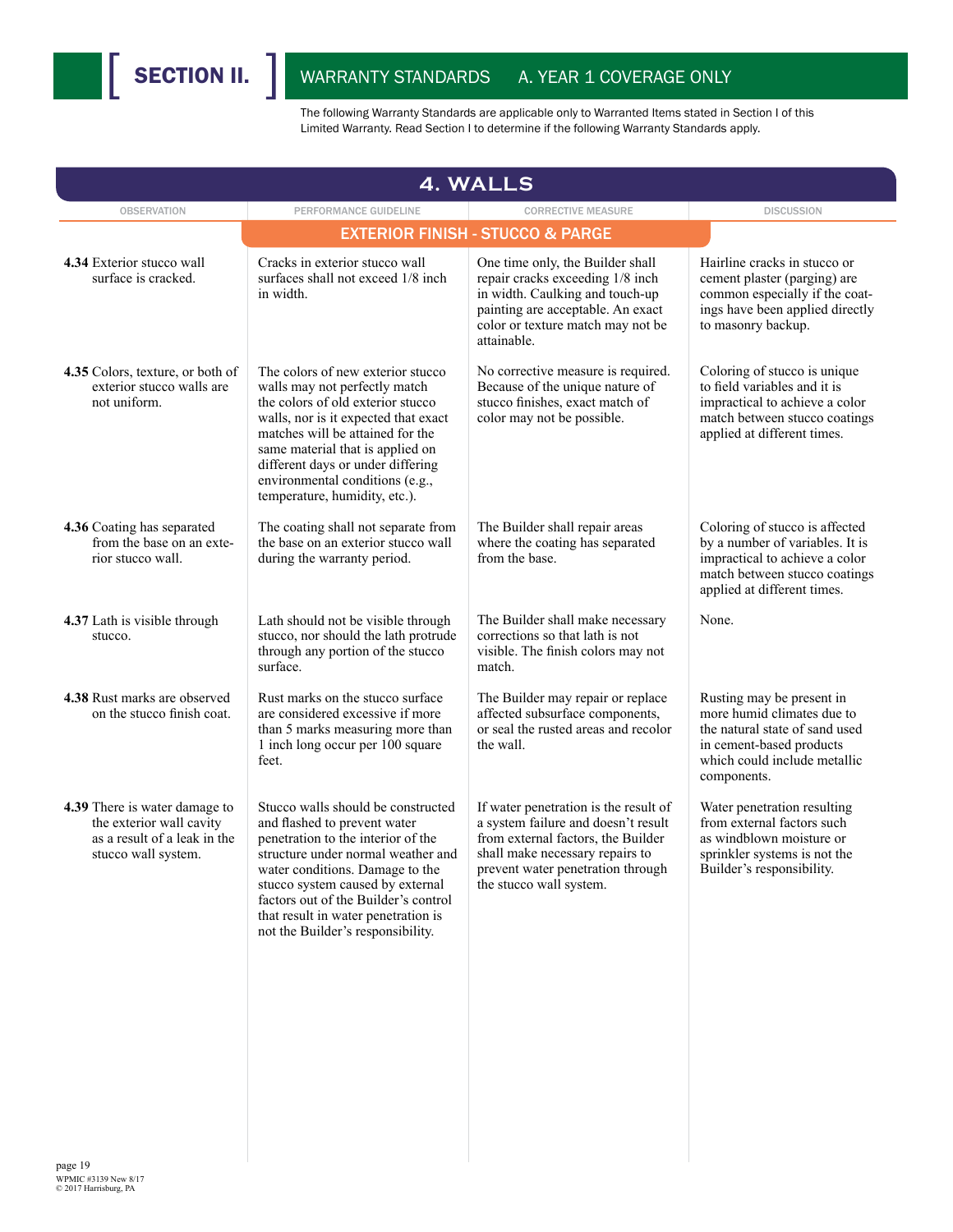

| <b>4. WALLS</b>                                                                                                                         |                                                                                                                                                                                                                                       |                                                                                                                                                                                                                                                                                                                                                                         |                                                                                                                                                                                                                                                              |  |  |
|-----------------------------------------------------------------------------------------------------------------------------------------|---------------------------------------------------------------------------------------------------------------------------------------------------------------------------------------------------------------------------------------|-------------------------------------------------------------------------------------------------------------------------------------------------------------------------------------------------------------------------------------------------------------------------------------------------------------------------------------------------------------------------|--------------------------------------------------------------------------------------------------------------------------------------------------------------------------------------------------------------------------------------------------------------|--|--|
| <b>OBSERVATION</b>                                                                                                                      | PERFORMANCE GUIDELINE                                                                                                                                                                                                                 | <b>CORRECTIVE MEASURE</b>                                                                                                                                                                                                                                                                                                                                               | <b>DISCUSSION</b>                                                                                                                                                                                                                                            |  |  |
|                                                                                                                                         | <b>EXTERIOR TRIM</b>                                                                                                                                                                                                                  |                                                                                                                                                                                                                                                                                                                                                                         |                                                                                                                                                                                                                                                              |  |  |
| 4.40 Gaps show in exterior<br>trim.                                                                                                     | Joints between exterior trim ele-<br>ments, including siding and mason-<br>ry, shall not result in joints opened<br>wider than 1/4 inch. In all cases the<br>exterior trim shall perform its func-<br>tion of excluding the elements. | The Builder shall repair open joints<br>that do not meet the Performance<br>Guideline. Caulking is acceptable.                                                                                                                                                                                                                                                          | None.                                                                                                                                                                                                                                                        |  |  |
| 4.41 Exterior trim board is<br>split.                                                                                                   | Splits wider than 1/8 inch and<br>longer than 1 inch are considered<br>excessive.                                                                                                                                                     | The Builder shall repair splits by<br>filling with a durable filler. Touch-<br>up painting may not match the<br>surrounding area.                                                                                                                                                                                                                                       | None.                                                                                                                                                                                                                                                        |  |  |
| 4.42 Exterior trim board is<br>bowed or twisted.                                                                                        | Bows and twists exceeding 3/8 inch<br>in 8 feet are unacceptable.                                                                                                                                                                     | The Builder shall repair Defects<br>that do not meet the Performance<br>Guideline by refastening or replac-<br>ing deformed boards. Touch-up<br>painting may not match the sur-<br>rounding area.                                                                                                                                                                       | None.                                                                                                                                                                                                                                                        |  |  |
| 4.43 Exterior trim board is<br>cupped.                                                                                                  | Cups exceeding $3/16$ inch in 5 $1/2$<br>inches are unacceptable.                                                                                                                                                                     | The Builder shall repair Defects<br>that do not meet the Performance<br>Guideline by refastening or replac-<br>ing deformed boards. Touch-up<br>painting may not match the sur-<br>rounding area.                                                                                                                                                                       | None.                                                                                                                                                                                                                                                        |  |  |
|                                                                                                                                         | <b>PAINT, STAIN &amp; VARNISH</b>                                                                                                                                                                                                     |                                                                                                                                                                                                                                                                                                                                                                         |                                                                                                                                                                                                                                                              |  |  |
| 4.44 Exterior painting, staining<br>or refinishing is required<br>because of repair work<br>does not match existing<br>exterior finish. | Repairs required under these<br>Performance Guidelines shall be<br>finished to match the immediate<br>surrounding areas as closely as<br>practical when viewed under<br>normal lighting conditions from a<br>distance of 20 feet.     | The Builder will finish repaired ar-<br>eas as indicated matching as closely<br>as possible.                                                                                                                                                                                                                                                                            | Touch-up painting staining,<br>or refinishing may not match<br>the surrounding areas exactly<br>in color or sheen because the<br>original coating may have been<br>exposed to sunlight, pollution,<br>weather and other conditions<br>over a period of time. |  |  |
| 4.45 Exterior paint or stain has<br>peeled or flaked.                                                                                   | Exterior paints and stains shall not<br>peel or flake during the first year.                                                                                                                                                          | If exterior paint or stain has peeled,<br>developed an alligator pattern, or<br>blistered, the Builder will properly<br>prepare and refinish affected areas<br>and match the color as closely as<br>practical. Where deterioration of<br>the finish affects more than 50<br>percent of the piece of trim or wall<br>area, the Builder will refinish the<br>entire wall. | None.                                                                                                                                                                                                                                                        |  |  |
| 4.46 Exterior paint or stain has<br>faded.                                                                                              | Fading of exterior paints and stain<br>is common. The degree of fading<br>depends on environmental condi-<br>tions.                                                                                                                   | Because fading is a common oc-<br>currence in paint and stains, no<br>corrective action is required.                                                                                                                                                                                                                                                                    | None.                                                                                                                                                                                                                                                        |  |  |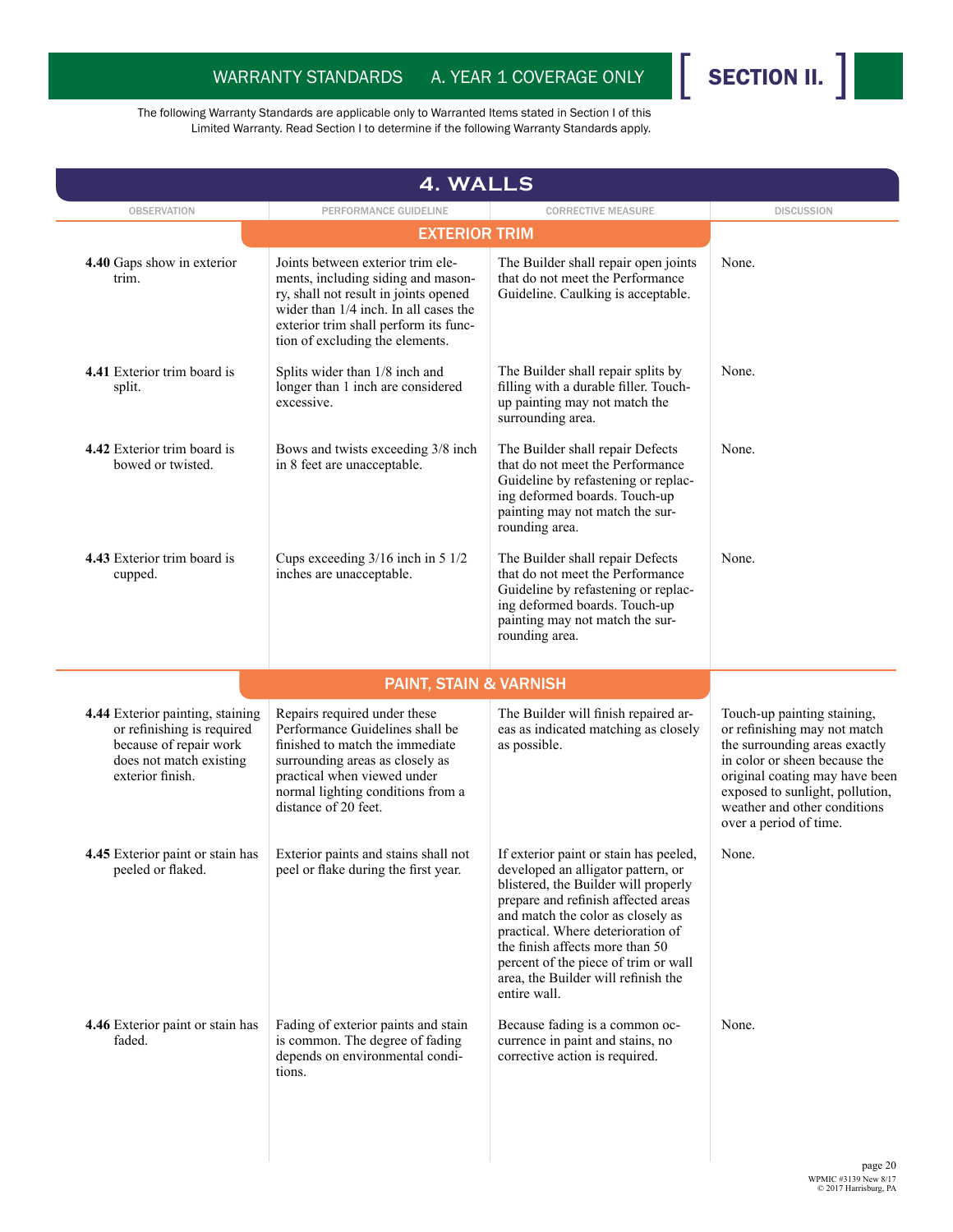I

| <b>4. WALLS</b>                                                                                                                   |                                                                                                                                                                                                           |                                                                                                                                                                                                                                                                               |                                                                                                                                                                                                                                                                                                                                                                                                                                                                                                                            |  |
|-----------------------------------------------------------------------------------------------------------------------------------|-----------------------------------------------------------------------------------------------------------------------------------------------------------------------------------------------------------|-------------------------------------------------------------------------------------------------------------------------------------------------------------------------------------------------------------------------------------------------------------------------------|----------------------------------------------------------------------------------------------------------------------------------------------------------------------------------------------------------------------------------------------------------------------------------------------------------------------------------------------------------------------------------------------------------------------------------------------------------------------------------------------------------------------------|--|
| <b>OBSERVATION</b>                                                                                                                | PERFORMANCE GUIDELINE                                                                                                                                                                                     | <b>CORRECTIVE MEASURE</b>                                                                                                                                                                                                                                                     | <b>DISCUSSION</b>                                                                                                                                                                                                                                                                                                                                                                                                                                                                                                          |  |
|                                                                                                                                   |                                                                                                                                                                                                           | <b>PAINT, STAIN &amp; VARNISH</b>                                                                                                                                                                                                                                             |                                                                                                                                                                                                                                                                                                                                                                                                                                                                                                                            |  |
| 4.47 There is paint or stain<br>overspray on surfaces<br>not intended for paint or<br>stain.                                      | Paint or stain overspray on surfaces<br>not intended for paint or stain that<br>is visible at a distance of 6 feet<br>under normal lighting conditions is<br>not acceptable.                              | The Builder shall clean affected<br>surfaces without damaging the<br>surface.                                                                                                                                                                                                 | None.                                                                                                                                                                                                                                                                                                                                                                                                                                                                                                                      |  |
|                                                                                                                                   |                                                                                                                                                                                                           | 5. DOORS                                                                                                                                                                                                                                                                      |                                                                                                                                                                                                                                                                                                                                                                                                                                                                                                                            |  |
|                                                                                                                                   |                                                                                                                                                                                                           | <b>EXTERIOR DOORS</b>                                                                                                                                                                                                                                                         |                                                                                                                                                                                                                                                                                                                                                                                                                                                                                                                            |  |
| 5.1 Exterior door is warped.                                                                                                      | Exterior doors shall not warp to the<br>extent that they become inoperable<br>or cease to be weather-resistant.<br>A 1/4 inch tolerance as measured<br>diagonally from corner to corner is<br>acceptable. | The Builder shall correct or replace<br>exterior doors that do not meet the<br>Performance Guideline.                                                                                                                                                                         | Most exterior doors will warp<br>to some degree due to the<br>difference in the temperature<br>and humidity between inside<br>and outside surfaces; 1/4 inch<br>across the plane of the door<br>measured diagonally from cor-<br>ner to corner is an acceptable<br>tolerance. Warping may also be<br>caused by improper or incom-<br>plete finishing of the door in-<br>cluding sides, top, and bottom.<br>The Builder is not responsible<br>for warpage if painting of doors<br>is not within Builder's scope<br>of work. |  |
| 5.2 Raw wood shows at<br>the edges of inset panel<br>inserted into a wood ex-<br>terior door during the<br>manufacturing process. | This is a common occurrence in<br>wood doors with panels.                                                                                                                                                 | None.                                                                                                                                                                                                                                                                         | Wood products expand and<br>contract with changes in tem-<br>perature and humidity. Wooden<br>inserts are often loosely fitted<br>into the rails to allow the<br>inserts to move; this minimizes<br>splitting of the panel or other<br>damage to the door.                                                                                                                                                                                                                                                                 |  |
| 5.3 A wooden door panel is<br>split.                                                                                              | Split panels shall not allow light to<br>be visible through the door.                                                                                                                                     | One time only, the Builder shall<br>repair and paint, or stain the split<br>panel that does not meet the Per-<br>formance Guideline. Caulking and<br>fillers are acceptable. The repainted<br>area may not match the remainder<br>of the door or other doors on the<br>house. | Wooden inserts are loosely<br>fitted into the door to allow the<br>inserts to move; this minimizes<br>splitting of the panel or other<br>damage to the door. On oc-<br>casion, a panel may become<br>"locked" by paint or expansion<br>of the edges with changes in<br>temperature and humidity and<br>no longer "float" between the<br>rails. This may result in the<br>panel splitting.                                                                                                                                  |  |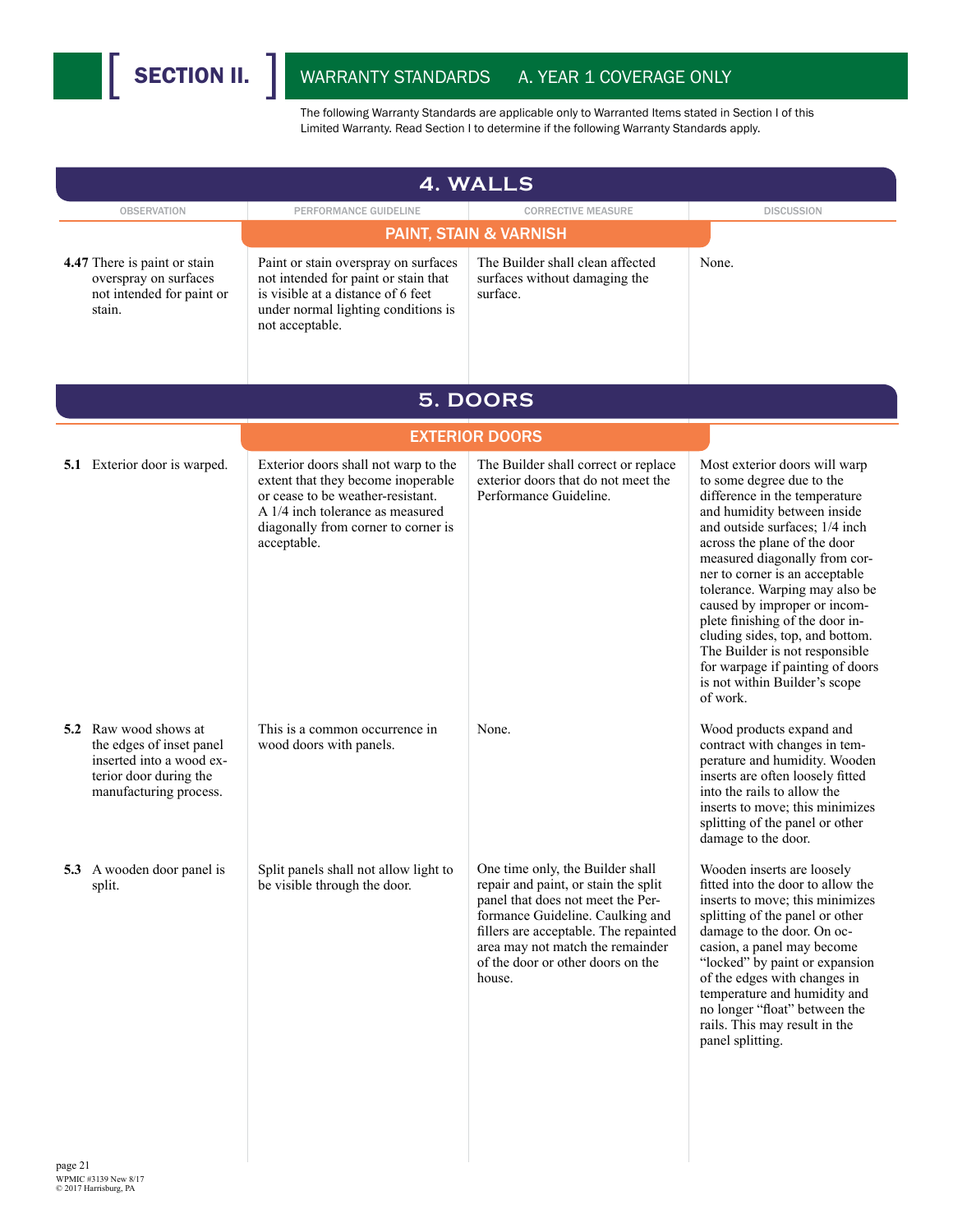

| <b>5. DOORS</b>                                                                                                |                                                                                                                                                                                                                                                                                                                                                                     |                                                                                                                                                      |                                                                                                                                                                                                                                                                                                                                                                                                                                                                                                       |
|----------------------------------------------------------------------------------------------------------------|---------------------------------------------------------------------------------------------------------------------------------------------------------------------------------------------------------------------------------------------------------------------------------------------------------------------------------------------------------------------|------------------------------------------------------------------------------------------------------------------------------------------------------|-------------------------------------------------------------------------------------------------------------------------------------------------------------------------------------------------------------------------------------------------------------------------------------------------------------------------------------------------------------------------------------------------------------------------------------------------------------------------------------------------------|
| <b>OBSERVATION</b>                                                                                             | PERFORMANCE GUIDELINE                                                                                                                                                                                                                                                                                                                                               | <b>CORRECTIVE MEASURE</b>                                                                                                                            | <b>DISCUSSION</b>                                                                                                                                                                                                                                                                                                                                                                                                                                                                                     |
|                                                                                                                | <b>EXTERIOR DOORS</b>                                                                                                                                                                                                                                                                                                                                               |                                                                                                                                                      |                                                                                                                                                                                                                                                                                                                                                                                                                                                                                                       |
| <b>5.4</b> Exterior door sticks or<br>binds.                                                                   | Exterior doors shall operate<br>smoothly, except that doors may<br>stick during occasional periods of<br>high humidity or with variations in<br>temperature.                                                                                                                                                                                                        | The Builder shall adjust or replace<br>the door to meet the Performance<br>Guideline if the problem is caused<br>by faulty workmanship or materials. | Exterior doors may warp or<br>bind to some degree because of<br>the difference in the tempera-<br>ture and/or humidity between<br>inside and outside surfaces. The<br>Builder is not responsible for<br>warpage if painting of doors<br>is not within Builder's scope<br>of work. Any changes to origi-<br>nally installed door hardware,<br>weather-stripping or other<br>door components that cause<br>improper operation are not the<br>Builder's responsibility.                                  |
| <b>5.5</b> Exterior door will not<br>close or latch.                                                           | Exterior doors will close or latch.                                                                                                                                                                                                                                                                                                                                 | The Builder shall adjust the door<br>or latching mechanism to meet the<br>Performance Guideline, one time<br>only.                                   | Exterior doors may warp or<br>bind to some degree because of<br>the difference in the tempera-<br>ture and/or humidity between<br>inside and outside surfaces.<br>Latching also can be affected<br>by natural settling. Subsequent<br>adjustments may be necessary<br>by the Owner. The Builder is<br>not responsible for warpage if<br>painting of doors is not within<br>Builder's scope of work.                                                                                                   |
| <b>5.6</b> Plastic molding on the<br>primary door behind the<br>storm door melts from<br>exposure to sunlight. | It is a common occurrence for<br>the plastic molding behind storm<br>doors to melt. The plastic moldings<br>behind the storm doors should not<br>melt if the storm panel is removed<br>and reinstalled by the Owner during<br>normal maintenance operations.                                                                                                        | None.                                                                                                                                                | Plastic moldings may melt or<br>deform if the exterior door<br>is covered by a storm door<br>panel during a warm season,<br>or if it faces the sun. This is<br>not a Defect of the door, but a<br>problem caused by the trapping<br>of heat between the storm panel<br>and the door. The Owner is also<br>cautioned to follow manufac-<br>turer's recommendations on<br>painting on the moldings with<br>a dark color, with or without<br>the use of a storm panel. Dark<br>colors should be avoided. |
| 5.7 Caulking or glazing on<br>the primary door behind<br>the storm door cracks or<br>peels.                    | It is a common occurrence for<br>caulking or glazing on the primary<br>door behind the storm door to crack<br>or peel. Glazing or caulking behind<br>storm doors should not crack or<br>peel if the storm panel is removed<br>and installed by Owner as part of<br>seasonal maintenance operations<br>(i.e., removed in the spring and<br>reinstalled in the fall). | None.                                                                                                                                                | High temperatures may cause<br>glazing and caulking to harden<br>and/or fail prematurely if the<br>door is covered by a storm<br>panel during a warm season or<br>if it faces the sun. This is not a<br>Defect of the door, caulking, or<br>glazing, but a problem caused<br>by the trapping of heat between<br>the door and the storm panel.<br>The Owner is reminded that<br>dark colors tend to accumulate<br>heat and are more likely to<br>cause problems.<br>page 22                            |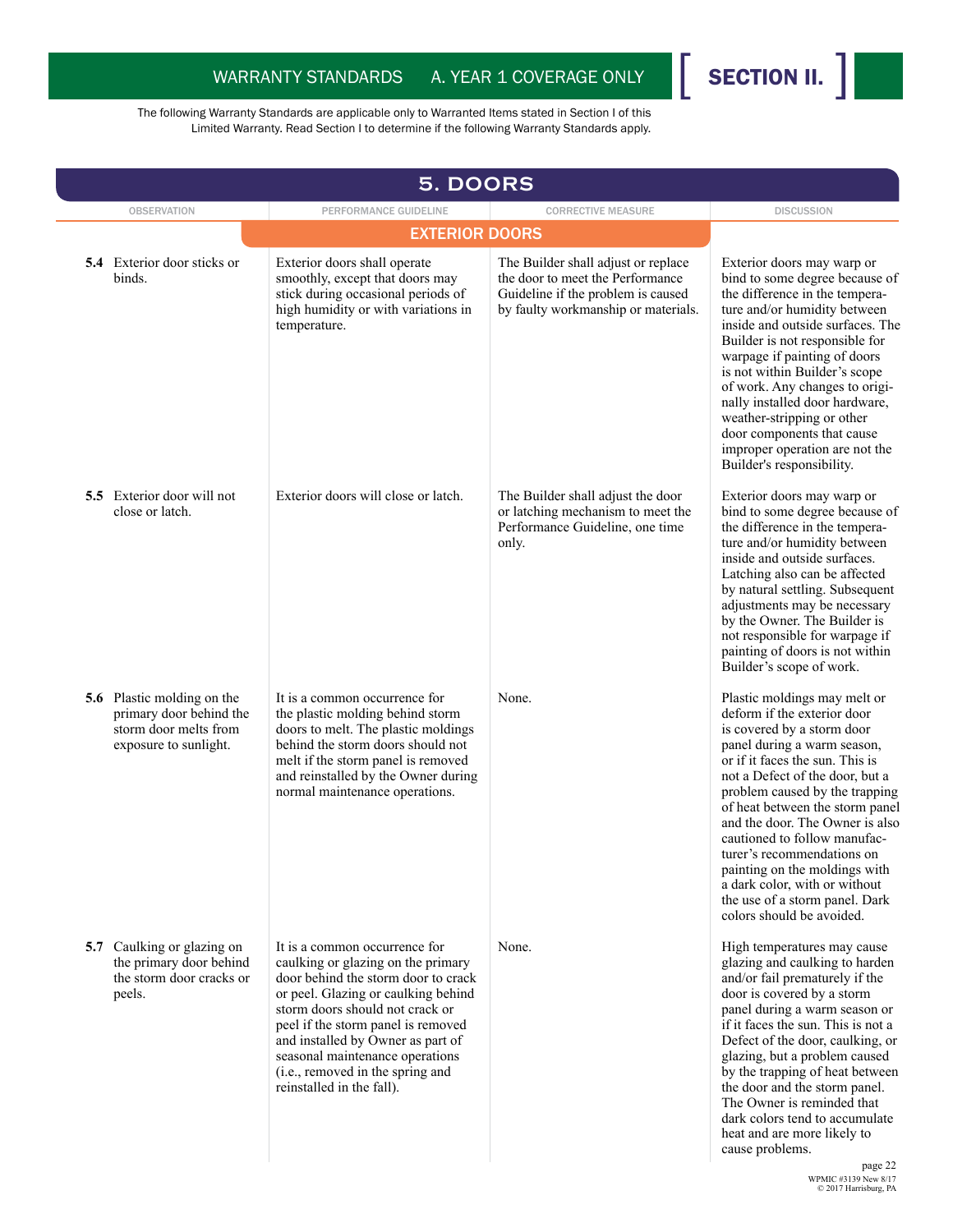

|     | <b>5. DOORS</b>                                                                       |                                                                                                                                                                                                                                              |                                                                                                             |                                                                                                                                                                                                                                                                                                                                                                                                                                                                                                                                                                                                                                                                                                  |  |  |
|-----|---------------------------------------------------------------------------------------|----------------------------------------------------------------------------------------------------------------------------------------------------------------------------------------------------------------------------------------------|-------------------------------------------------------------------------------------------------------------|--------------------------------------------------------------------------------------------------------------------------------------------------------------------------------------------------------------------------------------------------------------------------------------------------------------------------------------------------------------------------------------------------------------------------------------------------------------------------------------------------------------------------------------------------------------------------------------------------------------------------------------------------------------------------------------------------|--|--|
|     | <b>OBSERVATION</b>                                                                    | PERFORMANCE GUIDELINE                                                                                                                                                                                                                        | <b>CORRECTIVE MEASURE</b>                                                                                   | <b>DISCUSSION</b>                                                                                                                                                                                                                                                                                                                                                                                                                                                                                                                                                                                                                                                                                |  |  |
|     |                                                                                       |                                                                                                                                                                                                                                              | <b>EXTERIOR DOORS</b>                                                                                       |                                                                                                                                                                                                                                                                                                                                                                                                                                                                                                                                                                                                                                                                                                  |  |  |
|     | 5.8 Door swings open or<br>closed by the force of<br>gravity.                         | Exterior doors shall not swing open<br>or closed by the force of gravity<br>alone.                                                                                                                                                           | The Builder shall adjust the door to<br>prevent it from swinging open or<br>closed by the force of gravity. | None.                                                                                                                                                                                                                                                                                                                                                                                                                                                                                                                                                                                                                                                                                            |  |  |
| 5.9 | The reveal around an<br>exterior door edge, door<br>jamb, and threshold is<br>uneven. | Gaps between adjacent components<br>shall not vary by more than 3/16<br>inch, along each side of the door.                                                                                                                                   | The Builder shall repair existing<br>unit to meet Performance Guide-<br>line.                               | Doors must have gaps at their<br>perimeter to accommodate<br>expansion/contraction due to<br>variations in temperature and/or<br>humidity and to enable the door<br>to operate over a wide range of<br>environmental conditions.                                                                                                                                                                                                                                                                                                                                                                                                                                                                 |  |  |
|     | 5.10 Sliding patio door or<br>screen will not stay on<br>track.                       | Sliding patio doors and screens<br>shall slide properly on their tracks<br>at the time of substantial comple-<br>tion of the Home. The cleaning and<br>maintenance necessary to preserve<br>proper operation are an Owner<br>responsibility. | The Builder shall repair once dur-<br>ing the warranty period.                                              | Proper operation should be<br>verified by the Owner and the<br>Builder at the time the Home is<br>accepted.                                                                                                                                                                                                                                                                                                                                                                                                                                                                                                                                                                                      |  |  |
|     | 5.11 Sliding patio door does<br>not roll smoothly.                                    | Sliding patio doors shall roll<br>smoothly at the time the Home<br>is accepted. The cleaning and<br>maintenance necessary to preserve<br>proper operation are an Owner<br>responsibility.                                                    | The Builder shall adjust the door<br>once during the warranty period.                                       | Proper operation should be<br>verified by the Owner and the<br>Builder at the time the Home is<br>accepted.                                                                                                                                                                                                                                                                                                                                                                                                                                                                                                                                                                                      |  |  |
|     | 5.12 A doorknob, deadbolt, or<br>lockset does not operate<br>smoothly.                | A doorknob, deadbolt, or lockset<br>should not stick or bind during<br>operation.                                                                                                                                                            | One time only, the Builder shall<br>adjust, repair, or replace knobs that<br>are not damaged by the Owner.  | None.                                                                                                                                                                                                                                                                                                                                                                                                                                                                                                                                                                                                                                                                                            |  |  |
|     | <b>5.13</b> Exterior door hardware or<br>kickplate has tarnished.                     | Finishes on door hardware installed<br>by Builder are covered by manufac-<br>turer's warranty.                                                                                                                                               | None.                                                                                                       | None.                                                                                                                                                                                                                                                                                                                                                                                                                                                                                                                                                                                                                                                                                            |  |  |
|     | 5.14 Air movement or light is<br>observed around a closed<br>exterior door.           | Weather-stripping will be installed<br>and sized properly to seal the ex-<br>terior door when closed in order to<br>prevent excessive air infiltration.                                                                                      | The Builder shall adjust exterior<br>door unit or weather-stripping to<br>meet Performance Guidelines.      | Doors must have gaps at their<br>perimeter to accommodate<br>expansion/contraction due to<br>variations in temperature and/<br>or humidity and to enable the<br>door to operate over a wide<br>range of environmental condi-<br>tions. Weather-stripping seals<br>the gaps required for proper<br>operations to prevent excessive<br>air infiltration. At times of high<br>wind or temperature differen-<br>tials inside the Home and out-<br>side, there may be noticeable<br>air movement around a closed<br>door's perimeter. A small glim-<br>mer of light seen at the corners<br>of the door unit is normal.<br>Weather-stripping should be<br>kept cleaned and maintained by<br>the Owner. |  |  |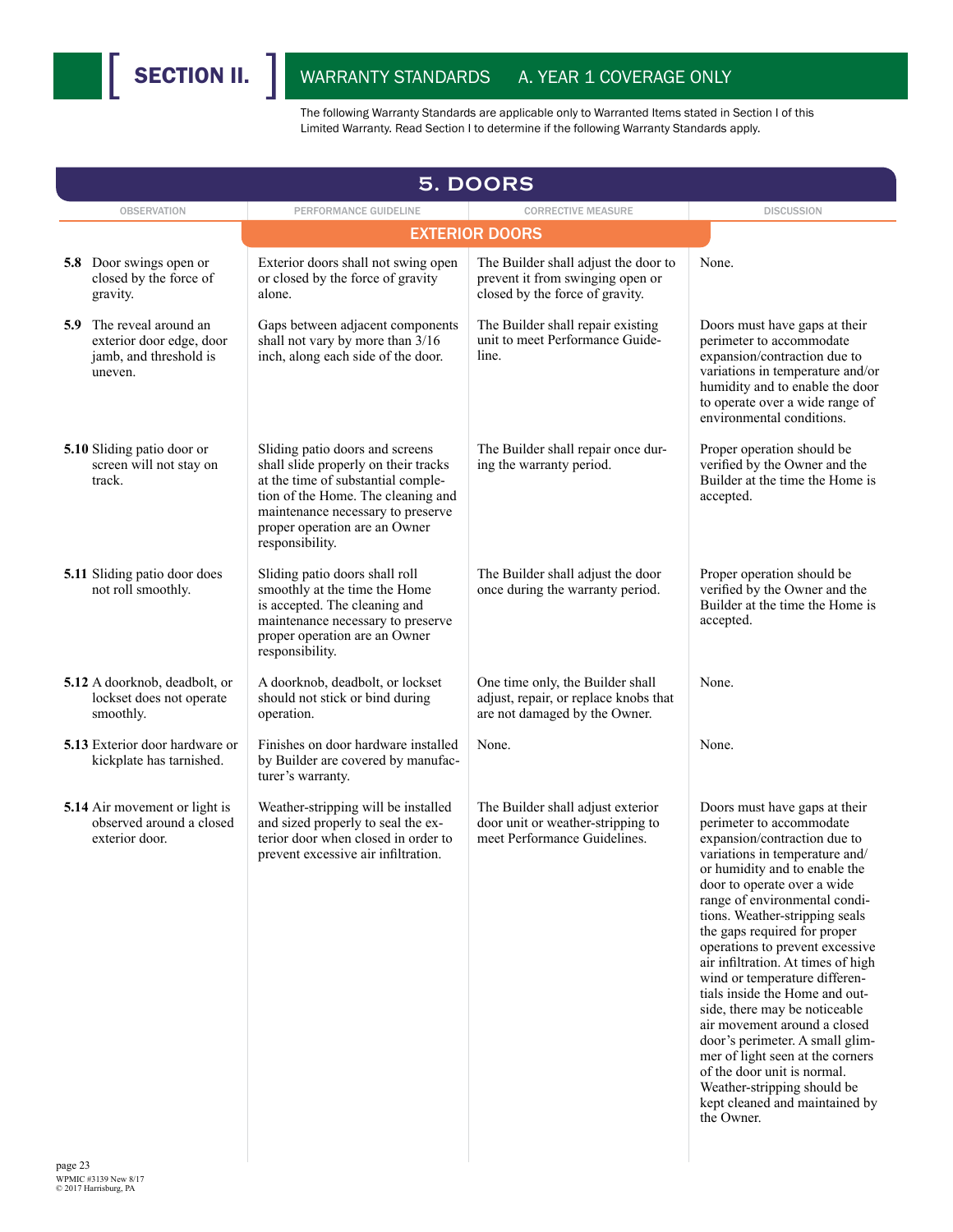

|     | 6. WINDOWS                                                                                |                                                                                                                                                                                                                                                                                                     |                                                                                                                                                                                                                                                               |                                                                                                                                                                                                                                                                                                                                                                                                           |  |
|-----|-------------------------------------------------------------------------------------------|-----------------------------------------------------------------------------------------------------------------------------------------------------------------------------------------------------------------------------------------------------------------------------------------------------|---------------------------------------------------------------------------------------------------------------------------------------------------------------------------------------------------------------------------------------------------------------|-----------------------------------------------------------------------------------------------------------------------------------------------------------------------------------------------------------------------------------------------------------------------------------------------------------------------------------------------------------------------------------------------------------|--|
|     | <b>OBSERVATION</b>                                                                        | PERFORMANCE GUIDELINE                                                                                                                                                                                                                                                                               | <b>CORRECTIVE MEASURE</b>                                                                                                                                                                                                                                     | <b>DISCUSSION</b>                                                                                                                                                                                                                                                                                                                                                                                         |  |
|     |                                                                                           | <b>GENERAL</b>                                                                                                                                                                                                                                                                                      |                                                                                                                                                                                                                                                               |                                                                                                                                                                                                                                                                                                                                                                                                           |  |
| 6.1 | Window is difficult to<br>open or close.                                                  | Windows should require no greater<br>operating force than that described<br>in the manufacturer's specifica-<br>tions.                                                                                                                                                                              | The Builder shall correct or repair<br>the window as required to meet the<br>Performance Guideline.                                                                                                                                                           | None.                                                                                                                                                                                                                                                                                                                                                                                                     |  |
|     | <b>6.2</b> Window glass is broken<br>and/or screen is missing<br>or damaged.              | Glass should not be broken and<br>screens should not be damaged<br>at the time of acceptance of the<br>Home. Screens required by the<br>contract shall be installed.                                                                                                                                | Broken glass and/or missing or<br>damaged screens reported to the<br>Builder prior to closing will be<br>installed or replaced. Broken glass<br>and/or screens not reported prior to<br>substantial completion of the Home<br>are the Owner's responsibility. | None.                                                                                                                                                                                                                                                                                                                                                                                                     |  |
|     | 6.3 Scratches appear on sur-<br>face of glass.                                            | Glass surfaces shall not have<br>scratches visible from 10 feet under<br>normal lighting conditions at the<br>time of acceptance of the Home.                                                                                                                                                       | The Builder shall replace any<br>scratched glass or mirror surface<br>if noted on a pre-closing walk<br>through list.                                                                                                                                         | None.                                                                                                                                                                                                                                                                                                                                                                                                     |  |
|     | 6.4 Window grids, grills,<br>or muntins fall out or<br>become out of level.               | Window grids, grills, or muntins<br>shall not disconnect, fall, or be-<br>come out of level.                                                                                                                                                                                                        | Window grids, grills, or muntins<br>will be repaired or replaced at the<br>Builder's discretion one time only.                                                                                                                                                | None.                                                                                                                                                                                                                                                                                                                                                                                                     |  |
|     | <b>6.5</b> Water is observed in the<br>Home around a window<br>unit during or after rain. | Window installation will be<br>performed in accordance with<br>manufacturer's specifications so<br>that water does not intrude beyond<br>the drainage plane of the window<br>during normal rain conditions.<br>Windows will resist water intru-<br>sion as specified by the window<br>manufacturer. | The Builder will correct any<br>deficiencies attributed to improper<br>installation. Any deficiencies<br>attributed to the window unit's per-<br>formance will be addressed by the<br>window manufacturer's warranty.                                         | Leakage at the glazing interface<br>is covered under the manu-<br>facturer's warranty. Windows<br>have a limited ability to resist<br>excessive wind-driven rain, but<br>should perform according to<br>manufacturer's specifications.<br>The Owner is responsible for<br>keeping weep holes clean of<br>debris as they are designed to<br>allow wind-driven rain to be<br>diverted from the window sill. |  |
|     |                                                                                           | 7. ROOFS                                                                                                                                                                                                                                                                                            |                                                                                                                                                                                                                                                               |                                                                                                                                                                                                                                                                                                                                                                                                           |  |
|     |                                                                                           | <b>ROOF STRUCTURE</b>                                                                                                                                                                                                                                                                               |                                                                                                                                                                                                                                                               |                                                                                                                                                                                                                                                                                                                                                                                                           |  |
|     | 7.1 Roof ridge deflects.                                                                  | Roof ridge deflection greater than 1<br>inch in 8 feet is considered exces-<br>sive.                                                                                                                                                                                                                | The Builder shall repair any af-<br>fected ridge that do not meet the<br>Performance Guideline.                                                                                                                                                               | None.                                                                                                                                                                                                                                                                                                                                                                                                     |  |
|     | 7.2 A rafter or ceiling joist<br>bows (up or down).                                       | Bows greater than 1 inch in 8 feet<br>are excessive.                                                                                                                                                                                                                                                | The Builder shall repair affected<br>rafters or joists that bow in excess<br>of the Performance Guideline.                                                                                                                                                    | None.                                                                                                                                                                                                                                                                                                                                                                                                     |  |
|     | 7.3 Roof trusses have<br>deflected.                                                       | All roof trusses and other manufac-<br>tured structural roof components<br>in the roof system will be sized<br>according to the manufacturers'<br>specifications or structural engi-<br>neers' requirements and prevailing<br>building codes.                                                       | The Builder shall reinforce or<br>modify as necessary any roof truss<br>or other manufactured structural<br>roof components in the roof system<br>that do not meet the Performance<br>Guideline.                                                              | Deflection is a normal condition<br>that is considered as part of the<br>engineering design of the roof<br>trusses and other manufactured<br>structural roof components.<br>Deflection may be aesthetic<br>consideration independent of the<br>strength and safety requirements<br>of the product.                                                                                                        |  |
|     |                                                                                           |                                                                                                                                                                                                                                                                                                     |                                                                                                                                                                                                                                                               | page 24                                                                                                                                                                                                                                                                                                                                                                                                   |  |

WPMIC #3139 New 8/17 © 2017 Harrisburg, PA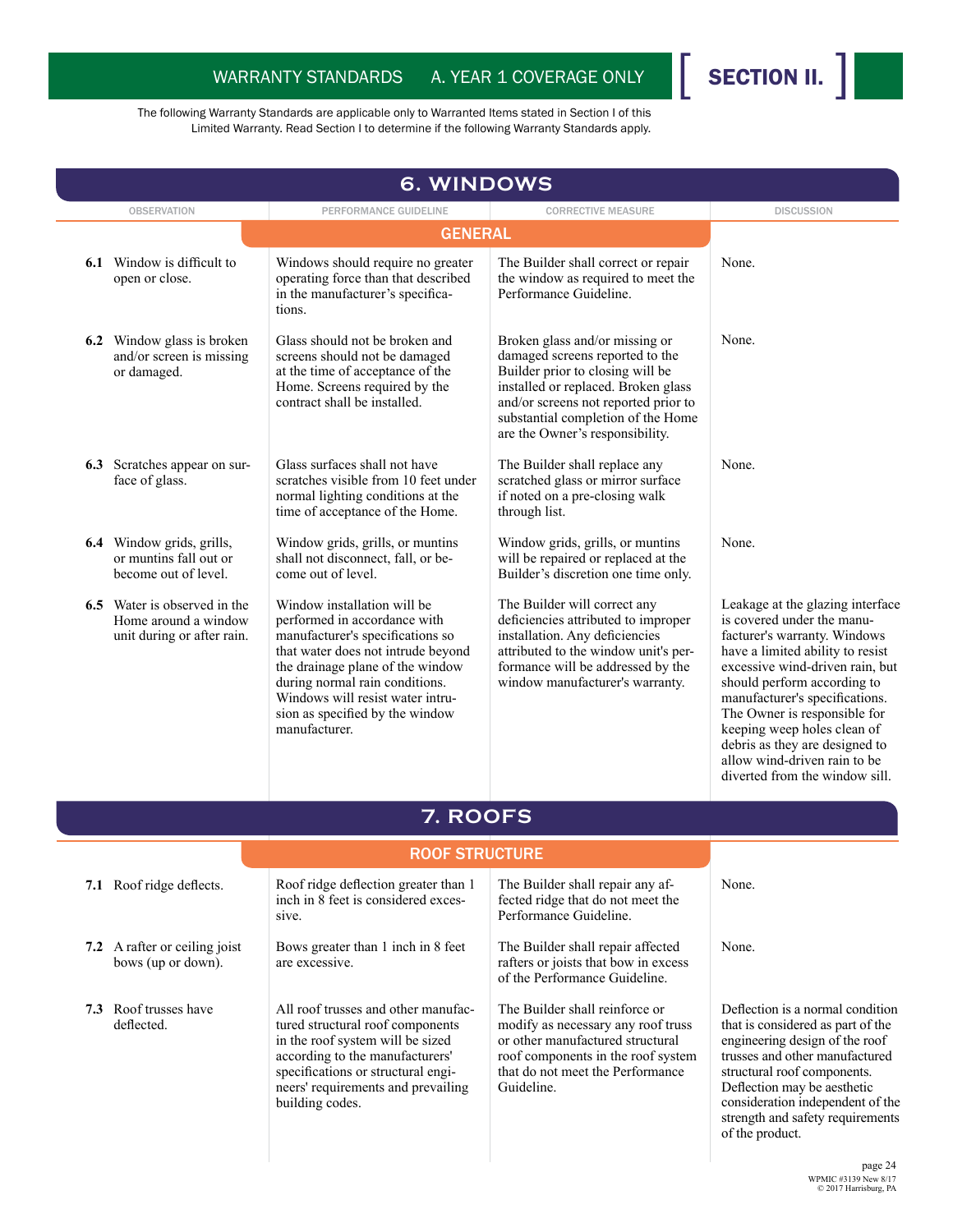| 7. ROOFS                                                                                        |                                                                                                                                                                                                                                                                                    |                                                                                                          |                                                                                                                                                                                                                                                                                                                                                                                                                                                                                 |  |
|-------------------------------------------------------------------------------------------------|------------------------------------------------------------------------------------------------------------------------------------------------------------------------------------------------------------------------------------------------------------------------------------|----------------------------------------------------------------------------------------------------------|---------------------------------------------------------------------------------------------------------------------------------------------------------------------------------------------------------------------------------------------------------------------------------------------------------------------------------------------------------------------------------------------------------------------------------------------------------------------------------|--|
| <b>OBSERVATION</b>                                                                              | PERFORMANCE GUIDELINE                                                                                                                                                                                                                                                              | <b>CORRECTIVE MEASURE</b>                                                                                | <b>DISCUSSION</b>                                                                                                                                                                                                                                                                                                                                                                                                                                                               |  |
|                                                                                                 |                                                                                                                                                                                                                                                                                    | <b>ROOF STRUCTURE</b>                                                                                    |                                                                                                                                                                                                                                                                                                                                                                                                                                                                                 |  |
| <b>7.4</b> Roof trusses have lifted<br>from the adjoining inte-<br>rior walls.                  | Moisture differences between<br>the upper chord and lower chord<br>(unheated versus adjacent interior<br>heated spaces) may cause the lower<br>chords to move. Deflection is a<br>normal condition that is considered<br>as part of the engineering design of<br>the roof trusses. | No corrective action is required by<br>the Builder.                                                      | Truss uplift (deflection) is an<br>aesthetic consideration and is<br>independent of the strength and<br>safety requirements of the truss.<br>This situation will be more<br>prevalent in the winter due to<br>greater variance in moisture,<br>temperature and snow load in<br>some regions.                                                                                                                                                                                    |  |
|                                                                                                 |                                                                                                                                                                                                                                                                                    | <b>ROOF STRUCTURE - ROOF SHEATHING</b>                                                                   |                                                                                                                                                                                                                                                                                                                                                                                                                                                                                 |  |
| 7.5 Roof sheathing is wavy or<br>appears bowed.                                                 | Roof sheathing shall not bow more<br>than $1/2$ inch in 2 feet.                                                                                                                                                                                                                    | The Builder shall straighten bowed<br>roof sheathing as necessary to meet<br>the Performance Guideline.  | In rare instances, the Builder<br>might have to install blocking<br>between the framing members<br>to straighten the sheathing. Un-<br>der certain viewing conditions<br>and light, minor irregularities in<br>the roof may be observed. This<br>may be particularly apparent<br>on truss framing with asphalt<br>shingles.                                                                                                                                                     |  |
| 7.6 Nails or staples are vis-<br>ible through sheathing<br>or boards (decking) at<br>overhangs. | The length of nails and staples<br>used to secure roofing materials is<br>determined by the manufacturer's<br>installation instructions and the<br>prevailing building code.                                                                                                       | No corrective action is required by<br>the Builder.                                                      | Nails and staples may protrude<br>through sheathing at overhangs.<br>Their appearance is only an<br>aesthetic concern.                                                                                                                                                                                                                                                                                                                                                          |  |
|                                                                                                 |                                                                                                                                                                                                                                                                                    | <b>ROOF VENTS</b>                                                                                        |                                                                                                                                                                                                                                                                                                                                                                                                                                                                                 |  |
| 7.7 An attic vent or louver<br>leaks.                                                           | Attic vents and louvers shall not<br>leak. However, infiltration of<br>wind-driven rain and snow are not<br>considered leaks and are beyond<br>the control of the Builder.                                                                                                         | The Builder shall repair or replace<br>the roof vents as necessary to meet<br>the Performance Guideline. | None.                                                                                                                                                                                                                                                                                                                                                                                                                                                                           |  |
| 7.8 Attic ventilation is insuf-<br>ficient.                                                     | The total roof vent area will meet<br>the requirements of the prevailing<br>building codes.                                                                                                                                                                                        | The Builder shall correct roof<br>ventilation as necessary to meet the<br>Performance Guideline.         | Attic ventilation can be pro-<br>vided in a variety of ways and<br>proper ventilation is a calcula-<br>tion of total ventilation that<br>may be obtained through ridge<br>vents, soffit vents, gable vents,<br>attic fans, fresh air vents or<br>any combination thereof. Some<br>attics are sealed or finished as<br>conditioned space and do not<br>require outside ventilation. It<br>is the Owner's responsibility<br>to keep the vent locations free<br>from obstructions. |  |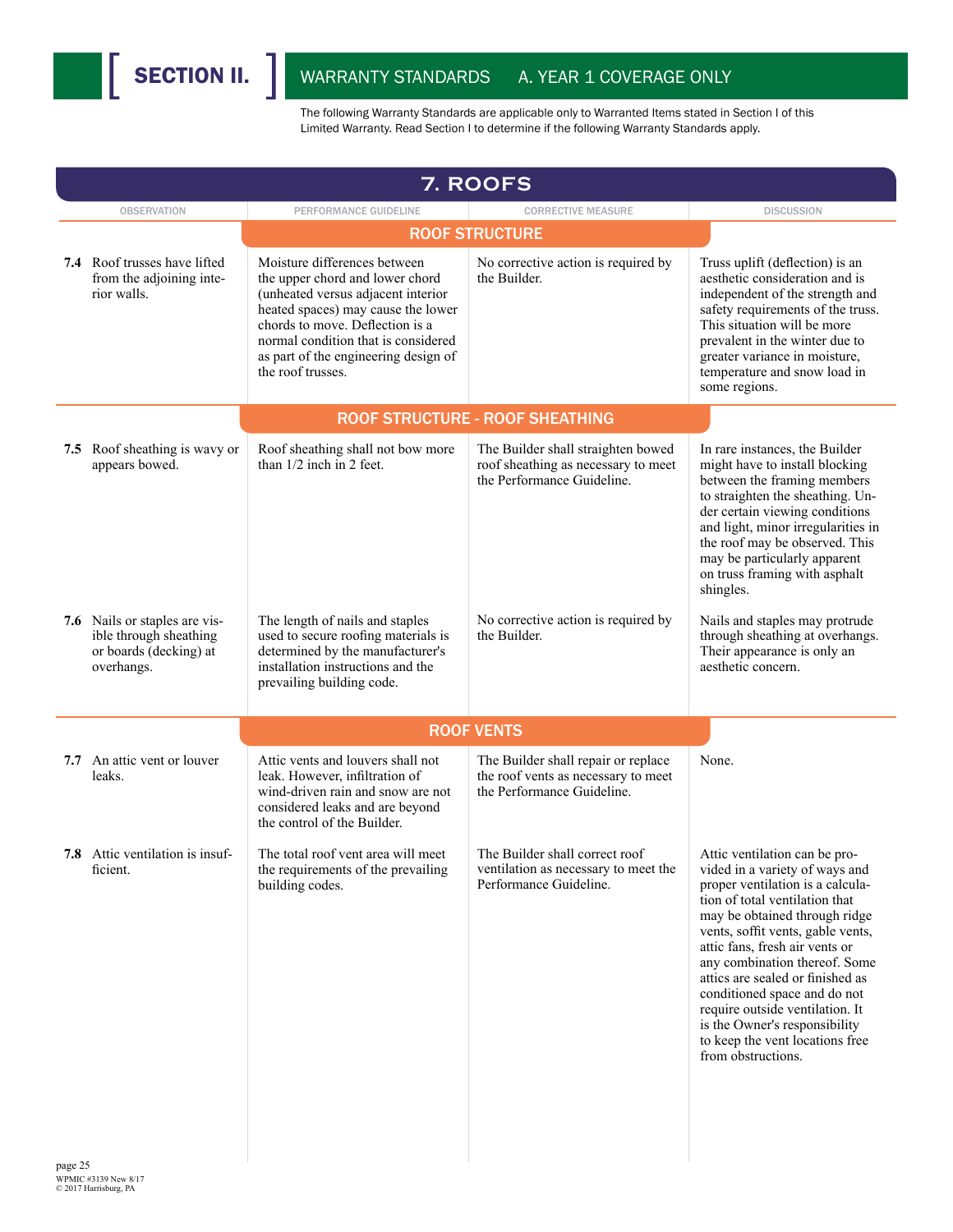

| 7. ROOFS                                                                                          |                                                                                                                                                                                                                 |                                                                                                                                                                                |                                                                                                                                                                                                                                                                                                                                     |  |
|---------------------------------------------------------------------------------------------------|-----------------------------------------------------------------------------------------------------------------------------------------------------------------------------------------------------------------|--------------------------------------------------------------------------------------------------------------------------------------------------------------------------------|-------------------------------------------------------------------------------------------------------------------------------------------------------------------------------------------------------------------------------------------------------------------------------------------------------------------------------------|--|
| <b>OBSERVATION</b>                                                                                | PERFORMANCE GUIDELINE                                                                                                                                                                                           | <b>CORRECTIVE MEASURE</b>                                                                                                                                                      | <b>DISCUSSION</b>                                                                                                                                                                                                                                                                                                                   |  |
|                                                                                                   | <b>ROOF COVERINGS</b>                                                                                                                                                                                           |                                                                                                                                                                                |                                                                                                                                                                                                                                                                                                                                     |  |
| 7.9 The roof or flashing leaks.                                                                   | Roofs and flashing shall not leak<br>under normal conditions.                                                                                                                                                   | The Builder shall repair any<br>verified roof or flashing leaks not<br>caused by ice buildup, leaves,<br>debris, abnormal conditions, or the<br>Owner's actions or negligence. | It is the Owner's responsibility<br>to keep the roof drains, gutters,<br>and downspouts free of ice,<br>leaves and debris.                                                                                                                                                                                                          |  |
| 7.10 Ice builds up on the roof.                                                                   | During prolonged cold spells, ice<br>is likely to build up at the eaves of<br>a roof. This condition can naturally<br>occur when snow and ice accumu-<br>lates.                                                 | None. Prevention of ice buildup on<br>the roof is an Owner maintenance<br>item.                                                                                                | None.                                                                                                                                                                                                                                                                                                                               |  |
| 7.11 Shingles have blown off.                                                                     | Shingles will be installed accord-<br>ing to the applicable prevailing<br>building code and the manufac-<br>turer's installation instructions and<br>perform in accordance with the<br>manufacturer's warranty. | If shingles were not installed per<br>manufacturer's installation instruc-<br>tions, the Builder shall repair or<br>replace in the affected area.                              | Replacement shingles may not<br>match existing shingles.                                                                                                                                                                                                                                                                            |  |
| 7.12 Shingles are not horizon-<br>tally aligned.                                                  | Shingles should be installed ac-<br>cording to the manufacturer's<br>standards/specifications.                                                                                                                  | The Builder shall remove shingles<br>that do not meet the Performance<br>Guideline, and will repair or<br>replace them with new shingles that<br>are properly aligned.         | The bottom edge of dimension-<br>al shingles may be irregular;<br>the irregularity is an inherent<br>part of the design.                                                                                                                                                                                                            |  |
| 7.13 Asphalt shingle edges<br>or corners are curled or<br>cupped.                                 | Asphalt shingle edges and corners<br>shall not curl or cup. These condi-<br>tions are a manufacturer's warranty<br>issue.                                                                                       | None. The Owner should contact<br>the manufacturer of the roofing<br>shingle.                                                                                                  | None.                                                                                                                                                                                                                                                                                                                               |  |
| 7.14 Asphalt shingles do not<br>overhang edges of roof,<br>or hang too far over edges<br>of roof. | Shingles should be installed ac-<br>cording to manufacturer's instruc-<br>tions and applicable to the prevail-<br>ing building code.                                                                            | The Builder shall reposition or re-<br>place shingles as necessary to meet<br>the Performance Guideline.                                                                       | In high wind areas, shingles<br>may be purposely installed so<br>they do not extend beyond the<br>edges of the roof. This is to<br>reduce the chance of wind pick-<br>ing the edges up.                                                                                                                                             |  |
| 7.15 Shading or shadowing<br>pattern appears on new<br>shingle roof.                              | Shading or shadowing differences<br>may occur on a new roof.                                                                                                                                                    | None.                                                                                                                                                                          | None.                                                                                                                                                                                                                                                                                                                               |  |
| 7.16 Asphalt shingles have de-<br>veloped surface buckling.                                       | Asphalt shingle surfaces need not<br>be perfectly flat. Buckling higher<br>than 1/4 inch is considered exces-<br>sive.                                                                                          | The Builder shall repair or replace<br>the affected shingles to meet the<br>Performance Guideline.                                                                             | Replacement shingles may not<br>match existing shingles. Rea-<br>sonable time should be given in<br>cooler weather for shingles to<br>warm and lay flat.                                                                                                                                                                            |  |
| 7.17 Sheathing nails have<br>loosened from framing<br>and raised the shingles.                    | Nails shall not loosen from roof<br>sheathing to raise shingles from<br>surface.                                                                                                                                | The Builder shall repair all areas as<br>necessary to meet the Performance<br>Guideline.                                                                                       | It is not uncommon for nails to<br>"work themselves out" due to<br>variations in temperature. The<br>Builder can re-drive or remove<br>and replace fasteners that<br>withdraw from the framing.<br>Any resulting holes should be<br>sealed or the shingle should be<br>replaced (a perfect color/shade<br>match cannot be assured). |  |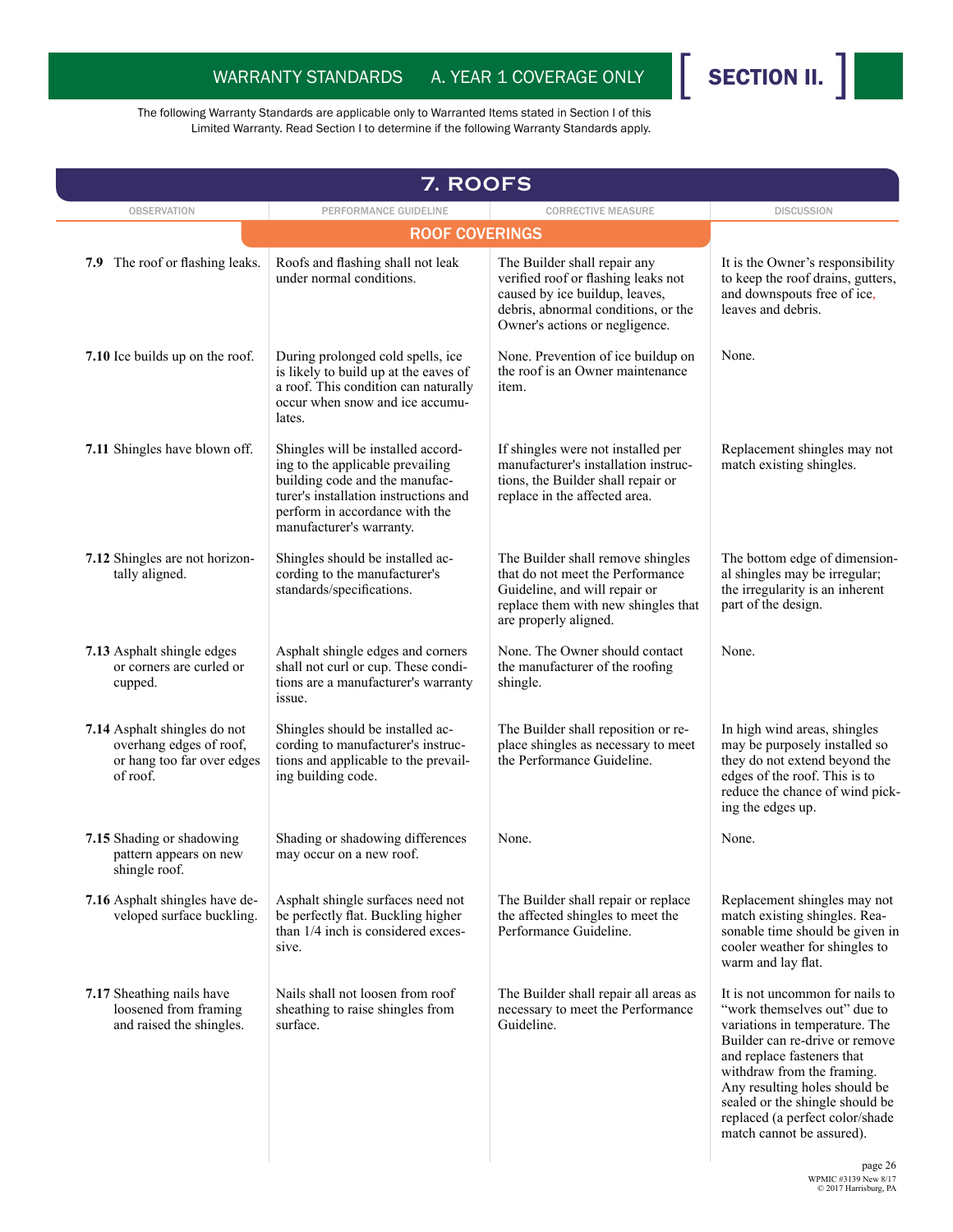

| 7. ROOFS                                                                     |                                                                                                                                                             |                                                                                                                                                                                           |                                                                                                                                                                                                                                                              |  |  |
|------------------------------------------------------------------------------|-------------------------------------------------------------------------------------------------------------------------------------------------------------|-------------------------------------------------------------------------------------------------------------------------------------------------------------------------------------------|--------------------------------------------------------------------------------------------------------------------------------------------------------------------------------------------------------------------------------------------------------------|--|--|
| <b>OBSERVATION</b>                                                           | PERFORMANCE GUIDELINE                                                                                                                                       | <b>CORRECTIVE MEASURE</b>                                                                                                                                                                 | <b>DISCUSSION</b>                                                                                                                                                                                                                                            |  |  |
|                                                                              |                                                                                                                                                             | <b>ROOF COVERINGS</b>                                                                                                                                                                     |                                                                                                                                                                                                                                                              |  |  |
| 7.18 Roofing nails or fasteners<br>are exposed at ridge or<br>hip of a roof. | Nails and fasteners shall be<br>installed in accordance with manu-<br>facturer's instructions.                                                              | The Builder shall seal and/or<br>repair areas to meet Performance<br>Guideline.                                                                                                           | None.                                                                                                                                                                                                                                                        |  |  |
| 7.19 Areas of a shingle roof<br>are stained.                                 | Roof shingles may stain.                                                                                                                                    | None.                                                                                                                                                                                     | Black stains are indicative of<br>mold that is unavoidable even<br>when stain resistant shingles<br>are installed. Whitish stain<br>can be caused by chemicals<br>in the metal of roof vents or<br>the surrounding metal of pipes<br>leaching onto the roof. |  |  |
| 7.20 Holes from construction<br>activities are found on the<br>roof surface. | Holes from construction activities<br>shall be flashed or sealed to prevent<br>leakage.                                                                     | The Builder shall repair to meet the<br>Performance Guideline.                                                                                                                            | None.                                                                                                                                                                                                                                                        |  |  |
| 7.21 Water is trapped under<br>membrane roofing                              | Water shall not become trapped<br>under membrane roofing.                                                                                                   | If water becomes trapped under<br>membrane roofing during the<br>warranty period, the Builder shall<br>repair or replace the roofing as<br>necessary to meet the Performance<br>Guideline | None.                                                                                                                                                                                                                                                        |  |  |
| 7.22 Membrane roofing is blis-<br>tered but does not leak.                   | Surface blistering of membrane<br>roofing is caused by unusual condi-<br>tions of heat and humidity acting<br>on the asphalt and is a common<br>occurrence. | None.                                                                                                                                                                                     | None.                                                                                                                                                                                                                                                        |  |  |
| 7.23 Water is standing on a flat<br>roof.                                    | Water shall drain from a flat roof<br>except for minor ponding within 24<br>hours of a rainfall or according to<br>manufacturer's specifications.           | The Builder shall take corrective<br>action to assure proper drainage of<br>the roof to meet the Performance<br>Guidelines.                                                               | None.                                                                                                                                                                                                                                                        |  |  |
|                                                                              |                                                                                                                                                             | <b>CHIMNEY</b>                                                                                                                                                                            |                                                                                                                                                                                                                                                              |  |  |
|                                                                              |                                                                                                                                                             |                                                                                                                                                                                           |                                                                                                                                                                                                                                                              |  |  |
| 7.24 Crack in masonry chim-<br>ney cap or crown causes<br>leakage.           | It is common for caps to crack due<br>to expansion and contraction. As a<br>result, leaks may occur.                                                        | If cracking causes leakage the<br>Builder shall repair the cap or<br>crown. Caulking or other sealant is<br>acceptable.                                                                   | None.                                                                                                                                                                                                                                                        |  |  |
| 7.25 New chimney flashing<br>leaks.                                          | New chimney flashing shall not<br>leak under normal conditions.                                                                                             | The Builder shall repair leaks in<br>new chimney flashing that are not<br>caused by ice buildup, other com-<br>mon occurrences, or by the Owner's<br>actions or negligence.               | The accumulation of ice and<br>snow on the roof is a natural<br>occurrence and cannot be pre-<br>vented by the Builder.                                                                                                                                      |  |  |
|                                                                              |                                                                                                                                                             |                                                                                                                                                                                           |                                                                                                                                                                                                                                                              |  |  |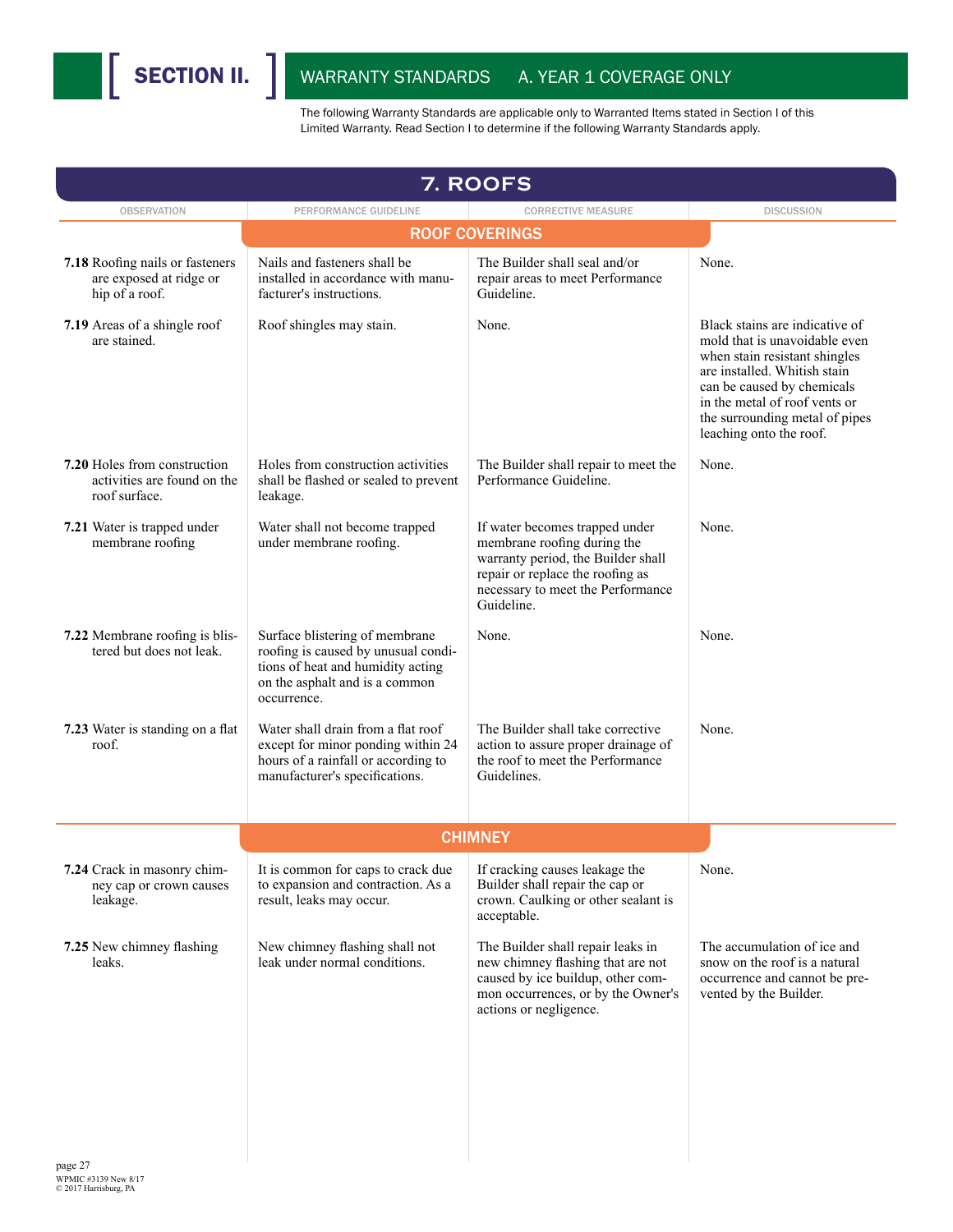

| 7. ROOFS                                                                          |                                                                                                                                                                                                          |                                                                                                                                                                                                                                              |                                                                                                                                                                                                                                                                                                                                                                                                                                                                                    |  |  |
|-----------------------------------------------------------------------------------|----------------------------------------------------------------------------------------------------------------------------------------------------------------------------------------------------------|----------------------------------------------------------------------------------------------------------------------------------------------------------------------------------------------------------------------------------------------|------------------------------------------------------------------------------------------------------------------------------------------------------------------------------------------------------------------------------------------------------------------------------------------------------------------------------------------------------------------------------------------------------------------------------------------------------------------------------------|--|--|
| <b>OBSERVATION</b>                                                                | PERFORMANCE GUIDELINE                                                                                                                                                                                    | <b>CORRECTIVE MEASURE</b>                                                                                                                                                                                                                    | <b>DISCUSSION</b>                                                                                                                                                                                                                                                                                                                                                                                                                                                                  |  |  |
|                                                                                   | <b>GUTTERS &amp; DOWNSPOUTS</b>                                                                                                                                                                          |                                                                                                                                                                                                                                              |                                                                                                                                                                                                                                                                                                                                                                                                                                                                                    |  |  |
| 7.26 Gutter or downspout<br>leaks.                                                | Gutters and downspouts shall not<br>leak.                                                                                                                                                                | The Builder shall repair leaks in<br>gutters and downspouts. Sealants<br>are acceptable.                                                                                                                                                     | None.                                                                                                                                                                                                                                                                                                                                                                                                                                                                              |  |  |
| 7.27 Gutter overflows during a<br>heavy rain.                                     | Gutters may overflow during a<br>heavy rain.                                                                                                                                                             | The Builder shall repair if gutters<br>overflow during normal rains.                                                                                                                                                                         | The Owner is responsible for<br>keeping gutters and down-<br>spouts free from debris that<br>could cause overflow.                                                                                                                                                                                                                                                                                                                                                                 |  |  |
| 7.28 Water remains in the gut-<br>ter after a rain.                               | The water level shall not exceed<br>1/2 inch in depth if the gutter is un-<br>obstructed by ice, snow, or debris.                                                                                        | The Builder shall repair the gutter<br>to meet the Performance Guideline.<br>The Owner is responsible for main-<br>taining gutters and downspouts and<br>keeping them unobstructed.                                                          | Builders usually install resi-<br>dential gutters with minimal<br>slope in order to maintain an<br>attractive appearance. Installing<br>gutters with 1/32 inch drop in<br>1 foot generally will prevent<br>water from standing in the<br>gutters. Even so, small amounts<br>of water may remain in some<br>sections of the gutter for a time<br>after a rain. In areas with heavy<br>rainfall and/or ice buildup,<br>a steeper pitch or additional<br>downspouts may be desirable. |  |  |
|                                                                                   | <b>SKYLIGHTS</b>                                                                                                                                                                                         |                                                                                                                                                                                                                                              |                                                                                                                                                                                                                                                                                                                                                                                                                                                                                    |  |  |
| 7.29 Skylight or a light tube<br>leaks.                                           | Skylights and light tubes shall be<br>installed in accordance with manu-<br>facturer's specifications. Leaks<br>resulting from improper installation<br>are unacceptable.                                | The Builder shall repair any<br>improperly installed skylights or<br>light tubes to meet the Performance<br>Guideline.                                                                                                                       | Condensation on interior<br>surfaces is not a leak and not<br>considered a Defect.                                                                                                                                                                                                                                                                                                                                                                                                 |  |  |
|                                                                                   | 8. PLUMBING                                                                                                                                                                                              |                                                                                                                                                                                                                                              |                                                                                                                                                                                                                                                                                                                                                                                                                                                                                    |  |  |
|                                                                                   | <b>WATER SUPPLY SYSTEM</b>                                                                                                                                                                               |                                                                                                                                                                                                                                              |                                                                                                                                                                                                                                                                                                                                                                                                                                                                                    |  |  |
| 8.1 A pipe, valve, or fitting<br>leaks.                                           | No leaks of any kind shall exist in<br>any water pipe, valve, or fitting.                                                                                                                                | The Builder shall make repairs to<br>eliminate leakage.                                                                                                                                                                                      | None.                                                                                                                                                                                                                                                                                                                                                                                                                                                                              |  |  |
| 8.2 Condensation is observed<br>on pipes, fixtures, and<br>plumbing supply lines. | Condensation on pipes, fixtures,<br>and plumbing supply lines may<br>occur at certain combinations of<br>temperature and indoor humidity.                                                                | None. The Owner is responsible for<br>controlling humidity in the Home.                                                                                                                                                                      | The Owner may insulate pipes<br>and supply lines.                                                                                                                                                                                                                                                                                                                                                                                                                                  |  |  |
| 8.3 Water in plumbing pipe<br>freezes, and the pipe<br>bursts.                    | Drain, waste, vent, and water pipes<br>shall be adequately protected to<br>reduce the possibility of freezing<br>at the design temperatures and<br>based on the applicable building or<br>plumbing code. | The Builder shall correct situations<br>not meeting the applicable code.                                                                                                                                                                     | The Owner is responsible for<br>draining or otherwise protect-<br>ing pipes and exterior faucets<br>exposed to freezing tempera-<br>tures.                                                                                                                                                                                                                                                                                                                                         |  |  |
| <b>8.4</b> The water supply system<br>fails to deliver water.                     | All on-site service connections to<br>the municipal water main or private<br>water supply are the responsibility<br>of the Builder at the time of accep-<br>tance of a Home.                             | The Builder shall repair the water<br>supply system if the failure results<br>from defective installation or<br>materials. Conditions beyond the<br>control of the Builder that disrupt<br>or eliminate the water supply are<br>not covered. | None.<br>page 28<br>WPMIC #3139 New 8/17<br>© 2017 Harrisburg, PA                                                                                                                                                                                                                                                                                                                                                                                                                  |  |  |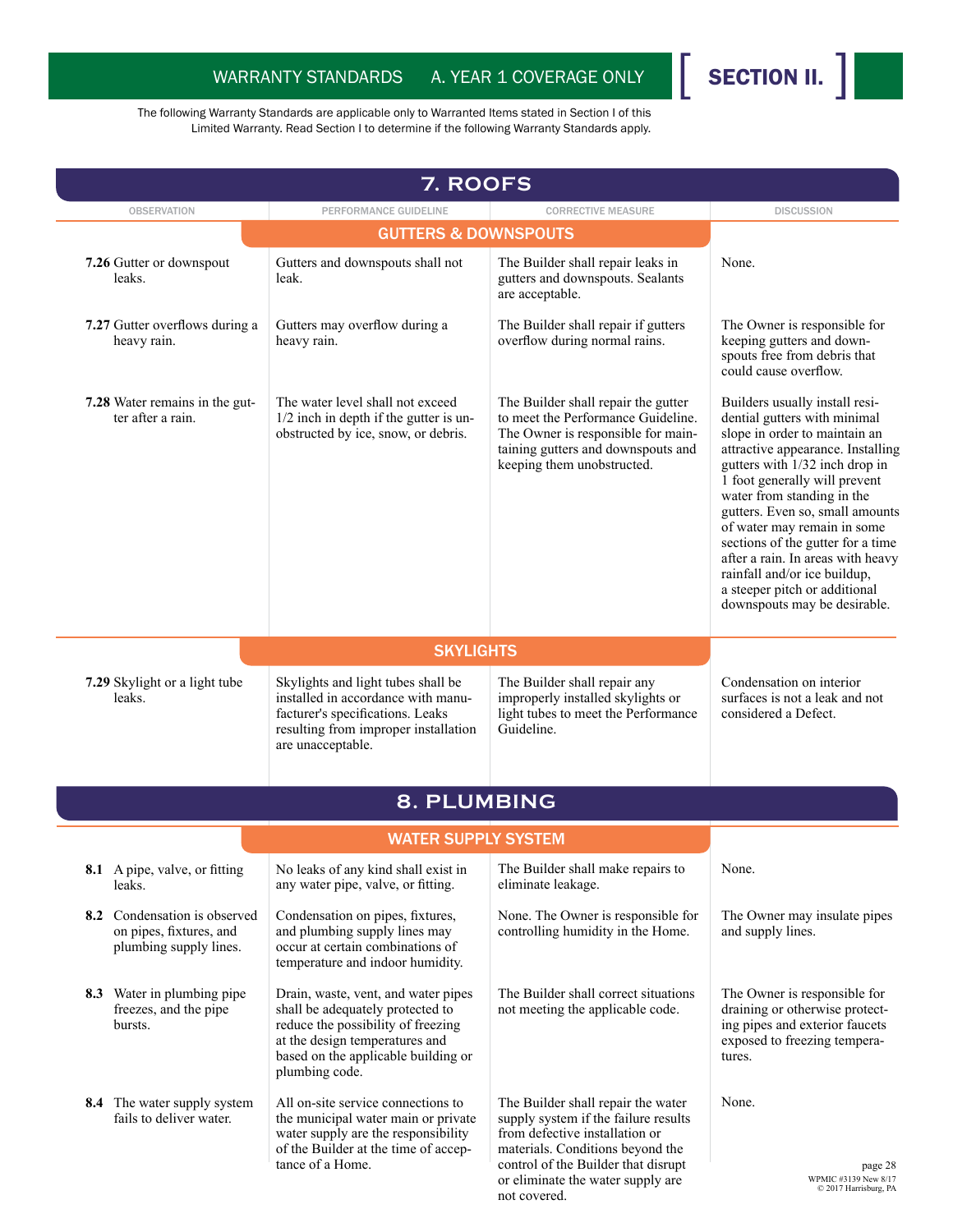| 8. PLUMBING |                                                                                                                                                                   |                                                                                                                                                                                                                                                                                                                                                                                   |                                                                                                                                                                                                                                                                                                                                                                                                                             |                                                                                                                                         |  |
|-------------|-------------------------------------------------------------------------------------------------------------------------------------------------------------------|-----------------------------------------------------------------------------------------------------------------------------------------------------------------------------------------------------------------------------------------------------------------------------------------------------------------------------------------------------------------------------------|-----------------------------------------------------------------------------------------------------------------------------------------------------------------------------------------------------------------------------------------------------------------------------------------------------------------------------------------------------------------------------------------------------------------------------|-----------------------------------------------------------------------------------------------------------------------------------------|--|
|             | <b>OBSERVATION</b>                                                                                                                                                | PERFORMANCE GUIDELINE                                                                                                                                                                                                                                                                                                                                                             | <b>CORRECTIVE MEASURE</b>                                                                                                                                                                                                                                                                                                                                                                                                   | <b>DISCUSSION</b>                                                                                                                       |  |
|             |                                                                                                                                                                   |                                                                                                                                                                                                                                                                                                                                                                                   | <b>WATER SUPPLY SYSTEM</b>                                                                                                                                                                                                                                                                                                                                                                                                  |                                                                                                                                         |  |
|             | 8.5 The water pressure is low.                                                                                                                                    | The plumbing system shall be<br>designed in accordance with the<br>prevailing plumbing code. It should<br>deliver water at the expected water<br>pressure based on the pressure<br>supplied to the Home. If the water<br>source is from a public source or a<br>(well) supplied by the Owner, then<br>the Builder has no control over the<br>pressure and thus no responsibility. | When water pressure is determined<br>by public or private (well) water<br>source, no corrective action is<br>required by Builder.                                                                                                                                                                                                                                                                                           | Low water pressure may also<br>be a condition created by the<br>low flow requirements on some<br>plumbing fixtures.                     |  |
|             | <b>8.6</b> Water pipe is noisy.                                                                                                                                   | Because of the flow of water and<br>pipe expansion/contraction, the<br>water pipe system will emit some<br>noise. However, the pipes should<br>not make the pounding noise called<br>"water hammer."                                                                                                                                                                              | The Builder cannot remove all<br>noises caused by water flow and<br>pipe expansion. However, the<br>Builder shall correct the system to<br>eliminate "water hammer" required<br>by the prevailing plumbing code.                                                                                                                                                                                                            | None.                                                                                                                                   |  |
|             | <b>8.7</b> The water heater is not<br>properly secured.                                                                                                           | The water heater shall be properly<br>installed according to the manu-<br>facturer's specifications and the<br>prevailing code.                                                                                                                                                                                                                                                   | The Builder shall secure the water<br>heater as needed to meet the Perfor-<br>mance Guideline.                                                                                                                                                                                                                                                                                                                              | None.                                                                                                                                   |  |
|             |                                                                                                                                                                   |                                                                                                                                                                                                                                                                                                                                                                                   | <b>PLUMBING FIXTURES</b>                                                                                                                                                                                                                                                                                                                                                                                                    |                                                                                                                                         |  |
|             | 8.8 A faucet leaks.                                                                                                                                               | A faucet will not leak as a result of<br>Defects in materials and workman-<br>ship.                                                                                                                                                                                                                                                                                               | The Builder shall repair or replace<br>the leaking faucet if the Builder<br>provided the fixture.                                                                                                                                                                                                                                                                                                                           | None.                                                                                                                                   |  |
| leaks.      | 8.9 The bathtub or shower                                                                                                                                         | Bathtubs and showers shall not<br>leak.                                                                                                                                                                                                                                                                                                                                           | The Builder shall repair bathtub or<br>shower leaks as necessary to meet<br>the Performance Guideline.                                                                                                                                                                                                                                                                                                                      | Proper repair can be affected by<br>sealing areas around tubs and<br>showers. Maintenance of caulk<br>seals is an Owner responsibility. |  |
|             | 8.10 Plumbing fixture, appli-<br>ance, or trim fitting is<br>defective.                                                                                           | Plumbing fixtures, appliances, and<br>trim fittings shall not be damaged at<br>the time of acceptance of the Home.                                                                                                                                                                                                                                                                | None. Defective trim fittings, ap-<br>pliances, and fixtures are covered<br>under manufacturer's warranty.                                                                                                                                                                                                                                                                                                                  | None.                                                                                                                                   |  |
|             | <b>8.11</b> The surface of a plumb-<br>ing fixture is cracked or<br>chipped.                                                                                      | Cracks and chips in surfaces of<br>showers, bathtubs and sinks are<br>considered excessive if they are<br>visible from 3 feet in normal light-<br>ing conditions.                                                                                                                                                                                                                 | The Builder shall inspect and if<br>necessary, repair any fixture that<br>does not meet the Performance<br>Guideline. The Builder will not be<br>responsible for repairs unless the<br>damage is reported to the Builder<br>prior to acceptance of the Home.<br>If the problem resulted from a<br>manufacturing defect, then the<br>manufacturer's warranty will take<br>precedence over the Builder's<br>responsibilities. | None.                                                                                                                                   |  |
|             | 8.12 The surface of a plumbing<br>fixture is stained. The fix-<br>ture has an accumulation<br>of minerals on it or the<br>fixture has been etched or<br>corroded. | High mineral content in water<br>can cause staining or corrosion of<br>plumbing fixtures.                                                                                                                                                                                                                                                                                         | None.                                                                                                                                                                                                                                                                                                                                                                                                                       | None.                                                                                                                                   |  |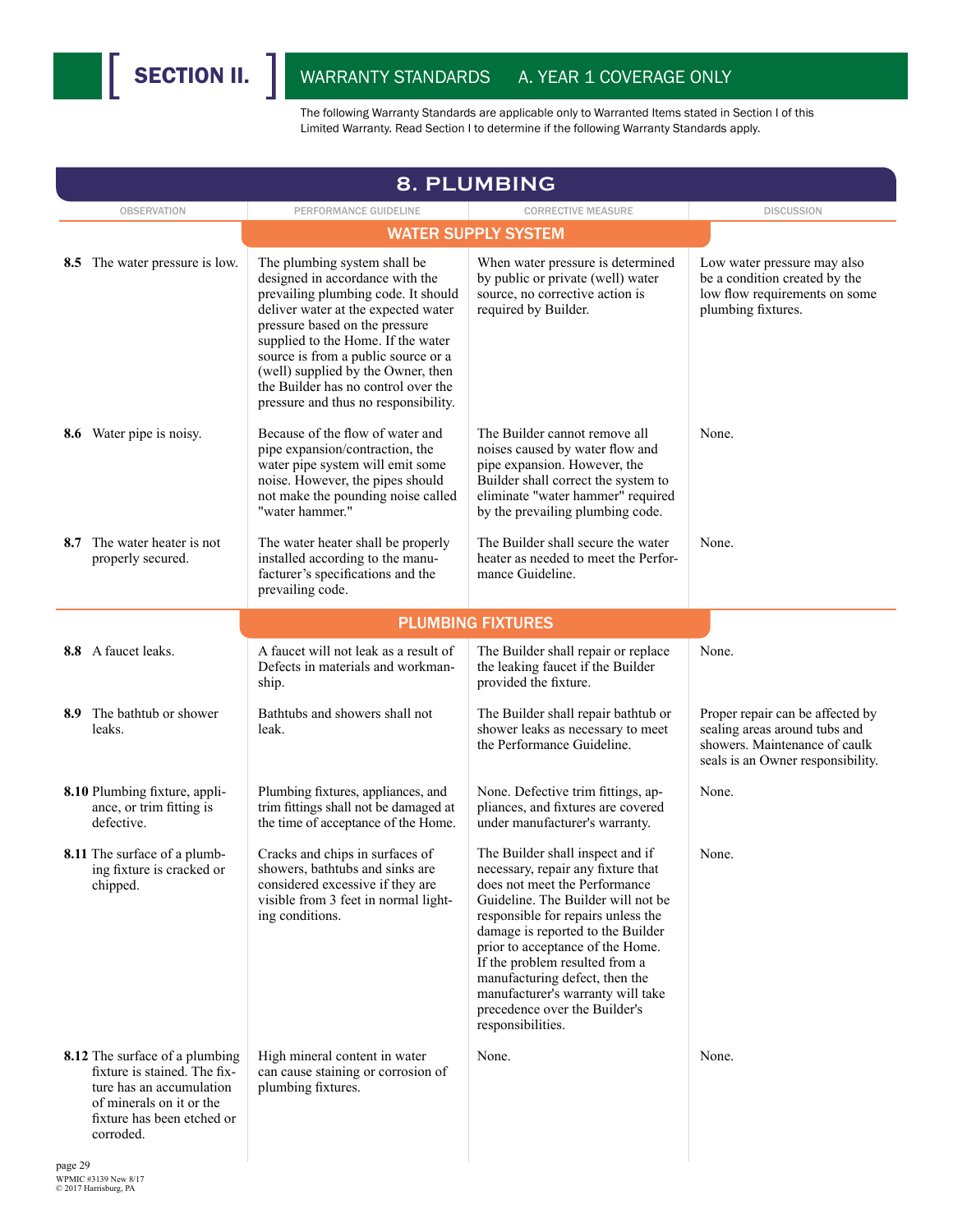

|                                                                   | 8. PLUMBING                                                                                                                                                                                                                                                                                             |                                                                                                                                                                                                                                                                                                                                                                                                                                                             |                                                                                                                                                                                                                                                                                                                                                                                                                                                                                                                                                                                                                                                                                                                                                                                                                                                   |
|-------------------------------------------------------------------|---------------------------------------------------------------------------------------------------------------------------------------------------------------------------------------------------------------------------------------------------------------------------------------------------------|-------------------------------------------------------------------------------------------------------------------------------------------------------------------------------------------------------------------------------------------------------------------------------------------------------------------------------------------------------------------------------------------------------------------------------------------------------------|---------------------------------------------------------------------------------------------------------------------------------------------------------------------------------------------------------------------------------------------------------------------------------------------------------------------------------------------------------------------------------------------------------------------------------------------------------------------------------------------------------------------------------------------------------------------------------------------------------------------------------------------------------------------------------------------------------------------------------------------------------------------------------------------------------------------------------------------------|
| <b>OBSERVATION</b>                                                | PERFORMANCE GUIDELINE                                                                                                                                                                                                                                                                                   | <b>CORRECTIVE MEASURE</b>                                                                                                                                                                                                                                                                                                                                                                                                                                   | <b>DISCUSSION</b>                                                                                                                                                                                                                                                                                                                                                                                                                                                                                                                                                                                                                                                                                                                                                                                                                                 |
|                                                                   | <b>PLUMBING FIXTURES</b>                                                                                                                                                                                                                                                                                |                                                                                                                                                                                                                                                                                                                                                                                                                                                             |                                                                                                                                                                                                                                                                                                                                                                                                                                                                                                                                                                                                                                                                                                                                                                                                                                                   |
| 8.13 A tub or shower enclosure<br>base flexes excessively.        | To be installed according to manu-<br>facturer's specifications.                                                                                                                                                                                                                                        | Builder shall repair the base to<br>meet Performance Guideline.                                                                                                                                                                                                                                                                                                                                                                                             | It is normal for various tub and<br>shower enclosure designs and<br>materials to exhibit some flex-<br>ing. Minimal noises may be as-<br>sociated with such movement.                                                                                                                                                                                                                                                                                                                                                                                                                                                                                                                                                                                                                                                                             |
| <b>8.14</b> A vanity top with an inte-<br>grated sink is cracked. | Vanity tops shall not have cracks.                                                                                                                                                                                                                                                                      | The Builder shall repair or replace<br>the vanity top to meet the Perfor-<br>mance Guidelines. Cracks must be<br>noted prior to substantial comple-<br>tion of the Home.                                                                                                                                                                                                                                                                                    | None.                                                                                                                                                                                                                                                                                                                                                                                                                                                                                                                                                                                                                                                                                                                                                                                                                                             |
| 8.15 A plumbing fixture does<br>not deliver hot water.            | The plumbing lines and fixtures<br>should be correctly installed and<br>operating to allow fixtures to<br>deliver hot water at a temperature<br>that is similar to the temperature as<br>it leaves the hot water source, given<br>the normal heat loss from delivery<br>from the source to the fixture. | The Builder shall correct the<br>plumbing lines and/or adjust<br>fixtures to meet the Performance<br>Guideline.                                                                                                                                                                                                                                                                                                                                             | Hot water tanks or tankless<br>water heaters are sometimes set<br>at low temperatures to conserve<br>energy and prevent young chil-<br>dren from burning themselves.<br>Likewise, some fixtures include<br>safety devices to prevent<br>scalding and may restrict the<br>fixtures' ability to deliver water<br>as hot as some consumers may<br>desire. The time of delivery can<br>also be affected by the distance<br>of a fixture from the hot water<br>source.                                                                                                                                                                                                                                                                                                                                                                                 |
|                                                                   | <b>SANITARY SEWER OR SEPTIC SYSTEM</b>                                                                                                                                                                                                                                                                  |                                                                                                                                                                                                                                                                                                                                                                                                                                                             |                                                                                                                                                                                                                                                                                                                                                                                                                                                                                                                                                                                                                                                                                                                                                                                                                                                   |
| 8.16 Sewer, fixture, or drain is<br>clogged.                      | Sewers, fixtures, and drains shall<br>drain as designed.                                                                                                                                                                                                                                                | The Builder is not responsible for<br>sewers, fixtures, and drains that are<br>clogged because of the Owner's<br>actions or negligence. If a problem<br>occurs, the Owner should consult<br>the Builder for corrective action. If<br>defective installation is the cause,<br>the Builder is responsible for cor-<br>recting the problem. If the Owner's<br>actions or negligence is the cause,<br>the Owner is responsible for cor-<br>recting the problem. | With respect to septic systems,<br>Owner actions that constitute<br>negligence under this Perfor-<br>mance Guideline include but<br>are not limited to the<br>following:<br>• Connection of sump pump,<br>roof drains, or backwash<br>from a water conditioner into<br>the system.<br>• Placement of non-biodegrad-<br>able items into the system.<br>• Use of a food waste disposer<br>not supplied or approved by<br>the Builder.<br>• Placement of surfaces not<br>permeable to water over the<br>disposal area of the system.<br>• Allowing vehicles to drive or<br>park over the disposal area of<br>the system.<br>• Failure to pump out the<br>septic tank periodically, as<br>required.<br>• Use that exceeds the<br>system's design standards.<br>• Allowing water to pond over<br>the disposal area.<br>page 30<br>WPMIC #3139 New 8/17 |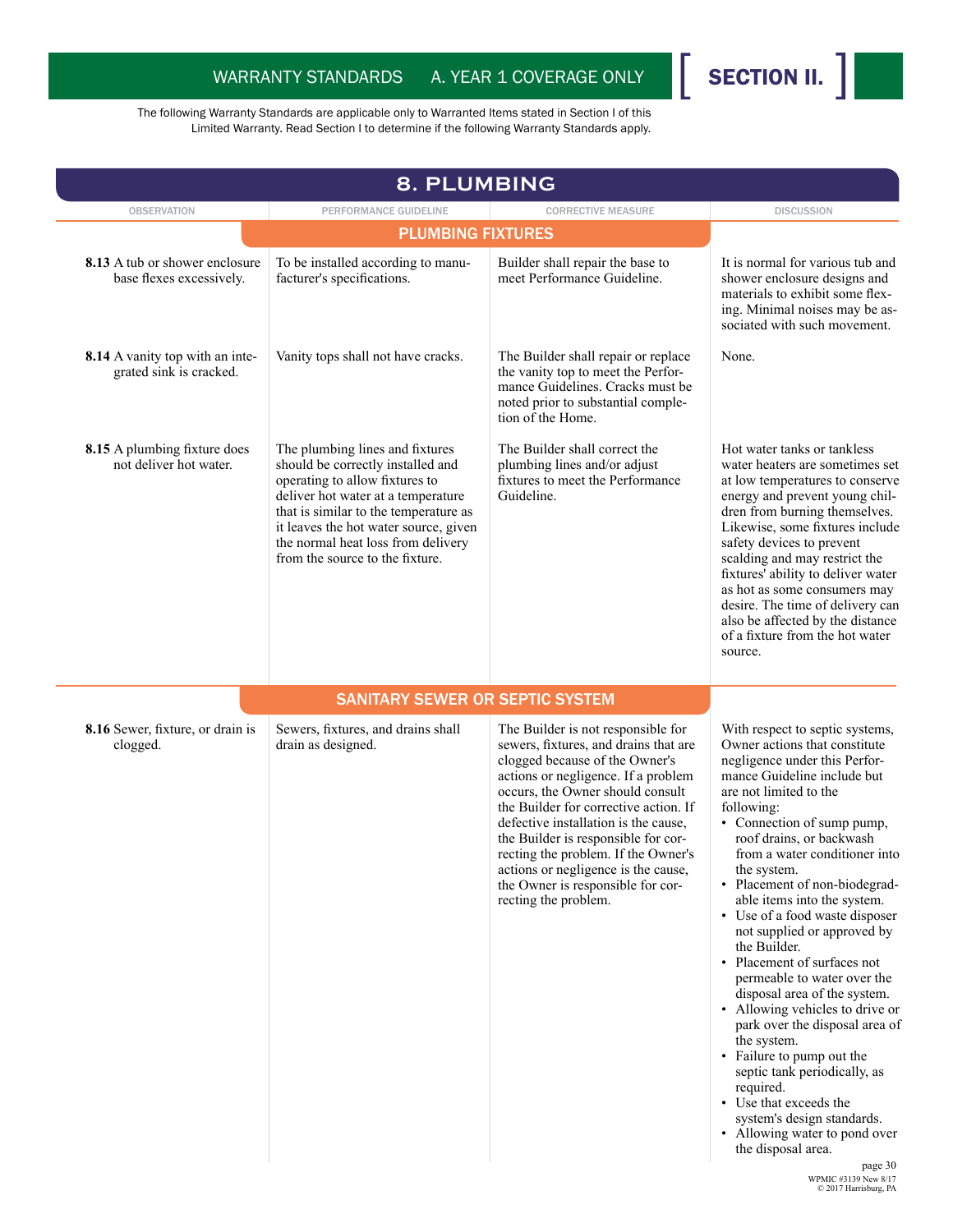

| 8. PLUMBING                                                 |                                                                                         |                                                                                                                                                                                                                                                                              |                                                                                                                                                                                                                                                                                                                                                                                                                                                                                                                                                                                                                                                                                                                                                                                                                                      |  |  |
|-------------------------------------------------------------|-----------------------------------------------------------------------------------------|------------------------------------------------------------------------------------------------------------------------------------------------------------------------------------------------------------------------------------------------------------------------------|--------------------------------------------------------------------------------------------------------------------------------------------------------------------------------------------------------------------------------------------------------------------------------------------------------------------------------------------------------------------------------------------------------------------------------------------------------------------------------------------------------------------------------------------------------------------------------------------------------------------------------------------------------------------------------------------------------------------------------------------------------------------------------------------------------------------------------------|--|--|
| <b>OBSERVATION</b>                                          | PERFORMANCE GUIDELINE                                                                   | <b>CORRECTIVE MEASURE</b>                                                                                                                                                                                                                                                    | <b>DISCUSSION</b>                                                                                                                                                                                                                                                                                                                                                                                                                                                                                                                                                                                                                                                                                                                                                                                                                    |  |  |
|                                                             |                                                                                         | <b>SANITARY SEWER OR SEPTIC SYSTEM</b>                                                                                                                                                                                                                                       |                                                                                                                                                                                                                                                                                                                                                                                                                                                                                                                                                                                                                                                                                                                                                                                                                                      |  |  |
| 8.17 The septic system does<br>not operate as designed.     | The septic system will function as<br>designed and specified by the local<br>authority. | If a problem occurs, the Owner<br>should consult the Builder for<br>corrective action. The Builder<br>shall correct problems caused by<br>improper installation. If Owner ac-<br>tion or negligence is the cause, the<br>Owner is responsible for correcting<br>the problem. | Owner actions that constitute<br>negligence under this Perfor-<br>mance Guideline include but<br>are not limited to the following:<br>• Connection of sump pump,<br>roof drains, or backwash<br>from a water conditioner into<br>the system.<br>• Placement of non-biodegrad-<br>able items into the system.<br>• Use of a food waste disposer<br>not supplied or approved by<br>the Builder.<br>• Placement of surfaces not<br>permeable to water over the<br>disposal area of the system.<br>• Allowing vehicles to drive or<br>park over the disposal area of<br>the system.<br>• Failure to pump out the<br>septic tank periodically, as<br>required.<br>• Use that exceeds the system's<br>design standards.<br>• Lack of vegetation mainte-<br>nance over drain fields.<br>• Allowing water to pond over<br>the disposal area. |  |  |
| 8.18 A toilet does not<br>discharge wastewater<br>properly. | Toilet shall perform in accordance<br>with manufacturer's specification.                | The Builder shall repair or replace<br>the toilet not meeting the Perfor-<br>mance Guideline.                                                                                                                                                                                | Toilets are designed to flush<br>personal waste and toilet<br>paper. Owners should not flush<br>products that are nominally<br>biodegradable such as personal<br>wipes, paper towels or napkins.<br>Similarly, non-biodegradable<br>items like feminine hygiene<br>products, cotton balls or<br>plastics should not be flushed.<br>While many of these items may<br>clear the toilet, they may cause<br>blockage in the drain pipe.<br>Owners should avoid flushing<br>prescription medications and<br>other drugs.                                                                                                                                                                                                                                                                                                                  |  |  |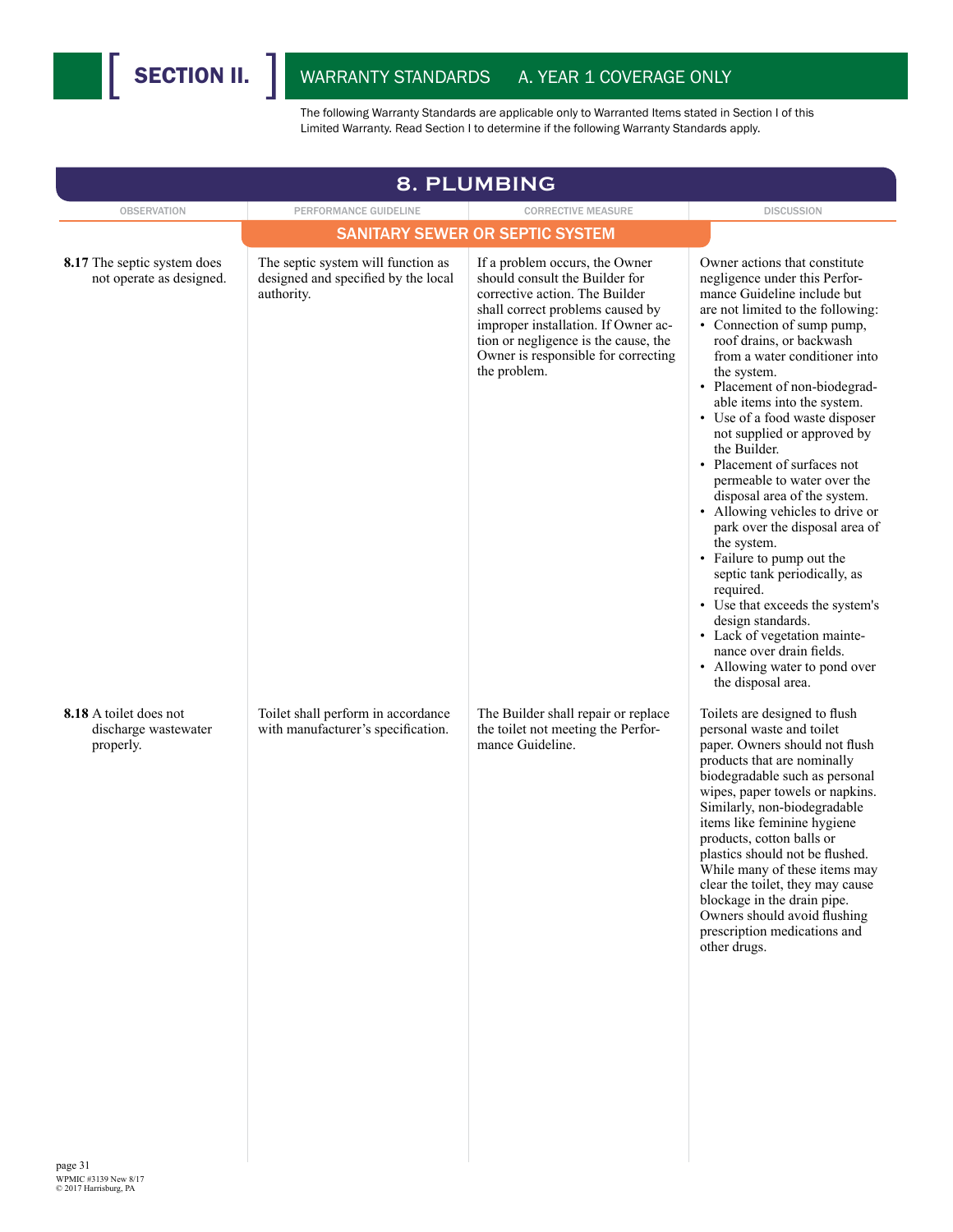

| 8. PLUMBING                                                                                                          |                                                                                              |                                                                                       |                                                                                                                                                                                                                                                                                                                                                                                                                                                   |  |
|----------------------------------------------------------------------------------------------------------------------|----------------------------------------------------------------------------------------------|---------------------------------------------------------------------------------------|---------------------------------------------------------------------------------------------------------------------------------------------------------------------------------------------------------------------------------------------------------------------------------------------------------------------------------------------------------------------------------------------------------------------------------------------------|--|
| <b>OBSERVATION</b>                                                                                                   | PERFORMANCE GUIDELINE                                                                        | <b>CORRECTIVE MEASURE</b>                                                             | <b>DISCUSSION</b>                                                                                                                                                                                                                                                                                                                                                                                                                                 |  |
|                                                                                                                      | <b>SANITARY SEWER OR SEPTIC SYSTEM</b>                                                       |                                                                                       |                                                                                                                                                                                                                                                                                                                                                                                                                                                   |  |
| <b>8.19</b> The flushing level does<br>not result in initiating a<br>flush or water constantly<br>enters the toilet. | The flushing mechanism should<br>function properly at the time of<br>substantial completion. | The Builder shall repair the flush-<br>ing mechanism so that it operates<br>properly. | None.                                                                                                                                                                                                                                                                                                                                                                                                                                             |  |
| 8.20 A sewer odor is notice-<br>able inside the Home<br>coming from the waste-<br>water system.                      | A sewer odor should not be detect-<br>able inside the Home under normal<br>conditions.       | The Builder shall take the steps<br>necessary to meet the Performance<br>Guideline.   | The Owner should keep the<br>plumbing traps filled with<br>water. Extended non-use of<br>a water fixture can allow the<br>water in its trap to evaporate.<br>thus providing a path for<br>sewer gases to enter the Home.<br>Depending on humidity<br>conditions, the Owner should<br>fill traps by adding a quart of<br>water to bathtubs, laundry tubs,<br>and the like that are not used<br>regularly, approximately every<br>couple of months. |  |

#### **9. ELECTRICAL**

#### FUSES & CIRCUIT BREAKERS

**9.1** Fuse blows or circuit breaker trips.

Fuses and circuit breakers shall not be tripped by normal usage.

The Builder shall check wiring circuits and components for conformity with applicable electrical code requirements. The Builder will correct noncompliant elements.

Blown fuses and tripped breakers are symptoms of a problem in some part of the electrical system in the Home or some Owner product connected to the system. Although defective components are possible, most electrical malfunctions are caused by Owner-owned fixtures and appliances. The Owner should unplug or disconnect fixtures and appliances on the circuit and then replace the fuse or reset the breaker. If the problem recurs, the Builder should be notified.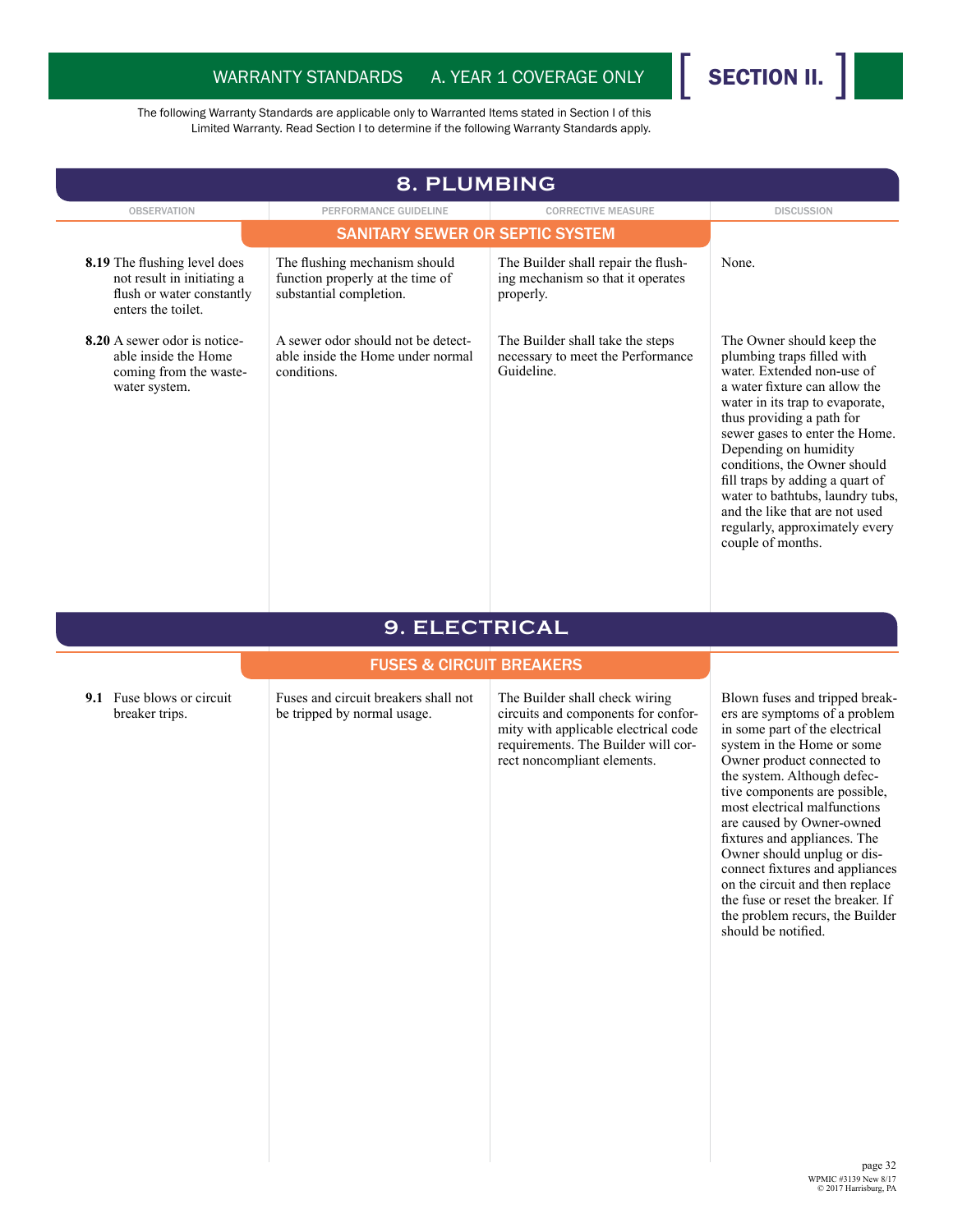

| <b>9. ELECTRICAL</b>                                                                                             |                                                                                                                             |                                                                                                                                                                                                                                                                   |                                                                                                                                                                                                                                                                                                                                                                                                                                                                                                                                                                                                                                                                                                                                                                                                                                                                                               |  |  |
|------------------------------------------------------------------------------------------------------------------|-----------------------------------------------------------------------------------------------------------------------------|-------------------------------------------------------------------------------------------------------------------------------------------------------------------------------------------------------------------------------------------------------------------|-----------------------------------------------------------------------------------------------------------------------------------------------------------------------------------------------------------------------------------------------------------------------------------------------------------------------------------------------------------------------------------------------------------------------------------------------------------------------------------------------------------------------------------------------------------------------------------------------------------------------------------------------------------------------------------------------------------------------------------------------------------------------------------------------------------------------------------------------------------------------------------------------|--|--|
| <b>OBSERVATION</b>                                                                                               | PERFORMANCE GUIDELINE                                                                                                       | <b>CORRECTIVE MEASURE</b>                                                                                                                                                                                                                                         | <b>DISCUSSION</b>                                                                                                                                                                                                                                                                                                                                                                                                                                                                                                                                                                                                                                                                                                                                                                                                                                                                             |  |  |
|                                                                                                                  |                                                                                                                             | <b>FUSES &amp; CIRCUIT BREAKERS</b>                                                                                                                                                                                                                               |                                                                                                                                                                                                                                                                                                                                                                                                                                                                                                                                                                                                                                                                                                                                                                                                                                                                                               |  |  |
| 9.2 A ground fault circuit<br>interrupter (GFCI) or arc<br>fault circuit interrupter<br>(AFCI) trips frequently. | GFCIs and AFCIs should perform<br>as intended and will be installed in<br>accordance with applicable electri-<br>cal codes. | The Builder shall install ground<br>fault and arc fault circuit interrupt-<br>ers in accordance with applicable<br>electrical codes. Tripping is to be<br>expected and is not covered unless<br>it is caused by a component failure<br>or incorrect installation. | Both ground fault and arc fault<br>circuit interrupters are very<br>sensitive devices and are easily<br>tripped. GFCIs protect outlets<br>in wet areas (for example,<br>bathrooms, kitchens, garages,<br>exterior, etc.). Outlets protected<br>by GFCIs may be connected<br>in series; it may not be readily<br>apparent that an inoperative<br>convenience outlet is the result<br>of a tripped GFCI in another<br>room (and not necessarily in<br>the electrical panel). AFCIs<br>sometimes are installed to<br>protect bedroom circuits. The<br>most common cause of tripping<br>by AFCIs is damaged cords or<br>plugs on Owners' lamps, small<br>appliances or other devices.<br>AFCIs are usually found in the<br>electrical panel.                                                                                                                                                      |  |  |
| 9.3 A circuit breaker trips.                                                                                     | Circuit breakers should not be<br>tripped by normal usage.                                                                  | The Builder will check wiring,<br>circuits, and components for<br>conformity with prevailing electri-<br>cal code. The Builder will correct<br>noncompliant elements during<br>warranty period.                                                                   | Prevailing electrical code<br>determines the types of circuits<br>and their design loads. When<br>maximum capacity is exceeded,<br>the fuse or breaker will trip. If<br>a 15 amp circuit is tripped, the<br>Owner should try plugging the<br>device into a 20 amp circuit to<br>see if the device exceeds the<br>lower capacity. Blown fuses<br>and tripped breakers are symp-<br>toms of a problem in some part<br>of the Home's electrical system<br>or a consumer product con-<br>nected to the system. Although<br>components may be defective,<br>Owner-owned fixtures and ap-<br>pliances usually are responsible<br>for electrical malfunctions and<br>nuisance tripping. The Owner<br>should unplug or disconnect<br>fixtures and appliances on the<br>circuit and then replace the<br>fuse or reset the breaker. If the<br>problem reoccurs, the Owner<br>should notify the Builder. |  |  |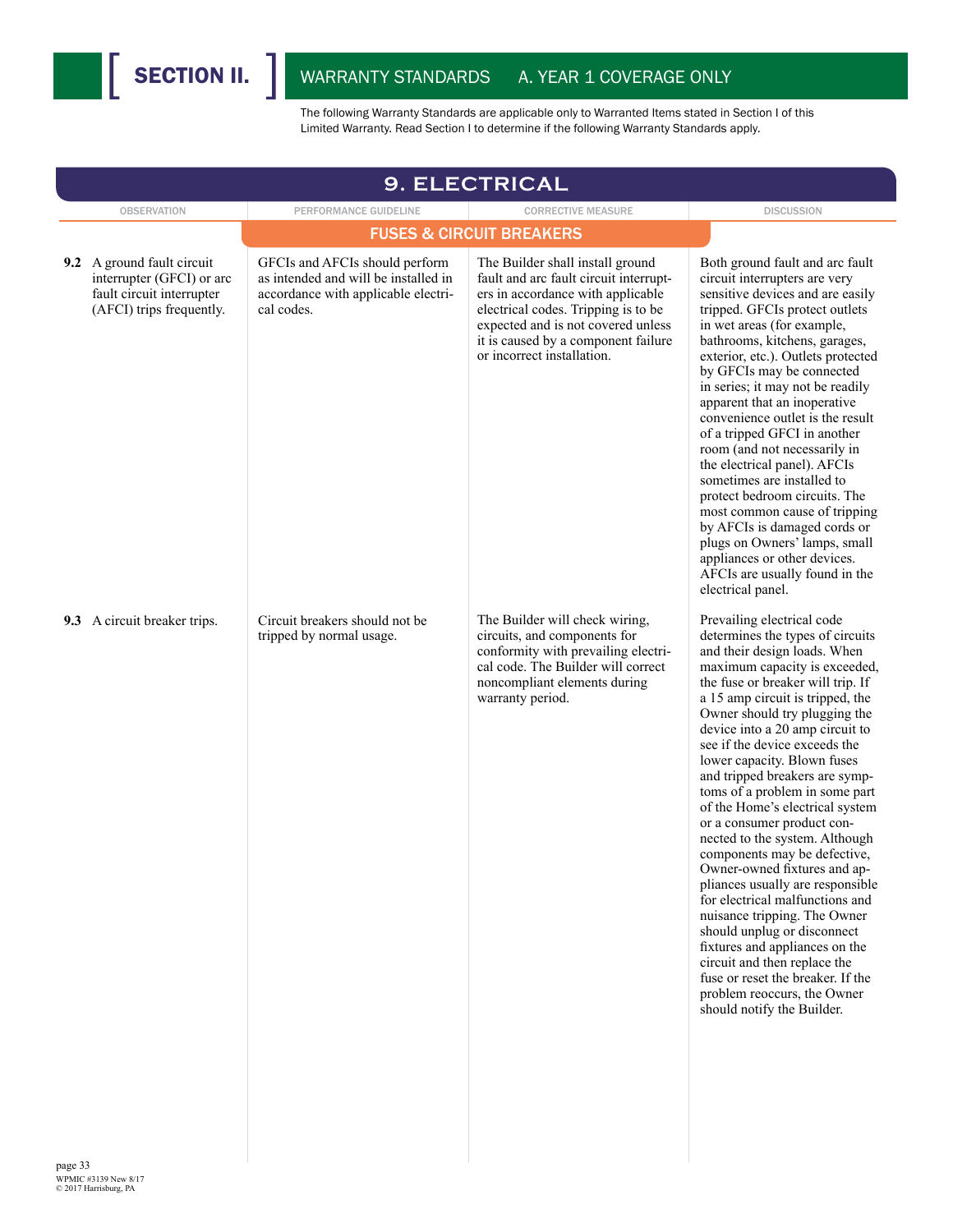

| <b>9. ELECTRICAL</b> |                                                                                                   |                                                                                                                 |                                                                                                                                                                           |                                                                                                                                                                                                                                                                                                                                                                                                                                                                                                                                           |
|----------------------|---------------------------------------------------------------------------------------------------|-----------------------------------------------------------------------------------------------------------------|---------------------------------------------------------------------------------------------------------------------------------------------------------------------------|-------------------------------------------------------------------------------------------------------------------------------------------------------------------------------------------------------------------------------------------------------------------------------------------------------------------------------------------------------------------------------------------------------------------------------------------------------------------------------------------------------------------------------------------|
|                      | <b>OBSERVATION</b>                                                                                | PERFORMANCE GUIDELINE                                                                                           | <b>CORRECTIVE MEASURE</b>                                                                                                                                                 | <b>DISCUSSION</b>                                                                                                                                                                                                                                                                                                                                                                                                                                                                                                                         |
|                      |                                                                                                   | <b>FUSES &amp; CIRCUIT BREAKERS</b>                                                                             |                                                                                                                                                                           |                                                                                                                                                                                                                                                                                                                                                                                                                                                                                                                                           |
|                      | <b>9.4</b> The Home has lost partial<br>power.                                                    | The electrical supply to the Home<br>should be installed in accordance<br>with the prevailing electrical codes. | The Builder will check the wiring<br>for conformity with prevailing<br>electrical codes. The Builder will<br>correct noncompliant elements<br>during the warranty period. | The Owner should check the<br>circuit breakers and reset as<br>needed. If this does not correct<br>the situation, one leg of the<br>power supply serving the Home<br>may no longer be operational.<br>This may happen following a<br>storm. The Owner should con-<br>tact the local utility company<br>and report the situation. The<br>Builder is not responsible for<br>the failure of wiring or connec-<br>tors located before the service<br>enters the Home or of the<br>adequate supply of service by<br>the local utility company. |
|                      |                                                                                                   | <b>OUTLETS &amp; LIGHTS</b>                                                                                     |                                                                                                                                                                           |                                                                                                                                                                                                                                                                                                                                                                                                                                                                                                                                           |
|                      | 9.5 Electrical outlets,<br>switches, or fixtures mal-<br>function.                                | All electrical outlets, switches, and<br>fixtures shall operate as designed.                                    | The Builder shall repair or replace<br>malfunctioning electrical outlets,<br>switches, and fixtures, if supplied<br>and installed by the Builder.                         | None.                                                                                                                                                                                                                                                                                                                                                                                                                                                                                                                                     |
|                      | 9.6 Wiring fails to carry its<br>designed load.                                                   | Wiring shall be capable of carry-<br>ing the designed load for normal<br>residential use.                       | The Builder shall verify that wiring<br>conforms to applicable electrical<br>code requirements. The Builder<br>will repair wiring not conforming<br>to code.              | None.                                                                                                                                                                                                                                                                                                                                                                                                                                                                                                                                     |
|                      | 9.7 A light fixture is tar-<br>nished.                                                            | Finishes on light fixtures may be<br>covered under manufacturer's<br>warranty.                                  | No action is required of the Builder.<br>Homeowner should contact manu-<br>facturer.                                                                                      | None.                                                                                                                                                                                                                                                                                                                                                                                                                                                                                                                                     |
|                      | 9.8 Interior receptacle or<br>switch covers protrude<br>from the wall.                            | Interior receptacle or switch covers<br>should not be more than 1/16 inch<br>from the adjoining wall surface.   | The Builder shall adjust the covers<br>to meet Performance Guideline.                                                                                                     | Some textured wall finishes<br>may not allow a cover to be<br>installed flush.                                                                                                                                                                                                                                                                                                                                                                                                                                                            |
|                      | 9.9 The Owner's 220-volt<br>appliance cord does not fit<br>the outlet provided by the<br>Builder. | The Builder shall install electrical<br>outlets required by applicable<br>electrical code.                      | None.                                                                                                                                                                     | The Owner is responsible for<br>obtaining an appliance cord<br>that fits the outlets provided by<br>the Builder.                                                                                                                                                                                                                                                                                                                                                                                                                          |
|                      | 9.10 Lighting dims or flickers<br>when other electrical<br>devices are in use.                    | General lighting outlets should be<br>installed per the prevailing electri-<br>cal codes.                       | The Builder will repair or replace<br>outlets to meet the Performance<br>Guideline.                                                                                       | Lighting outlets are designed<br>for moderate use devices such<br>as clocks, radios and lamps.<br>When larger devices such as<br>vacuum cleaners, copiers, space<br>heaters and irons are added,<br>the startup surge may cause<br>lights to dim or flicker. Air<br>conditioners and heat pumps<br>have the potential to cause all<br>light fixtures in the Home to<br>dim or flicker. All circuits have<br>the potential for dimming.                                                                                                    |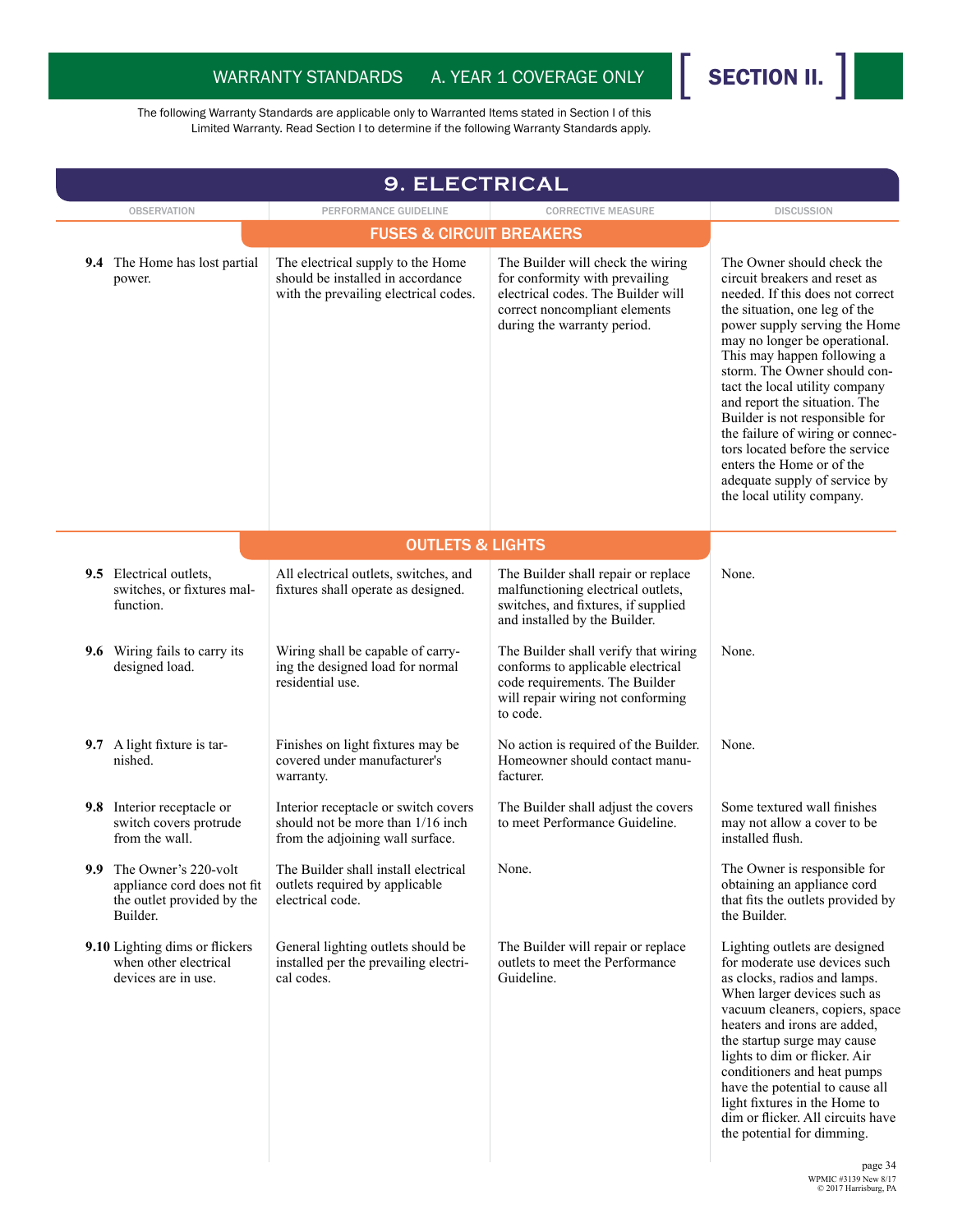

| <b>9. ELECTRICAL</b>                                                                          |                                                                                                                                     |                                                                                                                                                                                                                               |                                                                                                                                                                                                                                                                                                                                                                                                                                                                                                                                                           |  |  |
|-----------------------------------------------------------------------------------------------|-------------------------------------------------------------------------------------------------------------------------------------|-------------------------------------------------------------------------------------------------------------------------------------------------------------------------------------------------------------------------------|-----------------------------------------------------------------------------------------------------------------------------------------------------------------------------------------------------------------------------------------------------------------------------------------------------------------------------------------------------------------------------------------------------------------------------------------------------------------------------------------------------------------------------------------------------------|--|--|
| <b>OBSERVATION</b><br>PERFORMANCE GUIDELINE<br><b>CORRECTIVE MEASURE</b><br><b>DISCUSSION</b> |                                                                                                                                     |                                                                                                                                                                                                                               |                                                                                                                                                                                                                                                                                                                                                                                                                                                                                                                                                           |  |  |
|                                                                                               |                                                                                                                                     | <b>FUSES &amp; CIRCUIT BREAKERS</b>                                                                                                                                                                                           |                                                                                                                                                                                                                                                                                                                                                                                                                                                                                                                                                           |  |  |
| 9.11 Low-voltage lighting<br>flickers.                                                        | Low-voltage lighting should oper-<br>ate as designed.                                                                               | The Builder shall repair or replace<br>malfunctioning low-voltage fixtures<br>if they were supplied and installed<br>by the Builder.                                                                                          | Low-voltage transformers<br>are sized according to the<br>fixtures that are installed on a<br>circuit. The transformers must<br>have sufficient ventilation<br>around them. Owners who add<br>fixtures or change the wattage<br>in fixtures after the circuit is<br>designed and installed may<br>cause the transformer to be<br>undersized for a particular ap-<br>plication.                                                                                                                                                                            |  |  |
|                                                                                               |                                                                                                                                     | <b>FANS</b>                                                                                                                                                                                                                   |                                                                                                                                                                                                                                                                                                                                                                                                                                                                                                                                                           |  |  |
| 9.12 A ceiling fan vibrates ex-<br>cessively and/or is noisy.                                 | The Builder shall install ceiling<br>fans in accordance with the manu-<br>facturer's specifications (including<br>blade balances).  | The Builder shall correct any fan<br>installation not in accordance with<br>Performance Guideline if the fan<br>was supplied and installed by the<br><b>Builder</b>                                                           | There are varying levels of<br>performance for ceiling fans<br>and some noise or vibration<br>may be inherent in the specific<br>fan installed                                                                                                                                                                                                                                                                                                                                                                                                            |  |  |
|                                                                                               |                                                                                                                                     | <b>SMOKE DETECTORS</b>                                                                                                                                                                                                        |                                                                                                                                                                                                                                                                                                                                                                                                                                                                                                                                                           |  |  |
| 9.13 A smoke or carbon mon-<br>oxide detector "chirps" or<br>otherwise malfunctions.          | Detectors should operate as de-<br>signed prior to acceptance of the<br>Home.                                                       | The Builder shall repair or replace<br>the smoke or carbon monoxide<br>detector to eliminate chirping. If<br>chirping is caused by low batteries,<br>it is the Owner's responsibility to<br>replace the detector's batteries. | Most smoke or carbon mon-<br>oxide detectors are powered<br>by both the Home's electrical<br>power and a backup battery.<br>"Chirping" is an indication that<br>the battery is weak or is not<br>installed. If the chirping occurs<br>on a new smoke detector, the<br>Builder will check the battery,<br>verify that the detector is wired<br>correctly, and replace the<br>device if necessary. Safety of-<br>ficials recommend that Owners<br>change the batteries in smoke<br>detectors semi-annually when<br>daylight saving time begins and<br>ends. |  |  |
|                                                                                               |                                                                                                                                     | <b>TELEPHONE &amp; CABLE WIRING</b>                                                                                                                                                                                           |                                                                                                                                                                                                                                                                                                                                                                                                                                                                                                                                                           |  |  |
| 9.14 Telephone and cable<br>television wiring do not<br>operate as intended.                  | Telephone and cable television<br>wiring should be installed by the<br>Builder in accordance with the<br>prevailing building codes. | The Builder shall repair telephone<br>or cable television wiring not meet-<br>ing the Performance Guideline.                                                                                                                  | The Builder is not responsible<br>for the failure of wiring or<br>connectors located before the<br>service provider enters the<br>Home.                                                                                                                                                                                                                                                                                                                                                                                                                   |  |  |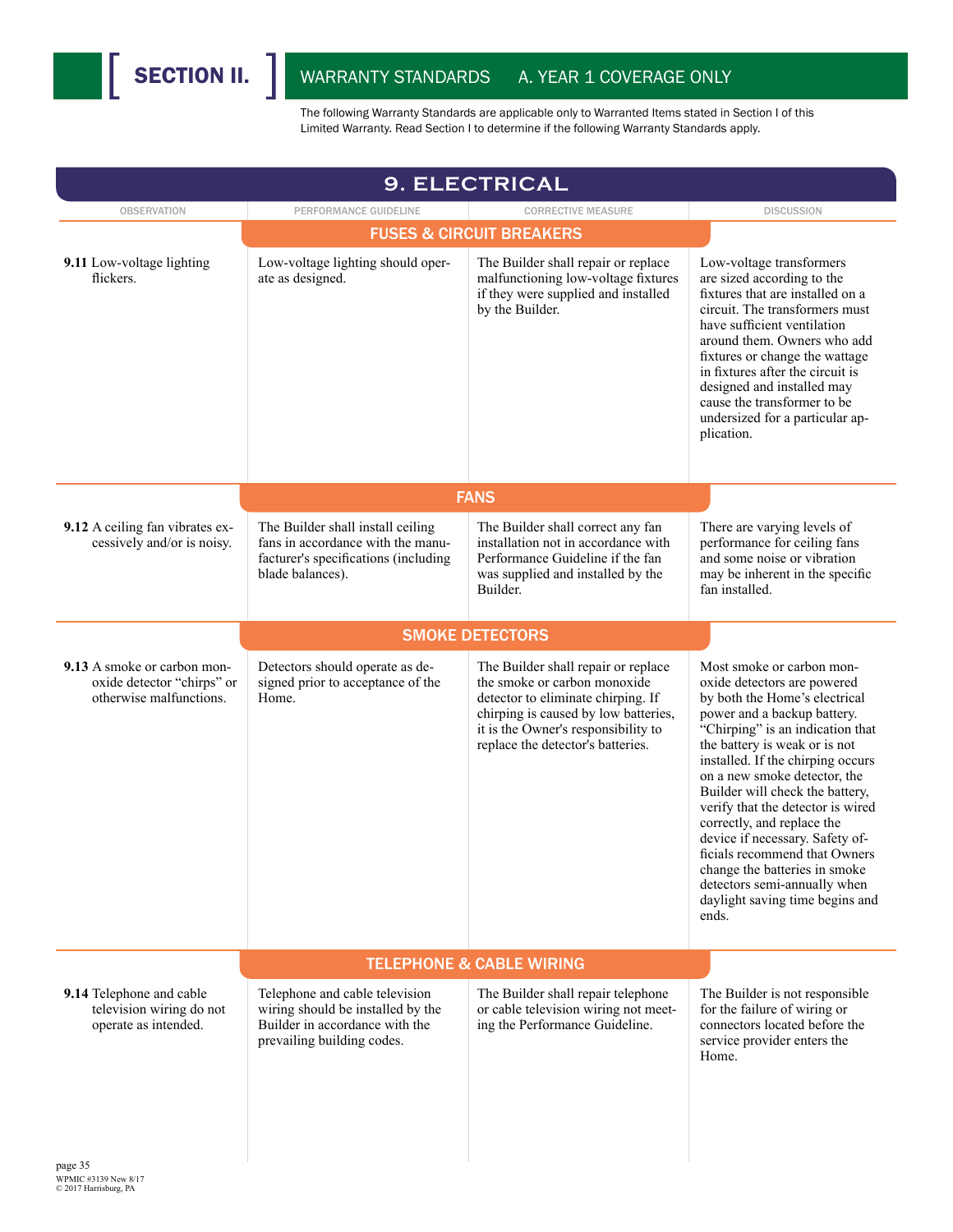

| <b>OBSERVATION</b><br>9.15 Recessed can lights turn<br>off. | PERFORMANCE GUIDELINE<br><b>RECESSED LIGHTING</b><br>Recessed lighting should operate as<br>designed.                                                                                                                                                  | <b>CORRECTIVE MEASURE</b><br>The Builder shall repair recessed<br>can lights not meeting the Perfor-<br>mance Guideline.                                                                                            | <b>DISCUSSION</b><br>Recessed can lights have tem-<br>perature sensors, or "thermal                                                                                                                                                                                                                                                                                                                                                                                                                                                                                                                                                                                                                                                                                                                                                 |
|-------------------------------------------------------------|--------------------------------------------------------------------------------------------------------------------------------------------------------------------------------------------------------------------------------------------------------|---------------------------------------------------------------------------------------------------------------------------------------------------------------------------------------------------------------------|-------------------------------------------------------------------------------------------------------------------------------------------------------------------------------------------------------------------------------------------------------------------------------------------------------------------------------------------------------------------------------------------------------------------------------------------------------------------------------------------------------------------------------------------------------------------------------------------------------------------------------------------------------------------------------------------------------------------------------------------------------------------------------------------------------------------------------------|
|                                                             |                                                                                                                                                                                                                                                        |                                                                                                                                                                                                                     |                                                                                                                                                                                                                                                                                                                                                                                                                                                                                                                                                                                                                                                                                                                                                                                                                                     |
|                                                             |                                                                                                                                                                                                                                                        |                                                                                                                                                                                                                     |                                                                                                                                                                                                                                                                                                                                                                                                                                                                                                                                                                                                                                                                                                                                                                                                                                     |
|                                                             |                                                                                                                                                                                                                                                        |                                                                                                                                                                                                                     | cutouts" that shuts the lights<br>off if the temperature gets too<br>high. The temperature will get<br>too high if a bulb higher than<br>the maximum design wattage<br>is used. Lights fitted with an<br>enclosed trim (shower trim)<br>will shut off if left on for an<br>extended time and are operat-<br>ing as intended.                                                                                                                                                                                                                                                                                                                                                                                                                                                                                                        |
|                                                             | 10. INTERIOR CLIMATE CONTROL                                                                                                                                                                                                                           |                                                                                                                                                                                                                     |                                                                                                                                                                                                                                                                                                                                                                                                                                                                                                                                                                                                                                                                                                                                                                                                                                     |
|                                                             | <b>AIR FILTRATION &amp; DRAFTS</b>                                                                                                                                                                                                                     |                                                                                                                                                                                                                     |                                                                                                                                                                                                                                                                                                                                                                                                                                                                                                                                                                                                                                                                                                                                                                                                                                     |
| 10.1 Air infiltrates around ex-<br>terior doors or windows. | Some infiltration is usually notice-<br>able around doors and windows.<br>Weather-stripping will be installed<br>and sized properly to seal the ex-<br>terior door when closed. Windows<br>will be installed per the manufac-<br>turer's instructions. | The Builder shall correct to meet<br>the Performance Guideline.                                                                                                                                                     | At times of high wind or tem-<br>perature differentials inside the<br>Home and outside, there may<br>be noticeable air movement<br>around the closed door's perim-<br>eter or window. In high-wind<br>areas, the Owner may elect<br>to have storm windows and<br>doors installed to further reduce<br>drafts. Doors must have gaps at<br>their perimeter to accommodate<br>expansion and contraction due<br>to variations in temperature<br>and/or humidity and to enable<br>the door to operate over a wide<br>range of environmental condi-<br>tions. Weather-stripping seals<br>the gaps required for proper<br>operations to prevent excessive<br>air infiltration. A small glimmer<br>of light seen at the corners<br>of the door unit is normal.<br>Weather-stripping should be<br>kept clean and maintained by<br>the Owner. |
| 10.2 Draft comes through<br>electrical outlet.              | Electrical outlets and switch boxes<br>on exterior walls may allow cold<br>air to flow through or around an<br>outlet into a room.                                                                                                                     | No action is required of the Builder,<br>except to conform to the prevailing<br>building code. The Owner may<br>elect to install foam insulation pads<br>under switch and outlet plates to<br>help decrease drafts. | None.                                                                                                                                                                                                                                                                                                                                                                                                                                                                                                                                                                                                                                                                                                                                                                                                                               |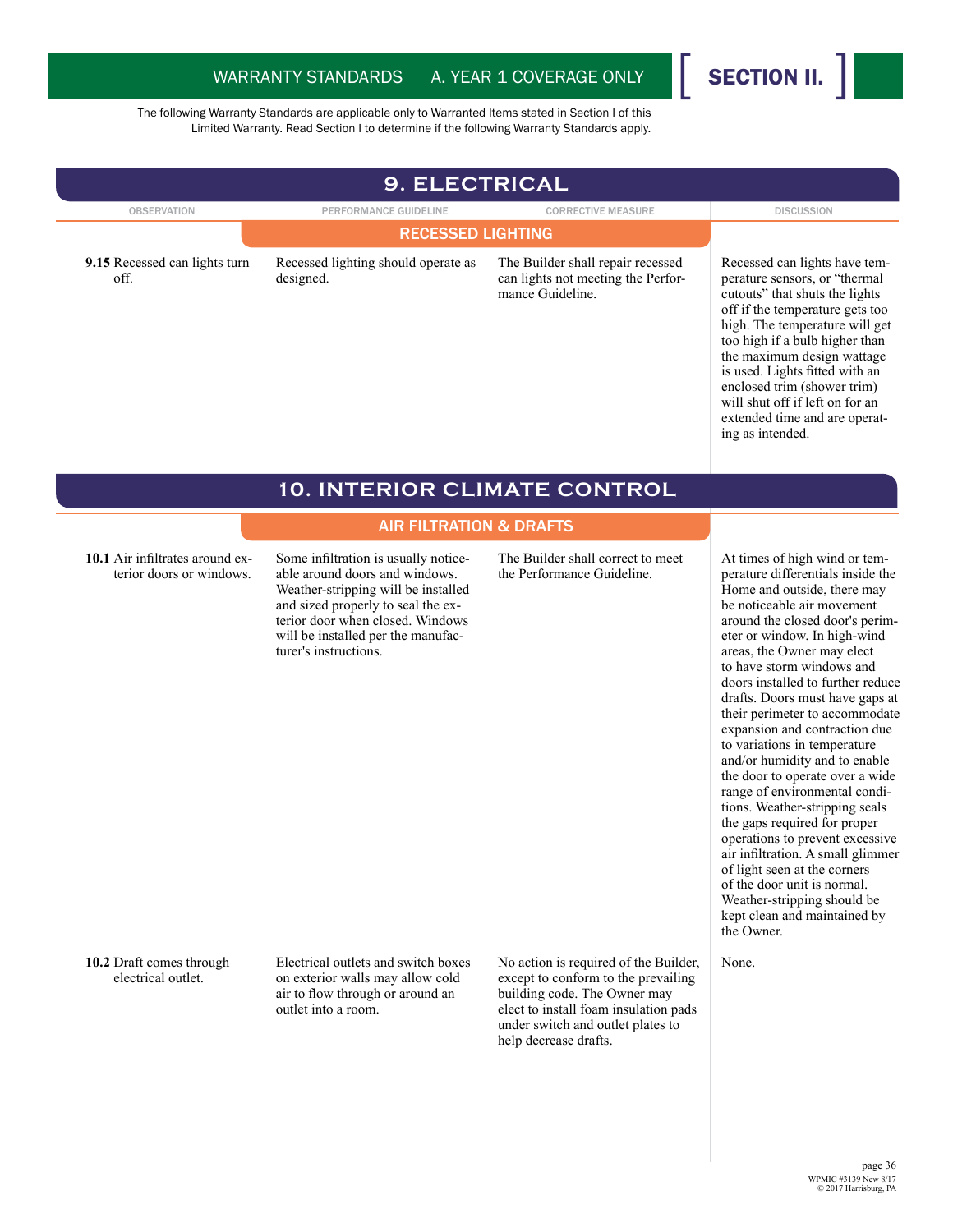| <b>10. INTERIOR CLIMATE CONTROL</b>                                                                                  |                                                                                                                           |                                                                                                                                                                                                                                   |                                                                                                                                                                                                                                                                                                                                                                                                                                                                                                                                                                                                                                                                                                                                                                                                                                                                                                                                                                                                                                                             |  |
|----------------------------------------------------------------------------------------------------------------------|---------------------------------------------------------------------------------------------------------------------------|-----------------------------------------------------------------------------------------------------------------------------------------------------------------------------------------------------------------------------------|-------------------------------------------------------------------------------------------------------------------------------------------------------------------------------------------------------------------------------------------------------------------------------------------------------------------------------------------------------------------------------------------------------------------------------------------------------------------------------------------------------------------------------------------------------------------------------------------------------------------------------------------------------------------------------------------------------------------------------------------------------------------------------------------------------------------------------------------------------------------------------------------------------------------------------------------------------------------------------------------------------------------------------------------------------------|--|
| <b>OBSERVATION</b>                                                                                                   | PERFORMANCE GUIDELINE                                                                                                     | <b>CORRECTIVE MEASURE</b>                                                                                                                                                                                                         | <b>DISCUSSION</b>                                                                                                                                                                                                                                                                                                                                                                                                                                                                                                                                                                                                                                                                                                                                                                                                                                                                                                                                                                                                                                           |  |
|                                                                                                                      |                                                                                                                           | <b>AIR FILTRATION &amp; DRAFTS</b>                                                                                                                                                                                                |                                                                                                                                                                                                                                                                                                                                                                                                                                                                                                                                                                                                                                                                                                                                                                                                                                                                                                                                                                                                                                                             |  |
| 10.3 The temperature or<br>humidity of the Home<br>seems to change when the<br>central vacuum system is<br>operated. | No corrective action is required by<br>the Builder.                                                                       | None.                                                                                                                                                                                                                             | Most central systems expel air<br>to the outside (i.e., out of the<br>Home). This results in a partial<br>vacuum that causes outside air<br>to be drawn into the Home to<br>make up for the expelled air.<br>The introduction of uncondi-<br>tioned outside air may well be<br>perceptible.                                                                                                                                                                                                                                                                                                                                                                                                                                                                                                                                                                                                                                                                                                                                                                 |  |
|                                                                                                                      |                                                                                                                           | <b>HUMIDITY CONTROL &amp; CONDENSATION</b>                                                                                                                                                                                        |                                                                                                                                                                                                                                                                                                                                                                                                                                                                                                                                                                                                                                                                                                                                                                                                                                                                                                                                                                                                                                                             |  |
| 10.4 Water, ice, frost or con-<br>densation is observed on<br>the interior frame or glass<br>surface of a window.    | Windows will be installed in ac-<br>cordance with the manufacturer's<br>specifications and applicable build-<br>ing code. | No action is required of the Builder<br>unless the water, ice or frost is<br>directly attributed to faulty instal-<br>lation (i.e., that deviates from the<br>manufacturer's specifications and/<br>or applicable building code). | Condensation usually results<br>from conditions beyond the<br>Builder's control. Moisture<br>in the air can condense into<br>water and collect on cold<br>surfaces, particularly in the<br>winter months when the outside<br>temperature is low. Blinds and<br>drapes can prevent air within<br>the building envelope from<br>moving across the cold surface<br>and picking up the moisture.<br>Occasional condensation<br>(water) in the kitchen, bath or<br>laundry area is common. It is<br>the Owner's responsibility to<br>maintain proper humidity by<br>properly operating Heating and<br>Cooling Systems and allowing<br>moving air within the Home to<br>flow over the interior surface<br>of the windows. In hot, humid<br>climates, condensation can oc-<br>cur on the outside of windows<br>when the outdoor humidity<br>is especially high (in early<br>mornings when windows are<br>cool). Air conditioning vents<br>are usually aimed at windows<br>and glass doors to maximize<br>comfort. Blinds and drapes may<br>eliminate this problem. |  |
|                                                                                                                      |                                                                                                                           | <b>DUCTS &amp; AIRFLOW</b>                                                                                                                                                                                                        |                                                                                                                                                                                                                                                                                                                                                                                                                                                                                                                                                                                                                                                                                                                                                                                                                                                                                                                                                                                                                                                             |  |
| 10.5 The ductwork makes<br>noises.                                                                                   | Ductwork will be constructed and<br>installed in accordance with ap-<br>plicable mechanical code require-<br>ments.       | No corrective action is required by<br>the Builder unless the duct does not<br>comply with the prevailing building<br>code.                                                                                                       | Metal expands when it is heat-<br>ed and contracts when it cools.<br>The "ticking" or "crackling"<br>sounds caused by the metal's<br>movement are common.                                                                                                                                                                                                                                                                                                                                                                                                                                                                                                                                                                                                                                                                                                                                                                                                                                                                                                   |  |
| page 37                                                                                                              |                                                                                                                           |                                                                                                                                                                                                                                   |                                                                                                                                                                                                                                                                                                                                                                                                                                                                                                                                                                                                                                                                                                                                                                                                                                                                                                                                                                                                                                                             |  |

WPMIC #3139 New 8/17 © 2017 Harrisburg, PA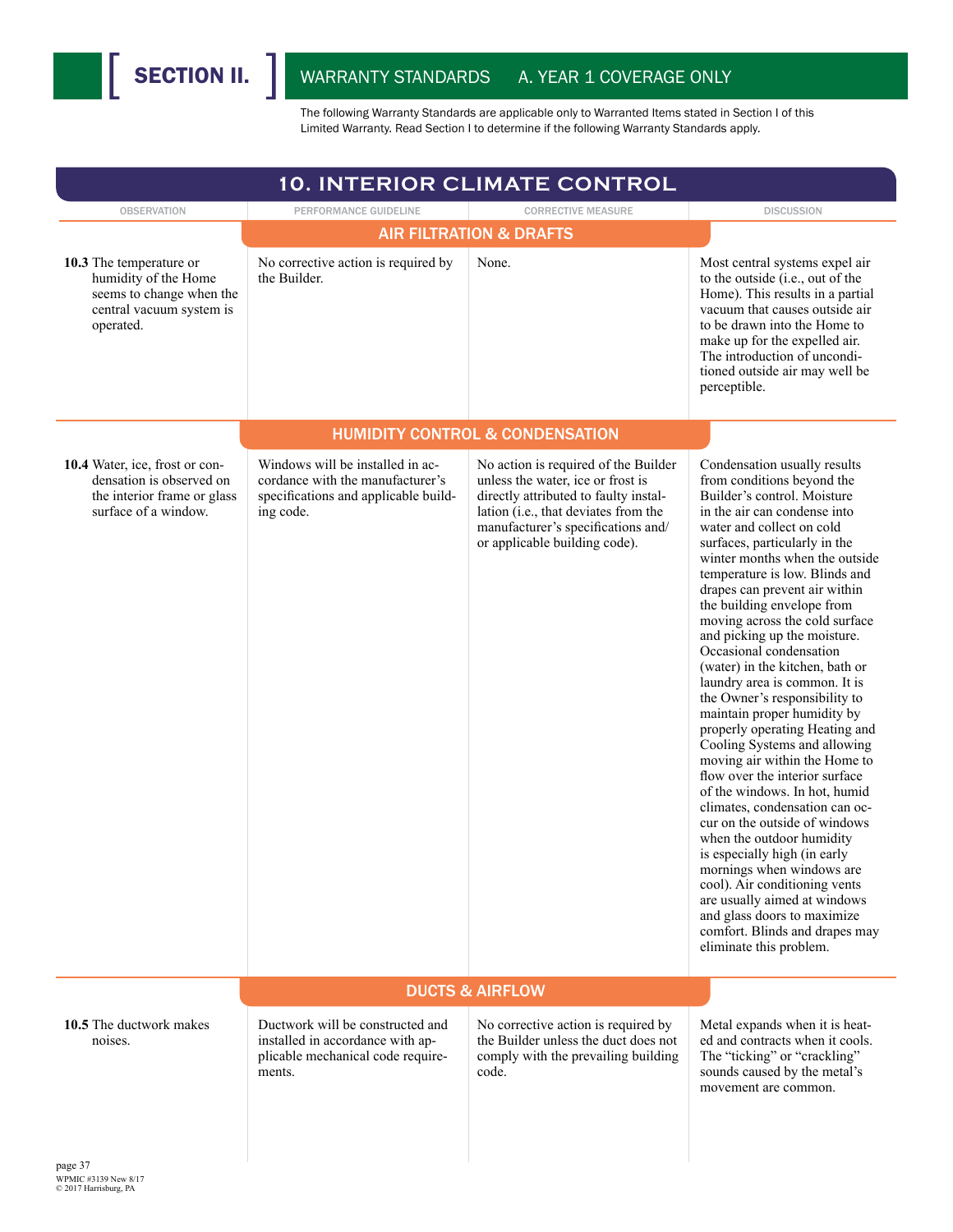

| <b>10. INTERIOR CLIMATE CONTROL</b>                                                        |                                                                                                                                                                                                                                                                                                                                                                                              |                                                                                                                                                                                                                                                                                             |                                                                                                                                                                                                                                                                                                                                                                                  |  |
|--------------------------------------------------------------------------------------------|----------------------------------------------------------------------------------------------------------------------------------------------------------------------------------------------------------------------------------------------------------------------------------------------------------------------------------------------------------------------------------------------|---------------------------------------------------------------------------------------------------------------------------------------------------------------------------------------------------------------------------------------------------------------------------------------------|----------------------------------------------------------------------------------------------------------------------------------------------------------------------------------------------------------------------------------------------------------------------------------------------------------------------------------------------------------------------------------|--|
| <b>OBSERVATION</b>                                                                         | PERFORMANCE GUIDELINE                                                                                                                                                                                                                                                                                                                                                                        | <b>CORRECTIVE MEASURE</b>                                                                                                                                                                                                                                                                   | <b>DISCUSSION</b>                                                                                                                                                                                                                                                                                                                                                                |  |
|                                                                                            |                                                                                                                                                                                                                                                                                                                                                                                              |                                                                                                                                                                                                                                                                                             |                                                                                                                                                                                                                                                                                                                                                                                  |  |
| 10.6 The ductwork produces<br>excessively loud noises<br>commonly known as oil<br>canning. | The stiffening of the ductwork and<br>the gauge of the metal used shall<br>be such that ducts do not "oil can."<br>The booming noise caused by oil<br>canning is not acceptable.                                                                                                                                                                                                             | The Builder shall correct the duct-<br>work to eliminate noise caused by<br>oil canning.                                                                                                                                                                                                    | None.                                                                                                                                                                                                                                                                                                                                                                            |  |
| 10.7 There is airflow noise at<br>the register.                                            | The register should be correctly<br>installed according to the prevailing<br>building code.                                                                                                                                                                                                                                                                                                  | None, if installed correctly. If<br>installed incorrectly, Builder shall<br>correct according to the prevailing<br>building code.                                                                                                                                                           | Under certain conditions, some<br>noise may be experienced with<br>the normal flow of air when<br>product is installed correctly. See<br>manufacturer's specifications.                                                                                                                                                                                                          |  |
| 10.8 The air handler or furnace<br>vibrates.                                               | These items shall be installed in<br>accordance with the manufacturer's<br>specifications and applicable codes.                                                                                                                                                                                                                                                                              | If installed correctly, the Builder<br>shall correct the items according to<br>manufacturer's specifications and<br>code requirements.                                                                                                                                                      | Under certain conditions, some<br>vibrating may be experienced<br>with normal flow of air, even<br>when air handlers and furnaces<br>are installed correctly. See<br>manufacturer's specifications.<br>Debris in the furnace or air han-<br>dler could cause unit to become<br>out of balance and vibrate. It<br>is the Owner's responsibility to<br>keep units clear of debris. |  |
| 10.9 The ductwork separates<br>or detaches.                                                | Ductwork shall remain intact and<br>securely fastened.                                                                                                                                                                                                                                                                                                                                       | The Builder shall reattach and<br>resecure all separated or unattached<br>ductwork.                                                                                                                                                                                                         | None.                                                                                                                                                                                                                                                                                                                                                                            |  |
| 10.10 There is insufficient air<br>flow to registers.                                      | The ductwork should be correctly<br>installed according to manufactur-<br>er's instructions and the applicable<br>mechanical code.                                                                                                                                                                                                                                                           | The Builder shall correct ductwork<br>to meet the Performance Guideline.<br>If the airflow is adequate to proper-<br>ly condition the room, no corrective<br>action is required of the Builder.                                                                                             | The adequacy of airflow may<br>be subjective. See Heating Sys-<br>tem and Central Air Condition<br>System Performance Guide-<br>lines regarding the adequacy<br>of the Heating and Cooling<br>Systems.                                                                                                                                                                           |  |
|                                                                                            | <b>HEATING SYSTEM</b>                                                                                                                                                                                                                                                                                                                                                                        |                                                                                                                                                                                                                                                                                             |                                                                                                                                                                                                                                                                                                                                                                                  |  |
| 10.11 The Heating System is<br>inadequate.                                                 | The Heating System shall be<br>capable of producing an inside tem-<br>perature of 70 degrees Fahrenheit,<br>as measured in the center of each<br>room at a height of 5 feet above the<br>floor under local, outdoor winter<br>design conditions. National, state,<br>or local energy codes shall super-<br>sede this Performance Guideline<br>where such codes have been locally<br>adopted. | The Builder shall correct the Heat-<br>ing System to provide the required<br>temperature in accordance with<br>the applicable code specifications.<br>However, the Owner will be<br>responsible for balancing dampers<br>and registers and for making other<br>necessary minor adjustments. | Closed interior doors, closed<br>registers, and dirty filters can<br>restrict airflow and may affect<br>the system's performance.                                                                                                                                                                                                                                                |  |
|                                                                                            |                                                                                                                                                                                                                                                                                                                                                                                              |                                                                                                                                                                                                                                                                                             |                                                                                                                                                                                                                                                                                                                                                                                  |  |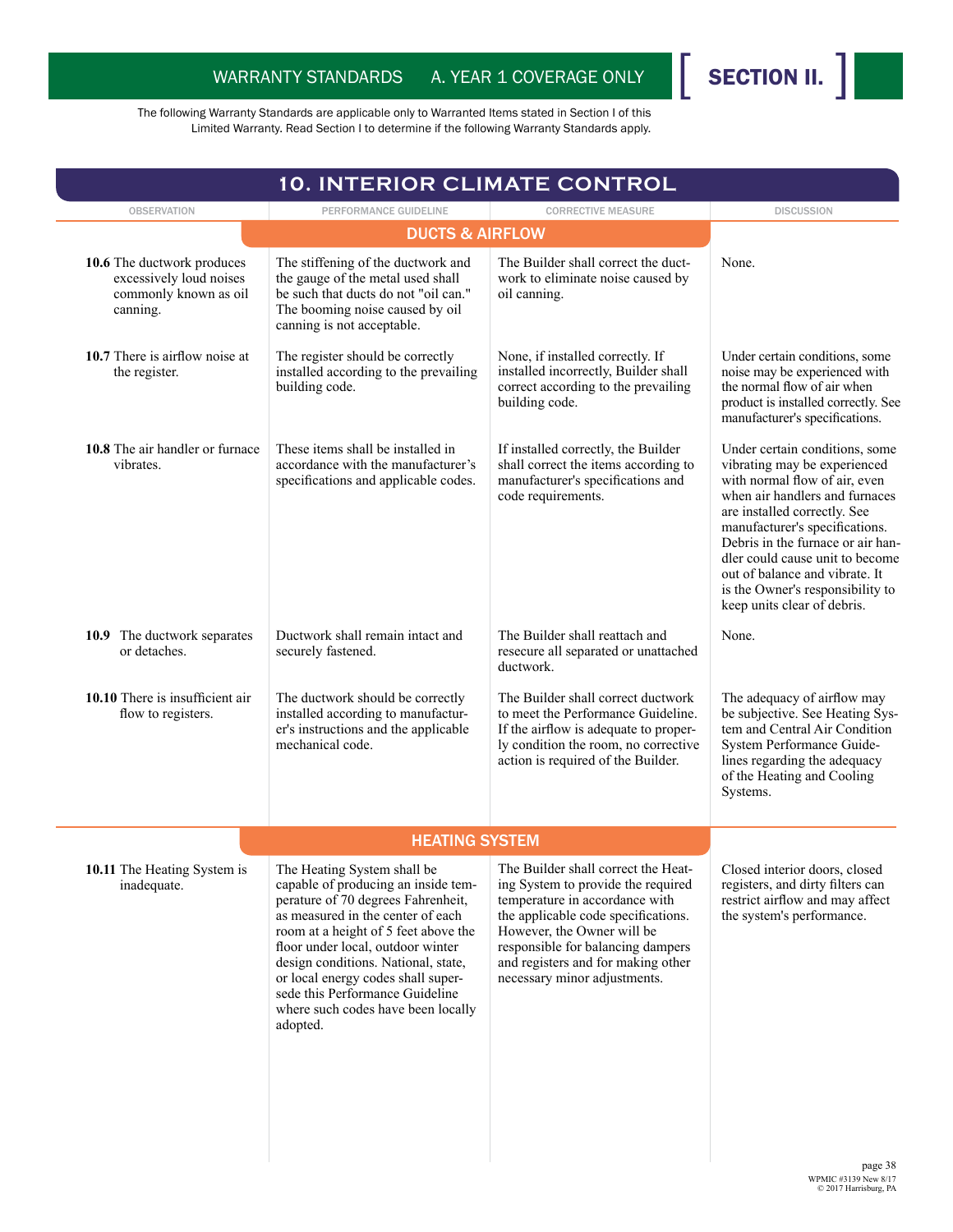| <b>10. INTERIOR CLIMATE CONTROL</b>                                                                 |                                                                                                                                                                                                                                                                                                                                                                                                                                                                                                                                                                                                                                |                                                                                                                                                                                                                                            |                                                                                                                                                                                                                                                                                                    |  |
|-----------------------------------------------------------------------------------------------------|--------------------------------------------------------------------------------------------------------------------------------------------------------------------------------------------------------------------------------------------------------------------------------------------------------------------------------------------------------------------------------------------------------------------------------------------------------------------------------------------------------------------------------------------------------------------------------------------------------------------------------|--------------------------------------------------------------------------------------------------------------------------------------------------------------------------------------------------------------------------------------------|----------------------------------------------------------------------------------------------------------------------------------------------------------------------------------------------------------------------------------------------------------------------------------------------------|--|
| <b>OBSERVATION</b>                                                                                  | PERFORMANCE GUIDELINE                                                                                                                                                                                                                                                                                                                                                                                                                                                                                                                                                                                                          | <b>CORRECTIVE MEASURE</b>                                                                                                                                                                                                                  | <b>DISCUSSION</b>                                                                                                                                                                                                                                                                                  |  |
|                                                                                                     |                                                                                                                                                                                                                                                                                                                                                                                                                                                                                                                                                                                                                                | <b>CENTRAL AIR CONDITIONING SYSTEM</b>                                                                                                                                                                                                     |                                                                                                                                                                                                                                                                                                    |  |
| 10.12 Cooling of rooms is<br>inadequate.                                                            | If air conditioning is installed by<br>the Builder, the Cooling System<br>shall be capable of maintaining a<br>temperature of 78 degrees Fahren-<br>heit, as measured in the center of<br>each room at a height of 5 feet<br>above the floor under local outdoor<br>summer design conditions. In<br>the case of outside temperatures<br>exceeding 95 degrees Fahrenheit,<br>the system shall keep the inside<br>temperature 15 degrees Fahrenheit<br>cooler than the outside temperature.<br>National, state, or local codes shall<br>supersede this Performance Guide-<br>line where such codes have been<br>locally adopted. | The Builder shall correct the Cool-<br>ing System to provide the required<br>temperature in accordance with the<br>applicable code specifications.                                                                                         | Closed interior doors, closed<br>registers, and dirty filters can<br>restrict air flow and may affect<br>the system's performance.                                                                                                                                                                 |  |
| 10.13 A condensate line is<br>clogged.                                                              | Condensate lines must be free of all<br>clogs to operate properly.                                                                                                                                                                                                                                                                                                                                                                                                                                                                                                                                                             | Condensation lines shall eventu-<br>ally clog under normal use. The<br>Builder will provide unobstructed<br>condensation lines at the time the<br>Home is accepted. The Owner is<br>responsible for maintaining them in<br>that condition. | None.                                                                                                                                                                                                                                                                                              |  |
| 10.14 There is a refrigerant<br>line or fittings leak.                                              | Refrigerant lines and fittings shall<br>not leak during normal operation.                                                                                                                                                                                                                                                                                                                                                                                                                                                                                                                                                      | The Builder shall repair leaking<br>refrigerant lines or fittings and<br>recharge the air conditioning unit<br>unless the damage was caused by<br>the Owner's actions or negligence.                                                       | None.                                                                                                                                                                                                                                                                                              |  |
| 10.15 There is condensation on<br>the outside of air han-<br>dlers, refrigerant lines,<br>or ducts. | Moisture may condense on the ex-<br>terior surfaces of air handlers, lines,<br>and ducts under some temperature<br>differences and high humidity<br>levels.                                                                                                                                                                                                                                                                                                                                                                                                                                                                    | No action is required of the Builder,<br>unless the condensation is directly<br>attributed to faulty installation.                                                                                                                         | Condensation usually results<br>from conditions beyond the<br>Builder's control. Moisture in<br>the air can condense (to form<br>water) and collect on cold<br>duct surfaces, particularly in<br>the summer months when the<br>outside humidity is high.                                           |  |
|                                                                                                     |                                                                                                                                                                                                                                                                                                                                                                                                                                                                                                                                                                                                                                | <b>HEATING &amp; COOLING SYSTEMS</b>                                                                                                                                                                                                       |                                                                                                                                                                                                                                                                                                    |  |
| 10.16 The radiant floor has<br>cold spots.                                                          | The radiant floor should be<br>installed according to the manufac-<br>turer's instructions.                                                                                                                                                                                                                                                                                                                                                                                                                                                                                                                                    | The Builder shall correct to meet<br>the Performance Guideline.                                                                                                                                                                            | Depending on the size, shape,<br>flooring material, manufac-<br>turer and type of radiant floor<br>system, the number and size of<br>cold spots in a floor will vary. A<br>normally operating radiant floor<br>system may include cold spots<br>in perimeter areas between the<br>heating sources. |  |
| page 39                                                                                             |                                                                                                                                                                                                                                                                                                                                                                                                                                                                                                                                                                                                                                |                                                                                                                                                                                                                                            |                                                                                                                                                                                                                                                                                                    |  |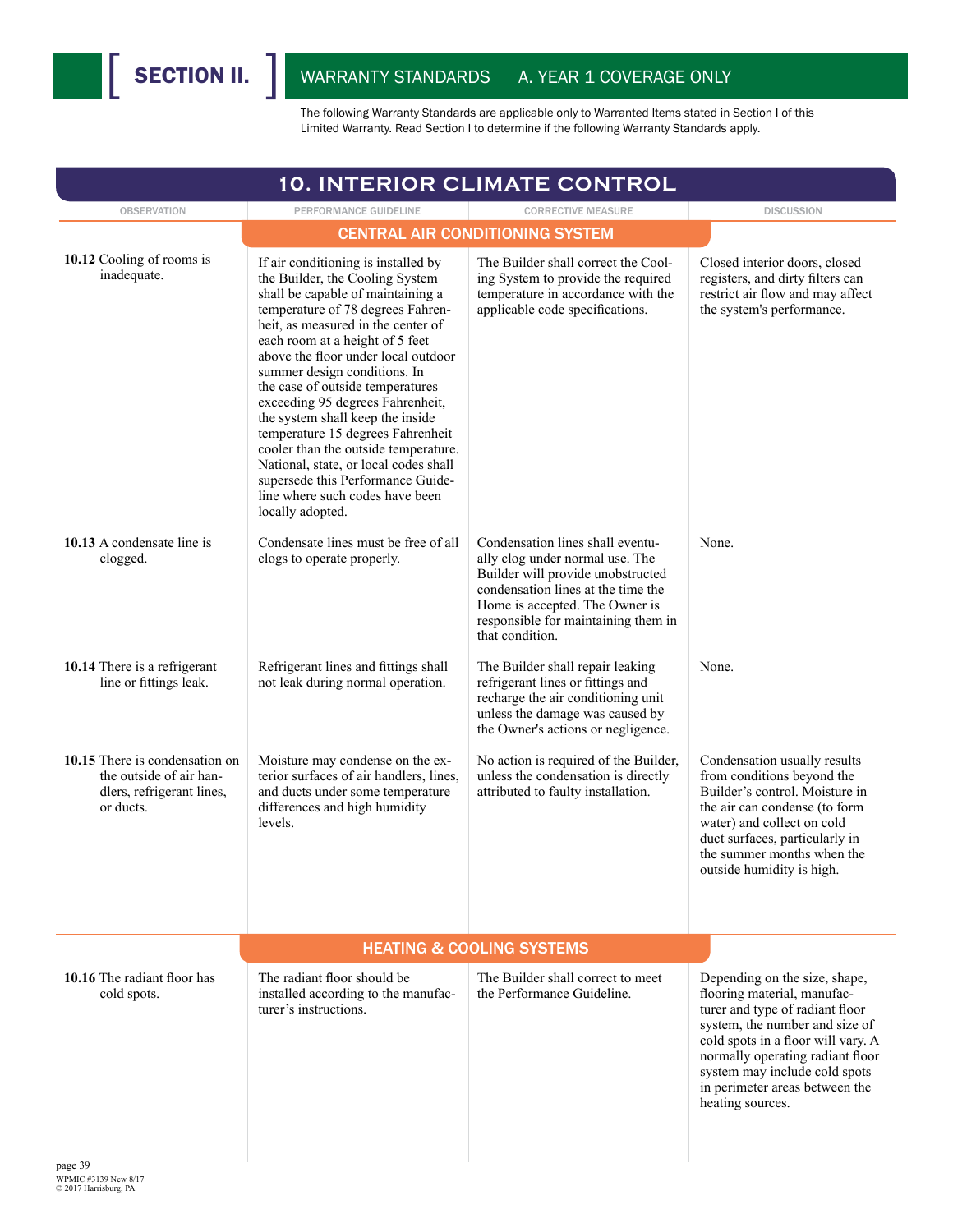

| 10. INTERIOR CLIMATE CONTROL                                                                                         |                                                                                                                                                                                                                                                   |                                                                                                                                  |                                                                                                                                                                                                                                                                                                                                                                                                                                                                                                                                                                                                                                                                                            |
|----------------------------------------------------------------------------------------------------------------------|---------------------------------------------------------------------------------------------------------------------------------------------------------------------------------------------------------------------------------------------------|----------------------------------------------------------------------------------------------------------------------------------|--------------------------------------------------------------------------------------------------------------------------------------------------------------------------------------------------------------------------------------------------------------------------------------------------------------------------------------------------------------------------------------------------------------------------------------------------------------------------------------------------------------------------------------------------------------------------------------------------------------------------------------------------------------------------------------------|
| <b>OBSERVATION</b>                                                                                                   | PERFORMANCE GUIDELINE                                                                                                                                                                                                                             | <b>CORRECTIVE MEASURE</b>                                                                                                        | <b>DISCUSSION</b>                                                                                                                                                                                                                                                                                                                                                                                                                                                                                                                                                                                                                                                                          |
|                                                                                                                      | <b>HEATING &amp; COOLING SYSTEMS</b>                                                                                                                                                                                                              |                                                                                                                                  |                                                                                                                                                                                                                                                                                                                                                                                                                                                                                                                                                                                                                                                                                            |
| 10.17 Some rooms are colder<br>or hotter, or more humid<br>than others.                                              | The conditioning system should<br>perform in accordance with the<br>prevailing building code.                                                                                                                                                     | The Builder shall correct the flow<br>of air to rooms to bring the flow<br>into accordance with the prevailing<br>building code. | A temperature difference of<br>several degrees Fahrenheit can<br>be expected between rooms due<br>to a number of factors, includ-<br>ing registers that have been<br>partially or completely closed,<br>the number of people in a room<br>(even sleeping), the number of<br>appliances, even those that are<br>ostensibly off, the amount of<br>glass in the room, the number<br>of and extent of exterior walls,<br>the sun exposure at the time,<br>and the temperature difference<br>between inside and outside.<br>When the temperature differ-<br>ence is relatively low in hot,<br>humid climates, humidity can<br>increase to give the perception<br>of an increase in temperature. |
|                                                                                                                      | <b>VENTILATION</b>                                                                                                                                                                                                                                |                                                                                                                                  |                                                                                                                                                                                                                                                                                                                                                                                                                                                                                                                                                                                                                                                                                            |
| 10.18 Kitchen or bath fans al-<br>low air infiltration.                                                              | Bath and kitchen fans shall be<br>installed in accordance with the<br>manufacturer's specifications and<br>code requirements.                                                                                                                     | No corrective action is required by<br>the Builder if the fan installation<br>meets the Performance Guidelines.                  | It is possible for outside air<br>to enter the house through a<br>ventilation fan. The dampers in<br>most fans do not seal tightly.<br>It is possible for the damper to<br>be lodged open due to animal<br>activity, (including nesting in<br>the outside opening), or the ac-<br>cumulation of grease, lint, and<br>other debris. Maintenance of<br>ventilating fans is the Owner's<br>responsibility.                                                                                                                                                                                                                                                                                    |
| 10.19 HVAC vent or register<br>covers protrude more<br>than $1/16$ inch from a<br>smooth wall or ceiling<br>surface. | Registers shall not protrude more<br>than $1/16$ inch from the wall<br>surface at the time of substantial<br>completion of the Home.                                                                                                              | The Builder shall comply with the<br>prevailing building code.                                                                   | Registers and grills may deflect<br>over time. This can result in<br>gaps occurring between the<br>grill or register and the wall or<br>ceiling. As long as the vent or<br>register is securely attached,<br>this is not a warranty item.                                                                                                                                                                                                                                                                                                                                                                                                                                                  |
| 10.20 HVAC vent or register<br>covers protrude from a<br>rough or texture wall or<br>ceiling surface.                | Registers should not protrude more<br>than 1/16 inch from a rough texture<br>wall or ceiling surface at the time<br>of substantial completion of the<br>project. Some texture wall finishes<br>may not allow a register to be<br>installed flush. | The Builder shall correct to meet<br>the prevailing building code.                                                               | None.                                                                                                                                                                                                                                                                                                                                                                                                                                                                                                                                                                                                                                                                                      |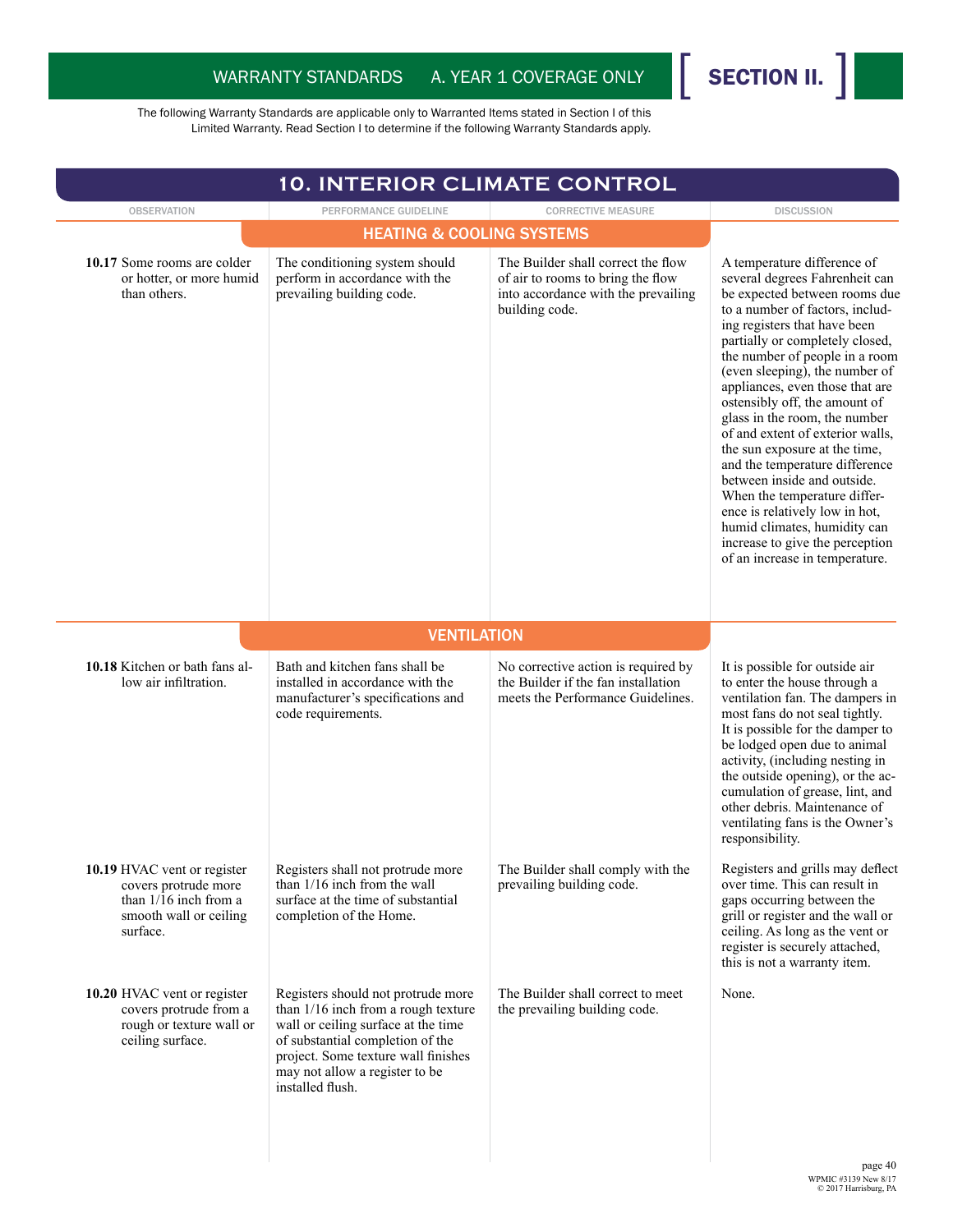| <b>10. INTERIOR CLIMATE CONTROL</b>                                         |                                                                                                                                                                                                      |                                                                                                                                                                   |                                                                                                                                                                                                                                                                                                                                                                          |  |
|-----------------------------------------------------------------------------|------------------------------------------------------------------------------------------------------------------------------------------------------------------------------------------------------|-------------------------------------------------------------------------------------------------------------------------------------------------------------------|--------------------------------------------------------------------------------------------------------------------------------------------------------------------------------------------------------------------------------------------------------------------------------------------------------------------------------------------------------------------------|--|
| <b>OBSERVATION</b>                                                          | PERFORMANCE GUIDELINE                                                                                                                                                                                | <b>CORRECTIVE MEASURE</b>                                                                                                                                         | <b>DISCUSSION</b>                                                                                                                                                                                                                                                                                                                                                        |  |
|                                                                             |                                                                                                                                                                                                      | <b>VENTILATION</b>                                                                                                                                                |                                                                                                                                                                                                                                                                                                                                                                          |  |
| 10.21 HVAC vent or register<br>covers protrude from<br>floors.              | Registers should not protrude more<br>then 1/16 inch from floor surface at<br>the time of substantial completion<br>of the project.                                                                  | The Builder shall correct to meet<br>the prevailing building code.                                                                                                | None.                                                                                                                                                                                                                                                                                                                                                                    |  |
| 10.22 Exhaust fan discharges<br>into attic or crawl space.                  | Fans will vent to the outside in ac-<br>cordance with the prevailing codes.                                                                                                                          | The Builder shall correct to meet<br>the Performance Guideline.                                                                                                   | None                                                                                                                                                                                                                                                                                                                                                                     |  |
|                                                                             |                                                                                                                                                                                                      | 11. INTERIOR                                                                                                                                                      |                                                                                                                                                                                                                                                                                                                                                                          |  |
|                                                                             |                                                                                                                                                                                                      | <b>INTERIOR DOORS</b>                                                                                                                                             |                                                                                                                                                                                                                                                                                                                                                                          |  |
| 11.1 Interior door is warped.                                               | Interior doors shall not warp in<br>excess of 1/4 inch as measured<br>diagonally from corner to corner.                                                                                              | The Builder shall correct or replace<br>and refinish defective doors to<br>match existing doors as nearly as<br>practical.                                        | In bathroom or utility areas,<br>exhaust fans or an open win-<br>dow must be used to minimize<br>moisture to prevent warpage of<br>door units. If the Owner is re-<br>sponsible for painting the door,<br>the Builder is not responsible.                                                                                                                                |  |
| 11.2 Bifold and bypass doors<br>come off tracks during<br>normal operation. | Bifold doors shall slide prop-<br>erly on their tracks at the time the<br>Home is accepted. Cleaning and<br>maintenance necessary to preserve<br>proper operation are the Owner's<br>responsibility. | The Builder shall repair any bifold<br>or bypass door that will not stay on<br>its track during normal operation,<br>one time only during the warranty<br>period. | Proper operation should be<br>verified by the Owner and the<br>Builder at the time the Home<br>is accepted. Owners should be<br>aware that bifold and bypass<br>doors are inherently more<br>sensitive than swing doors and<br>need to be treated accordingly.<br>The Owner is responsible for<br>cleaning and maintenance<br>necessary to preserve proper<br>operation. |  |
| 11.3 Pocket door rubs in<br>pocket during normal<br>operation.              | Pocket doors shall not rub in their<br>pockets during normal operation if<br>they are installed according to the<br>manufacturer's specifications.                                                   | The Builder shall repair the pocket<br>door to meet the Performance<br>Guideline, one time only during the<br>warranty period.                                    | Pocket doors commonly rub,<br>stick, or derail due to the inher-<br>ent nature of the product. It is<br>common, however, for the door<br>to operate against the guides<br>provided by the manufacturer.                                                                                                                                                                  |  |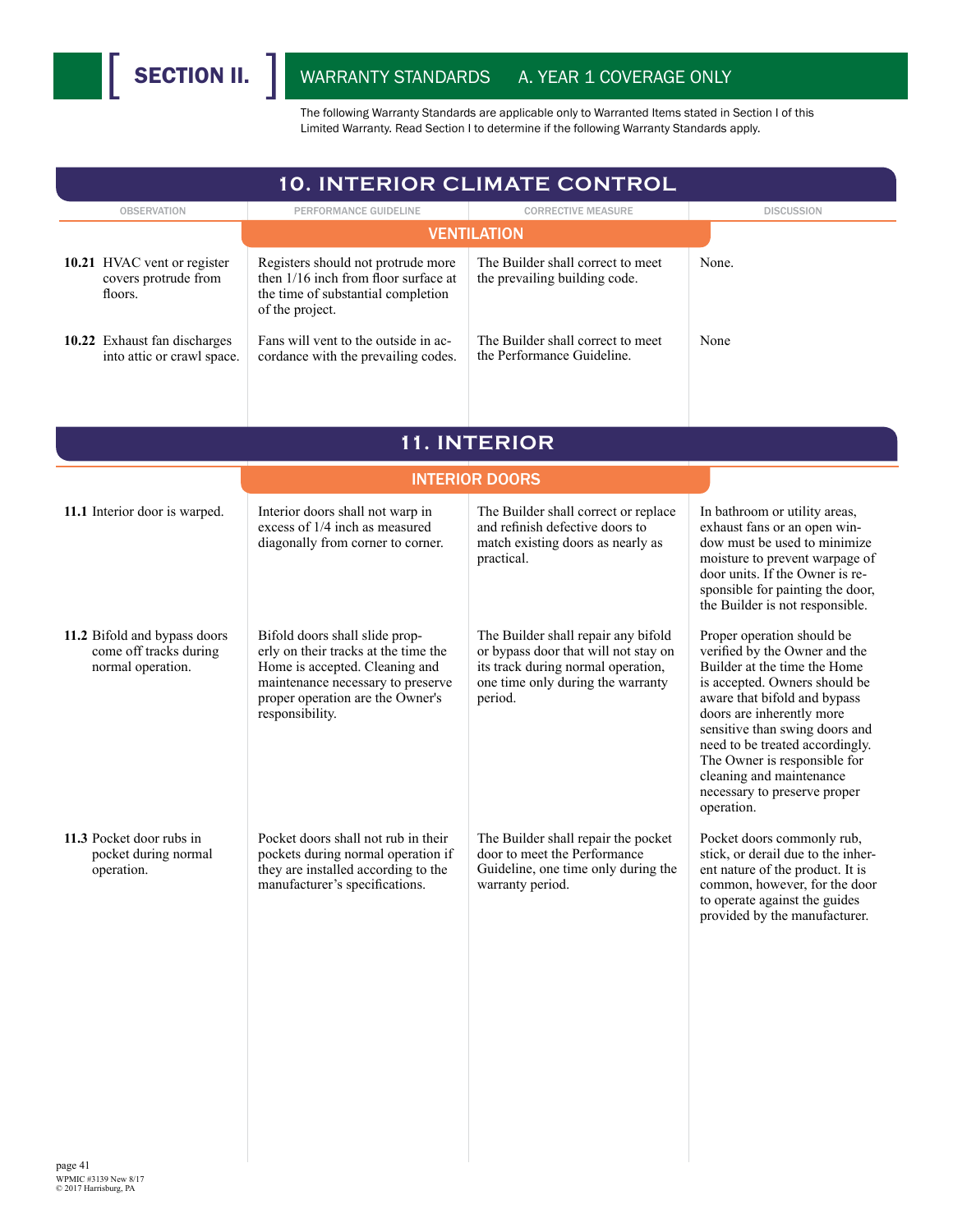

| <b>11. INTERIOR</b>                                                            |                                                                                                                                    |                                                                                                                                            |                   |
|--------------------------------------------------------------------------------|------------------------------------------------------------------------------------------------------------------------------------|--------------------------------------------------------------------------------------------------------------------------------------------|-------------------|
| <b>OBSERVATION</b>                                                             | PERFORMANCE GUIDELINE                                                                                                              | <b>CORRECTIVE MEASURE</b>                                                                                                                  | <b>DISCUSSION</b> |
|                                                                                | <b>INTERIOR DOORS</b>                                                                                                              |                                                                                                                                            |                   |
| 11.4 A wooden door panel has<br>shrunk or split.                               | Wooden door panels shall not split<br>to the point where light is visible<br>through the door.                                     | One time only, the Builder shall fill<br>splits in the door panel with wood<br>filler and match paint or stain as<br>closely as practical. | None.             |
| 11.5 A door rubs on jambs or<br>Builder-installed floor<br>covering.           | Doors shall operate smoothly.                                                                                                      | One time only, the Builder shall<br>repair the door as necessary to meet<br>the Performance Guideline.                                     | None.             |
| 11.6 Door edge is not parallel<br>to door jamb.                                | Where the Builder installs the door<br>frame and door, the door edge shall<br>be within 3/16 inch of parallel to<br>the door jamb. | One time only, the Builder shall<br>adjust the door as necessary to meet<br>the Performance Guideline.                                     | None.             |
| 11.7 Door swings open or<br>closed by the force of<br>gravity.                 | Doors shall not swing open or<br>closed by the force of gravity alone.                                                             | One time only, the Builder shall<br>adjust the door as necessary to meet<br>the Performance Guideline.                                     | None.             |
| 11.8 Interior doors do not<br>operate smoothly.                                | Doors shall move smoothly with<br>limited resistance.                                                                              | One time only, the Builder shall<br>repair door operation to match<br>Performance Guideline.                                               | None.             |
| 11.9 A door knob or latch does<br>not operate smoothly.                        | A door knob or latch should not<br>stick or bind during operation.                                                                 | One time only, the Builder shall<br>adjust, repair, or replace knobs or<br>latches that are not damaged by<br>abuse one time.              | None.             |
| 11.10 A door hinge squeaks.                                                    | Door hinges will not squeak.                                                                                                       | One time only, the Builder shall<br>adjust the door as necessary to meet<br>the Performance Guideline.                                     | None.             |
|                                                                                | <b>INTERIOR STAIRS</b>                                                                                                             |                                                                                                                                            |                   |
| 11.11 Interior stair tread de-<br>flects too much.                             | The maximum vertical deflection of<br>an interior stair tread shall not ex-<br>ceed 1/8 inch at 200 pounds force.                  | The Builder shall repair the stair to<br>meet the Performance Guideline.                                                                   | None.             |
| 11.12 Gaps exist between in-<br>terior stair risers, treads,<br>and/or skirts. | Gaps between adjoining parts that<br>are designed to meet flush shall not<br>exceed $1/8$ inch in width.                           | The Builder shall fix the gap with<br>filler or replace parts as necessary<br>to meet the Performance Guideline.                           | None.             |
|                                                                                |                                                                                                                                    |                                                                                                                                            |                   |
|                                                                                |                                                                                                                                    |                                                                                                                                            |                   |
|                                                                                |                                                                                                                                    |                                                                                                                                            |                   |
|                                                                                |                                                                                                                                    |                                                                                                                                            |                   |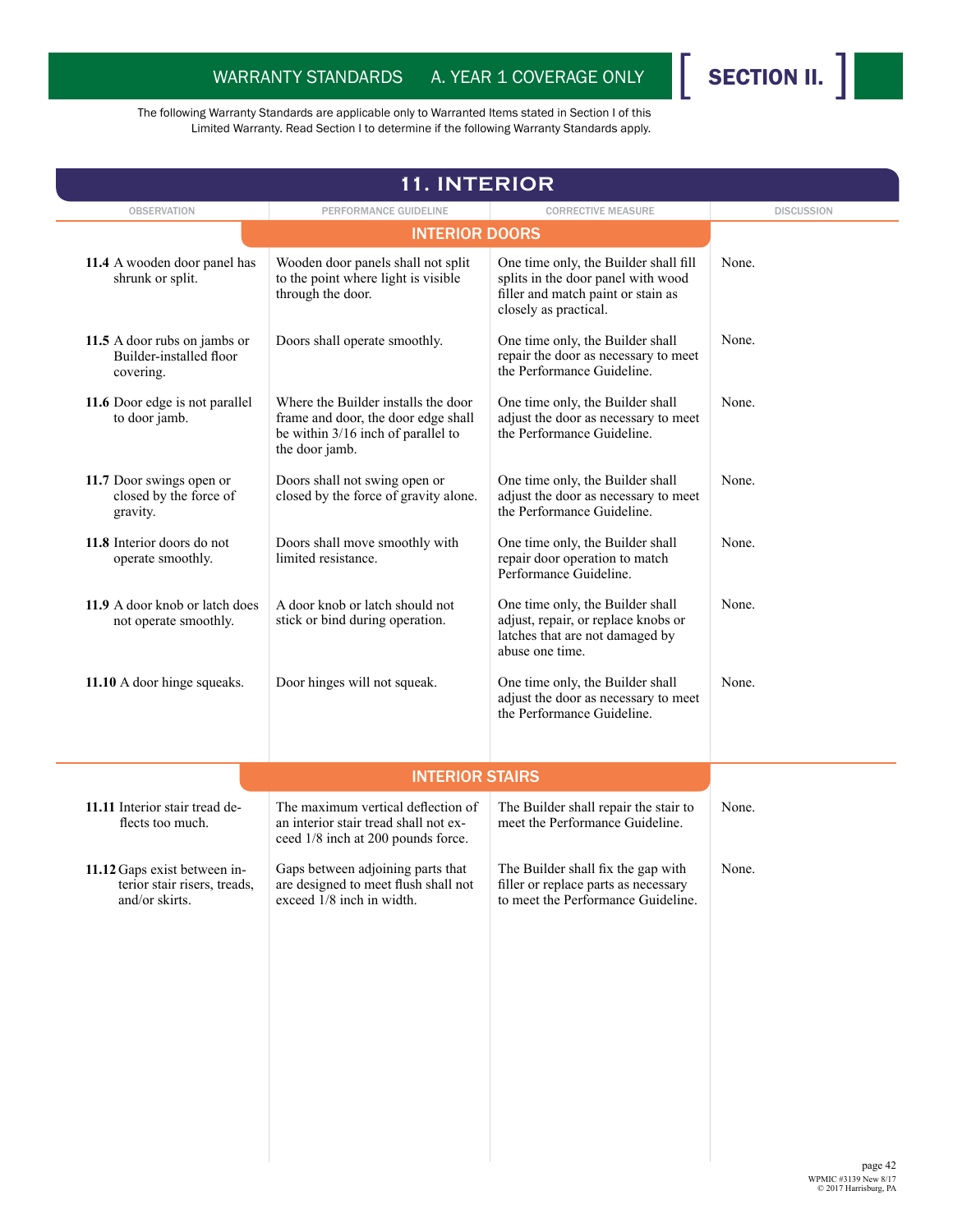

| <b>11. INTERIOR</b>                                                                                         |                                                                                                                                                                                                                                                                                                                      |                                                                                                                                                                                                                                       |                                                                                                                                                                                                                                                                                                                                                                                                                                                                                                                                                                                                                                                                                    |  |
|-------------------------------------------------------------------------------------------------------------|----------------------------------------------------------------------------------------------------------------------------------------------------------------------------------------------------------------------------------------------------------------------------------------------------------------------|---------------------------------------------------------------------------------------------------------------------------------------------------------------------------------------------------------------------------------------|------------------------------------------------------------------------------------------------------------------------------------------------------------------------------------------------------------------------------------------------------------------------------------------------------------------------------------------------------------------------------------------------------------------------------------------------------------------------------------------------------------------------------------------------------------------------------------------------------------------------------------------------------------------------------------|--|
| <b>OBSERVATION</b>                                                                                          | PERFORMANCE GUIDELINE                                                                                                                                                                                                                                                                                                | <b>CORRECTIVE MEASURE</b>                                                                                                                                                                                                             | <b>DISCUSSION</b>                                                                                                                                                                                                                                                                                                                                                                                                                                                                                                                                                                                                                                                                  |  |
|                                                                                                             |                                                                                                                                                                                                                                                                                                                      | <b>INTERIOR STAIRS</b>                                                                                                                                                                                                                |                                                                                                                                                                                                                                                                                                                                                                                                                                                                                                                                                                                                                                                                                    |  |
| 11.13 Squeaking stair riser or<br>tread.                                                                    | Loud squeaks caused by a loose<br>stair riser or tread are unacceptable,<br>but totally squeak-proof stair risers<br>or treads cannot be guaranteed.                                                                                                                                                                 | The Builder shall refasten any loose<br>risers or treads or take other correc-<br>tive action to eliminate squeaking<br>to the extent possible within<br>reasonable repair capability without<br>removing treads or ceiling finishes. | Squeaks in risers or treads may<br>occur when a riser has come<br>loose from the tread, and is de-<br>flected by the weight of a per-<br>son and rubs against the nails<br>that hold it in place. Movement<br>may occur between the riser<br>and the tread or other stairway<br>members when one tread is<br>deflected while the other mem-<br>bers remain stationary. Using<br>trim screws to fasten the tread<br>to the riser from above some-<br>times will reduce squeaking. If<br>there is no ceiling below, glu-<br>ing or renailing the riser to the<br>tread or shimming will reduce<br>squeaks but the complete elimi-<br>nation of squeaks is practically<br>impossible. |  |
| 11.14 Gaps exist between inte-<br>rior stair railing parts.                                                 | Gaps between interior stair railing<br>parts shall not exceed 1/8 inch in<br>width.                                                                                                                                                                                                                                  | The Builder shall ensure that<br>individual parts of the railing are<br>securely mounted. Any remaining<br>gaps will be filled or parts replaced<br>to meet the Performance Guideline.                                                | None.                                                                                                                                                                                                                                                                                                                                                                                                                                                                                                                                                                                                                                                                              |  |
| 11.15 Interior stair railing<br>lacks rigidity.                                                             | Interior stair railings shall be<br>installed in accordance with ap-<br>plicable building codes.                                                                                                                                                                                                                     | The Builder will secure any stair<br>railing parts that loosen with nor-<br>mal use, to comply with applicable<br>building codes.                                                                                                     | Stair railings are designed to<br>protect an individual while<br>stepping up and down a<br>stairwell. Pulling, swinging,<br>hanging, or sliding on railings<br>may loosen the rail system and<br>are not covered.                                                                                                                                                                                                                                                                                                                                                                                                                                                                  |  |
|                                                                                                             |                                                                                                                                                                                                                                                                                                                      | <b>TRIM &amp; MOLDINGS</b>                                                                                                                                                                                                            |                                                                                                                                                                                                                                                                                                                                                                                                                                                                                                                                                                                                                                                                                    |  |
| 11.16 Gaps at non-mitered joints<br>of trim and moldings.                                                   | Openings at joints in trim and<br>moldings, and at joints between<br>moldings and adjacent surfaces,<br>shall not exceed 1/8 inch in width<br>at time of installation.                                                                                                                                               | The Builder shall repair defec-<br>tive joints to meet Performance<br>Guideline.                                                                                                                                                      | Separation of trim and moldings<br>in excess of the Performance<br>Guidelines may be caused by<br>lack of control of indoor relative<br>humidity. Joints that separate<br>under these conditions are not<br>considered defective. It is the<br>Owner's responsibility to con-<br>trol temperature and humidity in<br>the Home.                                                                                                                                                                                                                                                                                                                                                     |  |
| 11.17 Nails are not properly set<br>or, where puttied, nail<br>holes are not properly<br>filled.<br>page 43 | Setting nails and filling nail holes<br>are considered part of painting<br>or finishing. After finishing, nails<br>shall not be readily visible from<br>a distance of 6 feet under normal<br>lighting conditions. After painting<br>or staining, putty colors will not<br>exactly match variations in wood<br>color. | Where the Builder is responsible<br>for painting, the Builder shall take<br>action necessary to meet the Perfor-<br>mance Guideline.                                                                                                  | Puttying of nail holes in base<br>and trim molding installed in<br>unfinished rooms and areas not<br>exposed to view (such as inside<br>of closets) are not included in<br>this Performance Guideline.                                                                                                                                                                                                                                                                                                                                                                                                                                                                             |  |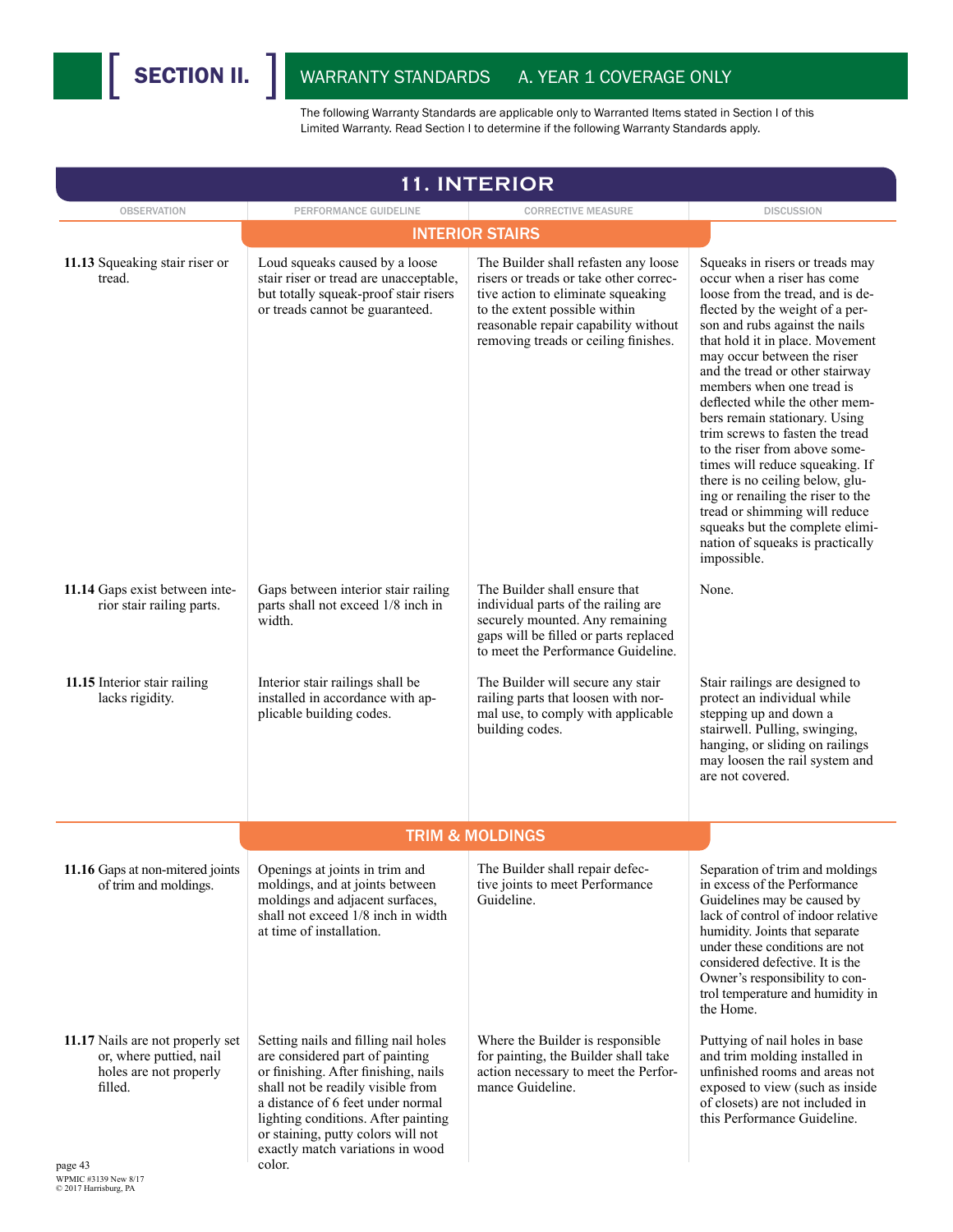

| <b>11. INTERIOR</b>                                   |                                                                                                                                                                                       |                                                                                                                                                                                                        |                                                                                                                                                                                                                                                                                                                                |
|-------------------------------------------------------|---------------------------------------------------------------------------------------------------------------------------------------------------------------------------------------|--------------------------------------------------------------------------------------------------------------------------------------------------------------------------------------------------------|--------------------------------------------------------------------------------------------------------------------------------------------------------------------------------------------------------------------------------------------------------------------------------------------------------------------------------|
| <b>OBSERVATION</b>                                    | PERFORMANCE GUIDELINE                                                                                                                                                                 | <b>CORRECTIVE MEASURE</b>                                                                                                                                                                              | <b>DISCUSSION</b>                                                                                                                                                                                                                                                                                                              |
|                                                       | <b>TRIM &amp; MOLDINGS</b>                                                                                                                                                            |                                                                                                                                                                                                        |                                                                                                                                                                                                                                                                                                                                |
| 11.18 Inside corner is not<br>coped or mitered.       | Trim and molding edges at inside<br>corners shall be coped or mitered.<br>However, square-edge trim and<br>molding may be butted.                                                     | The Builder shall finish inside<br>corners to meet the Performance<br>Guideline.                                                                                                                       | None.                                                                                                                                                                                                                                                                                                                          |
| 11.19 Trim or molding miter<br>edges do not meet.     | Gaps between miter edges in trim<br>and molding shall not exceed 1/8<br>inch at time of installation.                                                                                 | The Builder shall repair gaps<br>that do not meet the Performance<br>Guideline. Caulking or puttying<br>with materials compatible to the<br>finish is acceptable.                                      | Separation of trim and moldings<br>in excess of the Performance<br>Guidelines may be caused by<br>lack of control of indoor relative<br>humidity. Joints that separate<br>under these conditions are not<br>considered defective. It is the<br>Owner's responsibility to con-<br>trol temperature and humidity in<br>the Home. |
| 11.20 Interior trim is split.                         | Splits, cracks, and checking greater<br>than 1/8 inch in width are consid-<br>ered excessive.                                                                                         | One time only, the Builder shall<br>repair the affected area to meet the<br>Performance Guideline.                                                                                                     | Refinished or replaced areas<br>may not match surrounding<br>surfaces exactly.                                                                                                                                                                                                                                                 |
| 11.21 Hammer marks are vis-<br>ible on interior trim. | Hammer marks on interior trim<br>shall not be readily visible from<br>a distance of 6 feet under normal<br>lighting conditions.                                                       | The Builder shall fill hammer<br>marks and refinish or replace af-<br>fected trim to meet the Performance<br>Guideline. Refinished or replaced<br>areas may not match surrounding<br>surfaces exactly. | Dents and marks on trim due<br>to Owner's actions are not the<br>Builder's responsibility.                                                                                                                                                                                                                                     |
| 11.22 Wood trim appearance is<br>uneven.              | Variations in natural wood trim are.<br>common.                                                                                                                                       | None.                                                                                                                                                                                                  | None.                                                                                                                                                                                                                                                                                                                          |
|                                                       | <b>CABINETS</b>                                                                                                                                                                       |                                                                                                                                                                                                        |                                                                                                                                                                                                                                                                                                                                |
| 11.23 Cabinets do not meet<br>ceiling or walls.       | Gaps greater than 1/4 inch in width<br>are considered excessive.                                                                                                                      | The Builder shall repair the gap<br>with caulk, putty, or scribe mold-<br>ing, or he will reposition/reinstall<br>cabinets to meet the Performance<br>Guideline.                                       | None.                                                                                                                                                                                                                                                                                                                          |
| 11.24 Cabinets do not line up<br>with each other.     | Cabinet faces more than 1/8 inch<br>out of line, and cabinet corners<br>more than 3/16 inch out of line, are<br>unacceptable.                                                         | The Builder shall make necessary<br>adjustments to meet the Perfor-<br>mance Guideline.                                                                                                                | None.                                                                                                                                                                                                                                                                                                                          |
| 11.25 Cabinet door or drawer<br>is warped.            | Door or drawer warpage shall not<br>exceed 1/4 inch as measured from<br>the face frame to the point of fur-<br>thermost warpage, with the door or<br>drawer front in closed position. | The Builder shall correct or<br>replace doors and drawer fronts as<br>necessary to meet the Performance<br>Guideline.                                                                                  | Failing to control indoor<br>relative humidity may cause<br>warpage that exceeds the Per-<br>formance Guideline. Doors or<br>drawers that warp under these<br>conditions are not considered<br>Defective. It is the Owner's<br>responsibility to control tem-<br>perature and humidity in the<br>house.                        |
|                                                       |                                                                                                                                                                                       |                                                                                                                                                                                                        | page 44                                                                                                                                                                                                                                                                                                                        |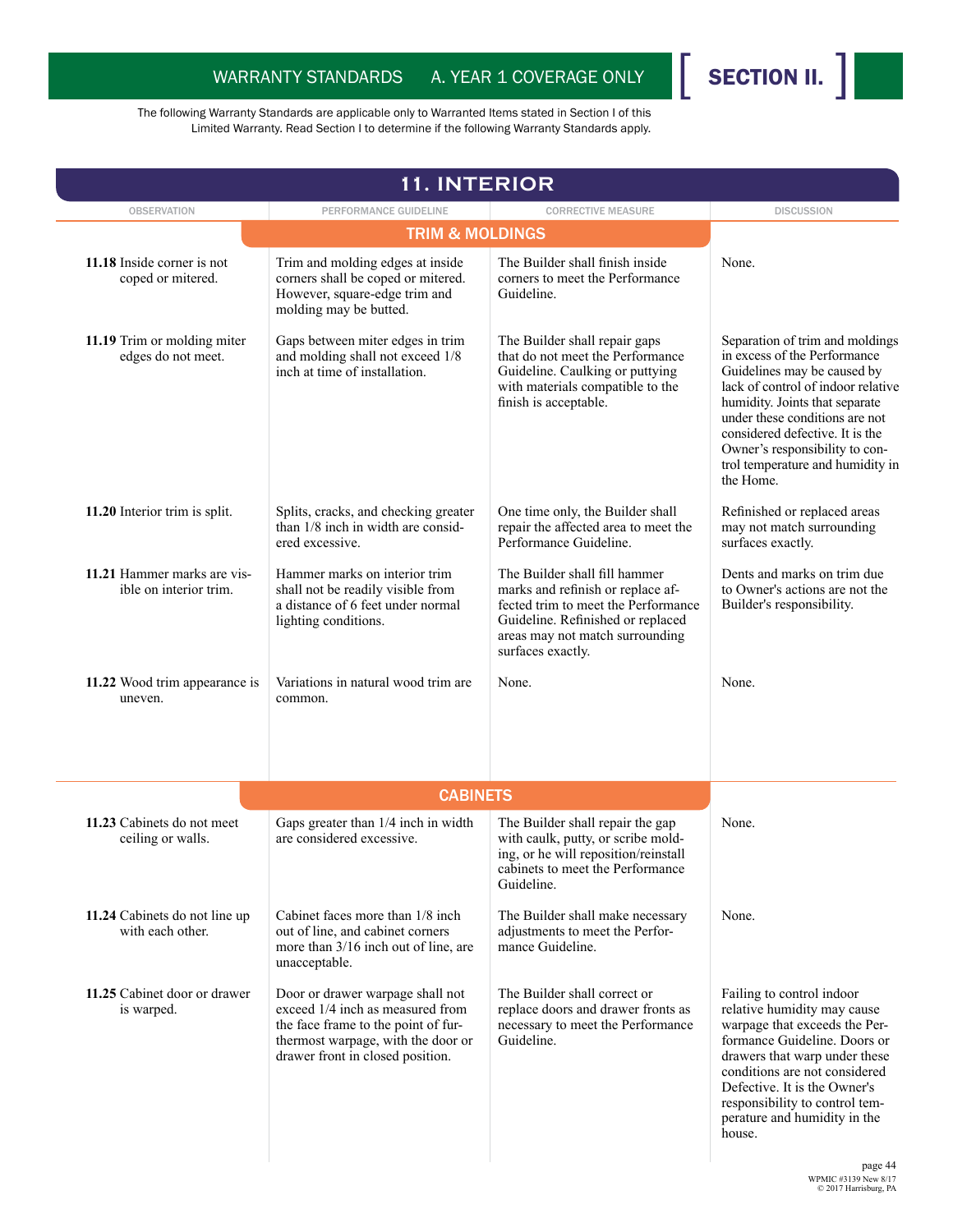

|                                                                                           | <b>11. INTERIOR</b>                                                                                                           |                                                                                                                                                                                     |                                                                                                                                                                                                                                                                                                                                                                                                                                                                                                                                                                     |  |  |
|-------------------------------------------------------------------------------------------|-------------------------------------------------------------------------------------------------------------------------------|-------------------------------------------------------------------------------------------------------------------------------------------------------------------------------------|---------------------------------------------------------------------------------------------------------------------------------------------------------------------------------------------------------------------------------------------------------------------------------------------------------------------------------------------------------------------------------------------------------------------------------------------------------------------------------------------------------------------------------------------------------------------|--|--|
| <b>OBSERVATION</b>                                                                        | PERFORMANCE GUIDELINE                                                                                                         | <b>CORRECTIVE MEASURE</b>                                                                                                                                                           | <b>DISCUSSION</b>                                                                                                                                                                                                                                                                                                                                                                                                                                                                                                                                                   |  |  |
|                                                                                           |                                                                                                                               | <b>CABINETS</b>                                                                                                                                                                     |                                                                                                                                                                                                                                                                                                                                                                                                                                                                                                                                                                     |  |  |
| 11.26 Cabinet door or drawer<br>binds.                                                    | Cabinet doors and drawers shall<br>open and close with reasonable<br>ease.                                                    | The Builder shall adjust or replace<br>doors and drawers as necessary to<br>meet the Performance Guideline.                                                                         | None.                                                                                                                                                                                                                                                                                                                                                                                                                                                                                                                                                               |  |  |
| 11.27 Cabinet door will not<br>stay closed.                                               | The catches or closing mechanisms<br>for cabinet doors shall be adequate<br>to hold the doors in a closed posi-<br>tion.      | One time only, the Builder shall<br>adjust or replace the door catches<br>or closing mechanisms as necessary<br>to meet the Performance Guideline                                   | None.                                                                                                                                                                                                                                                                                                                                                                                                                                                                                                                                                               |  |  |
| 11.28 Cabinet doors or drawers<br>are cracked.                                            | Panels and drawer fronts shall not<br>crack.                                                                                  | The Builder may replace or repair<br>cracked panels and drawer fronts.<br>No Builder action is required if the<br>cracked drawer fronts or panels<br>result from the Owner's abuse. | Paint or stain on the repaired<br>or replaced panel or drawer<br>front may not match the stain<br>on the existing panels or drawer<br>fronts. Grain patterns or inten-<br>sity cannot be matched per-<br>fectly. The Builder is required<br>to match the same species of<br>wood, matching the grain pat-<br>tern as close as possible. Some<br>species of wood will age and<br>darken over time. An exact<br>match may not be possible.<br>Use of manufacturer-provided<br>touch-up kits is acceptable to<br>address minor imperfections in<br>the cabinet finish. |  |  |
| 11.29 Cabinet units are not<br>level.                                                     | Individual cabinets should not have<br>a deviation of more than 3/16 inch.<br>out of level.                                   | The Builder will level cabinets to<br>meet the Performance Guideline.                                                                                                               | None.                                                                                                                                                                                                                                                                                                                                                                                                                                                                                                                                                               |  |  |
| 11.30 A cabinet frame is out of<br>square.                                                | A cabinet frame, when measured<br>diagonally from corner to corner,<br>will not exceed a difference of<br>more than 1/4 inch. | The Builder shall repair or replace<br>the cabinet to meet the Performance<br>Guideline.                                                                                            | None.                                                                                                                                                                                                                                                                                                                                                                                                                                                                                                                                                               |  |  |
| 11.31 Cabinet doors do not<br>align when closed.                                          | Gaps between doors should not<br>exceed 1/8 inch.                                                                             | The Builder shall adjust doors to<br>meet the Performance Guideline                                                                                                                 | None.                                                                                                                                                                                                                                                                                                                                                                                                                                                                                                                                                               |  |  |
|                                                                                           |                                                                                                                               | <b>COUNTERTOPS</b>                                                                                                                                                                  |                                                                                                                                                                                                                                                                                                                                                                                                                                                                                                                                                                     |  |  |
| 11.32 High pressure laminate on<br>countertop is delaminated.                             | Countertops fabricated with high<br>pressure laminate coverings shall<br>not delaminate.                                      | The Builder shall repair or replace<br>delaminated coverings, unless the<br>delamination was caused by the<br>Owner's misuse or negligence.                                         | Owners should refrain from<br>leaving any liquids near the<br>countertop seams or allowing<br>the surface to become exces-<br>sively hot.                                                                                                                                                                                                                                                                                                                                                                                                                           |  |  |
| 11.33 The surface of high<br>pressure laminate on<br>countertop is cracked or<br>chipped. | Cracks or chips greater than 1/16 inch<br>in width are considered excessive.                                                  | The Builder shall repair or replace<br>cracked or chipped countertops<br>only if they are reported prior to<br>acceptance of the Home.                                              | None.                                                                                                                                                                                                                                                                                                                                                                                                                                                                                                                                                               |  |  |
| page 45                                                                                   |                                                                                                                               |                                                                                                                                                                                     |                                                                                                                                                                                                                                                                                                                                                                                                                                                                                                                                                                     |  |  |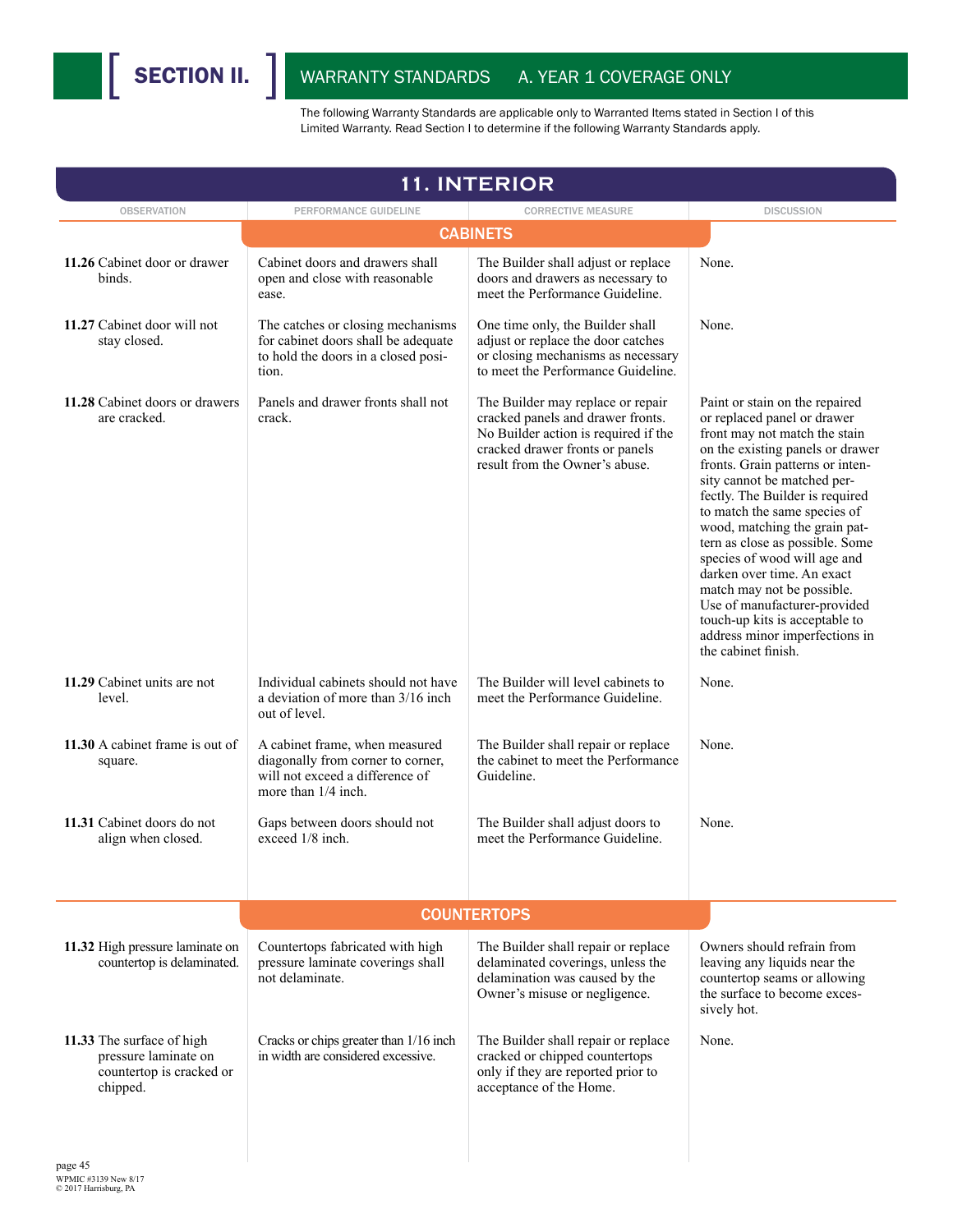

| <b>11. INTERIOR</b>                                                                                                                     |                                                                                                                                                                 |                                                                                                                                                                                     |                                                                                                                                                                                                                      |
|-----------------------------------------------------------------------------------------------------------------------------------------|-----------------------------------------------------------------------------------------------------------------------------------------------------------------|-------------------------------------------------------------------------------------------------------------------------------------------------------------------------------------|----------------------------------------------------------------------------------------------------------------------------------------------------------------------------------------------------------------------|
| <b>OBSERVATION</b>                                                                                                                      | PERFORMANCE GUIDELINE                                                                                                                                           | <b>CORRECTIVE MEASURE</b>                                                                                                                                                           | <b>DISCUSSION</b>                                                                                                                                                                                                    |
|                                                                                                                                         |                                                                                                                                                                 |                                                                                                                                                                                     |                                                                                                                                                                                                                      |
| 11.34 Scratches on solid sur-<br>face countertops.                                                                                      | At the time of acceptance of the<br>Home, solid surface countertops<br>shall be free of scratches visible<br>from 6 feet under normal lighting<br>condition.    | The Builder shall repair to meet the<br>Performance Guideline.                                                                                                                      | Minor imperfections and<br>scratches will be more visible<br>in dark glossy tops.                                                                                                                                    |
| 11.35 Countertop is not level.                                                                                                          | Countertops shall be no more than<br>3/8 inch in 10 feet out of parallel<br>with the floor.                                                                     | The Builder shall make necessary<br>adjustments to meet the Perfor-<br>mance Guideline.                                                                                             | None.                                                                                                                                                                                                                |
| 11.36 A tile countertop has<br>uneven grout lines.                                                                                      | Grout lines should not vary more<br>than $1/16$ inch from the widest to<br>the narrowest.                                                                       | The Builder shall make corrections<br>as necessary to bring the grout lines<br>into compliance with the Perfor-<br>mance Guideline.                                                 | Different tiles require different<br>widths of grout lines. Some<br>tiles are designed to have<br>varied-width grout lines.                                                                                          |
| 11.37 Tile countertop grout<br>lines are cracked.                                                                                       | Tile grout is a cement product and<br>is subject to cracking. Cracks that<br>result in loose tiles or gaps in ex-<br>cess of 1/16 inch shall be repaired.       | The Builder shall repair the grout<br>lines by adding grout, caulking or<br>replacing grout one time.                                                                               | None.                                                                                                                                                                                                                |
| 11.38 A granite, marble, stone,<br>or solid surface counter-<br>top is cracked at the time<br>of substantial completion<br>of the Home. | Cracks greater than 1/32 inch in<br>width are considered excessive.                                                                                             | If the crack is found to be caused<br>as a result of faulty installation or<br>product, the Builder shall repair or<br>replace the countertop. Patching is<br>an acceptable repair. | None.                                                                                                                                                                                                                |
| 11.39 A granite, marble, stone<br>or solid surface counter-<br>top has texture or color<br>variations.                                  | Color variations are acceptable.<br>Solid-surface variations in texture<br>and colors are covered by the<br>manufacturer's warranty.                            | None.                                                                                                                                                                               | None.                                                                                                                                                                                                                |
| 11.40 A granite, marble, stone<br>or solid surface counter-<br>top is chipped at the time<br>of substantial completion<br>of the Home.  | Chips greater than 1/32 inch in<br>width are considered excessive.                                                                                              | The Builder shall repair or replace<br>affected areas to meet the Perfor-<br>mance Guidelines. The use of an<br>appropriate filler is an acceptable<br>repair.                      | None.                                                                                                                                                                                                                |
| 11.41 The surface of counter-<br>top tile has excessive<br>lippage of adjoining tile.                                                   | Lippage greater than $1/16$ inch is<br>considered excessive, except for<br>materials that are designed with an<br>irregular height (such as hand-made<br>tile). | The Builder shall repair or replace<br>the tile to meet the Performance<br>Guideline.                                                                                               | None.                                                                                                                                                                                                                |
| 11.42 A solid surface or<br>laminate countertop has<br>a bubble, burn, stain, or<br>other damage.                                       | Solid surface or laminate counter-<br>tops shall be free of bubbles, burns,<br>or stains at the time of acceptance<br>of the Home.                              | The Builder shall repair or replace<br>the countertop to meet the Perfor-<br>mance Guideline.                                                                                       | Solid surface and laminate<br>products may be subject to<br>damage by hot surfaces placed<br>on or near the product. The<br>Owner is responsible for<br>maintaining the countertop and<br>protecting it from damage. |
| 11.43 A granite, marble, stone,<br>or solid-surface counter-<br>top has visible seams.                                                  | Seams may be visible and es-<br>pecially noticeable with certain<br>countertop materials and darker<br>finishes.                                                | No corrective action is required by<br>the Builder.                                                                                                                                 | None.                                                                                                                                                                                                                |
|                                                                                                                                         |                                                                                                                                                                 |                                                                                                                                                                                     |                                                                                                                                                                                                                      |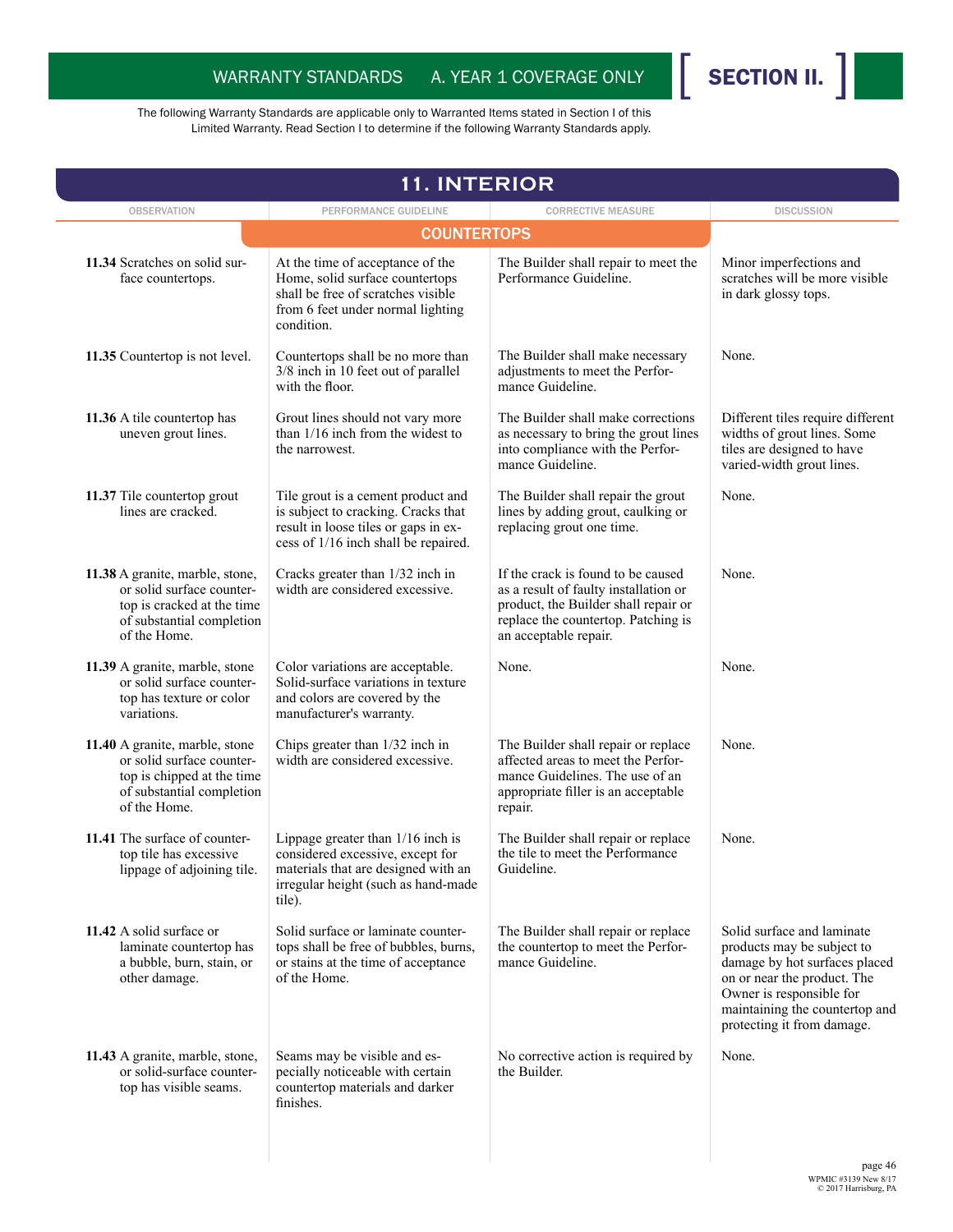

| <b>11.INTERIOR</b>                                                                                                        |                                                                                                                                                                                                     |                                                                                                                                                                                                                                                                                                                                                                                                                                                                                                                                                                                                                           |                                                                                                                                                                                                                                                                                                                                                                                                                                                                                                                                                                                   |  |  |
|---------------------------------------------------------------------------------------------------------------------------|-----------------------------------------------------------------------------------------------------------------------------------------------------------------------------------------------------|---------------------------------------------------------------------------------------------------------------------------------------------------------------------------------------------------------------------------------------------------------------------------------------------------------------------------------------------------------------------------------------------------------------------------------------------------------------------------------------------------------------------------------------------------------------------------------------------------------------------------|-----------------------------------------------------------------------------------------------------------------------------------------------------------------------------------------------------------------------------------------------------------------------------------------------------------------------------------------------------------------------------------------------------------------------------------------------------------------------------------------------------------------------------------------------------------------------------------|--|--|
| <b>OBSERVATION</b>                                                                                                        | PERFORMANCE GUIDELINE                                                                                                                                                                               | <b>CORRECTIVE MEASURE</b>                                                                                                                                                                                                                                                                                                                                                                                                                                                                                                                                                                                                 | <b>DISCUSSION</b>                                                                                                                                                                                                                                                                                                                                                                                                                                                                                                                                                                 |  |  |
|                                                                                                                           | <b>COUNTERTOPS</b>                                                                                                                                                                                  |                                                                                                                                                                                                                                                                                                                                                                                                                                                                                                                                                                                                                           |                                                                                                                                                                                                                                                                                                                                                                                                                                                                                                                                                                                   |  |  |
| 11.44 A granite, marble, or<br>stone countertop has ex-<br>cessive lippage between<br>section.                            | Lippage greater than 1/32 inch is<br>considered excessive.                                                                                                                                          | The Builder shall repair or replace<br>the countertop to meet the Perfor-<br>mance Guideline.                                                                                                                                                                                                                                                                                                                                                                                                                                                                                                                             | None.                                                                                                                                                                                                                                                                                                                                                                                                                                                                                                                                                                             |  |  |
| 11.45 Manmade cultured<br>marble top has hairline<br>cracking around or near<br>the drain.                                | No visible cracks should be ap-<br>parent to the naked eye at the time<br>of acceptance of the Home. Top<br>should withstand water tempera-<br>tures of 130 degrees Fahrenheit<br>without cracking. | The Builder shall repair or replace<br>the countertop to meet the Perfor-<br>mance Guideline.                                                                                                                                                                                                                                                                                                                                                                                                                                                                                                                             | Cultured marble tops are<br>sensitive to rapid temperature<br>changes, and may become ther-<br>mally shocked. This process<br>will cause cracking of the gel<br>coat finish at or near the point<br>of temperature change. Water<br>heater should be set at or below<br>130 degrees Fahrenheit. Ther-<br>mal shocking is not covered.                                                                                                                                                                                                                                             |  |  |
|                                                                                                                           |                                                                                                                                                                                                     | <b>INTERIOR WALL FINISH - LATH &amp; PLASTER</b>                                                                                                                                                                                                                                                                                                                                                                                                                                                                                                                                                                          |                                                                                                                                                                                                                                                                                                                                                                                                                                                                                                                                                                                   |  |  |
| 11.46 Cracks are visible on<br>finished wall or ceiling.                                                                  | Cracks shall not exceed 1/16 inch<br>in width.                                                                                                                                                      | The Builder shall repair cracks<br>exceeding 1/16 inch in width one<br>time only. The Builder will touch<br>up paint on repaired areas if the<br>Builder was responsible for the<br>original interior painting. A perfect<br>match between original and new<br>paint cannot be expected and the<br>Builder is not required to paint an<br>entire wall or room.                                                                                                                                                                                                                                                            | None.                                                                                                                                                                                                                                                                                                                                                                                                                                                                                                                                                                             |  |  |
|                                                                                                                           |                                                                                                                                                                                                     | INTERIOR WALL FINISH - GYPSUM WALLBOARD OR DRYWALL                                                                                                                                                                                                                                                                                                                                                                                                                                                                                                                                                                        |                                                                                                                                                                                                                                                                                                                                                                                                                                                                                                                                                                                   |  |  |
| 11.47 Nail pop, blister, or other<br>blemish is visible on<br>finished wall or ceiling.                                   | Any such blemishes that are readily<br>visible from a standing position<br>facing the surface at distance of 6<br>feet under normal lighting condi-<br>tions are unacceptable.                      | The Builder shall repair such<br>blemishes only once during the<br>warranty period. Correcting the<br>drywall near the end of the first<br>year warranty period provides<br>the Owner with the best possible<br>solution. The Builder will touch<br>up paint on repaired areas if the<br>Builder was responsible for the<br>original interior painting. A perfect<br>match between original and new<br>paint cannot be expected, and the<br>Builder is not required to paint an<br>entire wall or room. The Builder<br>is not required to repair Defects<br>that are covered by wallpaper and,<br>therefore, not visible. | When drywall has been placed<br>on lumber surfaces which are<br>subject to shrinkage and warp-<br>age and which are not perfectly<br>level and plumb, problems may<br>often occur through stress and<br>strain placed on drywall during<br>the stabilization of the lumber,<br>which is inherent in the con-<br>struction of the Home. Due to<br>the initial stabilization problem<br>that exists with the new Home,<br>it is impossible to correct each<br>Defect as it occurs, and it is<br>essentially useless to do so.<br>The entire house will tend to<br>stabilize itself. |  |  |
| 11.48 Cracked corner bead,<br>excess joint compound,<br>trowel marks or blisters<br>in tape joints on drywall<br>surface. | Defects resulting in cracked corner<br>bead, trowel marks, excess joint<br>compound or blisters in tape are<br>unacceptable.                                                                        | The Builder shall repair the<br>affected area of the wall to meet the<br>Performance Guideline one time<br>within the warranty period.                                                                                                                                                                                                                                                                                                                                                                                                                                                                                    | None.                                                                                                                                                                                                                                                                                                                                                                                                                                                                                                                                                                             |  |  |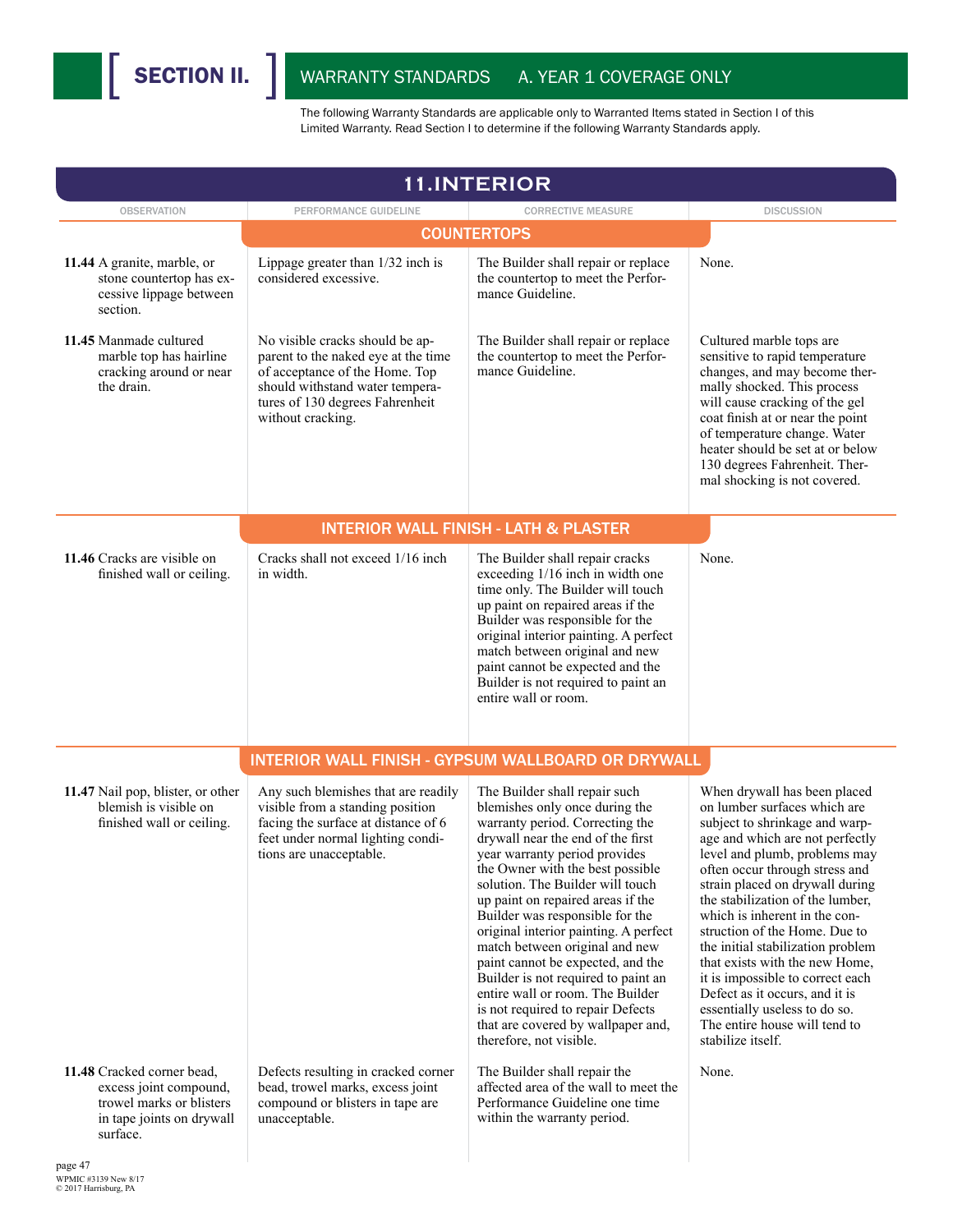

| <b>11. INTERIOR</b>                                                  |                                                                                                                                                                                                                                       |                                                                                                                                                                                          |                                                                                                                                                                                                                                                                       |
|----------------------------------------------------------------------|---------------------------------------------------------------------------------------------------------------------------------------------------------------------------------------------------------------------------------------|------------------------------------------------------------------------------------------------------------------------------------------------------------------------------------------|-----------------------------------------------------------------------------------------------------------------------------------------------------------------------------------------------------------------------------------------------------------------------|
| <b>OBSERVATION</b>                                                   | PERFORMANCE GUIDELINE                                                                                                                                                                                                                 | <b>CORRECTIVE MEASURE</b>                                                                                                                                                                | <b>DISCUSSION</b>                                                                                                                                                                                                                                                     |
|                                                                      | <b>INTERIOR WALL FINISH - GYPSUM WALLBOARD OR DRYWALL</b>                                                                                                                                                                             |                                                                                                                                                                                          |                                                                                                                                                                                                                                                                       |
| 11.49 Joints protrude from the<br>surface.                           | Any joints that are visible from a<br>standing position facing the surface<br>from a distance of 6 feet under<br>normal lighting conditions are<br>considered excessive.                                                              | The Builder shall repair affected<br>areas, one time only.                                                                                                                               | Visible joints often occur in<br>long walls, stairwells, and areas<br>of two-story Homes where<br>framing members have shrunk<br>and caused the drywall to<br>protrude.                                                                                               |
| 11.50 Texture of gypsum wall-<br>board does not match.               | Any variations that are readily vis-<br>ible from a standing position facing<br>the surface from a distance of 6 feet<br>under normal lighting conditions<br>are considered excessive.                                                | The Builder shall repair the af-<br>fected area to meet the Performance<br>Guideline.                                                                                                    | None.                                                                                                                                                                                                                                                                 |
| 11.51 Angular gypsum wall-<br>board joints are uneven.               | This is a natural condition that<br>occurs with randomly applied<br>materials.                                                                                                                                                        | None.                                                                                                                                                                                    | None.                                                                                                                                                                                                                                                                 |
| 11.52 Drywall is cracked.                                            | Drywall cracks greater than 1/16 inch<br>in width are considered excessive.                                                                                                                                                           | The Builder shall repair cracks and<br>touch up paint in affected areas,<br>one time only. The texture and<br>paint color may not exactly match<br>the existing texture and paint color. | None.                                                                                                                                                                                                                                                                 |
| 11.53 Sprayed or textured<br>ceilings have uneven<br>textures.       | This is a common condition that<br>occurs with randomly applied<br>materials.                                                                                                                                                         | None.                                                                                                                                                                                    | None.                                                                                                                                                                                                                                                                 |
|                                                                      | <b>INTERIOR WALL FINISH - PAINT, STAIN &amp; VARNISH</b>                                                                                                                                                                              |                                                                                                                                                                                          |                                                                                                                                                                                                                                                                       |
| 11.54 Interior paint does not<br>"cover" the underlying<br>surface.  | The surface being painted shall<br>not show through new paint when<br>viewed from a distance of 6 feet<br>under normal lighting conditions.                                                                                           | The Builder shall recoat affected<br>areas as necessary to meet the<br>Performance Guidelines as closely<br>as practical.                                                                | The amount and direction of<br>sunlight can have a significant<br>effect on how a surface ap-<br>pears. It is not unusual for the<br>underlying surface to be visible<br>in direct sunlight. No corrective<br>action is required of the Builder<br>in such instances. |
| 11.55 Interior surface is paint<br>spattered.                        | Paint spatters shall not be readily<br>visible on walls, woodwork, floors,<br>or other interior surfaces when<br>viewed from a standing position fac-<br>ing the surface at a distance of 6 feet<br>under normal lighting conditions. | The Builder shall remove paint<br>spatters to meet the Performance<br>Guideline.                                                                                                         | None.                                                                                                                                                                                                                                                                 |
| 11.56 Brush and roller marks<br>show on interior painted<br>surface. | Brush marks shall not be readily vis-<br>ible on interior painted surfaces when<br>viewed from a distance of 6 feet<br>under normal lighting conditions.                                                                              | The Builder shall refinish as<br>necessary to meet the Performance<br>Guideline and match surrounding<br>areas as closely as practical.                                                  | None.                                                                                                                                                                                                                                                                 |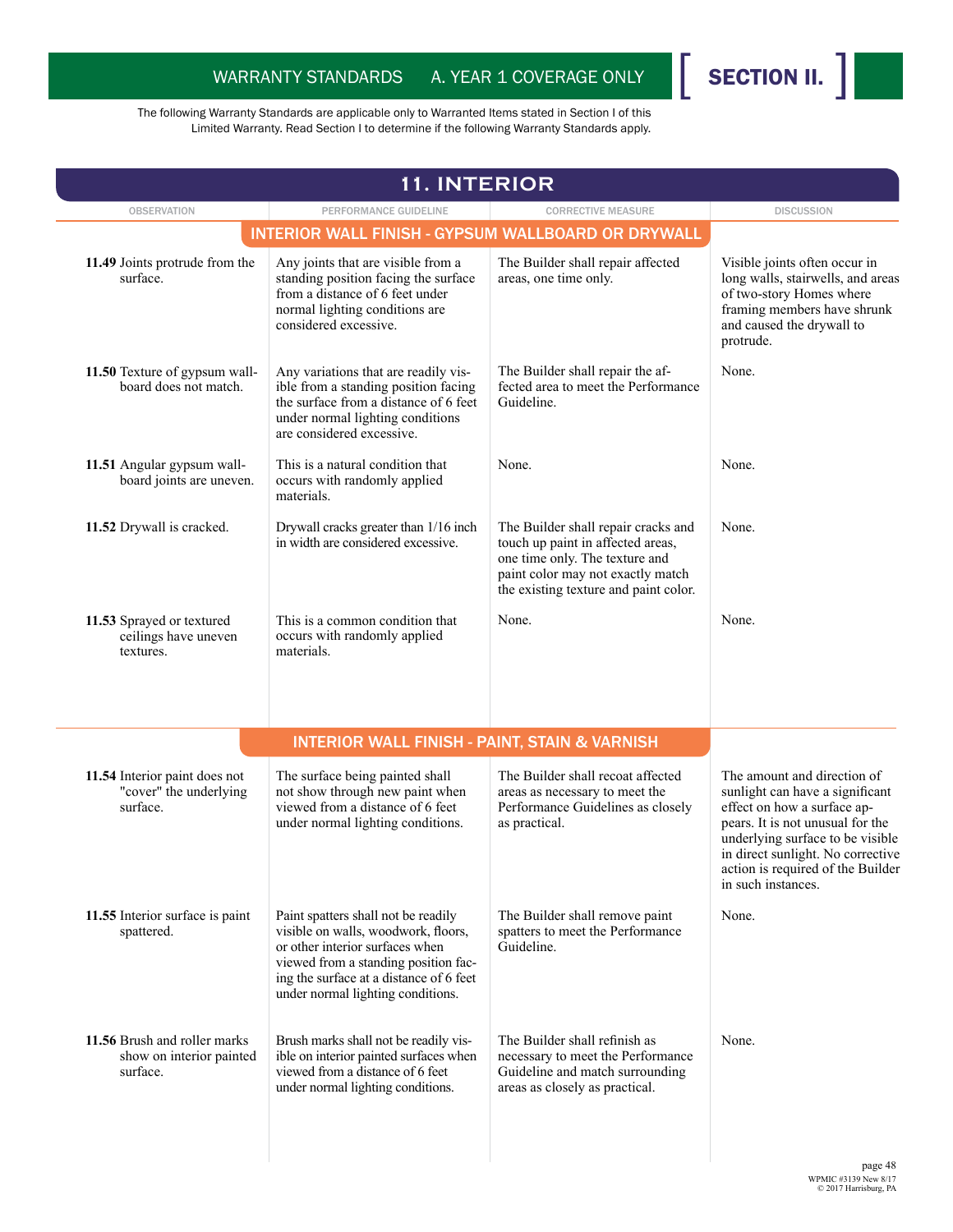| <b>11.INTERIOR</b>                                                                               |                                                                                                                                                                                                                              |                                                                                                                                                                                    |                                                                                                                                                                                 |
|--------------------------------------------------------------------------------------------------|------------------------------------------------------------------------------------------------------------------------------------------------------------------------------------------------------------------------------|------------------------------------------------------------------------------------------------------------------------------------------------------------------------------------|---------------------------------------------------------------------------------------------------------------------------------------------------------------------------------|
| <b>OBSERVATION</b>                                                                               | PERFORMANCE GUIDELINE                                                                                                                                                                                                        | <b>CORRECTIVE MEASURE</b>                                                                                                                                                          | <b>DISCUSSION</b>                                                                                                                                                               |
|                                                                                                  |                                                                                                                                                                                                                              | <b>INTERIOR WALL FINISH - PAINT, STAIN &amp; VARNISH</b>                                                                                                                           |                                                                                                                                                                                 |
| 11.57 Lap marks show on<br>interior paint or stain.                                              | Lap marks shall not be readily vis-<br>ible on interior paint or stain when<br>viewed from a standing position fac-<br>ing the surface at a distance of 6 feet<br>under normal lighting conditions.                          | The Builder shall refinish as<br>necessary to meet the Performance<br>Guideline and match surrounding<br>areas as closely as practical.                                            | None.                                                                                                                                                                           |
| 11.58 Interior painting, stain-<br>ing, or refinishing is<br>required because of<br>repair work. | A perfect match between original<br>and new paint cannot be expected.<br>Repairs required under these<br>Performance Guidelines shall be<br>finished to match the immediate<br>surrounding areas as closely as<br>practical. | Where the majority of the wall or<br>ceiling area is affected, the area<br>will be painted from breakline<br>to breakline. The Builder is not<br>required to paint an entire room. | The Builder is only responsible<br>if he or she painted the Home<br>as part of the original contract.                                                                           |
| 11.59 Resin has bled through<br>the paint on interior trim.                                      | This is a normal condition that can<br>be expected to occur with natural<br>materials such as wood.                                                                                                                          | None.                                                                                                                                                                              | None.                                                                                                                                                                           |
|                                                                                                  |                                                                                                                                                                                                                              | <b>WALLPAPER &amp; VINYL WALL COVERINGS</b>                                                                                                                                        |                                                                                                                                                                                 |
| 11.60 The wall covering is<br>peeling.                                                           | The wall covering shall not peel off<br>the walls.                                                                                                                                                                           | The Builder shall reattach or re-<br>place the loose wall covering if the<br>Builder installed the covering and<br>peeling is not due to Owner actions.                            | Wallpaper applied in high<br>moisture areas is exempted<br>from this Performance Guide-<br>line because the problem<br>results from conditions beyond<br>the Builder's control. |
| 11.61 Patterns in wall covering<br>are mismatched.                                               | Patterns in wall coverings shall<br>match. Defects in the patterns<br>themselves are the manufacturer's<br>responsibility.                                                                                                   | The Builder shall correct the wall<br>covering to meet the Performance<br>Guidelines.                                                                                              | Some wall coverings have<br>patterns that do not need to be<br>matched.                                                                                                         |
|                                                                                                  |                                                                                                                                                                                                                              | 12. FLOORING                                                                                                                                                                       |                                                                                                                                                                                 |
|                                                                                                  |                                                                                                                                                                                                                              | <b>CARPETING</b>                                                                                                                                                                   |                                                                                                                                                                                 |
| 12.1 Carpet does not meet at<br>the seams.                                                       | It is not unusual for carpet seams to<br>show. However, a visible gap at the<br>seams is not acceptable.                                                                                                                     | If the carpet was installed by the<br>Builder, the Builder shall eliminate<br>visible gaps at carpet seams.                                                                        | None.                                                                                                                                                                           |
| 12.2 Carpeting loosens, or the<br>carpet stretches.                                              | When stretched and secured proper-<br>ly, wall-to-wall carpeting installed<br>as the primary floor covering shall<br>not come up, loosen, or separate<br>from the points of attachment.                                      | If the carpeting was installed by<br>the Builder, the Builder shall re-<br>stretch or resecure the carpeting as<br>necessary to meet the Performance<br>Guideline.                 | None.                                                                                                                                                                           |
| 12.3 Carpeting is faded or<br>discolored.                                                        | Fading or discoloration of carpet is<br>a manufacturer's responsibility.                                                                                                                                                     | None.                                                                                                                                                                              | Fading or discoloration may<br>result from the Owner spilling<br>liquids on the carpet, exposure<br>to sunlight, or the Owner's<br>failure to properly maintain the<br>carpet.  |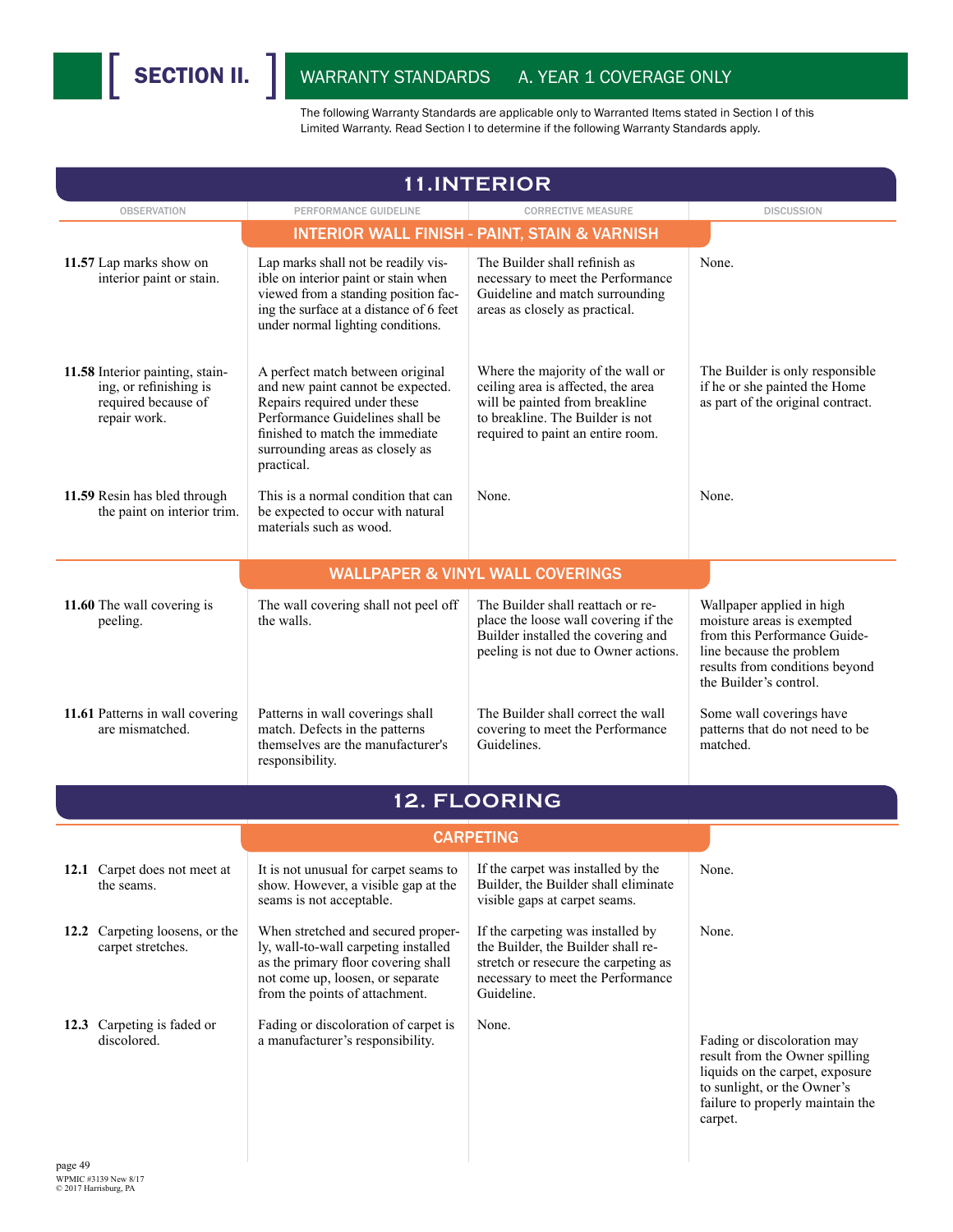

|                                                                                                        | 12. FLOORING                                                                                                                                                                                                                                                                                                                                                                                                                      |                                                                                                                                                                                                                                                                                                                                                |                                                                                                                                                                                                                                                                                                                                          |
|--------------------------------------------------------------------------------------------------------|-----------------------------------------------------------------------------------------------------------------------------------------------------------------------------------------------------------------------------------------------------------------------------------------------------------------------------------------------------------------------------------------------------------------------------------|------------------------------------------------------------------------------------------------------------------------------------------------------------------------------------------------------------------------------------------------------------------------------------------------------------------------------------------------|------------------------------------------------------------------------------------------------------------------------------------------------------------------------------------------------------------------------------------------------------------------------------------------------------------------------------------------|
| <b>OBSERVATION</b>                                                                                     | PERFORMANCE GUIDELINE                                                                                                                                                                                                                                                                                                                                                                                                             | <b>CORRECTIVE MEASURE</b>                                                                                                                                                                                                                                                                                                                      | <b>DISCUSSION</b>                                                                                                                                                                                                                                                                                                                        |
|                                                                                                        | <b>CARPETING</b>                                                                                                                                                                                                                                                                                                                                                                                                                  |                                                                                                                                                                                                                                                                                                                                                |                                                                                                                                                                                                                                                                                                                                          |
| 12.4 Carpet appears to be dif-<br>ferent colors.                                                       | Carpet for a room should be<br>ordered and installed from a single<br>manufacturer's dye lot. Carpet<br>shade variance is the manufac-<br>turer's responsibility.                                                                                                                                                                                                                                                                 | No corrective action is required by<br>the Builder.                                                                                                                                                                                                                                                                                            | When viewed under normal<br>lighting conditions, carpet may<br>have the appearance of color<br>variations. These differences<br>may result from the direction<br>of the carpet nap or from fibers<br>being crushed on the roll. Over<br>time, vacuuming will make the<br>appearance more uniform.                                        |
| 12.5 Dead spots or voids<br>appear in padding areas<br>below carpet surface.                           | Carpeted areas shall not have<br>deadspots or voids.                                                                                                                                                                                                                                                                                                                                                                              | The Builder shall repair/replace<br>padding in the affected areas to<br>meet Performance Guidelines.                                                                                                                                                                                                                                           | Since carpet padding compro-<br>mises a number of materials of<br>various densities and feel, there<br>may be an inconsistent feel<br>even with adequate coverage.                                                                                                                                                                       |
|                                                                                                        | <b>VINYL FLOORING</b>                                                                                                                                                                                                                                                                                                                                                                                                             |                                                                                                                                                                                                                                                                                                                                                |                                                                                                                                                                                                                                                                                                                                          |
| 12.6 Nail pops appear on the<br>surface of resilient flooring.                                         | Readily visible nail pops on resil-<br>ient flooring are not acceptable.                                                                                                                                                                                                                                                                                                                                                          | The Builder shall repair the nail<br>pops that are readily visible.                                                                                                                                                                                                                                                                            | The Builder will repair or<br>replace at the Builder's option,<br>the resilient floor covering in the<br>affected areas with similar ma-<br>terials and in accordance with<br>manufacturer's recommendation.<br>The Builder is not responsible<br>for discontinued patterns or<br>color variations when replacing<br>the floor covering. |
| 12.7 Depressions or ridges<br>appear in resilient floor-<br>ing because of subfloor<br>irregularities. | Readily apparent depressions or<br>ridges exceeding 1/8 inch shall be<br>repaired. The ridge or depression<br>measurement is taken at the end of<br>a 6 inch straightedge centered over<br>the depression or ridge with 3 inches<br>of the straightedge held tightly to<br>the floor on one side of the affected<br>area. Measure under the straightedge<br>to determine the depth of the depres-<br>sion or height of the ridge. | The Builder shall take corrective<br>action as necessary to bring the De-<br>fect within the acceptable tolerance<br>so that the depression or ridge is<br>not readily visible and is not more<br>than 1/8 inch. The Builder will not<br>be responsible for discontinued<br>patterns or color variations when<br>replacing the floor covering. | None.                                                                                                                                                                                                                                                                                                                                    |
| 12.8 Vinyl flooring loses<br>adhesion.                                                                 | Floor covering will be securely<br>attached to the substrate or under-<br>layment.                                                                                                                                                                                                                                                                                                                                                | If flooring becomes detached due<br>to improper installation by the<br>Builder, the Builder shall repair<br>or replace the affected flooring as<br>necessary. The Builder is not re-<br>sponsible for discontinued patterns<br>or color variations when replacing<br>the floor covering.                                                       | The Performance Guideline<br>does not apply to perimeter-<br>attached vinyl floors.                                                                                                                                                                                                                                                      |
| 12.9 Seams or shrinkage gaps<br>show at vinyl flooring<br>joints.                                      | Gaps at joints/seams in vinyl floor-<br>ing shall not exceed 1/32 inch in<br>width. Where dissimilar materials<br>abut, the gap shall not exceed 1/16<br>inch.                                                                                                                                                                                                                                                                    | At the Builder's option, the Builder<br>shall repair or replace the vinyl<br>flooring as necessary to meet<br>the Performance Guideline. The<br>Builder will not be responsible<br>for discontinued patterns or color<br>variations when replacing the floor<br>covering.                                                                      | Proper repair can be affected by<br>sealing gap with seam sealer.                                                                                                                                                                                                                                                                        |
|                                                                                                        |                                                                                                                                                                                                                                                                                                                                                                                                                                   |                                                                                                                                                                                                                                                                                                                                                | page 50<br>WPMIC #3139 New 8/17<br>© 2017 Harrisburg, PA                                                                                                                                                                                                                                                                                 |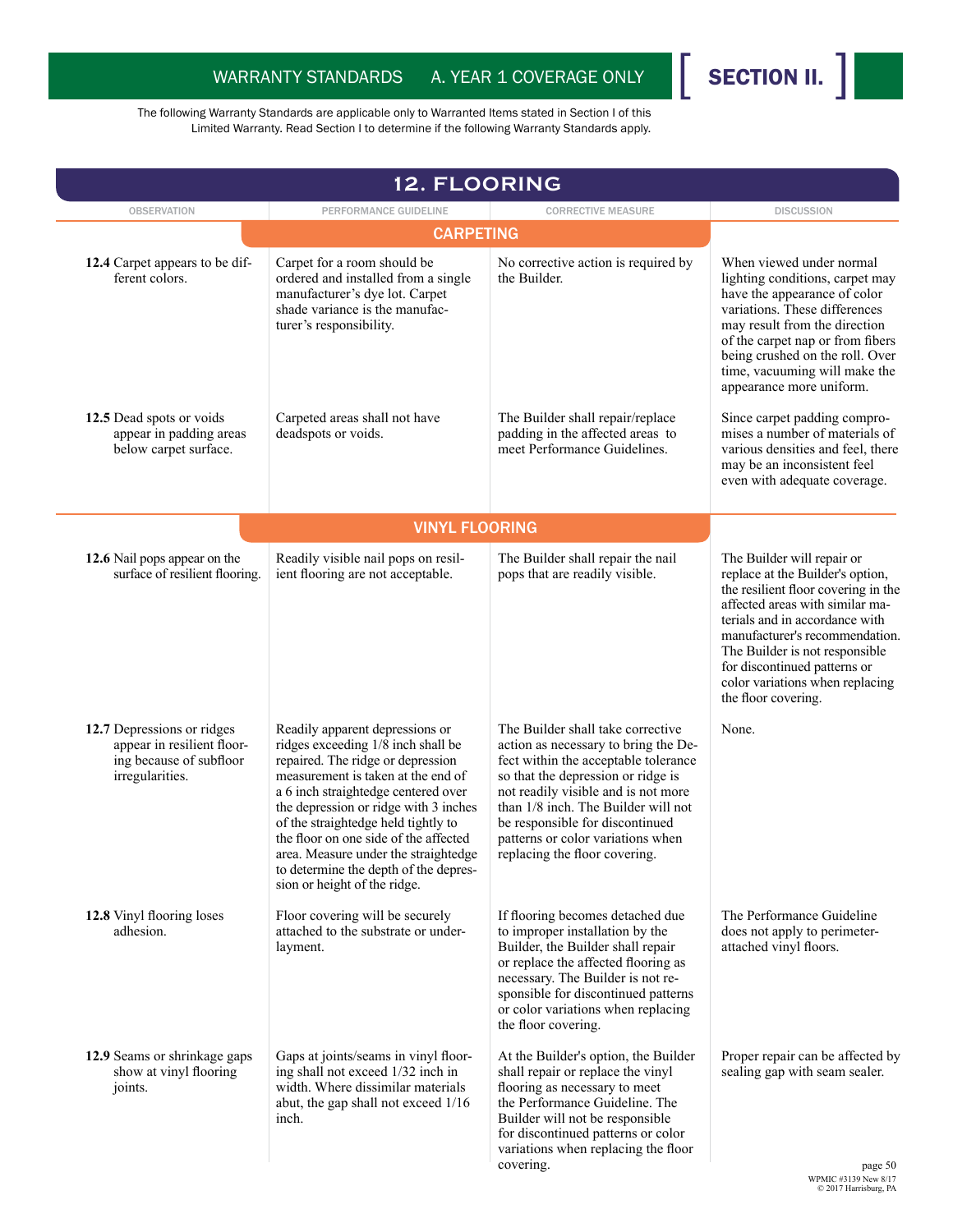

| <b>12. FLOORING</b>                                                     |                                                                                                                                                                                                                                                                               |                                                                                                                                                                                                                                                                              |                                                                                                                                                                                                                                                                                                                                                                                                                           |  |
|-------------------------------------------------------------------------|-------------------------------------------------------------------------------------------------------------------------------------------------------------------------------------------------------------------------------------------------------------------------------|------------------------------------------------------------------------------------------------------------------------------------------------------------------------------------------------------------------------------------------------------------------------------|---------------------------------------------------------------------------------------------------------------------------------------------------------------------------------------------------------------------------------------------------------------------------------------------------------------------------------------------------------------------------------------------------------------------------|--|
| <b>OBSERVATION</b>                                                      | PERFORMANCE GUIDELINE                                                                                                                                                                                                                                                         | <b>CORRECTIVE MEASURE</b>                                                                                                                                                                                                                                                    | <b>DISCUSSION</b>                                                                                                                                                                                                                                                                                                                                                                                                         |  |
|                                                                         |                                                                                                                                                                                                                                                                               | <b>VINYL FLOORING</b>                                                                                                                                                                                                                                                        |                                                                                                                                                                                                                                                                                                                                                                                                                           |  |
| 12.10 Bubbles appear in vinyl<br>flooring.                              | Bubbles resulting from trapped air<br>that protrude higher than 1/16 inch<br>from the floor are not acceptable.                                                                                                                                                               | The Builder shall repair the floor<br>to meet the Performance Guideline<br>in accordance with manufacturer's<br>recommendations.                                                                                                                                             | The Performance Guideline<br>does not apply to perimeter<br>attached vinyl floors.                                                                                                                                                                                                                                                                                                                                        |  |
| 12.11 Patterns on vinyl floor-<br>ing are misaligned.                   | Patterns at seams between adjoin-<br>ing pieces shall be aligned to within<br>$1/8$ inch.                                                                                                                                                                                     | The Builder shall correct the<br>flooring to meet the Performance<br>Guideline.                                                                                                                                                                                              | None.                                                                                                                                                                                                                                                                                                                                                                                                                     |  |
| 12.12 Resilient floor tile is<br>loose.                                 | Resilient floor tiles shall be se-<br>curely attached to the substrate.                                                                                                                                                                                                       | The Builder shall attach loose<br>resilient floor tiles securely to the<br>substrate. The old adhesive will be<br>removed if necessary to resecure<br>the tiles.                                                                                                             | None.                                                                                                                                                                                                                                                                                                                                                                                                                     |  |
| 12.13 Corners or patterns of<br>resilient floor tile are<br>misaligned. | The corners of adjoining resilient<br>floor tiles shall be aligned to within<br>1/8 inch. Misaligned patterns are<br>not covered unless they result from<br>improper orientation of the floor<br>tiles.                                                                       | The Builder shall correct resilient<br>floor tiles with misaligned corners<br>to meet the Performance Guideline.                                                                                                                                                             | None.                                                                                                                                                                                                                                                                                                                                                                                                                     |  |
| 12.14 Yellowing appears on<br>surface of vinyl sheet<br>goods.          | The Builder shall install vinyl<br>flooring per manufacturer's speci-<br>fications.                                                                                                                                                                                           | Yellowing resulting from a<br>manufacturer's defect or from<br>the Owner's misuse or lack of<br>maintenance is not covered by the<br>Builder. If the yellowing resulted<br>from improper installation by the<br>Builder, the Builder will repair or<br>replace the flooring. | Some chemical compounds.<br>such as the tar residue from<br>a recently paved asphalt<br>driveway, may cause a<br>chemical reaction with the<br>flooring material and result in<br>permanent damage to the floor.<br>The Owner should be familiar<br>with the proper use and care<br>of their floors. Defects traced<br>to Owner's inappropriate use<br>or care are not the Builder's or<br>manufacturer's responsibility. |  |
|                                                                         |                                                                                                                                                                                                                                                                               | <b>WOOD FLOORING</b>                                                                                                                                                                                                                                                         |                                                                                                                                                                                                                                                                                                                                                                                                                           |  |
| 12.15 Gaps exist between strip<br>hardwood floor boards.                | Gaps between hardwood floor<br>boards shall not exceed 1/8 inch in<br>width at time of installation.                                                                                                                                                                          | The Builder shall repair gaps<br>that do not meet the Performance<br>Guideline.                                                                                                                                                                                              | Relative humidity of the<br>Home can cause noticeable<br>fluctuations in gaps between<br>floor boards. This is a normal<br>phenomenon in spaces that<br>experience significant shifts in<br>humidity. The Owner is respon-<br>sible for maintaining proper<br>humidity levels in the Home.                                                                                                                                |  |
| 12.16 Hardwood floor boards<br>are cupped or crowning.                  | Cups in hardwood floor boards<br>shall not exceed 1/16 inch in height<br>in a 3 inch maximum span mea-<br>sured perpendicular to the long axis<br>of the board. Cupping or crowning<br>caused by exposure to moisture<br>beyond the control of the Builder is<br>not covered. | The Builder shall correct or repair<br>in the affected area(s) to meet the<br>Performance Guideline if the cup-<br>ping or crowning was caused by<br>factors within the Builder's control.                                                                                   | The Owner is responsible for<br>proper maintenance of the floor<br>and for maintaining proper<br>humidity levels in the Home,<br>crawlspace, or basement.                                                                                                                                                                                                                                                                 |  |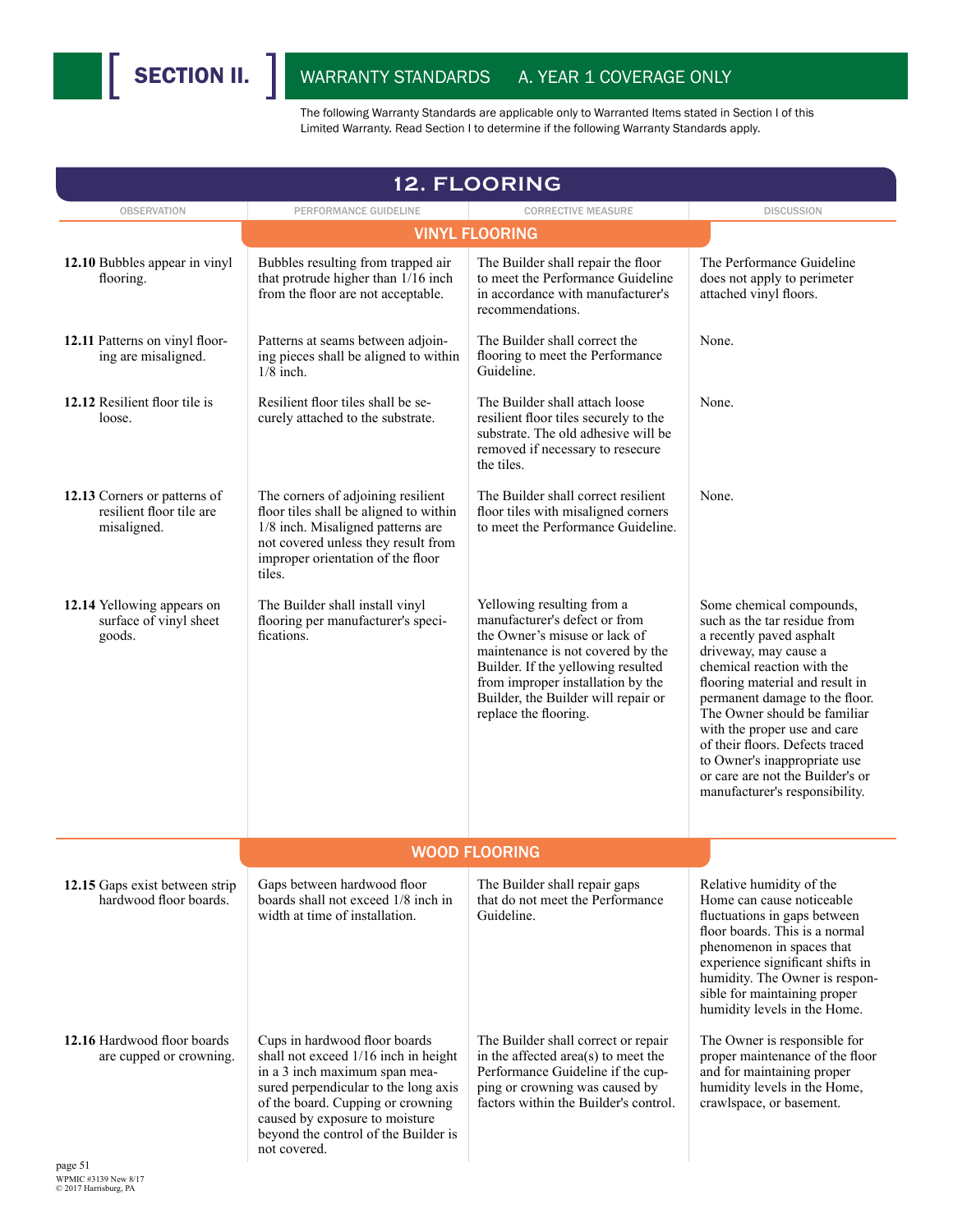

| <b>12. FLOORING</b>                                                                              |                                                                                                                                                                 |                                                                                                                                                                                                                                                                                             |                                                                                                                                                                                                                                                                                                                                                                    |
|--------------------------------------------------------------------------------------------------|-----------------------------------------------------------------------------------------------------------------------------------------------------------------|---------------------------------------------------------------------------------------------------------------------------------------------------------------------------------------------------------------------------------------------------------------------------------------------|--------------------------------------------------------------------------------------------------------------------------------------------------------------------------------------------------------------------------------------------------------------------------------------------------------------------------------------------------------------------|
| <b>OBSERVATION</b>                                                                               | PERFORMANCE GUIDELINE<br><b>WOOD FLOORING</b>                                                                                                                   | <b>CORRECTIVE MEASURE</b>                                                                                                                                                                                                                                                                   | <b>DISCUSSION</b>                                                                                                                                                                                                                                                                                                                                                  |
|                                                                                                  |                                                                                                                                                                 |                                                                                                                                                                                                                                                                                             |                                                                                                                                                                                                                                                                                                                                                                    |
| 12.17 Excessive lippage is<br>located at junction of<br>prefinished wood floor-<br>ing products. | Lippage greater than 1/16 inch is<br>considered excessive.                                                                                                      | The Builder shall repair to meet<br>Performance Guideline if the<br>lippage was caused by elements<br>within the Builder's control.                                                                                                                                                         | None.                                                                                                                                                                                                                                                                                                                                                              |
| 12.18 Voids or skips in the<br>floor finish.                                                     | Voids that are readily visible from<br>a standing position under normal<br>lighting conditions are unaccept-<br>able.                                           | The Builder shall repair in the af-<br>fected area(s) to meet Performance<br>Guideline.                                                                                                                                                                                                     | None.                                                                                                                                                                                                                                                                                                                                                              |
| 12.19 Top coating on hard-<br>wood flooring has<br>peeled.                                       | Field applied coating shall not peel<br>during normal usage. Prefinished<br>coatings are the manufacturer's<br>responsibility.                                  | The Builder shall refinish any field<br>applied finishes that have peeled.                                                                                                                                                                                                                  | The Owner should contact<br>the manufacturer regarding<br>factory-applied finishes that<br>have peeled.                                                                                                                                                                                                                                                            |
| 12.20 Hardwood flooring<br>buckles.                                                              | Under normal conditions and us-<br>age, hardwood flooring should not<br>buckle.                                                                                 | The Builder shall repair the af-<br>fected area to meet Performance<br>Guideline if buckling was caused<br>by elements within Builder's<br>control.                                                                                                                                         | Wood floors are naturally<br>susceptible to high levels of<br>moisture. Buckling results from<br>water or high level of moisture<br>coming in contact with the<br>floor. Controlling excessive<br>water during cleaning or from<br>other sources is the Owner's<br>responsibility.                                                                                 |
| 12.21 Excessive knots and<br>color variation of hard-<br>wood flooring.                          | The Builder will install the grade of<br>hardwood as specified by the proj-<br>ect. All wood should be consistent<br>with grading stamp as specified.           | The Builder shall replace any im-<br>properly graded or quality of wood.                                                                                                                                                                                                                    | Hardwood is a natural product<br>and consequently can be expect-<br>ed to exhibit variations in color,<br>grain, and stain acceptance.                                                                                                                                                                                                                             |
| 12.22 Slivers or splinters<br>appear in hardwood<br>flooring.                                    | Slivers or splinters will not be<br>visible.                                                                                                                    | The Builder shall repair in the af-<br>fected area(s) to meet Performance<br>Guideline.                                                                                                                                                                                                     | The imperfections that occur<br>during installation can be<br>shaved and the area filled prior<br>to sanding and finishing. In<br>most cases, slivers or light<br>splintering in prefinished floors<br>can be corrected. Excessive<br>slivers or splintering of prefin-<br>ished flooring after installation<br>is covered under the manufac-<br>turer's warranty. |
| 12.23 "Sticker burn" appears on<br>surface of strip flooring.                                    | Discoloration from stacking strips<br>in hardwood flooring is unaccept-<br>able in certain grades of flooring<br>but is allowable in others.                    | The Builder shall repair or replace<br>areas with sticker burn if not per-<br>mitted in grade of wood.                                                                                                                                                                                      | None.                                                                                                                                                                                                                                                                                                                                                              |
| 12.24 A wood floor is out of<br>square.                                                          | The diagonal of a triangle with<br>sides of 12 feet and 16 feet along<br>the edges of the floor shall be no<br>more than 1/2 inch more or less<br>than 20 feet. | The Builder shall make the neces-<br>sary modifications in the most<br>practical manner to any floor that<br>does not comply with the Perfor-<br>mance Guideline for squareness.<br>The modification will produce a<br>satisfactory appearance and may be<br>either structural or cosmetic. | None.                                                                                                                                                                                                                                                                                                                                                              |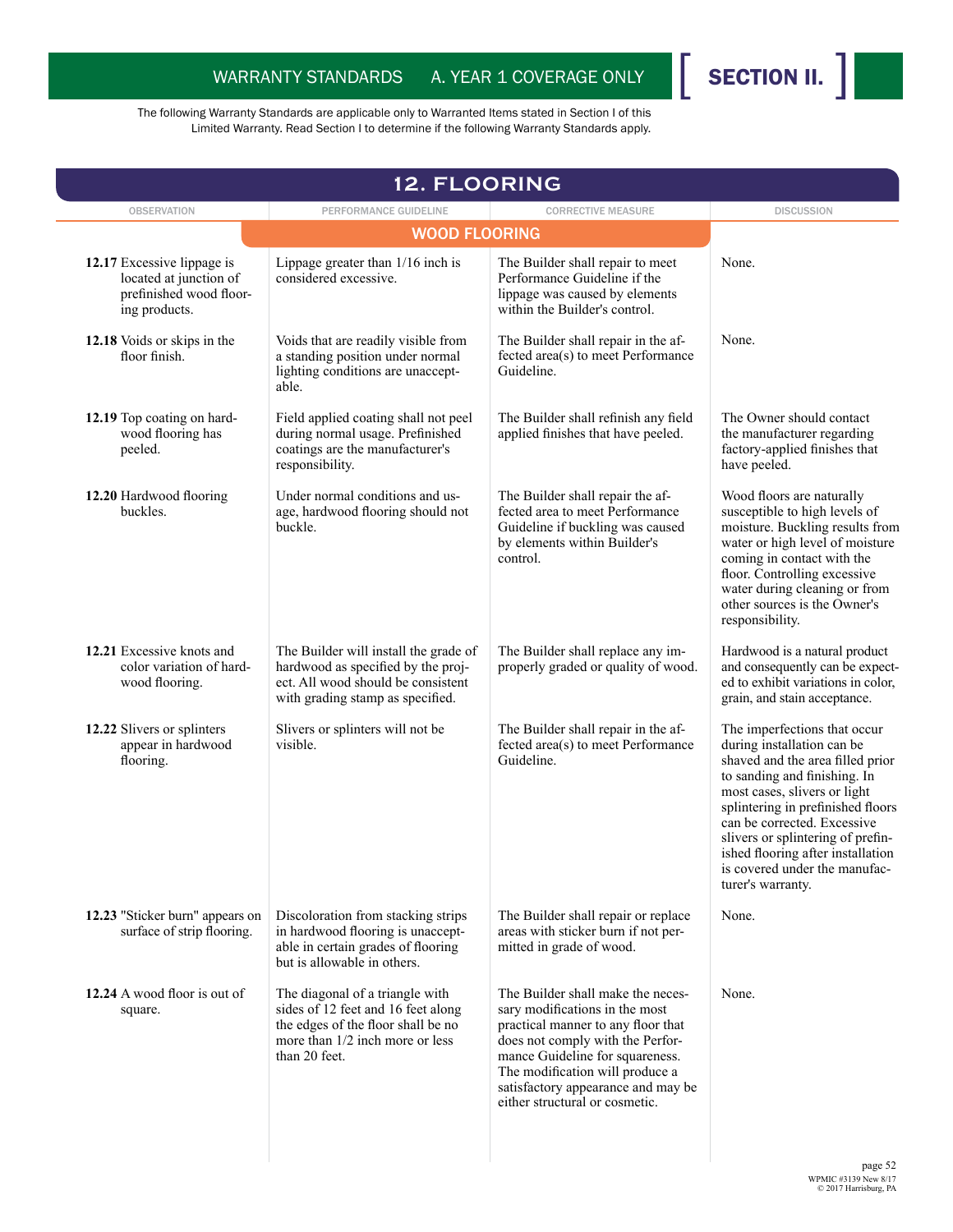| <b>12. FLOORING</b>                                                                                                |                                                                                                                                                                                                |                                                                                                                                                                                                                                                                                                                                                                          |                                                                                                                                                                                                                                                                                                                                                                                          |  |
|--------------------------------------------------------------------------------------------------------------------|------------------------------------------------------------------------------------------------------------------------------------------------------------------------------------------------|--------------------------------------------------------------------------------------------------------------------------------------------------------------------------------------------------------------------------------------------------------------------------------------------------------------------------------------------------------------------------|------------------------------------------------------------------------------------------------------------------------------------------------------------------------------------------------------------------------------------------------------------------------------------------------------------------------------------------------------------------------------------------|--|
| <b>OBSERVATION</b>                                                                                                 | PERFORMANCE GUIDELINE                                                                                                                                                                          | <b>CORRECTIVE MEASURE</b>                                                                                                                                                                                                                                                                                                                                                | <b>DISCUSSION</b>                                                                                                                                                                                                                                                                                                                                                                        |  |
|                                                                                                                    |                                                                                                                                                                                                | <b>WOOD FLOORING</b>                                                                                                                                                                                                                                                                                                                                                     |                                                                                                                                                                                                                                                                                                                                                                                          |  |
| 12.25 Hardwood flooring<br>has released from the<br>substrate.                                                     | Under normal conditions and us-<br>age, hardwood flooring should not<br>lift from the substrate.                                                                                               | To meet the Performance Guide-<br>line, the Builder shall repair the af-<br>fected area if the lifting was caused<br>by factors within the Builder's<br>control.                                                                                                                                                                                                         | None.                                                                                                                                                                                                                                                                                                                                                                                    |  |
| 12.26 Hardwood flooring has<br>visible scratches and<br>dents.                                                     | Hardwood flooring will not have<br>scratches and dents visible from a<br>standing position at time of instal-<br>lation.                                                                       | The Builder shall repair flooring<br>in the affected areas to meet the<br>Performance Guideline.                                                                                                                                                                                                                                                                         | The wide varieties of hardwood<br>flooring available to Owners<br>have varying hardness and<br>wear resistance. The Builder is<br>not responsible for the choice<br>of a softer material that may<br>be more susceptible to damage<br>during or after construction.<br>High-heeled shoes, pets, and<br>heavy foot traffic will create<br>scratches and dents in most<br>hardwood floors. |  |
|                                                                                                                    |                                                                                                                                                                                                | TILE, BRICK, MARBLE & STONE FLOORING                                                                                                                                                                                                                                                                                                                                     |                                                                                                                                                                                                                                                                                                                                                                                          |  |
| 12.27 Tile, brick, marble, and<br>stone flooring is broken<br>or loose.                                            | Tile, brick, marble, and stone floor-<br>ing shall not break or loosen.                                                                                                                        | The Builder shall replace broken<br>tiles, bricks, marble, and stone<br>flooring, and resecure loose tiles,<br>bricks, marble, and stone, unless<br>the Defects were caused by the<br>Owner's actions or negligence. The<br>Builder is not responsible for dis-<br>continued patterns or color varia-<br>tions when replacing tile, brick,<br>marble, or stone flooring. | None.                                                                                                                                                                                                                                                                                                                                                                                    |  |
| 12.28 Cracks appear in grout-<br>ing of tile joints or at<br>junctures with other ma-<br>terial such as a bathtub. | Cracks in grouting of ceramic<br>tile joints commonly result from<br>normal shrinkage conditions.<br>Cracks that result in loose tiles or<br>gaps in excess of 1/16 inch shall be<br>repaired. | The Builder shall repair grouting,<br>if necessary, one time only. The<br>Builder is not responsible for color<br>variations or discontinued colored<br>grout. The Owner is responsible<br>for regrouting these joints after the<br>Builder's one-time repair.                                                                                                           | Use of an elastic substance at<br>junctures between tile and other<br>materials is often more effec-<br>tive than grout.                                                                                                                                                                                                                                                                 |  |
| 12.29 There is lippage of<br>adjoining marble or<br>ceramic tile.                                                  | Lippage greater than $1/16$ inch is<br>considered excessive, except where<br>the materials are designed with an<br>irregular height (such as hand-made<br>tile).                               | The Builder shall repair lippage in<br>the affected area(s) to meet Perfor-<br>mance Guideline.                                                                                                                                                                                                                                                                          | None.                                                                                                                                                                                                                                                                                                                                                                                    |  |
| 12.30 Grout or mortar joint is<br>not a uniform color.                                                             | Any color variation that is readily<br>visible from a standing position<br>facing the surface at a distance of<br>6 feet under normal lighting condi-<br>tions is unacceptable.                | The Builder shall repair the joint<br>to meet the Performance Guideline<br>one time only.                                                                                                                                                                                                                                                                                | Grout or mortar cannot be<br>expected to match exactly in<br>repaired areas.                                                                                                                                                                                                                                                                                                             |  |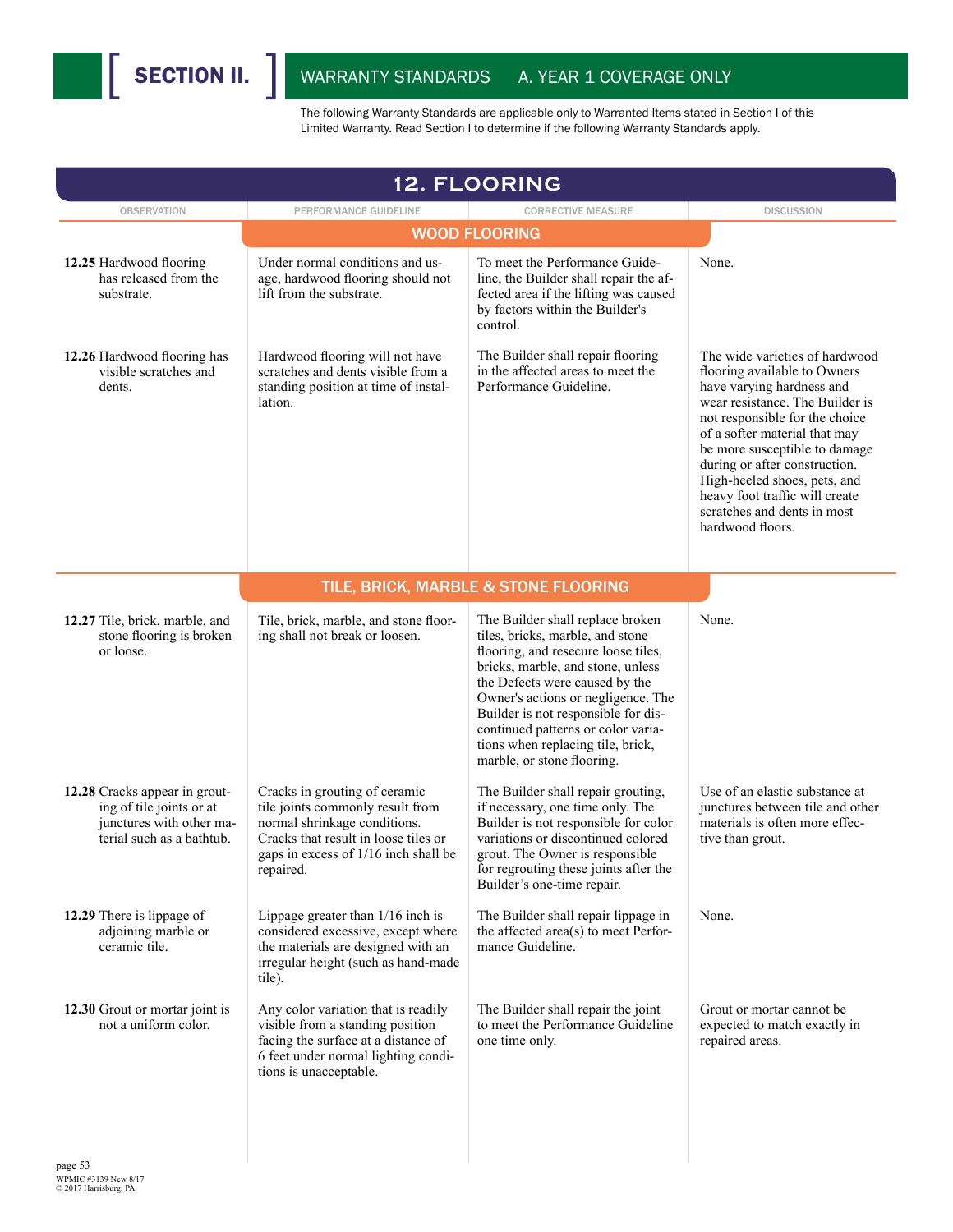

|                                                                                            | <b>13. MISCELLANEOUS</b>                                                                                                                                                                                                                                       |                                                                                                                                                              |                                                                                                                                                                                                                |
|--------------------------------------------------------------------------------------------|----------------------------------------------------------------------------------------------------------------------------------------------------------------------------------------------------------------------------------------------------------------|--------------------------------------------------------------------------------------------------------------------------------------------------------------|----------------------------------------------------------------------------------------------------------------------------------------------------------------------------------------------------------------|
| <b>OBSERVATION</b>                                                                         | PERFORMANCE GUIDELINE                                                                                                                                                                                                                                          | <b>CORRECTIVE MEASURE</b>                                                                                                                                    | <b>DISCUSSION</b>                                                                                                                                                                                              |
|                                                                                            | <b>FIREPLACE &amp; WOOD STOVE</b>                                                                                                                                                                                                                              |                                                                                                                                                              |                                                                                                                                                                                                                |
| 13.1 Fireplace or chimney<br>does not consistently<br>draw properly.                       | A properly designed and con-<br>structed fireplace and chimney shall<br>function correctly. Some Homes<br>that have been constructed to meet<br>stringent energy criteria may need<br>to have a nearby window opened<br>slightly to create an effective draft. | One time only, the Builder shall<br>repair the chimney, based on the<br>manufacturer's specifications or<br>the design specifications, to draw<br>correctly. | High winds can cause tempo-<br>rary negative or down drafts.<br>Negative drafts can also be<br>caused by obstructions such as<br>tree branches, steep hillsides,<br>adjoining Homes, and interior<br>furnaces. |
| 13.2 The masonry chimney<br>is separated from the<br>structure.                            | Newly built chimneys will often<br>incur slight amounts of separation.<br>The rate of separation from the<br>main structure shall not exceed<br>1/2 inch in any 10 foot vertical<br>measurement.                                                               | The Builder shall repair gaps<br>that do not meet the Performance<br>Guideline.                                                                              | Proper repair can be affected by<br>caulking unless the cause of the<br>separation is due to a structural<br>failure of the chimney founda-<br>tion itself. In that case caulking<br>is unacceptable.          |
| 13.3 Firebox paint is cracked<br>or discolored by a fire in<br>the fireplace.              | Cracking and discoloration is a<br>common occurrence.                                                                                                                                                                                                          | None.                                                                                                                                                        | The Owner should obtain the<br>proper paint from the manu-<br>facturer if he or she chooses<br>to touch up the interior of the<br>firebox for aesthetic reasons.                                               |
| 13.4 Firebrick or mortar joint<br>is cracked.                                              | Heat and flames from normal fires<br>can cause cracking.                                                                                                                                                                                                       | None.                                                                                                                                                        | None.                                                                                                                                                                                                          |
| 13.5 Simulated firebrick<br>panel develops cracks.                                         | This is a normal condition.                                                                                                                                                                                                                                    | None.                                                                                                                                                        | None.                                                                                                                                                                                                          |
| 13.6 Rust appears on the<br>fireplace damper.                                              | This is a normal condition.                                                                                                                                                                                                                                    | None.                                                                                                                                                        | None.                                                                                                                                                                                                          |
|                                                                                            | <b>CONCRETE STOOPS &amp; STEPS</b>                                                                                                                                                                                                                             |                                                                                                                                                              |                                                                                                                                                                                                                |
| 13.7 Stoops or steps have<br>settled, heaved, or<br>separated from the house<br>structure. | Stoops and steps shall not settle,<br>heave, or separate in excess of 1<br>inch from the house structure.                                                                                                                                                      | The Builder shall make a reason-<br>able and cost-effective effort to<br>meet the Performance Guideline.                                                     | None.                                                                                                                                                                                                          |
| 13.8 Water remains on stoops<br>or steps after rain has<br>stopped.                        | Water shall drain off outdoor stoops<br>and steps. Minor amounts of water<br>can be expected to remain on<br>stoops and steps for up to 24 hours<br>after rain.                                                                                                | The Builder shall take corrective<br>action to assure proper drainage of<br>stoops and steps.                                                                | None.                                                                                                                                                                                                          |
|                                                                                            |                                                                                                                                                                                                                                                                |                                                                                                                                                              |                                                                                                                                                                                                                |
| 13.9 The garage floor slab is<br>cracked.                                                  | Cracks in concrete garage floor<br>greater than 3/16 inch in width or<br>3/16 inch in vertical displacement<br>are considered excessive.                                                                                                                       | The Builder shall repair cracks in<br>the slab using a material designed<br>to fill cracks in concrete.                                                      | The repaired area may not<br>match the existing floor in color<br>and texture.                                                                                                                                 |
| 13.10 Garage concrete floor<br>has settled, heaved, or<br>separated.                       | The garage floor shall not settle,<br>heave, or separate in excess of 1<br>inch from the structure.                                                                                                                                                            | The Builder shall make a reason-<br>able and cost-effective effort to<br>meet the Performance Guideline.                                                     | The repaired area may not<br>match the existing floor in color<br>and texture.                                                                                                                                 |
|                                                                                            |                                                                                                                                                                                                                                                                |                                                                                                                                                              | page 54                                                                                                                                                                                                        |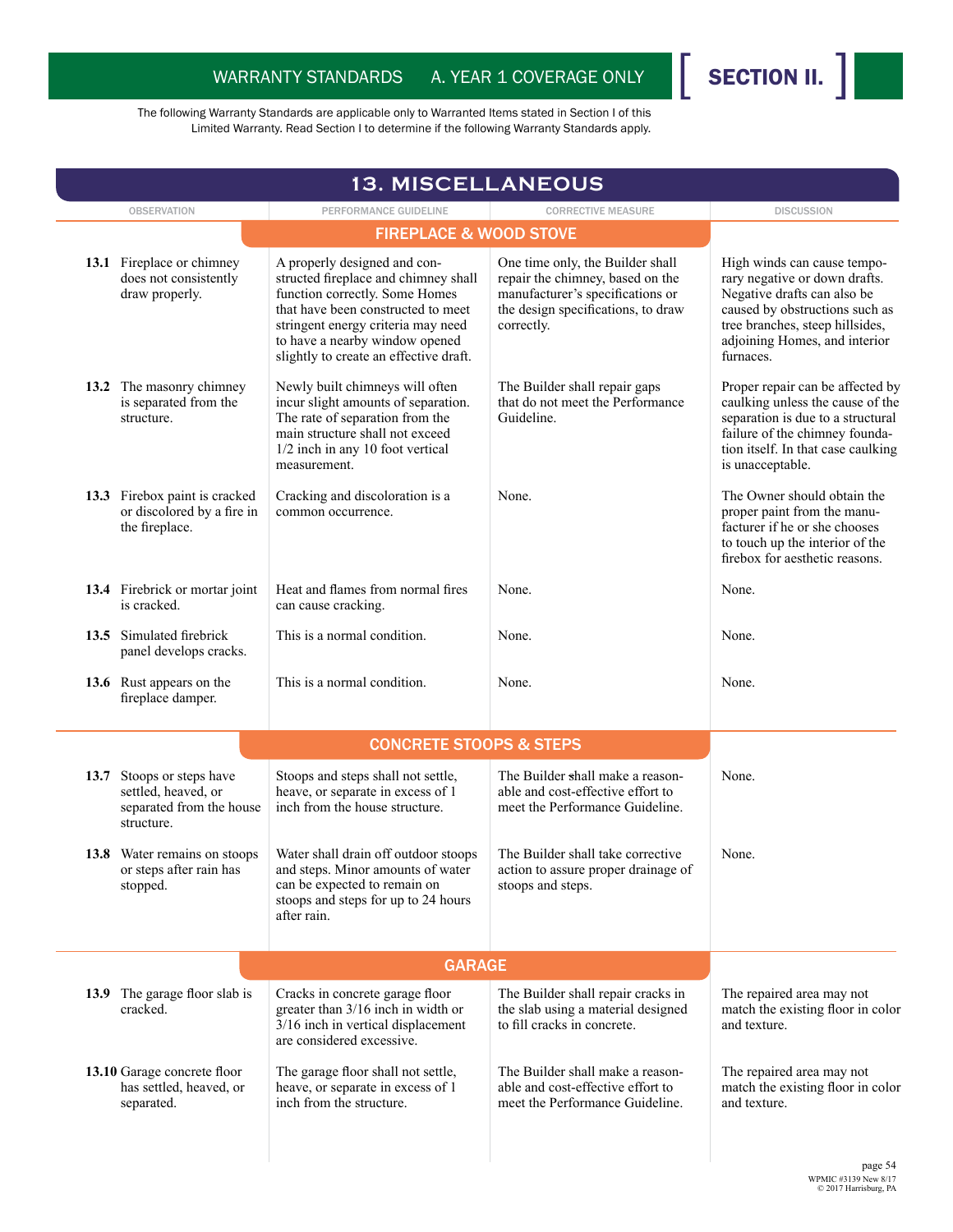

| <b>13. MISCELLANEOUS</b>                                                                                      |                                                                                                                                                                                         |                                                                                                                                                                        |                                                                                                                                                                                                                                                                                                                                                                                               |  |  |  |
|---------------------------------------------------------------------------------------------------------------|-----------------------------------------------------------------------------------------------------------------------------------------------------------------------------------------|------------------------------------------------------------------------------------------------------------------------------------------------------------------------|-----------------------------------------------------------------------------------------------------------------------------------------------------------------------------------------------------------------------------------------------------------------------------------------------------------------------------------------------------------------------------------------------|--|--|--|
| <b>OBSERVATION</b>                                                                                            | PERFORMANCE GUIDELINE                                                                                                                                                                   | <b>CORRECTIVE MEASURE</b>                                                                                                                                              | <b>DISCUSSION</b>                                                                                                                                                                                                                                                                                                                                                                             |  |  |  |
|                                                                                                               | <b>GARAGE</b>                                                                                                                                                                           |                                                                                                                                                                        |                                                                                                                                                                                                                                                                                                                                                                                               |  |  |  |
| 13.11 Garage doors fail to<br>operate properly under<br>normal use.                                           | Garage doors shall operate properly.                                                                                                                                                    | The Builder shall correct or adjust<br>garage doors as required, except<br>where the Owner's actions or negli-<br>gence caused the problem.                            | The safety sensors can be easily<br>knocked and misaligned so that<br>the doors will not operate prop-<br>erly. The Owner should avoid<br>storing items near the sensors.<br>Direct sunlight can also cause<br>the sensors to indicate that<br>something is blocking the<br>opening and prevent the doors<br>from shutting.                                                                   |  |  |  |
| 13.12 Garage doors allow<br>entry of snow or water.                                                           | Garage doors shall be installed as<br>recommended by the manufac-<br>turer. Some snow or water can be<br>expected to enter under normal<br>conditions.                                  | The Builder shall adjust or correct<br>garage doors to meet the manufac-<br>turer's recommendations.                                                                   | None.                                                                                                                                                                                                                                                                                                                                                                                         |  |  |  |
|                                                                                                               |                                                                                                                                                                                         | <b>DRIVEWAYS &amp; SIDEWALKS</b>                                                                                                                                       |                                                                                                                                                                                                                                                                                                                                                                                               |  |  |  |
| 13.13 Asphalt driveway<br>develops cracks.                                                                    | Longitudinal or transverse cracks<br>greater than 1/16 inch in width or<br>vertical displacement are consid-<br>ered excessive.                                                         | The Builder shall repair the af-<br>fected area to meet the Performance<br>Guideline using a material designed<br>to fill cracks in asphalt.                           | None.                                                                                                                                                                                                                                                                                                                                                                                         |  |  |  |
| 13.14 Standing water is<br>observed on an asphalt<br>pavement surface.                                        | Standing water greater than 3/8<br>inch in depth shall not remain on<br>the surface 24 hours after a rain.                                                                              | The Builder shall repair the af-<br>fected area to meet the Performance<br>Guideline.                                                                                  | Patched asphalt surfaces due to<br>repairs may not match existing<br>surface in color or texture.                                                                                                                                                                                                                                                                                             |  |  |  |
| 13.15 The aggregate of asphalt<br>pavement is coming<br>loose.                                                | Asphalt pavement shall not loosen.                                                                                                                                                      | The Builder shall repair the af-<br>fected area to meet the Performance<br>Guideline using a material designed<br>to repair asphalt surfaces.                          | Patched asphalt surface due to<br>repairs may not match existing<br>surface in color or texture.                                                                                                                                                                                                                                                                                              |  |  |  |
| 13.16 A concrete driveway or<br>sidewalk is cracked.                                                          | Cracks (outside of control joints)<br>that exceed $1/4$ inch in width or $1/4$<br>inch in vertical displacement shall<br>be repaired.                                                   | The Builder shall repair affected ar-<br>eas to eliminate cracks that exceed<br>the Performance Guidelines using<br>a material designed to fill cracks in<br>concrete. | Concrete products normally<br>have some cracking and shrink-<br>age. Minor cracking is normal.<br>Cracking can be caused by<br>elements outside of the Build-<br>ers control. Control joints are<br>placed in the concrete to help<br>control cracks and provide a<br>less visible area for them to oc-<br>cur. The repaired area may not<br>match the existing area in color<br>and texture. |  |  |  |
| 13.17 Adjoining exterior con-<br>crete flatwork sections<br>deviate in height from<br>one section to another. | Adjoining concrete sections shall<br>not differ in height by more than<br>$1/2$ inch unless the deviation is in-<br>tentional at specific locations such<br>as at garage door openings. | The Builder shall repair deviations<br>to meet the Performance Guide-<br>lines.                                                                                        | Some areas of the country<br>experience lift or settlement at<br>the junction of the garage floor<br>and the driveway. Repairs will<br>only be made after the effects<br>of the current seasonal fluc-<br>tuations have subsided and the<br>determination of repair can be<br>made. The repaired area may<br>not match the existing area in<br>color and texture.                             |  |  |  |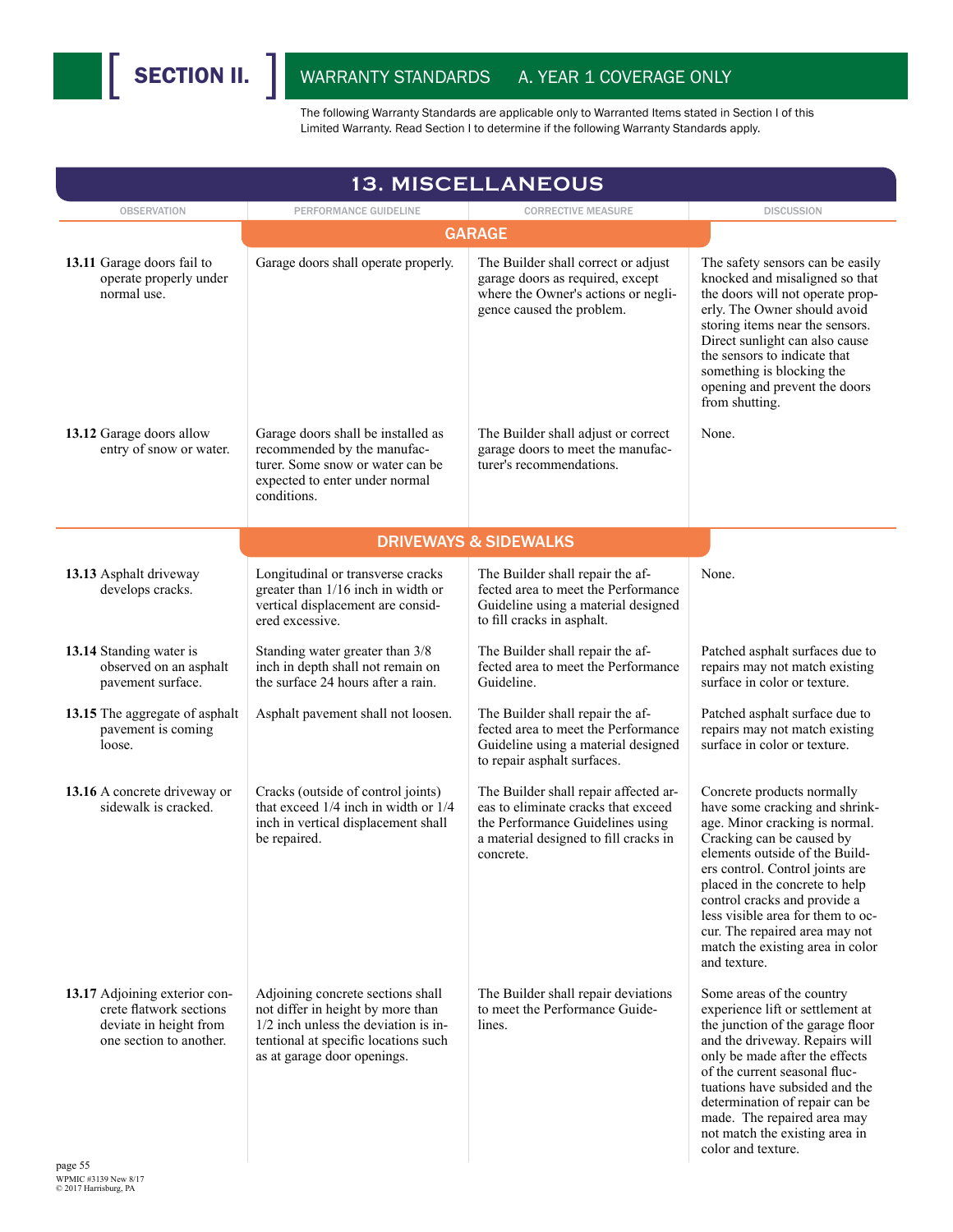

|                                                                             | <b>13. MISCELLANEOUS</b>                                                                                                                                                                                                                                                                  |                                                                                                                                                                                                         |                                                                                                                                                                                                                                                                                                                                                                                                                                 |
|-----------------------------------------------------------------------------|-------------------------------------------------------------------------------------------------------------------------------------------------------------------------------------------------------------------------------------------------------------------------------------------|---------------------------------------------------------------------------------------------------------------------------------------------------------------------------------------------------------|---------------------------------------------------------------------------------------------------------------------------------------------------------------------------------------------------------------------------------------------------------------------------------------------------------------------------------------------------------------------------------------------------------------------------------|
| <b>OBSERVATION</b>                                                          | PERFORMANCE GUIDELINE                                                                                                                                                                                                                                                                     | <b>CORRECTIVE MEASURE</b>                                                                                                                                                                               | <b>DISCUSSION</b>                                                                                                                                                                                                                                                                                                                                                                                                               |
|                                                                             |                                                                                                                                                                                                                                                                                           |                                                                                                                                                                                                         |                                                                                                                                                                                                                                                                                                                                                                                                                                 |
| 13.18 A sidewalk and other ex-<br>terior concrete flatwork<br>have settled. | Adjoining concrete sections shall<br>not differ in height by more than<br>$1/2$ inch.                                                                                                                                                                                                     | The Builder shall repair the affect-<br>ed areas to meet the Performance<br>Guideline.                                                                                                                  | Some areas of the country<br>experience lift or settlement<br>at the junction of the garage<br>floor and the driveway. Repairs<br>will only be made after the<br>effects of the current seasonal<br>fluctuations have subsided and<br>the determination of repair can<br>be made. The repaired area may<br>not match the existing area in<br>color and texture.                                                                 |
| 13.19 Water collects (ponds)<br>on the sidewalk.                            | Standing water that is 3/8 inch deep<br>on a sidewalk 24 hours after the end<br>of a rain is considered excessive.                                                                                                                                                                        | The Builder shall repair or replace<br>the affected area to meet Perfor-<br>mance Guideline                                                                                                             | The repaired area may not<br>match the existing area in color<br>and texture.                                                                                                                                                                                                                                                                                                                                                   |
|                                                                             | <b>WOOD &amp; COMPOSITE DECKS</b>                                                                                                                                                                                                                                                         |                                                                                                                                                                                                         |                                                                                                                                                                                                                                                                                                                                                                                                                                 |
| 13.20 Wood deck is springy or<br>shaky.                                     | All structural members in a wood<br>deck shall be sized, and fasteners<br>spaced, according to appropriate<br>building codes, and manufacturers'<br>specifications.                                                                                                                       | The Builder shall reinforce or<br>modify, as necessary, any wood<br>deck not meeting the Performance<br>Guideline.                                                                                      | Deflection may indicate insuf-<br>ficient stiffness in the lumber,<br>or may reflect an aesthetic<br>consideration independent of<br>the strength and safety require-<br>ments of the lumber. Structural<br>members are required to meet<br>standards for both stiffness and<br>strength. When an Owner's<br>preference is made known<br>before construction, the Builder<br>and the Owner may agree upon<br>a higher standard. |
| 13.21 Spaces between decking<br>boards are not uniform.                     | The spaces on opposite sides of<br>individual deck boards shall not<br>differ in average width by more<br>than 3/16 inch at the time the Home<br>is accepted unless otherwise speci-<br>fied by Owner.                                                                                    | The Builder shall realign or replace<br>decking boards to meet the Perfor-<br>mance Guideline, one time only.                                                                                           | The spaces will naturally tend<br>to change over time because<br>of shrinkage and expansion of<br>individual boards. The Builder is<br>only responsible for correct spac-<br>ing at the time of installation.                                                                                                                                                                                                                   |
| 13.22 Railings on wood deck-<br>ing contain slivers in<br>exposed areas.    | Railings on wood decks shall not<br>contain slivers longer than 1/8 inch<br>in exposed areas at the time the<br>Home is accepted.                                                                                                                                                         | The Builder shall repair railings as<br>necessary to remove slivers prior<br>to acceptance of the Home. Repair<br>of slivers after acceptance of the<br>Home is an Owner maintenance<br>responsibility. | Slivers can develop from<br>weathering of unprotected<br>wood. Proper finishing of wood<br>surfaces helps prevent slivers<br>from forming.                                                                                                                                                                                                                                                                                      |
| 13.23 Wood deck is out of<br>level.                                         | No point on the deck surface shall<br>be more than 1/2 inch higher or<br>lower than any other deck surface<br>point within 10 feet on a line paral-<br>lel to the house, or proportional<br>multiples of the preceding dimen-<br>sions (unless a slope is incorporated<br>in the design). | The Builder shall repair the deck as<br>necessary to meet the Performance<br>Guideline.                                                                                                                 | A slope of approximately 1/8<br>inch per foot is desirable in the<br>perpendicular direction to shed<br>water and prevent ice buildup.                                                                                                                                                                                                                                                                                          |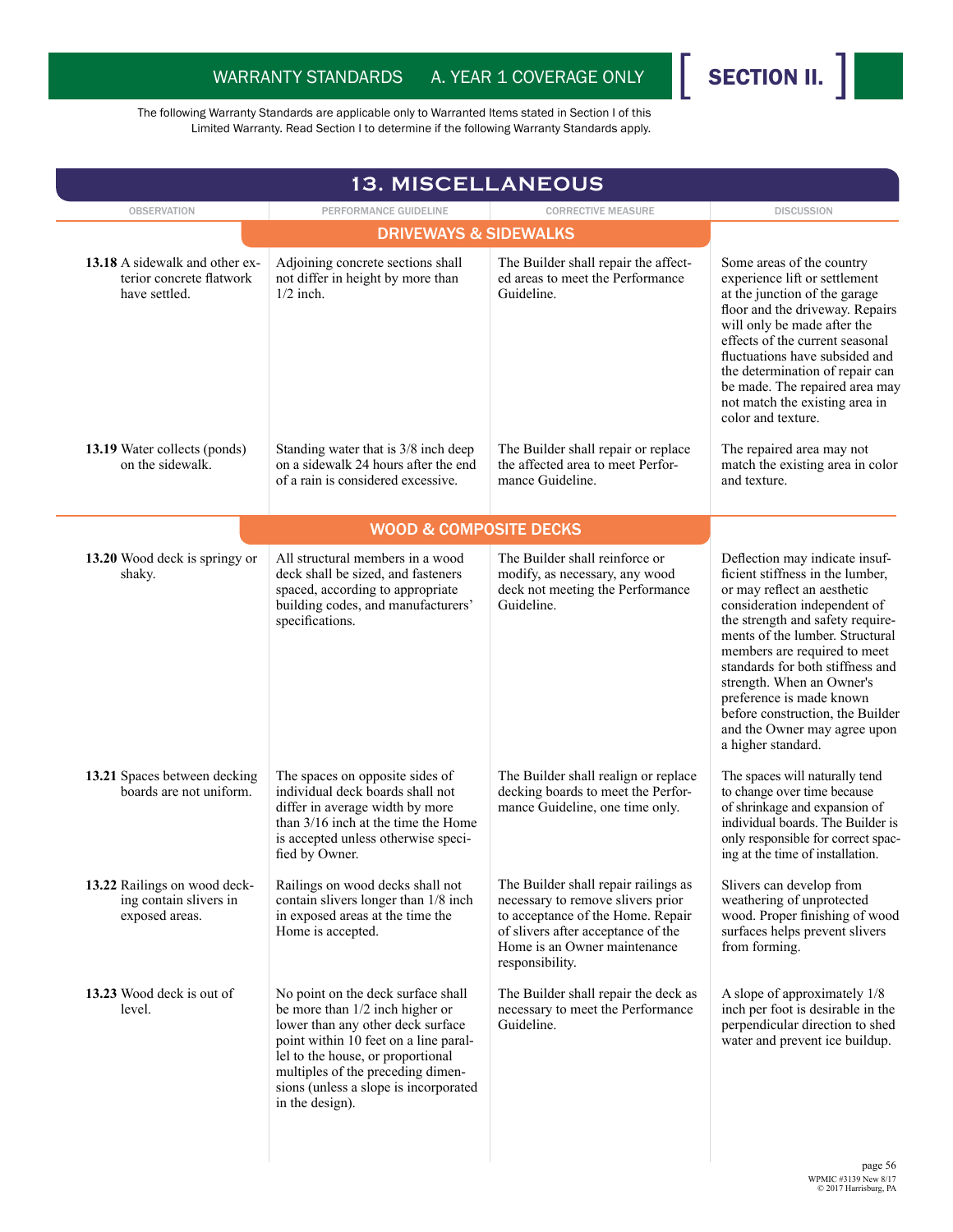| <b>13. MISCELLANEOUS</b>                                                                  |                                                                                                                                                                                                                                                                                                                                                            |                                                                                                                                                                              |                                                                                                                                                                                                                                             |  |
|-------------------------------------------------------------------------------------------|------------------------------------------------------------------------------------------------------------------------------------------------------------------------------------------------------------------------------------------------------------------------------------------------------------------------------------------------------------|------------------------------------------------------------------------------------------------------------------------------------------------------------------------------|---------------------------------------------------------------------------------------------------------------------------------------------------------------------------------------------------------------------------------------------|--|
| <b>OBSERVATION</b>                                                                        | PERFORMANCE GUIDELINE                                                                                                                                                                                                                                                                                                                                      | <b>CORRECTIVE MEASURE</b>                                                                                                                                                    | <b>DISCUSSION</b>                                                                                                                                                                                                                           |  |
|                                                                                           |                                                                                                                                                                                                                                                                                                                                                            | <b>WOOD &amp; COMPOSITE DECKS</b>                                                                                                                                            |                                                                                                                                                                                                                                             |  |
| 13.24 Wood decking boards,<br>railings and/or pickets<br>are split, warped, or<br>cupped. | At the time of acceptance of the<br>Home, splits, warps, and cups in<br>wood decking boards, railings and/<br>or pickets shall not exceed the al-<br>lowances established by the official<br>grading rules issued by the agency<br>responsible for the lumber species<br>used for the deck boards.                                                         | The Builder shall replace decking<br>boards, railings and/or pickets as<br>necessary to meet the Performance<br>Guideline.                                                   | None.                                                                                                                                                                                                                                       |  |
| 13.25 Stain color variations are<br>on wood deck.                                         | Stain color variations are not<br>acceptable if they result from im-<br>proper stain application or failure to<br>mix the stain properly. Stain color<br>variations resulting from other<br>causes, such as weathering or vary-<br>ing porosity of the wood used to<br>build the deck, are normal and are<br>not covered by this Performance<br>Guideline. | If the Builder stained the deck, the<br>Builder shall restain the affected<br>area(s) to meet the Performance<br>Guideline.                                                  | None.                                                                                                                                                                                                                                       |  |
| 13.26 Wood decking board has<br>a fastener protruding.                                    | Fasteners shall not protrude from<br>the floor of the wood deck.                                                                                                                                                                                                                                                                                           | The Builder shall reinstall fasteners<br>that protrude from the floor of the<br>deck so that the heads are flush<br>with the surface one time during<br>the warranty period. | Fasteners should be driven or<br>screwed flush when the deck<br>is installed, but they may pop<br>from the deck over time as the<br>wood shrinks and expands.                                                                               |  |
| 13.27 Fasteners on wood deck<br>are bleeding.                                             | Stains extending more than 1/2 inch<br>from the fastener and readily vis-<br>ible from a distance of more than<br>10 feet are not acceptable.                                                                                                                                                                                                              | The Builder shall eliminate fastener<br>stains to meet the Performance<br>Guideline. The repaired area may<br>not match the existing deck area in<br>color and texture.      | This Performance Guideline<br>does not apply if "natural<br>weathering" or semi-transpar-<br>ent stains are specified.                                                                                                                      |  |
| 13.28 A deck railing lacks<br>rigidity.                                                   | Deck railings shall be attached to<br>structural members in accordance<br>with applicable codes.                                                                                                                                                                                                                                                           | The Builder shall repair deck<br>railings as necessary to meet the<br>Performance Guideline.                                                                                 | None.                                                                                                                                                                                                                                       |  |
|                                                                                           |                                                                                                                                                                                                                                                                                                                                                            | 14. LANDSCAPING                                                                                                                                                              |                                                                                                                                                                                                                                             |  |
|                                                                                           |                                                                                                                                                                                                                                                                                                                                                            | <b>GENERAL</b>                                                                                                                                                               |                                                                                                                                                                                                                                             |  |
| 14.1 Tree stumps have been                                                                | If tree stumps were on the property                                                                                                                                                                                                                                                                                                                        | The Builder shall remove the stump                                                                                                                                           | None.                                                                                                                                                                                                                                       |  |
| left in disturbed area of<br>property.                                                    | in the disturbed area prior to the<br>acceptance of the Home, unless<br>stumps are located within the septic<br>drain field areas or stumps were<br>present prior to the Builder begin-<br>ning construction, the Builder is<br>responsible.                                                                                                               | from the disturbed area.                                                                                                                                                     |                                                                                                                                                                                                                                             |  |
| 14.2 Shrubs, plants, trees, or<br>sod planted as part of the<br>contract are dead.        | Any shrub, plant, tree, or sod<br>planted by the Builder as part of the<br>contract are to be alive at the time<br>of acceptance of the Home.                                                                                                                                                                                                              | Any shrub, plant, tree, or sod<br>planted by the Builder as a part of<br>the contract shall be replaced to<br>meet the Performance Guideline.                                | After installation, proper lawn<br>and landscape care are the<br>Owner's responsibility. New<br>landscaping requires frequent<br>watering until roots of plantings<br>have become established. Water-<br>ing is the Owner's responsibility. |  |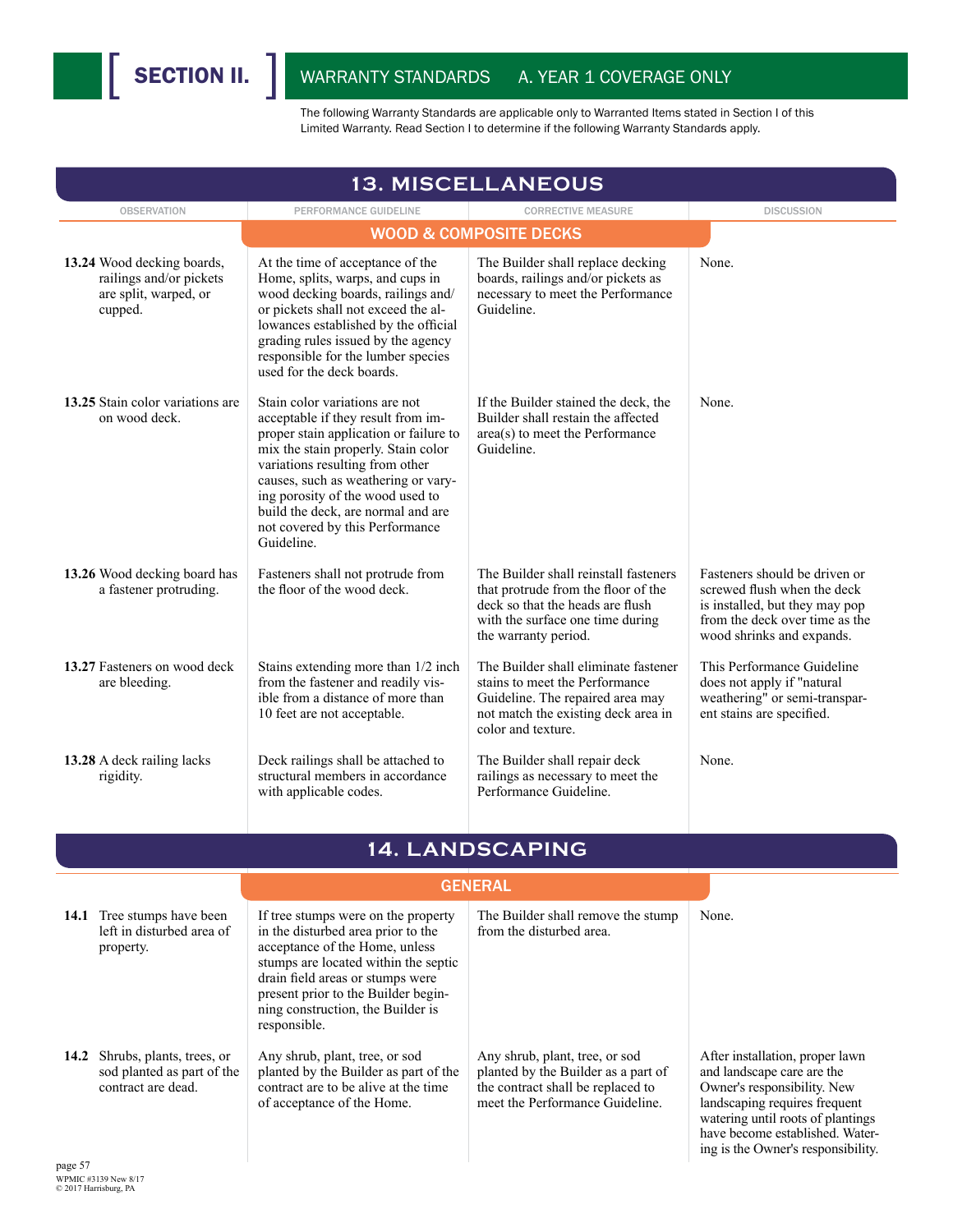

| 14. LANDSCAPING                                                          |                                                                                                                                                                      |                                                                                                                                              |                                                                                                                                                                                                                                             |
|--------------------------------------------------------------------------|----------------------------------------------------------------------------------------------------------------------------------------------------------------------|----------------------------------------------------------------------------------------------------------------------------------------------|---------------------------------------------------------------------------------------------------------------------------------------------------------------------------------------------------------------------------------------------|
| <b>OBSERVATION</b>                                                       | PERFORMANCE GUIDELINE<br><b>GENERAL</b>                                                                                                                              | <b>CORRECTIVE MEASURE</b>                                                                                                                    | <b>DISCUSSION</b>                                                                                                                                                                                                                           |
|                                                                          |                                                                                                                                                                      |                                                                                                                                              |                                                                                                                                                                                                                                             |
| 14.3 Grass seed does not<br>germinate.                                   | Germination is dependent on cer-<br>tain climatic conditions, which are<br>beyond the Builder's control.                                                             | The Builder is only responsible<br>for seeding per the manufacturer's<br>specifications. No corrective action<br>is required by the Builder. | After installation, proper lawn<br>and landscape care are the<br>Owner's responsibility. New<br>landscaping requires frequent<br>watering until roots of plantings<br>have become established. Water-<br>ing is the Owner's responsibility. |
| 14.4 Outdoor plants moved<br>during work die after<br>Home is completed. | Plants that must be physically<br>transported during the work shall<br>be moved, maintained, and re-<br>planted by Owner.                                            | None.                                                                                                                                        | The Builder shall not be<br>responsible for delays in the<br>schedule when plants are<br>moved by the Owner. It is<br>the Owner's responsibility<br>to provide a water source to<br>any tree they wish to survive<br>construction.          |
| 14.5 Existing trees on<br>property are dead.                             | Even with best efforts, trees in the<br>area of construction activity may<br>not survive due to damage to un-<br>derground root systems or changes<br>in conditions. | No corrective action is required by<br>the Builder.                                                                                          | None.                                                                                                                                                                                                                                       |
|                                                                          |                                                                                                                                                                      |                                                                                                                                              | page 58                                                                                                                                                                                                                                     |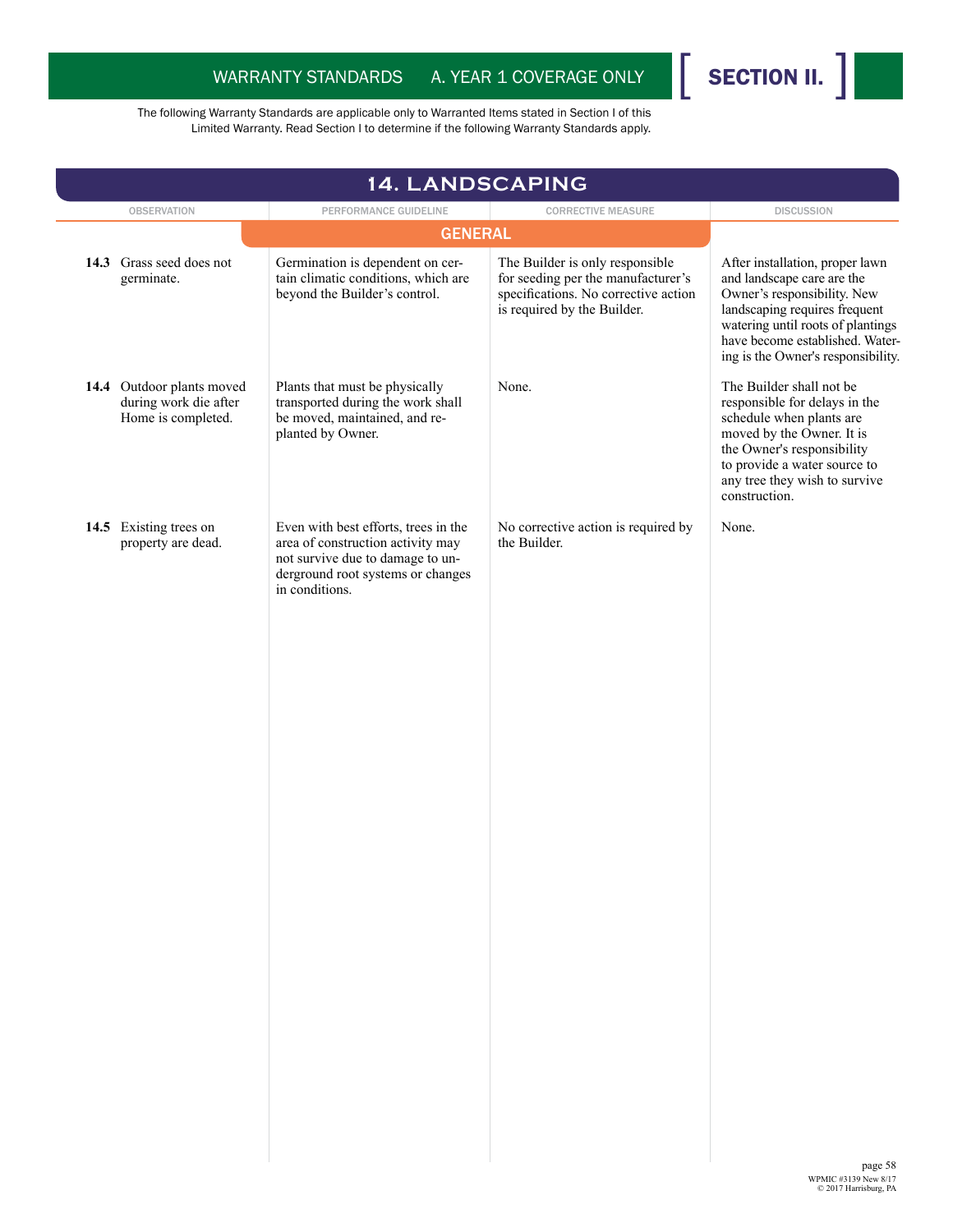SECTION II.

WARRANTY STANDARDS B. YEARS ONE & TWO COVERAGE ONLY

The following Warranty Standards are applicable only to Warranted Items stated in Section I of this Limited Warranty. Read Section I to determine if the following Warranty Standards apply.

#### **B. SYSTEMS - YEARS 1 AND 2**

For 2 years, beginning on the warranty date, the new Home is free from any Defect in the Electrical, Plumbing, Heating, Cooling, and Ventilating Systems, except that in the case of Appliances, Fixtures and Items of Equipment, the warranty may not exceed the length and scope of the warranty offered by the manufacturer.\*

## SECTION II.

#### WARRANTY STANDARDS C. 5 YEAR MSD COVERAGE ONLY

The following Warranty Standards are applicable only to Warranted Items stated in Section I of this Limited Warranty. Read Section I to determine if the following Warranty Standards apply.

#### **C. FIVE YEAR MSD COVERAGE**

- **C.1.** A **Major Structural Defect** means any **Defect** in the load-bearing portions of a new **Home** that adversely affects its load-bearing function to the extent that the **Home** becomes or is in serious danger of becoming unsafe, unsanitary, or otherwise uninhabitable.
- **C.2.** These are the only load-bearing portions of the **Home** which are covered by this **Limited Warranty**:
	- a. Foundations systems and footings;
	- b. Beams;
	- c. Girders;
	- d. Lintels;
	- e. Columns;
	- f. Walls and partitions;
	- g. Floor systems; and
	- h. Roof framing systems.
- **C.3.** Examples of components which do not have **MSD** potential are the following:
	- a. Non-load-bearing partitions and walls;
	- b. Wall tile or paper or other wall coverings;
	- c. Plaster, laths, or drywall;
	- d. Flooring and sub-flooring materials;
	- e. Bricks, stucco, stone or veneer;
	- f. Any type of exterior siding;
	- g. Roof shingles, sheathing and tarpaper;
	- h. **Heating, Ventilating**, and **Cooling Systems, Plumbing Systems,**
	- **Electrical Systems**, and mechanical systems;
	- i. **Appliances** and **Equipment**, fixtures; and
	- j. Doors, trim, cabinets, hardware, insulation, paint and stains.

#### *The Warrantor's obligations under this Warranty shall be limited to those actions that are necessary to restore the load-bearing capacity of the defective load-bearing components.*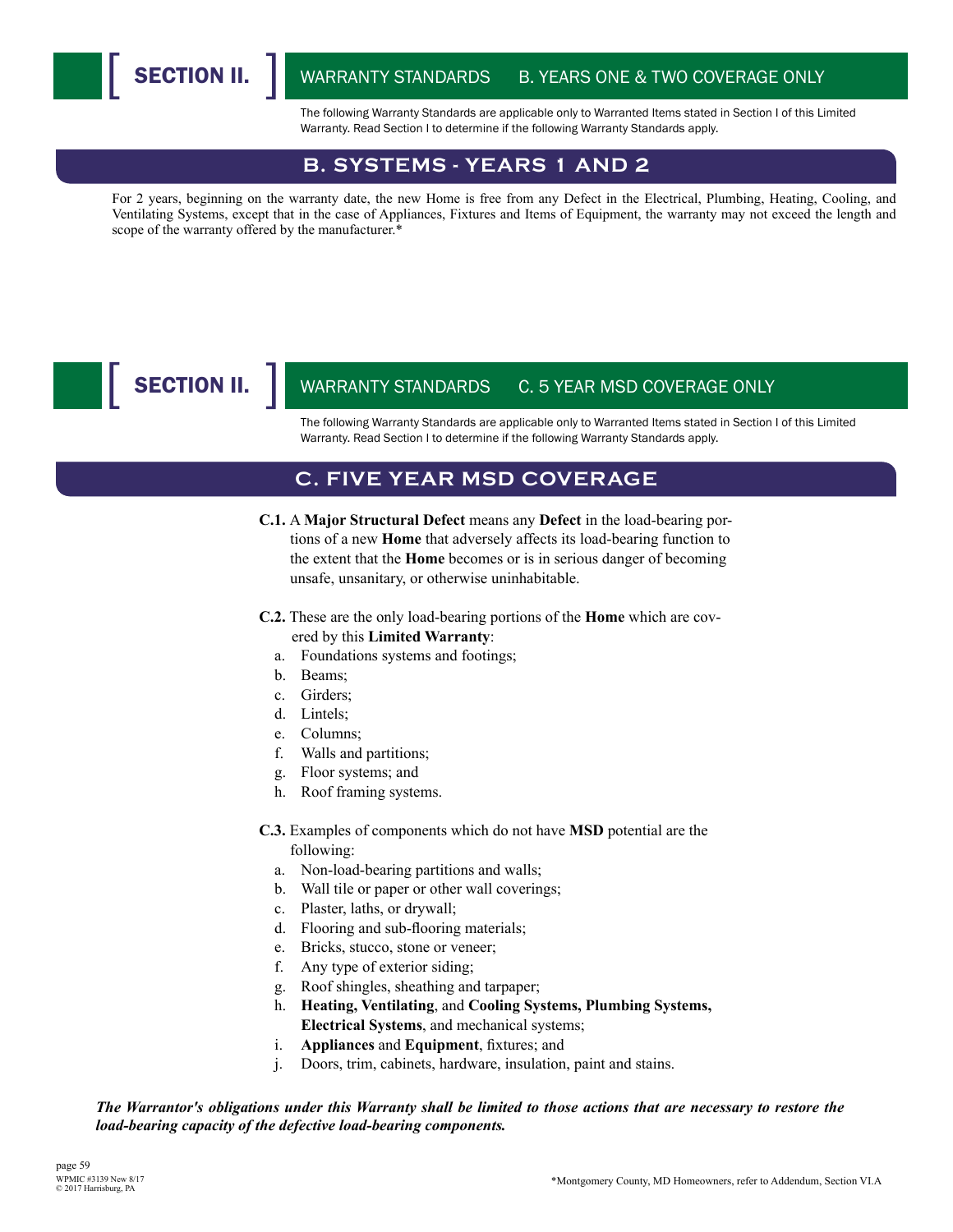#### **A. NOTICE TO WARRANTOR**

 *If a Defect occurs, you MUST notify the Warrantor in writing as provided below.* 

1. Notice to **Warrantor** in years one and two.

- a. If a **Defect** occurs in year one or year two and is not a **Major Structural Defect**, you must notify your **Builder** in writing. Your request for warranty performance must clearly describe the **Defect(s)** in reasonable detail.
- b. A request for warranty performance to your **Builder** does not constitute notice to the **Administrator**, and it will not extend applicable coverage periods.
- c. If a request for warranty performance to your **Builder** does not result in satisfactory action, you must give written notice to the **Administrator** as provided in Subsection B below within thirty (30) days of the expiration of the applicable coverage period or the request will be rejected as untimely made.
- 2. Notice to **Warrantor** for **Major Structural Defects** in years one through five.
	- a. If a **Defect** related to a warranted **MSD** occurs in years one through five of the **Limited Warranty**, you must notify the **Administrator** in writing as provided in Subsection B below.
	- b. Your request for warranty performance must describe the condition of the **MSD** in reasonable detail and must be mailed or emailed no later than three (3) years after the date on which the **Defect** occurred, notwithstanding any remaining time in your Applicable Warranty Period covering the allegedly defective item.





#### **B. HOW TO NOTIFY THE ADMINISTRATOR**

- 1. Written notice to the **Administrator** of a request for warranty performance must be emailed to warranty. resolution@rwcwarranty.com or must be sent by Certified Mail, Return Receipt Requested, to: RWC **Administrator**, 5300 Derry Street, Harrisburg, PA 17111, Attention: Warranty Resolution Department.
- 2. Your notice to the **Administrator** must contain the following information:
	- a. Validation Number and **Effective Date of Warranty**;
	- b. Your **Builder's** name and address;
	- c. Your name, address, email address and telephone number (including home, cell and work numbers);
	- d. A reasonably specific description of the **Defect(s)** (including, the date on which the **Defect** occurred);
	- e. A copy of any written notice to your **Builder**;
	- f. Photographs, if they would be helpful in describing the **Defect**; and
	- g. A copy of each and every report you have obtained from any inspector or engineer.
- 3. *When a request for warranty performance is filed and the alleged Defect cannot be observed under normal conditions, it is your responsibility to substantiate that the need for warranty performance exists and to pay both the cost of the substantiation and the cost of correcting any damage done by such substantiation. If properly substantiated, your reasonable expenses in this regard will be reimbursed by the Warrantor.*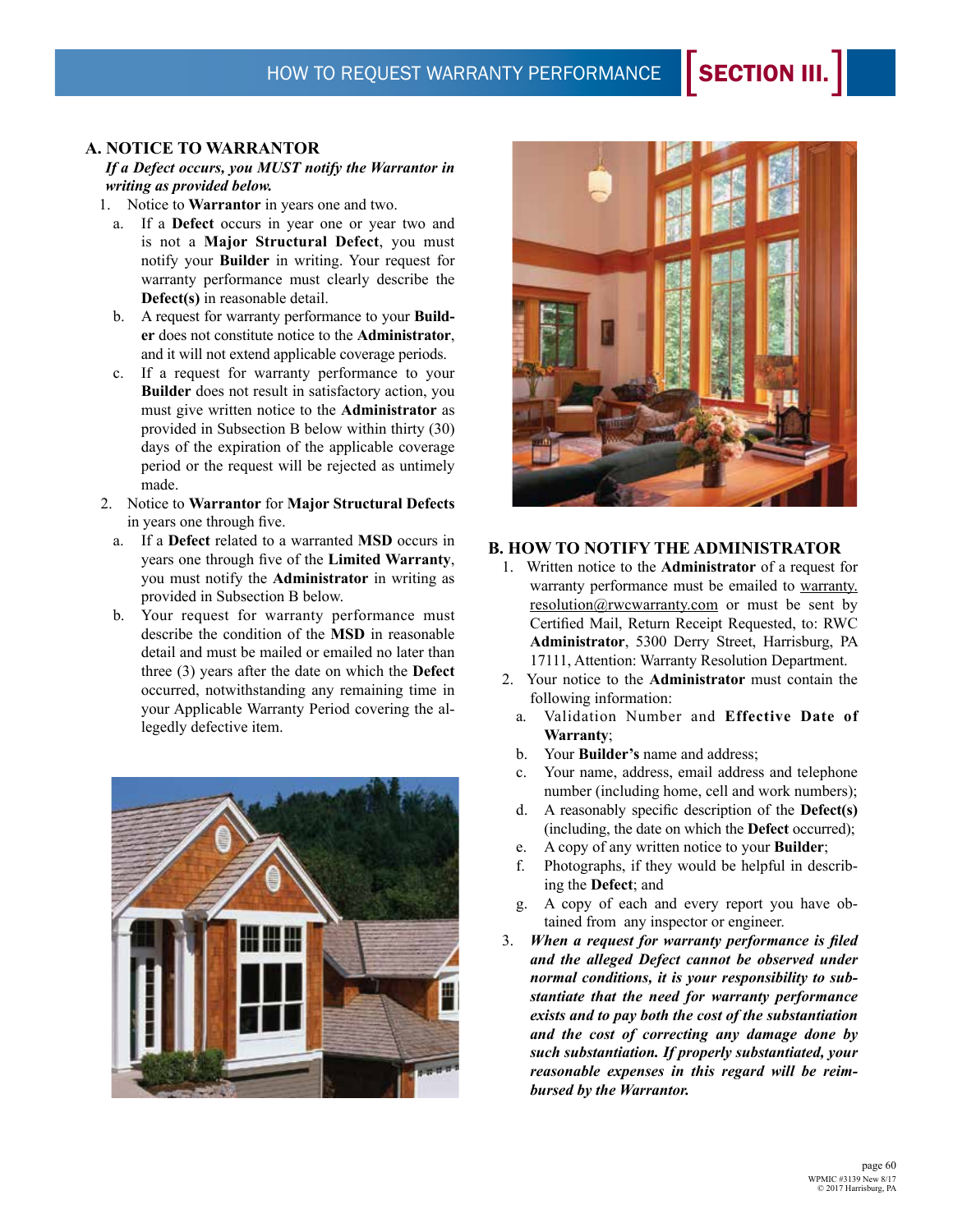#### **C. MEDIATION AND INSPECTION FOLLOWING A REQUEST TO ADMINISTRATOR FOR WARRANTY PERFORMANCE**

- 1. Within thirty (30) days after the **Administrator** receives proper notice of a request for warranty performance, the **Administrator** may review and mediate your request by communicating with you, your **Builder** and any other individuals or entities who the **Administrator** believes possesses relevant information.
- 2. At any time after the **Administrator** receives proper notice of your request for warranty performance, the **Administrator** may schedule an inspection of the alleged **Defect**. You must fully cooperate with the **Administrator** by providing reasonable access for such inspection and by providing any information requested of you by the **Administrator** regarding such **Defect**.
- 3. If your **Builder** has defaulted regarding a year one **Defect** obligation for which the **Builder** is the **Warrantor,** and you are entitled to a remedy under this **Limited Warranty**, prior to repair or replacement of the **Defect(s)**, you must pay to the **Administrator** a Warranty Service Fee of \$250.00 for each request for warranty performance. If the **Administrator** elects to pay you cash rather than to repair or replace the **Warranted Item**, the Warranty Service Fee will be subtracted from the cash payment due you.
- 4. During years one through five, you must pay the **Administrator** a Warranty Service Fee of \$500.00 for each request for warranty performance regarding a **Major Structural Defect** prior to repair or replacement. If the **Administrator** elects to pay you cash rather than to repair or replace the **Warranted Item**, the Warranty Service Fee will be subtracted from the cash payment due you.

#### **D. ARBITRATION**

- 1. If after thirty (30) days the **Administrator** has not been able to successfully mediate your request, or at an earlier time when the **Administrator** believes that your **Builder** and you are at an impasse, then the **Administrator** will notify you that your request has become an **Unresolved Warranty Issue**.
- 2. If the **Administrator** determines that an **Unresolved Warranty Issue** exists, either you or the **Warrantor** may request arbitration. Arbitration is the sole recourse for an **Unresolved Warranty Issue**. It is in lieu of court proceedings, the right to which is hereby waived, and the findings of the **Arbitrator** are *final and binding* on all parties with no right to an appeal.
- 3. To begin the arbitration process, you must give the **Administrator** written notice requesting arbitration of the **Unresolved Warranty Issue**. If you make this request, you must pay the arbitration fees before the matter is submitted to the arbitration service. The **Arbitrator** has the power, however, at the close of the arbitration to charge this fee to any party or to split it between the parties.
- 4. Within twenty (20) days after the **Administrator**  receives your written request and the arbitration fees, your **Unresolved Warranty Issue** will be submitted to a neutral, reputable arbitration service experienced in arbitrating residential construction matters for resolution. The arbitration service will select a qualified **Arbitrator** to arbitrate the matter.



- 5. The arbitration will be conducted by an independent arbitration service upon which you and the **Administrator** agree and will be conducted in accordance with this **Limited Warranty** and the Federal Arbitration Act, 9 U.S.C. §§ 1 *et seq*.
- 6. If any party begins litigation in violation of this Arbitration clause, that party must reimburse the other parties for their costs and expenses, including attorneys' fees incurred in seeking to dismiss such litigation.
- 7. Enforcement of Arbitration Award.
	- a. Except as provided in Subsection b below:
		- i. For a year one **Defect** that is not a **Major Structural Defect**, the **Builder** must comply with the **Arbitrator's** Award within sixty (60) days from the date the **Administrator** sends it to the **Builder**.
		- ii. In years one through five for a **Major Structural Defect**, the **Warrantor** must comply with the **Arbitrato**r**'s** Award within sixty (60) days from the date the **Administrator** receives it.
	- b. The **Warrantor** must begin compliance as soon as possible and complete it within the sixty (60)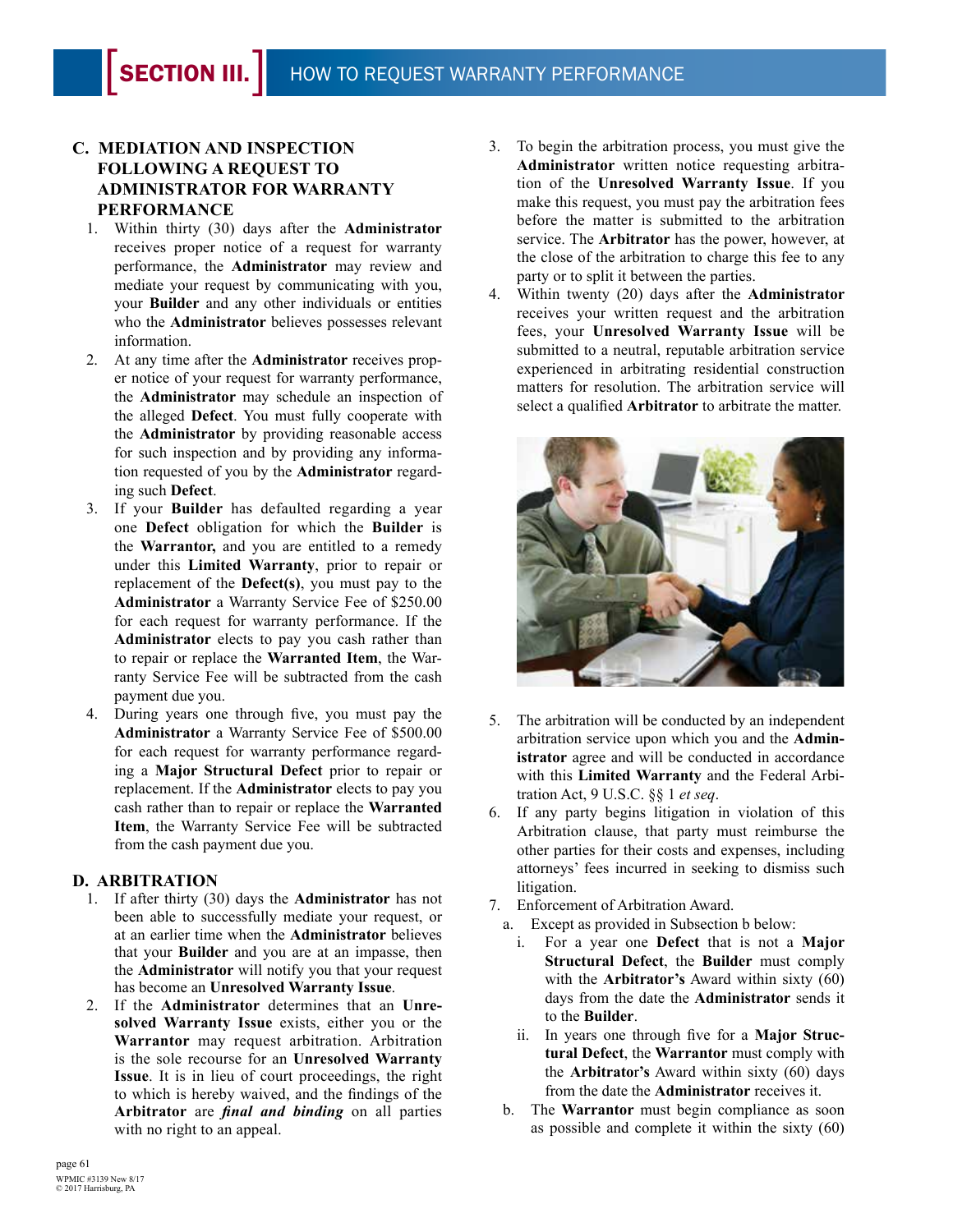### HOW TO REQUEST WARRANTY PERFORMANCE **SECTION III.**



day compliance period, except for repairs that would reasonably take more than sixty (60) days to complete for reasons including, but not limited to, inclement weather. In such circumstances, the **Warrantor** will complete such repairs or replacement as soon as possible without incurring overtime or weekend expenses.

- c. You may request a compliance arbitration within twenty (20) days after the sixty-day compliance period has expired by giving the **Administrator** written notice of your request. You must pay the fees for the compliance arbitration prior to the matter being submitted to the arbitration service.
- d. You must provide the **Warrantor** with reasonable weekday access to your **Home** during normal business hours so that it can perform its obligations. Failure by you to provide such access to the **Warrantor** may result in further damage that will not be covered by this **Limited Warranty** and may extend the time during which the **Warrantor** may fulfill its obligations.

#### **E. CONDITIONS OF WARRANTY PERFORMANCE**

- 1. Before the **Warrantor** pays for the reasonable cost of repair or replacement, you must sign and deliver to the **Builder**, and/or the **Insurer** and the **Administrator**, as applicable, a full and unconditional release, in recordable form, of all legal obligations with respect to the warranted **Defects** and any conditions arising therefrom.
- 2. When repair or replacement of a warranted **Defect** has been completed, you must sign and deliver to the **Builder**, and/or the **Insurer** and the **Administrator**, as applicable, a full and unconditional release, in recordable form, of all legal obligations with respect to the warranted **Defects** and any conditions arising from them. The repaired or replaced **Warranted Items** will continue to be warranted by the **Limited Warranty** for the remainder of the applicable periods of coverage.
- 3. If the **Warrantor** repairs, replaces or pays you the reasonable cost to repair or replace a **Warranted Item**, the **Warrantor** shall be subrogated to all your rights of recovery against any person or entity. You must execute and deliver any and all instruments and papers and take any and all other actions necessary to secure such right, including, but not limited to, assigning the proceeds of any insurance or warranties to the **Warrantor**. You shall do nothing to prejudice these rights of subrogation.
- 4. You must provide the **Warrantor** and/or **Administrator** with reasonable weekday access during normal business hours to inspect the condition of your **Home** and/or to perform their obligations.

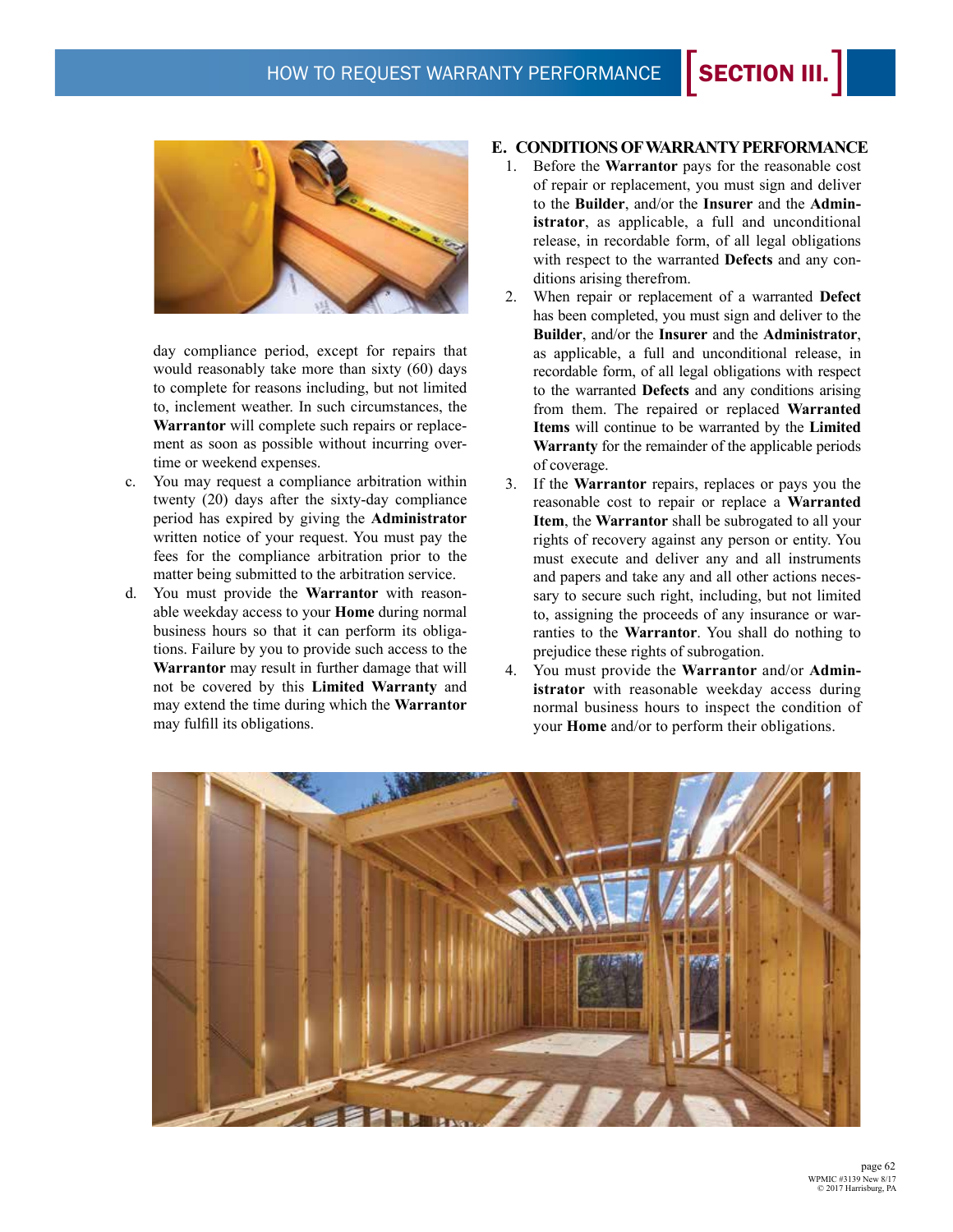

- A. This is *NOT* an insurance policy, a maintenance agreement or a service contract.
- B. This **Limited Warranty** provides coverage only in excess of coverage provided by other warranties or insurance, whether collectible or not.
- C. This **Limited Warranty** is binding on the **Builder** and you and your heirs, executors, administrators, successors and assigns.
- D. This **Limited Warranty** shall be interpreted and enforced in accordance with the laws of Maryland, except that arbitration hereunder shall be conducted pursuant and according to the Federal Arbitration Act, 9 U.S.C. §§ 1 *et seq.*
- E. This **Limited Warranty** is separate and apart from other contracts between you and your **Builder**, including any sales agreements. It cannot be affected, altered or amended in any way by any other agreement, except as stated in Subsection F below.
- F. This **Limited Warranty** cannot be modified, altered or amended except by a formal written instrument signed by you, your **Builder**, and the **Administrator**.
- G. If any provision of this **Limited Warranty** is determined by a court of competent jurisdiction to be unenforceable, that determination will not affect the validity of the remaining provisions.
- H. All notices required under this **Limited War**ranty must be in writing and emailed to warranty. resolution@rwcwarranty.com or sent by Certified Mail, Postage Prepaid, Return Receipt Requested, to the recipient's address shown on the **Application For Warranty**, or to whatever address the recipient may otherwise designate in writing. If you send your written notice by email to warranty. resolution@rwcwarranty.com, the written notice will not be considered received without a valid confirmation of receipt number. If you do not receive a confirmation of receipt number within 48 hours of emailing your written notice, contact RWC by calling (717) 561-4480 and request to speak with the Warranty Resolution Department's Customer Service.
- I. If performance by the **Warrantor** under this **Limited Warranty** is delayed by an event beyond its control, such performance will be excused until the delaying effects of the event are remedied. Such events include, but are not limited to, acts of God or nature, acts of the common enemy, war, riot, civil commotion or sovereign conduct, or acts or omissions by you or a person or entity not a party to this **Limited Warranty**.
- J. In this **Limited Warranty**, reference to a person includes entities and vice versa. Use of the singular includes the plural. Use of one gender includes the other gender.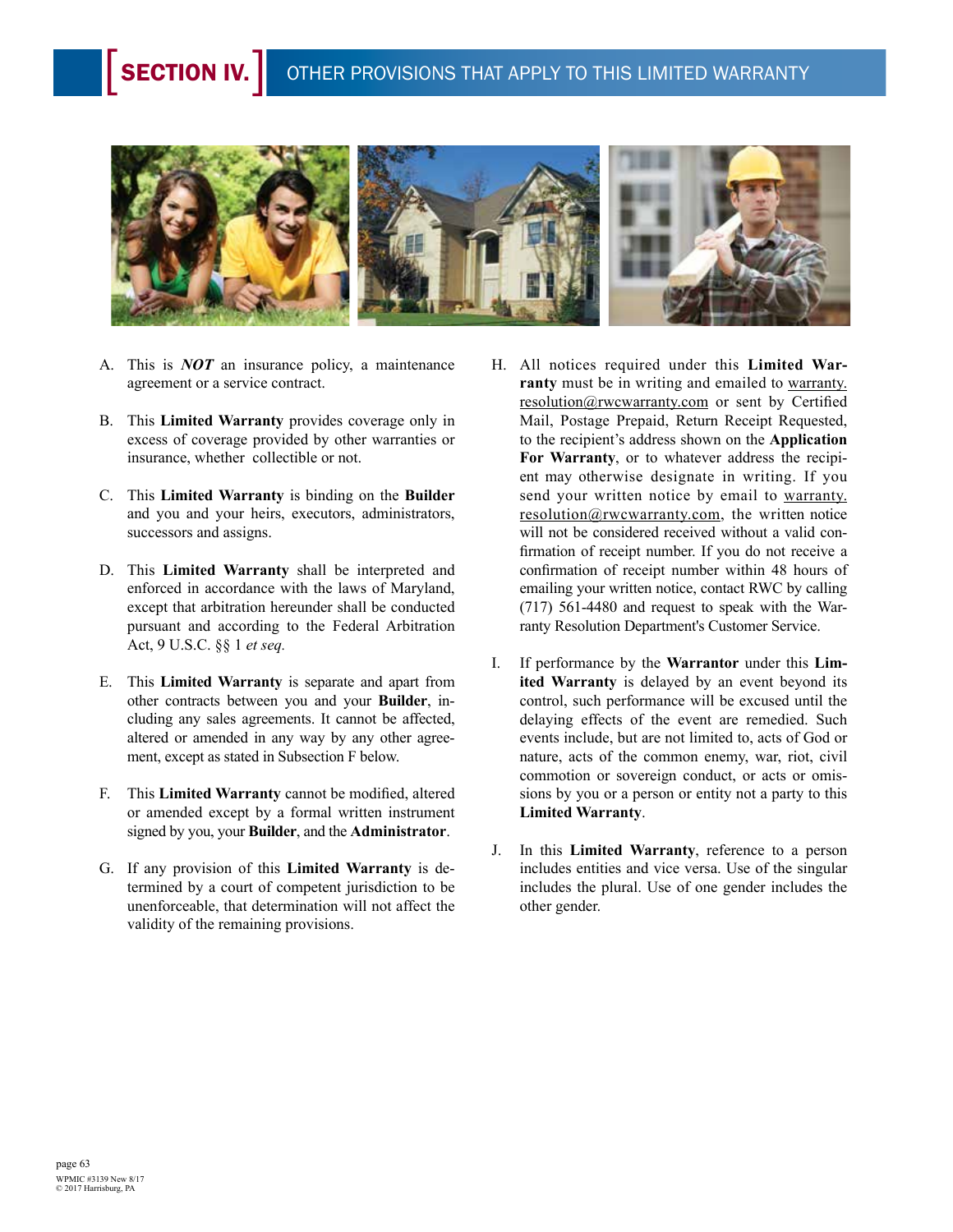*To help you better understand certain terms in your Limited Warranty, the following definitions apply:*

- A. **Administrator.** Residential Warranty Company, LLC (RWC) is the **Administrator** of this **Limited Warranty**. RWC is neither the **Warrantor** nor the **Insurer**.
- B. **Appliances and Equipment.** Water heaters, pumps, stoves, refrigerators, compactors, garbage disposals, ranges, dishwashers, washers and dryers, bathtubs, sinks, commodes, faucets, light fixtures, switches, outlets, thermostats, furnaces and oil tanks, humidifiers, oil purifiers, air conditioning materials, in house sprinkler systems, and similar items, including all attachments and appurtenances.
- C. **Application For Warranty.** The form signed by you, the **Purchaser**, and your **Builder** which identifies the location, the **Effective Date of Warranty**, and the Final Sales Price of the **Home**. If the **Builder** participates in the RWC Electronic Enrollment Process, you will not receive an **Application For Warranty** form. This information will be included on your **Warranty Confirmation**.
- D. **Arbitrator**. The person appointed by the independent arbitration service to resolve an **Unresolved Warranty Issue**.
- E. **Builder.** The person or entity that built your **Home** and has obtained this **Limited Warranty** for you.
- F. **Consequential Damages.** All **Consequential Damages**, including, but not limited to, damage to the **Home** that is caused by a warranted **Defect**, but is not itself a warranted **Defect**, as well as costs of shelter, transportation, food, moving, storage, or other incidental expenses related to relocation during repairs.
- G. **Defect.** A condition of a **Warranted Item** that, according to the **Warranty Standards** described in Section II, requires action by the **Warrantor**. Failure to complete construction of the **Home** or any portion of the **Home,** in whole or in part, is not considered a **Defect**.
- H. **Dry Well.** A Dry Well, sometimes called a Seepage Pit, is a subsurface storage facility that temporarily stores and infiltrates storm water runoff from the roofs of structures.
- I. **Effective Date of Warranty.** It is the date coverage begins as specified on the **Application For Warranty** form. If the **Builder** participates in the Electronic

Enrollment Process, the **Effective Date** is as identified on the **Warranty Confirmation**.

- J. **Electrical System.** All wiring, electrical boxes and connections, that provide electricity to the **Home** up to the house side of the meter base.
- K. **Heating, Ventilating, and Cooling System**. All ductwork, refrigerant lines, steam and water pipes, registers, convectors and dampers.
- L. **Home.** The single family dwelling identified on the **Application For Warranty** form, which may be a detached house, a townhouse, or duplex. If the **Builder** is participating in the Electronic Enrollment Program, it is the dwelling identified on the **Warranty Confirmation**.
- M. **Insurer.** Western Pacific Mutual Insurance Company, a Risk Retention Group (WPMIC), located at 9265 Madras Ct, Littleton, CO 80130, phone: (303) 263-0311. *(Refer to Section III. for instructions on requesting warranty performance.)*
- N. **Limited Warranty.** The terms and conditions contained in this Book.
- O. **Major Structural Defect (MSD).** Those items defined specifically in the **Limited Warranty** standards Section II.C. This warranty is limited to only those **Major Structural Defect** elements of the **Home** which exceed the tolerances explicitly set forth in Section II.C. This **Limited Warranty** applies ONLY to specific elements or standards designated in this **Limited Warranty**.
- P. **Owner.** See **Purchaser**.
- Q. **Plumbing System.** Gas supply lines and fittings; water supply, waste and vent pipes and their fittings; septic tanks and their drain fields; and water, gas, and sewer service piping and their extensions to the tie-in of a public utility connection or on-sit wells and sewage disposal systems.
- R. **Purchaser.** You. The **Purchaser** includes the first buyer of the warranted **Home** and anyone who owns the **Home** during the warranty period.
- S. **Residence.** See **Home**.
- T. **Sewage Disposal System.** This System includes, but is not limited to, all waste, drainage, sewer pipes and lines, cleanouts, tanks, pumps, drain fields and seepage pits, outside and beyond the exterior wall of the **Home**, whether the System is private or public.